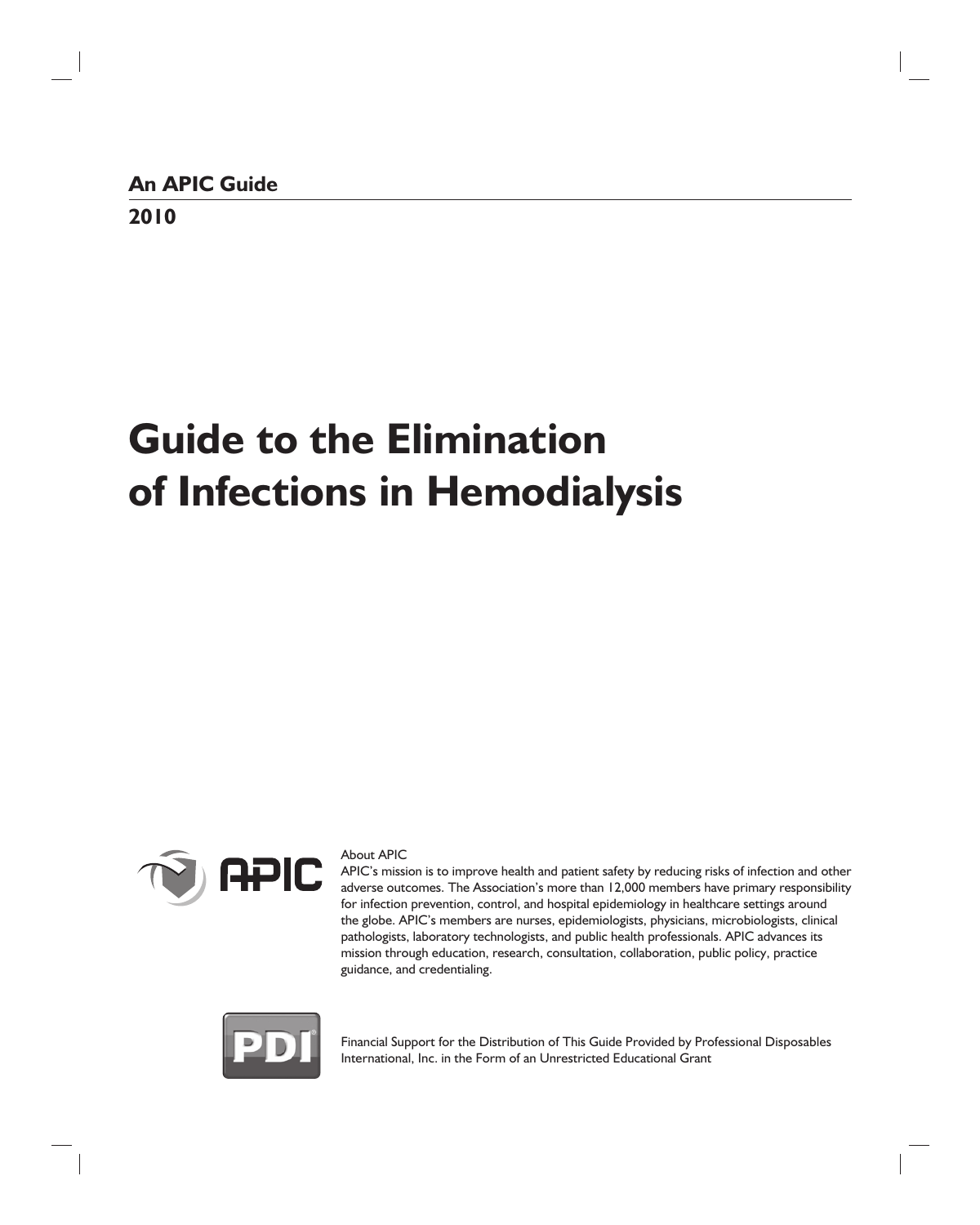#### **For additional resources, please visit http://www.apic.org/EliminationGuides.**

| Look for other topics in APIC's Elimination Guide Series, including: |  |
|----------------------------------------------------------------------|--|
| Catheter-Associated Urinary Tract Infections<br>$\bullet$            |  |
| Clostridium difficile<br>٠                                           |  |
| <b>CRBSIs</b><br>٠                                                   |  |
| <b>Mediastinitis</b><br>٠                                            |  |
| MRSA in Hospital Settings<br>٠                                       |  |
| MRSA in Long-Term Care<br>٠                                          |  |
| Ventilator-Associated Pneumonia<br>$\bullet$                         |  |

#### Copyright © 2010 by APIC

All rights reserved. No Part of this publication may be reproduced, stored in a retrieval system, or transmitted, in any form or by any means, electronic, mechanical, photocopying, recording, or otherwise, without prior written permission of the publisher.

All inquires about this document or other APIC products and services may be addressed to:

APIC Headquarters

1275 K Street, NW

Suite 1000

Washington, DC 20005

Phone: 202.789.1890

Email: APICinfo@apic.org

Web: **www.apic.org**

**Disclaimer** 

APIC provides information and services as a benefit to both APIC members and the general public. The material presented in this guide has been prepared in accordance with generally recognized infection prevention principles and practices and is for general information only. The guide and the information and materials contained therein are provided "**AS IS**", and APIC makes no representation or warranty of any kind, whether express or implied, **including but not limited to, warranties**  of merchantability, noninfringement, or fitness, or concerning the accuracy, completeness, suitability, or utility of any information, apparatus, product, or process discussed in this resource, and assumes no liability therefore.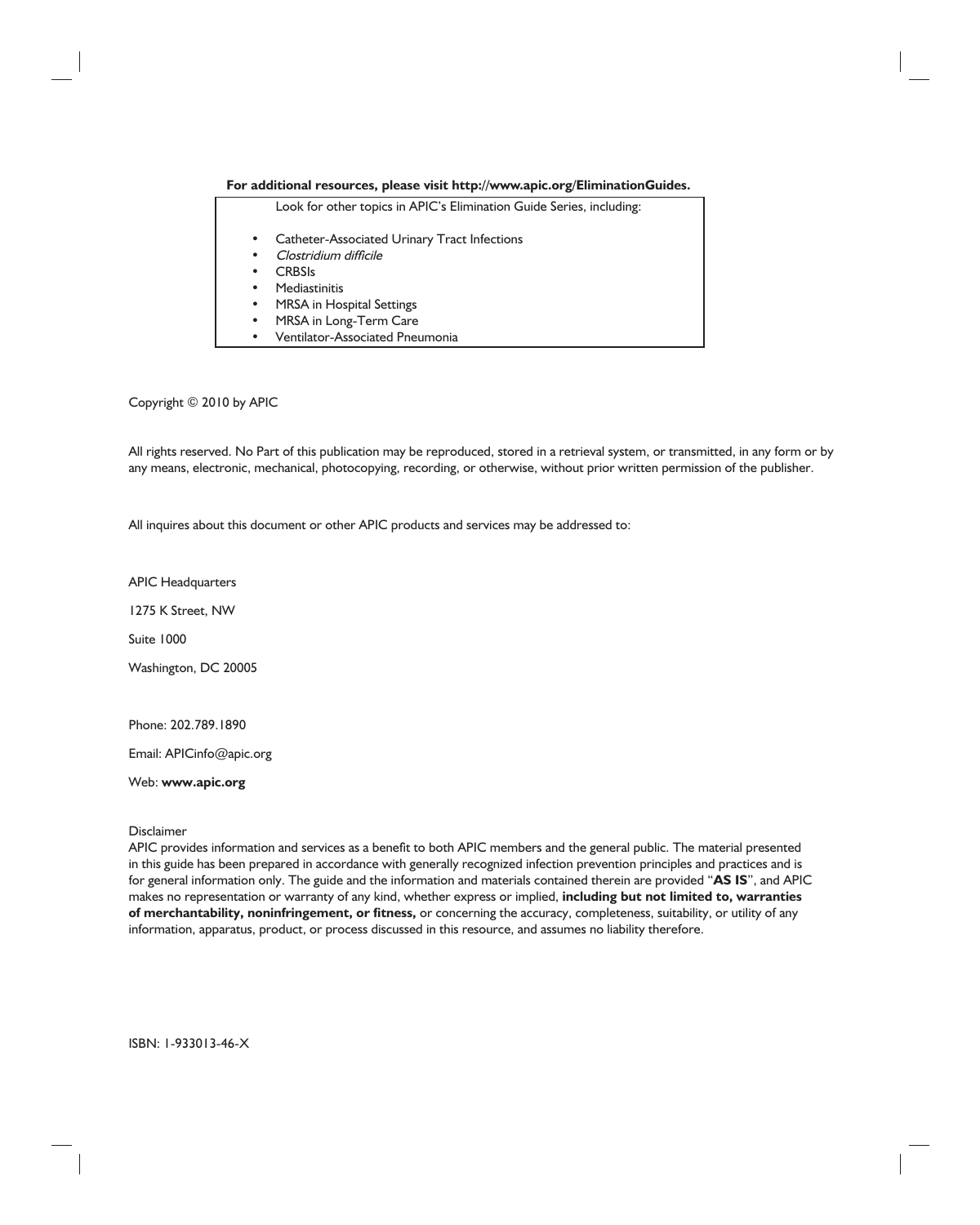# **Table of Contents**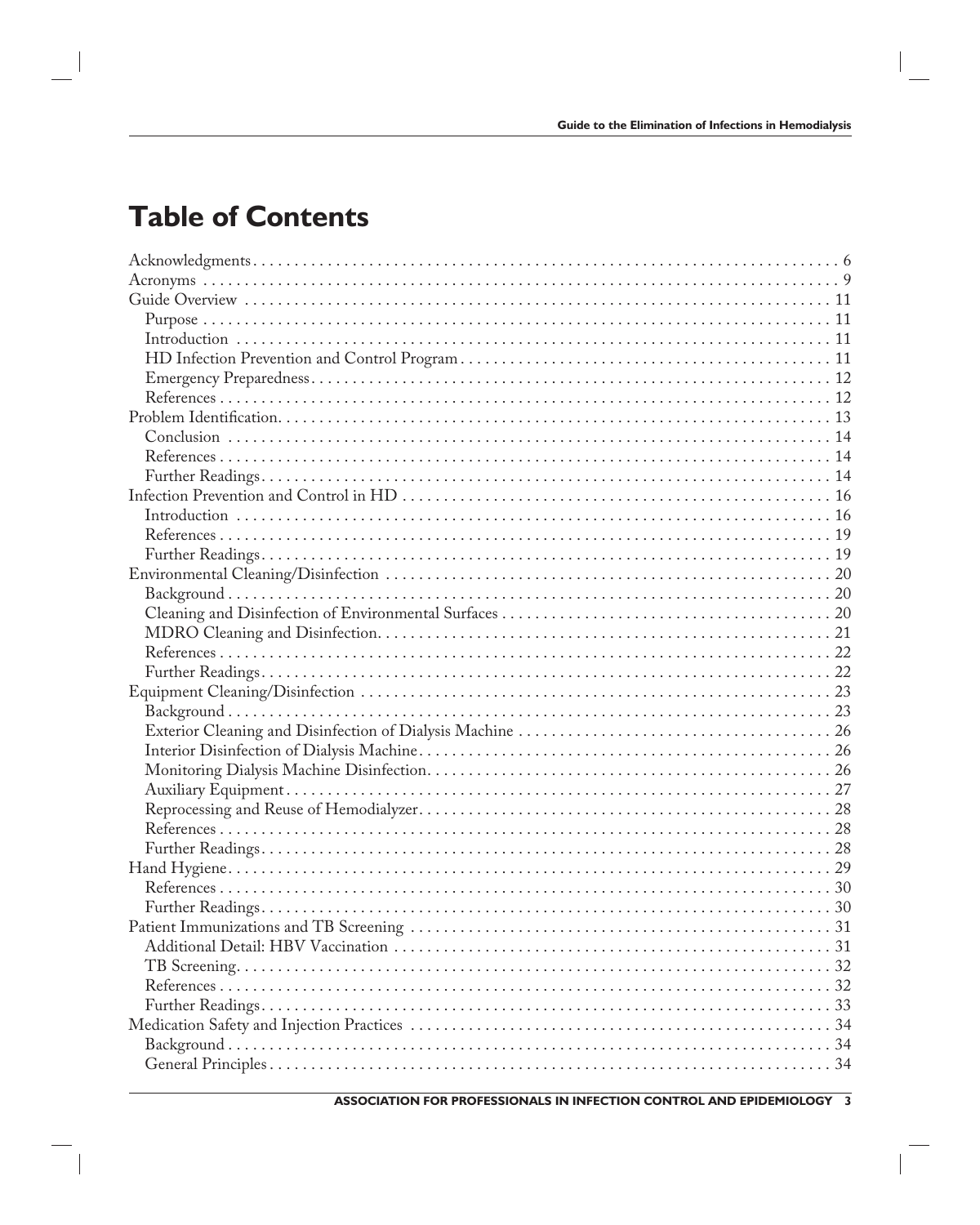| When Additional Precautions are Recommended for MDRO in HD Faciliti 48             |  |
|------------------------------------------------------------------------------------|--|
|                                                                                    |  |
|                                                                                    |  |
|                                                                                    |  |
|                                                                                    |  |
| Temporary Access: Indwelling Catheters (Cuffed or Uncuffed) and Port Catheters  50 |  |
|                                                                                    |  |
|                                                                                    |  |
|                                                                                    |  |
|                                                                                    |  |
|                                                                                    |  |
|                                                                                    |  |
|                                                                                    |  |
|                                                                                    |  |
|                                                                                    |  |
|                                                                                    |  |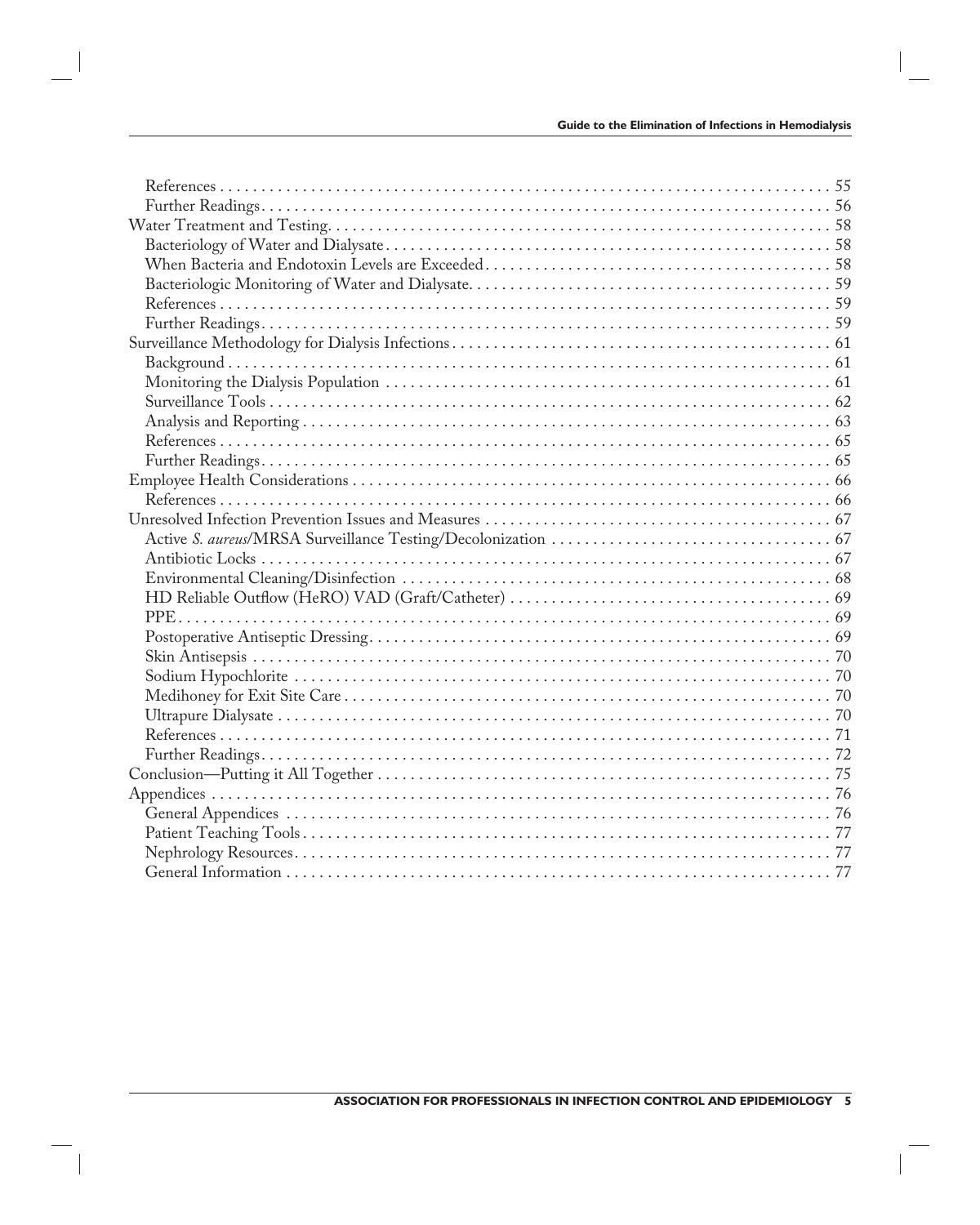### **Acknowledgments**

The Association for Professionals in Infection Control and Epidemiology (APIC) acknowledges the valuable contributions of the following individuals:

*Authors* Danilo Concepcion , CCHT, CHT St. Joseph Hospital, Orange, CA

Gwenda Felizardo, RN, BSN CIC Group Health Cooperative, Tacoma, WA

John Moran, MB, BS Satellite Healthcare, Mountain View, CA

Marlon Yu, RN, BSN SCal Kaiser Permanente Renal Services, Pasadena, CA

Stan Shapiro, MD Kaiser Permanente, Panorama City, CA

Sue Barnes, RN, BSN, CIC Kaiser Permanente, Oakland, CA

Vickie Peters, RN, MSN, MA, CPHQ SCal Kaiser Permanente Renal Services, Pasadena, CA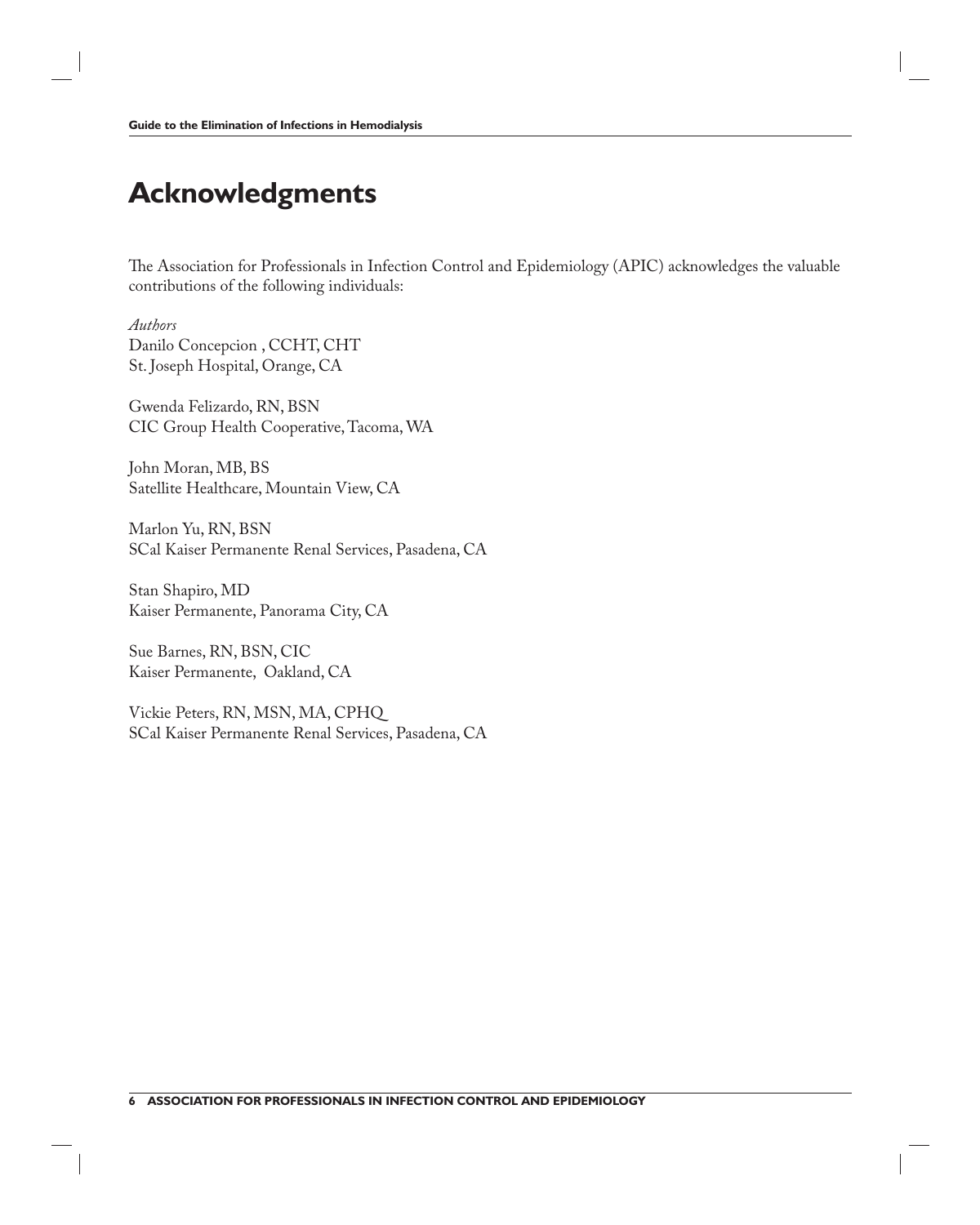*Reviewers*

Priti Patel, MD, MPH Division of Healthcare Quality Promotion Centers for Disease Control and Prevention, Atlanta, GA Disclaimer: The findings and conclusions in this report are those of the authors and do not necessarily represent the *offi cial position of the Centers for Disease Control and Prevention.*

Sylvia Garcia-Houchins University of Chicago Medical Center, Chicago, IL

Tanya Nicholls, RN, BN, CIC Southern Cross Hospitals Ltd, New Zealand

Allen Nissenson, MD Davita, El Segundo, CA

David Pegues, MD Davita, El Segundo, CA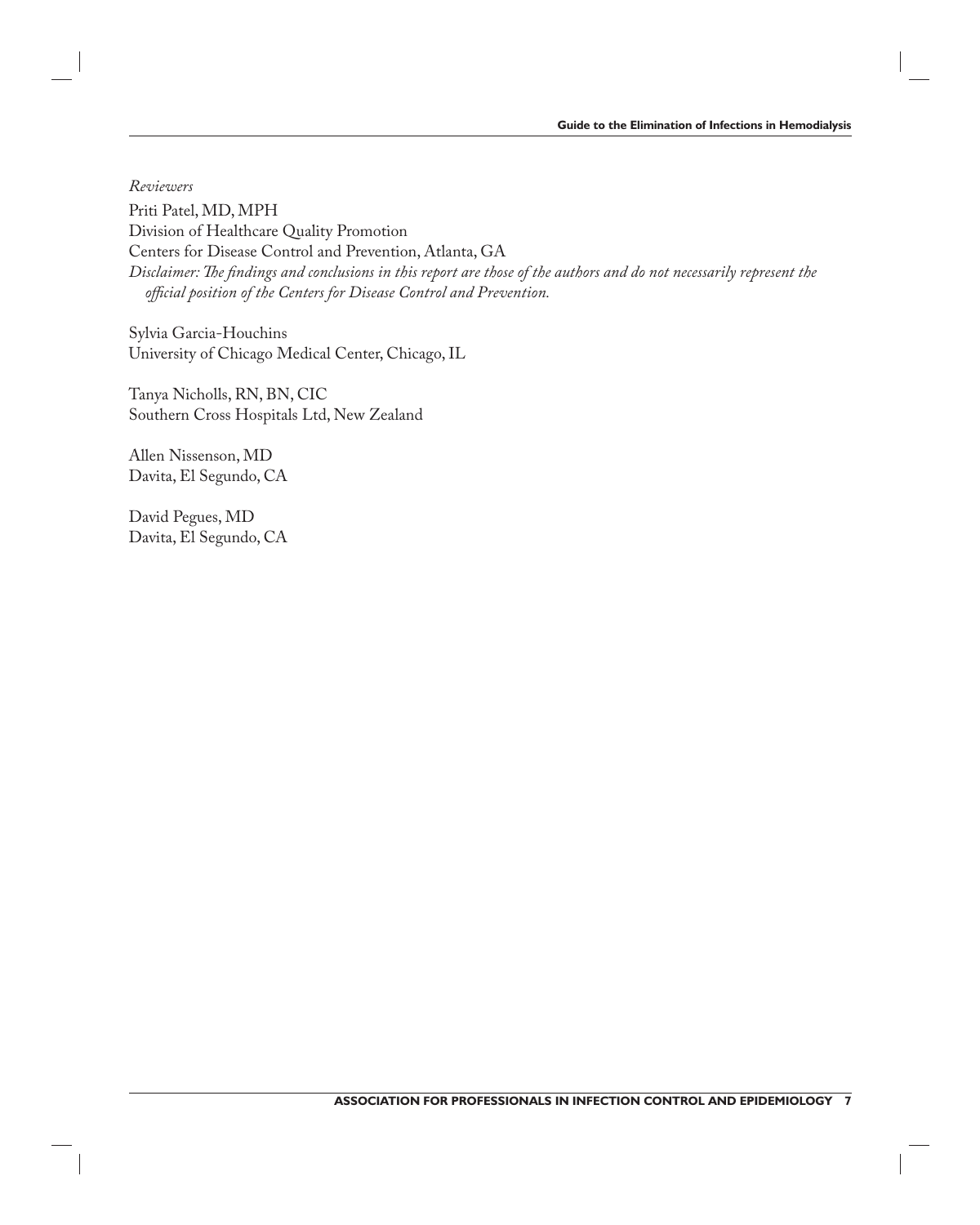# **Conflict of Interest**

*Danilo Concepcion , CCHT, CHT* has nothing to disclose *Gwenda Felizardo, RN, BSN, CIC* has nothing to disclose *John Moran, MB, BS* has nothing to disclose *Marlon Yu, RN, BSN* has nothing to disclose *Stan Shapiro, MD* has nothing to disclose *Sue Barnes, RN, BSN, CIC* has nothing to disclose *Vickie Peters, RN, MSN, MA, CPHQ* has nothing to disclose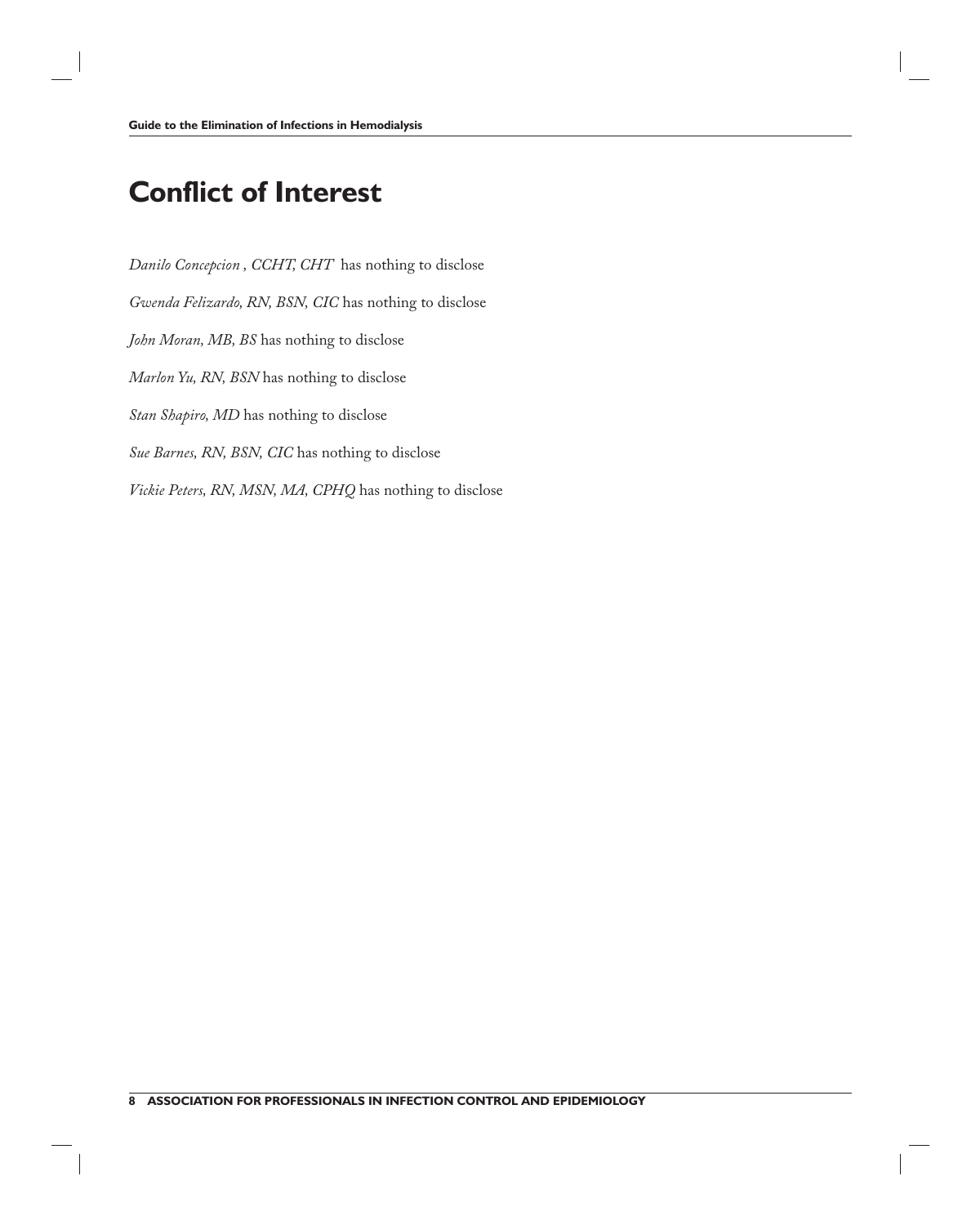### **Acronyms**

| <b>AAMI</b>   | Association for the Advancement of Medical Instrumentation |  |  |  |  |  |
|---------------|------------------------------------------------------------|--|--|--|--|--|
| <b>APIC</b>   | Association for Professionals in Infection Control         |  |  |  |  |  |
| AV            | arteriovenous                                              |  |  |  |  |  |
| <b>AVF</b>    | arteriovenous fistula                                      |  |  |  |  |  |
| <b>AVG</b>    | arteriovenous graft                                        |  |  |  |  |  |
| <b>BSI</b>    | bloodstream infection                                      |  |  |  |  |  |
| <b>CDC</b>    | Centers for Disease Control and Prevention                 |  |  |  |  |  |
| <b>CFU</b>    | colony forming units                                       |  |  |  |  |  |
| <b>CHG</b>    | chlorhexidine                                              |  |  |  |  |  |
| <b>CKD</b>    | chronic kidney disease                                     |  |  |  |  |  |
| <b>CMS</b>    | Centers for Medicare and Medicaid Services                 |  |  |  |  |  |
| <b>CVC</b>    | central venous catheter                                    |  |  |  |  |  |
| <b>EPA</b>    | U.S. Environmental Protection Agency                       |  |  |  |  |  |
| <b>ESRD</b>   | end stage renal disease                                    |  |  |  |  |  |
| EU            | endotoxin unit                                             |  |  |  |  |  |
| <b>FDA</b>    | U.S. Food and Drug Administration                          |  |  |  |  |  |
| <b>HBV</b>    | hepatitis B virus                                          |  |  |  |  |  |
| <b>HCV</b>    | hepatitis C virus                                          |  |  |  |  |  |
| HD            | hemodialysis                                               |  |  |  |  |  |
| <b>HICPAC</b> | Healthcare Infection Control Practices Advisory Committee  |  |  |  |  |  |
| <b>HIV</b>    | human immunodeficiency virus                               |  |  |  |  |  |
| IP            | infection preventionist                                    |  |  |  |  |  |
| IV            | intravenous                                                |  |  |  |  |  |
| <b>KDOQI</b>  | Kidney Disease Outcome Quality Initiative                  |  |  |  |  |  |
| <b>MDRO</b>   | multidrug-resistant organism                               |  |  |  |  |  |
| mL            | milliliter                                                 |  |  |  |  |  |
| <b>MMWR</b>   | Morbidity and Mortality Weekly Report                      |  |  |  |  |  |
| <b>MRSA</b>   | methicillin-resistant Staphylococcus aureus                |  |  |  |  |  |
| <b>MWCO</b>   | molecular weight cut off                                   |  |  |  |  |  |
| <b>NHANES</b> | National Health and Nutrition Examination Survey           |  |  |  |  |  |
| <b>PPE</b>    | personal protective equipment                              |  |  |  |  |  |
| ppm           | parts per million                                          |  |  |  |  |  |
| QAPI          | quality assurance and performance improvement              |  |  |  |  |  |
| <b>RO</b>     | reverse osmosis                                            |  |  |  |  |  |
|               |                                                            |  |  |  |  |  |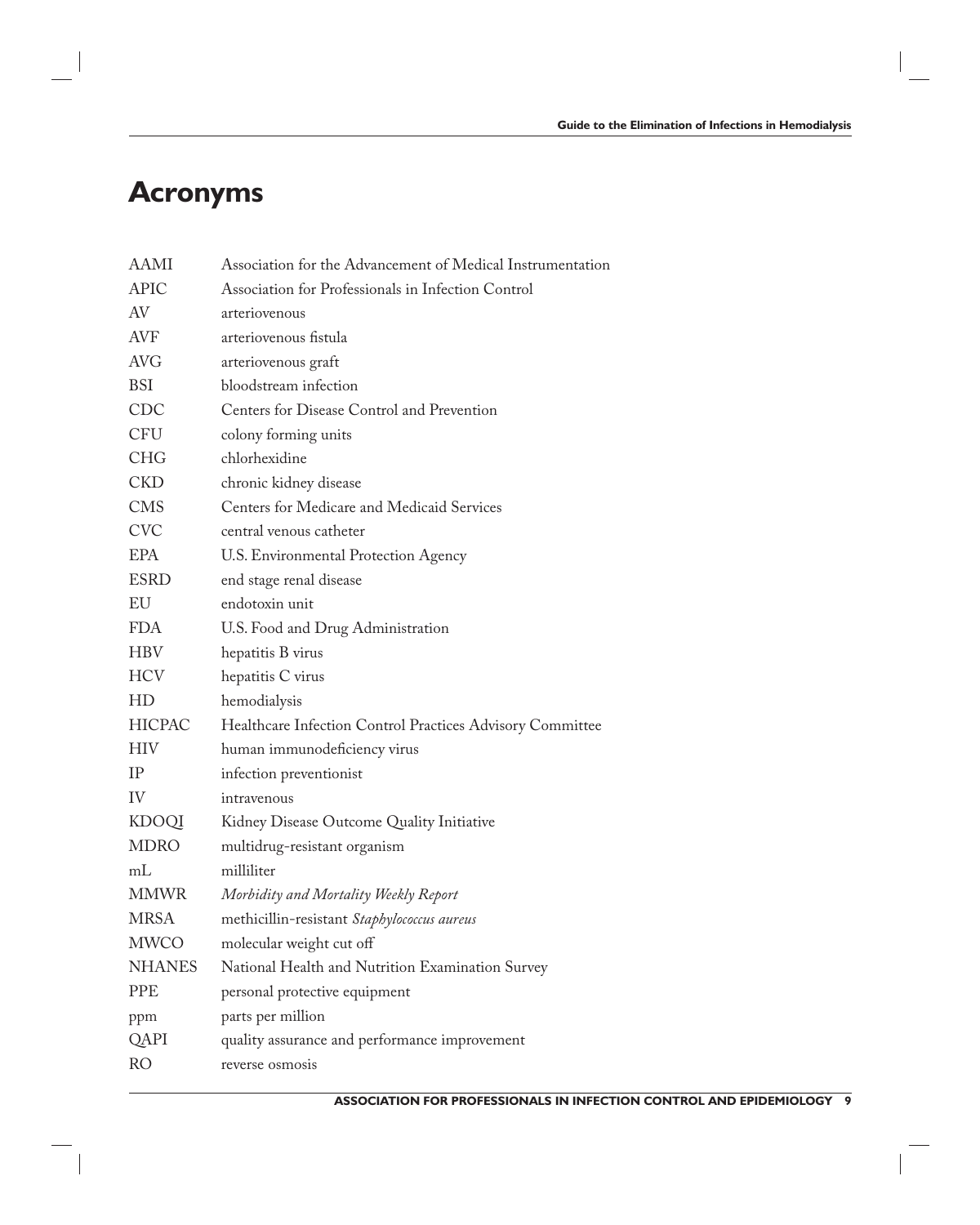- SHEA Society for Healthcare Epidemiology of America
- SPSS Statistical Program for Social Sciences
- USRDS U.S. Renal Data System
- VAD vascular access device
- VRE vancomycin-resistant *Enterococcus*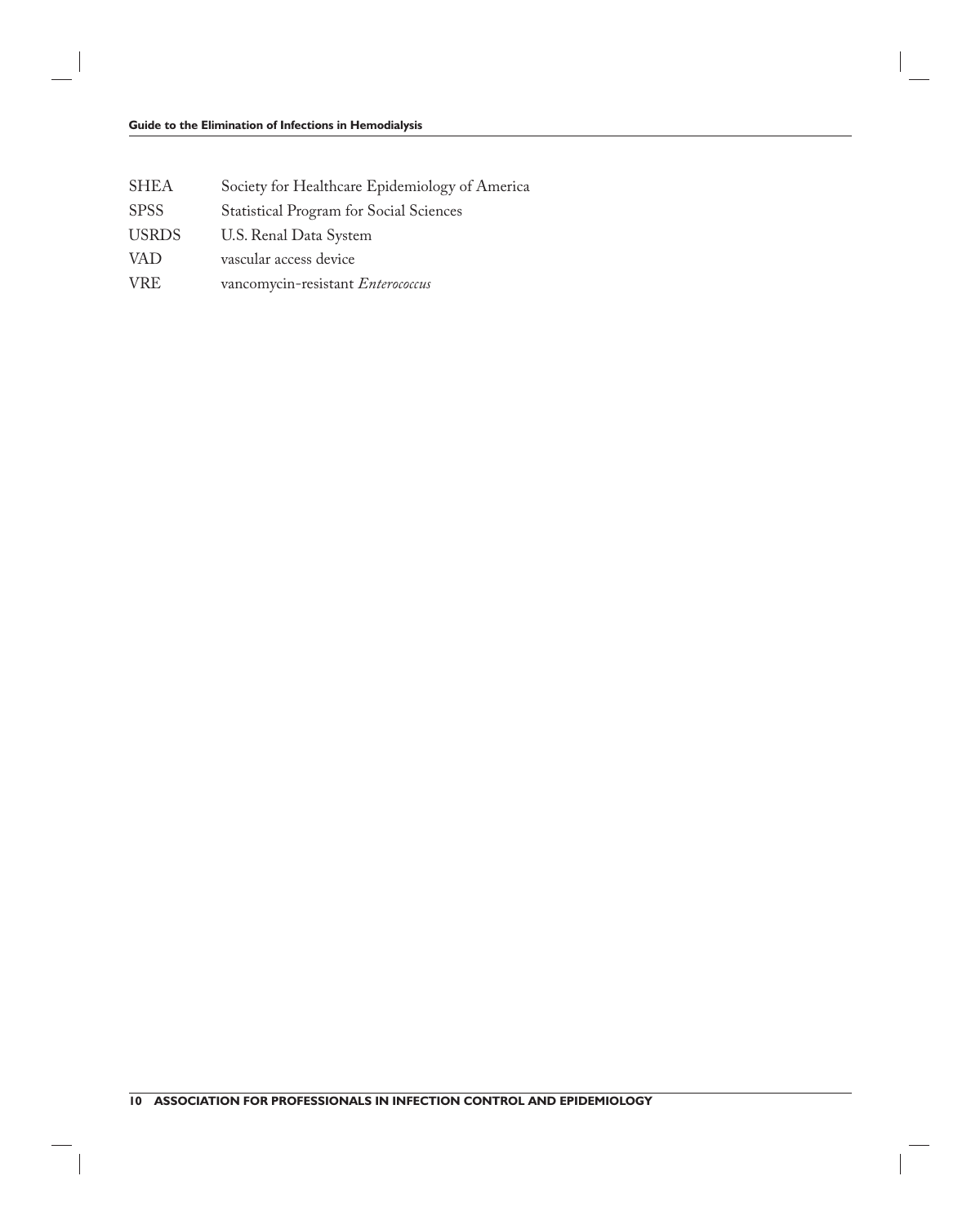### **Guide Overview**

#### **Purpose**

The purpose of this document is to provide evidence-based guidance for the prevention of healthcare-associated infections in all hemodialysis settings: acute, chronic, and home. The Guide has been designed for use by those responsible for infection prevention in these settings. In some settings, this may be the infection preventionist (IP), in others it may be the dialysis technician, dialysis nurse, or other.

#### **Introduction**

Hemodialysis (HD) patients are uniquely vulnerable to the development of healthcare-associated infections because of multiple factors including exposure to invasive devices, immunosuppression, the lack of physical barriers between patients in the outpatient hemodialysis environment, and frequent contact with healthcare workers during procedures and care. Efforts and actions designed to reduce the risk of infection are recommended for all settings where HD services are provided. The infection prevention measures detailed in this Guide can also be used to reduce infection risk in peritoneal dialysis, but this document will not specifically address peritoneal dialysis.

The recommendations contained in this Guide were developed by reviewing available published literature and consulting with specialists in the field. There are references provided for each section. Some of the published documents that were reviewed to develop this Guide are listed as follows, in the order published:

- 1. Centers for Disease Control and Prevention (CDC). *Recommendations for Control of Hepatitis B in Dialysis Centers*. Atlanta, GA: Author, 1997.
- 2. CDC. Recommendations for preventing transmission of infections among chronic hemodialysis patients. *MMWR* 2001;50(RR05):1–43.
- 3. Centers for Medicare and Medicaid Services (CMS). 2008 Conditions for Coverage

The infection prevention strategies in this Guide include basic measures that have strong evidence and regulatory requirements to support them (Category I level evidence):

**Category IA.** Strongly recommended for implementation and strongly supported by well-designed experimental, clinical, or epidemiologic studies.

**Category IB.** Strongly recommended for implementation and supported by some experimental, clinical, or epidemiologic studies, and a strong theoretical rationale.

**Category IC.** Required by state or federal regulations, rules, or standards.

In addition, measures or best practices are also included even though evidence may be lacking or less than Category I.

#### **HD Infection Prevention and Control Program**

An effective infection prevention and control program for HD units is comprised of multiple interventions which are designed to reduce the risk of infection based on the unique characteristics of the HD patient population and environment.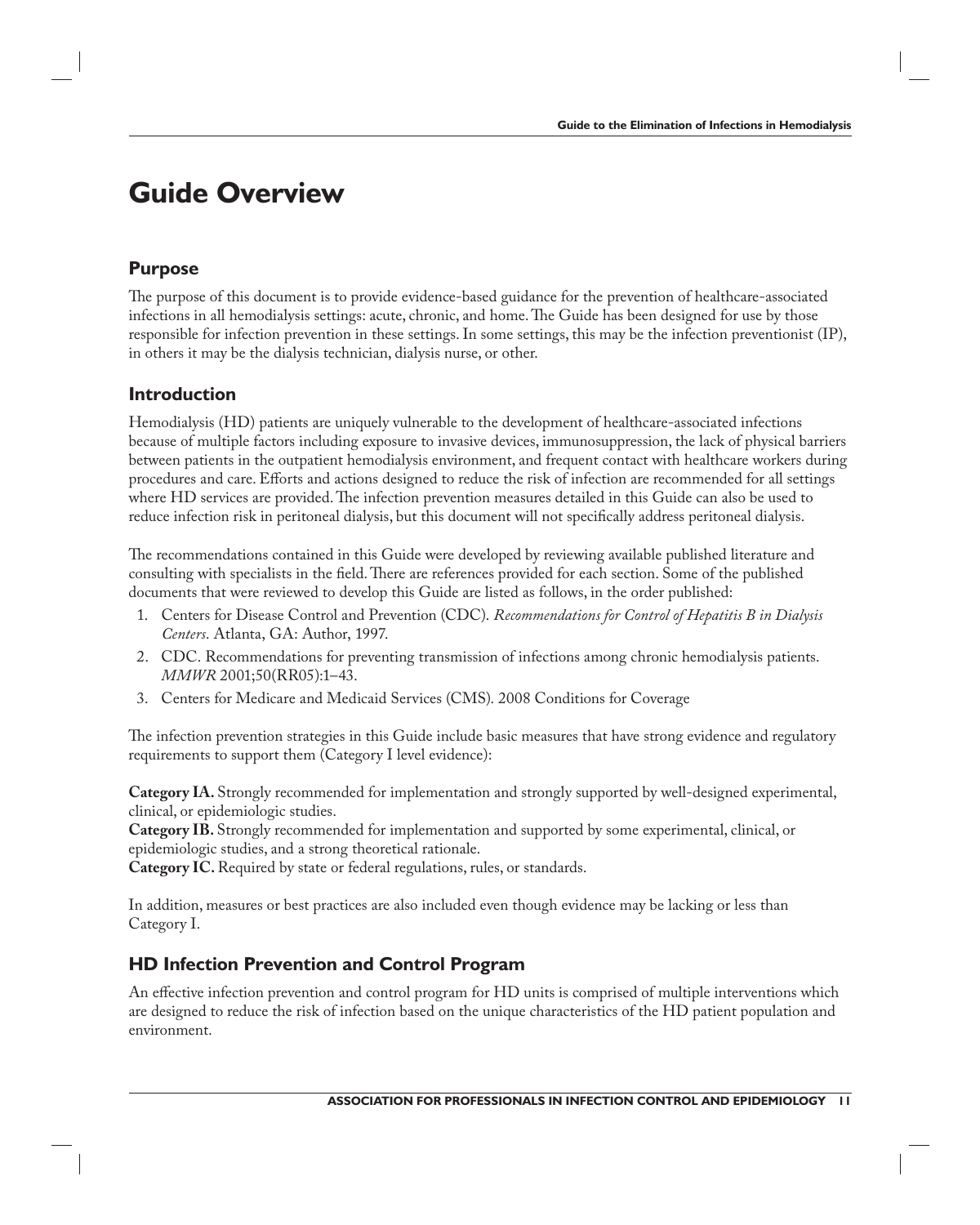The role of the IP, or the individual with this accountability if there is no dedicated IP in a hemodialysis unit/ facility, includes oversight of infection prevention efforts in addition to development of new and ongoing staff training program, facilitation of performance improvement projects, and periodic surveillance to assess risk and guide these projects. It is important that the IP or individual with this accountability communicates and networks with all members of the HD team including nurses, technicians, physicians, environmental services professionals, and the patient/family. The success of an infection prevention and control program requires that all members of the HD team understand their role. Each team member must be held accountable for compliance with infection prevention, control strategies, and interventions.

Typically, only inpatient or hospital-based dialysis units will have a resident IP. In hospitals where inpatient HD services are provided, patients are cared for by regular nursing staff between dialysis sessions. It is important that these staff nurses receive training regarding their role, scope, and limitations related to HD, as well as who to contact for any dialysis associated issues. Similarly, in outpatient dialysis units and in Home Care services, most often there is not a dedicated IP. In these arenas, someone else should be given this role and accountability. These individuals must also receive comprehensive training. In all medical settings, the medical director is ultimately responsible for ensuring that this role is filled and performed adequately.

#### **Emergency Preparedness**

HD facilities should have plans in place addressing how dialysis services will be provided in the event of a disaster/emergency, including hotlines that providers/patients can call for information. The renal community (e.g., Kidney Community Emergency Response Coalition, dialysis provider organizations, and Medicare) should be consulted by HD facilities during the development of emergency/disaster preparedness plans in order to leverage services/materials already developed. See Appendices for a web link for Kidney Community Emergency Response Coalition.

#### **References**

1. O'Grady NP, Alexander M, Dellinger EP, Gerberding JL, Heard SO, Maki DG, et al. CDC Guidelines for the prevention of intravascular catheter-related infections: Recommendations and reports. *MMWR* 2002;51(RR-10):1–29

2. Centers for Disease Control and Prevention. Recommendations for preventing transmission of infections among chronic hemodialysis patients. *MMWR* 2001;50(RR-5):1–43.

3. Siegel JD, Rhinehart E, Jackson M, Chiarello L, and the Healthcare Infection Control Practices Advisory Committee. *2007 Guideline for Isolation Precautions: Preventing Transmission of Infectious Agents in Healthcare Settings*. Available online at http://www.cdc.gov/ncidod/dhqp/pdf/guidelines/Isolation2007.pdf. Accessed 4/1/2010.

4. Centers for Medicare & Medicaid Services. *Medicare and Medicaid Programs; Conditions for Coverage for End-Stage Renal*  Disease Facilities; Final Rule. Available online at http://www.cms.hhs.gov/cfcsandcops/downloads/esrdfinalrule0415.pdf. Accessed 4/1/2010.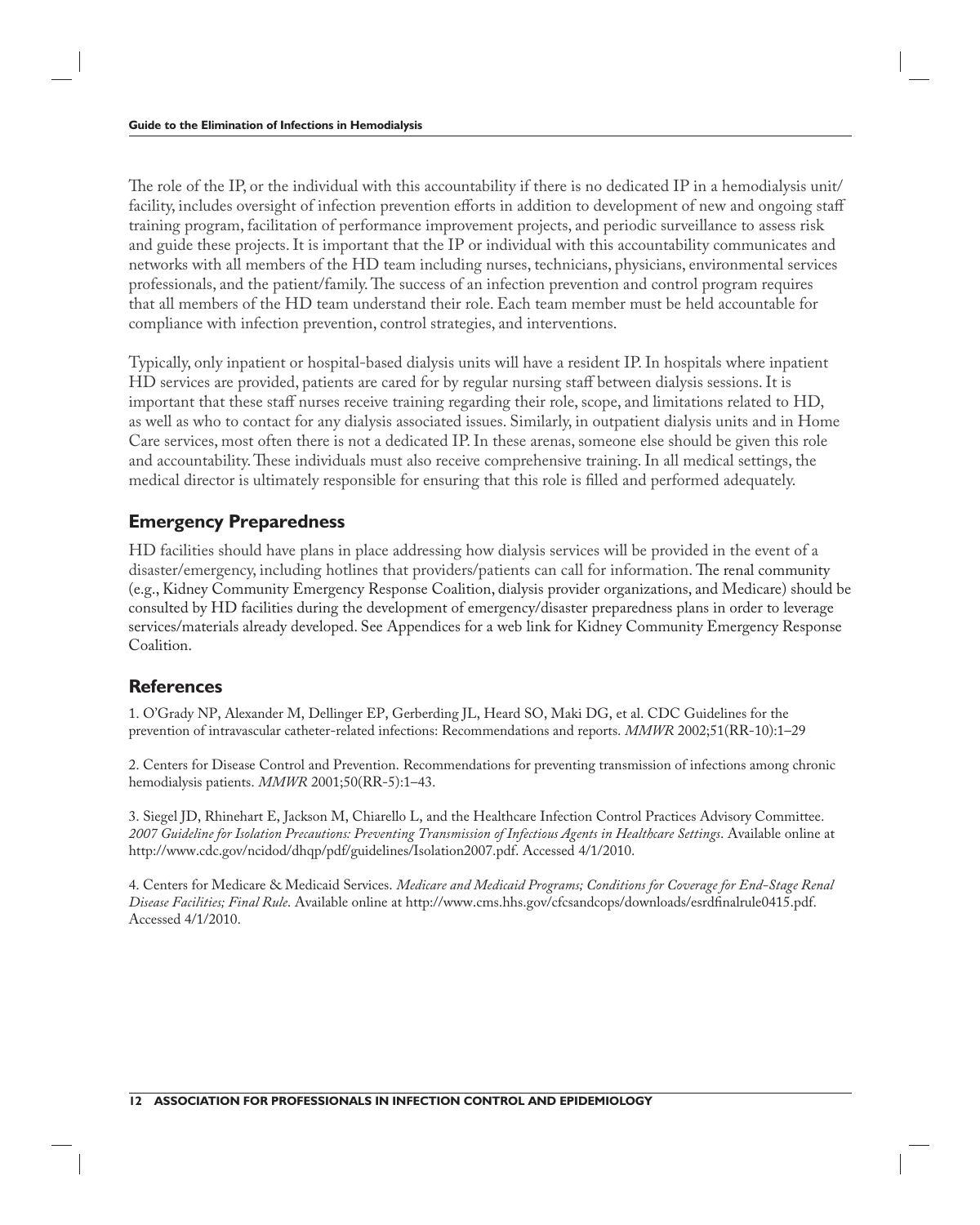### **Problem Identification**

As of December 31, 2006, there were 327,754 patients on maintenance HD in the United States (U.S.). The vast majority of these were treated in free-standing outpatient facilities, with a decreasing number being treated in hospital-based units.<sup>1</sup> The free-standing nature of the standard dialysis facility means that these centers typically do not have ready access to infection prevention/control professionals, and it is therefore important that the centers designate a staff member who is given responsibility for ensuring performance of effective infection prevention and control practice as well as education of staff and patients. However, it is important to note that an HD staff member given this responsibility would not capable of providing the same level of service as a certified IP.

Infection as a cause of hospitalization for HD patients in the U.S. has increased in recent years. Between 1993 and 2006, hospitalization rates for infection rose 34%, and the rate of hospitalization for vascular access infections in HD patients more than doubled.<sup>1</sup> The admission rate for pneumonia rose 7.3%, for bacteremia/septicemia 31%, and for cellulitis 20.3%. In 2006, there were 103 admissions per 1000 patient years with the diagnosis of bacteremia/ septicemia and 129 per 1000 patient years with the diagnosis of vascular access-associated infection.<sup>1</sup> Infection is reported as the second most common cause of death in HD patients (20.2% in 2006), after cardiovascular disease.<sup>1</sup>

Patients on maintenance HD are strikingly vulnerable to infection for many reasons, including the immunodepressed state intrinsic to end stage renal disease (ESRD), the high prevalence of diabetes, exposure to other patients in the HD facility three times per week, frequent hospitalization, and the invasiveness of the HD procedure.

Many of the acute bacterial infections in HD patients are caused by *Staphylococcus aureus*, and are related to temporary central venous catheters (CVCs). These infections can lead to sepsis and result in bacterial seeding/ infection of implants such as total hip/knee and cardiac valves. This is a serious complication that can result in significant additional morbidity and may require removal/replacement of implants. Bacterial seeding/infection of compression spine fractures has also been reported resulting in long-term antibiotic therapy.

Other infection-associated risks include pneumococcal pneumonia, which also remains common in the HD population. The associated immunization (Pneumovax) is indicated for HD patients, and is helpful in preventing pneumonia and bloodstream invasion by bacteria. Pneumonia is one of many reasons that antibiotics are prescribed for HD patients which in turn increases the risk of developing colonization or infection with multidrug-resistant organisms (MDROs) such as methicillin-resistant *S. aureus* (MRSA) and the development of *Clostridium difficile*. This is probably also related to the frequent hospitalization, antibiotic administration, and repetitive procedures provided to HD patients. The most effective intervention for reducing the risk of *C. difficile* and antibiotic resistance is formal ongoing monitoring and control of antibiotic use. This may not occur, especially in outpatient dialysis units. Another serious concern for HD patients is seasonal influenza, which can be transmitted by both unvaccinated dialysis staff and patients.

Exposure to bloodborne pathogens, specifically hepatitis B (HBV), hepatitis C (HCV), and human immunodeficiency virus (HIV) is a serious risk for HD patients and employees. There is always the risk of transmission of these pathogens and hence, Standard Precautions (formerly Universal Precautions) need to be rigidly observed in the HD facility. The risk of HBV acquisition in HD facilities remains despite the dramatic fall in HBV carriers because of the widespread use of HBV vaccine, the testing of blood transfusions for hepatitis B surface antigen (HBsAg), and the reduced need for transfusion in the chronic kidney disease (CKD) population because of erythropoietin.2 Patients with CKD tend to become life-long carriers of HBV if infected, and therefore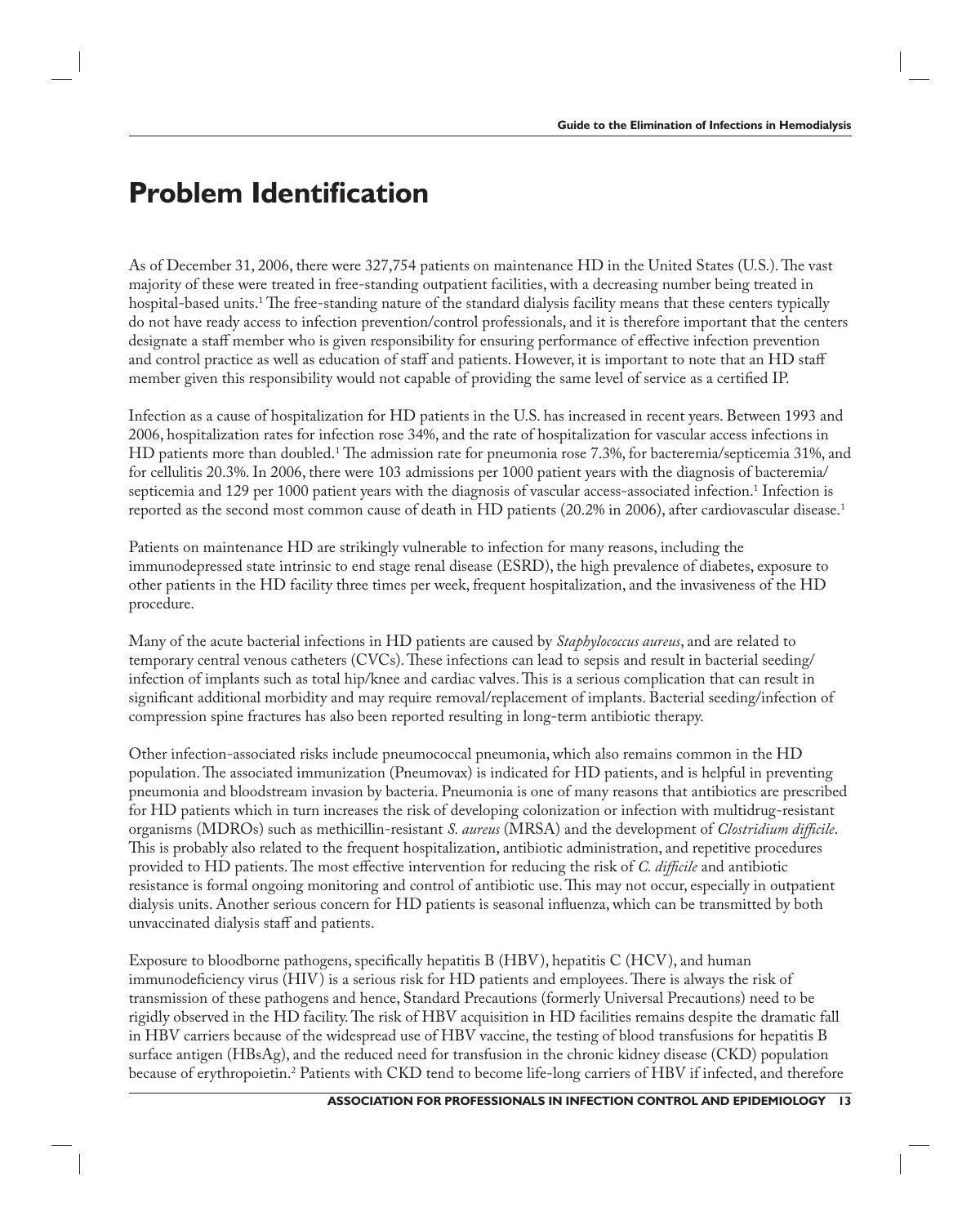special care is taken to prevent spread of infection to other patients and those staff who are susceptible to HBV infection because they either have not been vaccinated or did not respond to HBV vaccine.

HBsAg positive individuals may have a very high load of circulating virus, and the virus can survive on environmental surfaces for greater than 1 week in dried blood. $^3$  Infectious HBV virions have also been demonstrated on environmental surfaces in the dialysis facility in the absence of visible blood.<sup>4</sup>

Outpatient HD centers have characteristics unique among healthcare facilities. Treatment is generally in the same center for months or years on a repetitive basis, and is not curative but life-sustaining. Patients are treated in three or four shifts per day, so that the staff are subject to periods of intense activity, during which one shift of patients must have their treatment terminated and the next shift have their treatment initiated. Most of the care is provided by certified dialysis technicians under the supervision of dialysis trained registered nurses. A typical staffing ratio is one nurse to every 12 patients on a shift, and one patient care technician for every 4 patients.

Outpatient HD facilities are designed in a number of ways. Some are open plan as this is felt to support ease in visualizing and accessing machine alarms during treatment as well as rapid patient intervention as needed. Other facilities are designed in a manner which separates patients into groups or pods which are separated by half walls. The open plan design provides no physical barriers between patients, while the pod design with half walls can serve as a reminder regarding hand hygiene and personal protective equipment (PPE) removal between patients.

The design of HD facility layouts are driven by the need for proximity of the dialysis machines, the central acid and water supply, the drain used for dialysate, and electrical power outlets. In the HD facilities where the patient treatment stations (dialysis machine and patient chair) are lined up in proximity to each other along the walls, hand-washing sinks are often located at a distance in the center of the facility. However, alcohol hand sanitizer at each patient station can be used to support hand hygiene.

### **Conclusion**

Hemodialysis places patients at high risk for infection because of patient comorbidities and numerous human, environmental, and procedural factors. Establishing an infection prevention and control program which includes a bundle of strategies and interventions that are consistently performed will reduce the infection risk for both employees and patients.

#### **References**

1. U.S. Renal Data System 2008

2. Shepard CW, Finelli L, Alter MJ. Global epidemiology of hepatitis C virus infection. *Lancet Infect Dis* 2005 Sep;5(9): 558- 567.

3. Favero MS, Maynard JE, Petersen NJ, Boyer KM, Bond WW, Berquist KR. Letter: Hepatitis-B antigen on environmental surfaces. *Lancet* 1973;2:1455.

4. Favero MS, Bond WW, Petersen NJ, Berquist KR, Maynard JE. Detection methods for study of the stability of hepatitis B antigen on surfaces. *J Infect Dis* 1974;129:210–212.

### **Further Readings**

Barril G, Castillo I, Arenas MD, Espinosa M, Garcia-Valdecasas J, Garcia-Fernancez N, et al. Occult hepatitis C virus infection among hemodialysis patients. *J Am Soc Nephrol* 2008;19:2288–2292.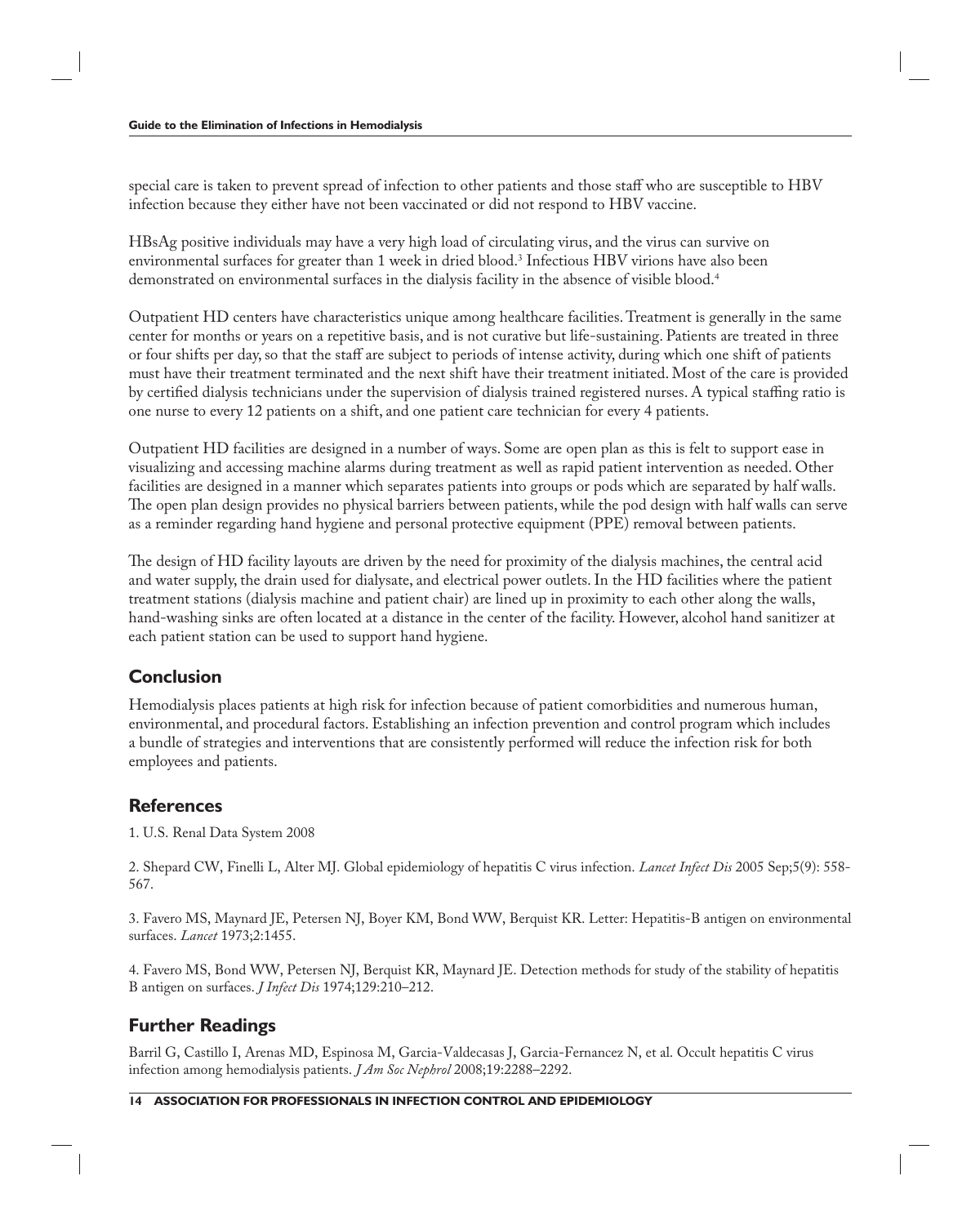Centers for Disease Control and Prevention. *Guidelines for Vaccinating Kidney Dialysis Patients and Patients with Chronic Kidney Disease*. Available online at http://www.cdc.gov/vaccines/pubs/downloads/b\_dialysis\_guide.pdf. Accessed 4/1/2010.

Centers for Disease Control and Prevention. Outbreaks of hepatitis B virus infection among hemodialysis patients— California, Nebraska, and Texas, 1994. *MMWR* 1996;45:285–289.

Centers for Disease Control and Prevention. Recommendations for preventing transmission of infections among chronic hemodialysis patients. *MMWR* 2001;50(RR-5):1–43.

Concepcion D. The environmental aspects of infection control. *Nephrol News Issues* 2008;22(3):36, 39–41.

Dinits-Pensy M, Forrest GN, Cross AS, Hise MKl. The use of vaccines in adult patients with renal disease. *Am J Kidney Dis* 2005;46:997–1011.

Dunlop MG, Mackinlay JY, Jenkins AM. Vascular access: Experience with the brachiocephalic fistula. *Ann R Coll Surg Engl* 1986;68:203–206.

Fabrizi F, Messa P, Martin P. Transmission of hepatitis C virus infection in hemodialysis: Current concepts. *Int J Artif Organs* 2008;31:1004–1016.

Kamar N, Nicot F, Izopet J, Rostaing L. Occult hepatitis C virus infection in hemodialysis patients: Examining the evidence. *Am J Kid Dis* 2009;54:10–12.

Kherlakian GM, Roedersheimer LR, Arbaugh JJ, Newmark KJ, King RL. Comparison of autogenous fistula versus expanded polytetrafluoroethylene graft fistula for angio access in hemodialysis. *Am J Surg* 1986;152:238–243.

Lanini S, Puro V, Lauria FN, Fusco FM, Nisii C, Ippolito G. Patient to patient transmission of hepatitis B virus: A systematic review of reports on outbreaks between 1992 and 2007. *BMC Med* 2009;7:15.

McGill RL, Marcus RJ, Healy DA, Brouwer DJ, Smith BC, Sandroni SE. AV fistula rates: Changing the culture of vascular access. *J Vasc Access* 2005;6:13–17.

O'Grady NP, Alexander M, Dellinger EP, Gerberding JL, Heard SO, Make DG, et al. CDC Guidelines for the prevention of intravascular catheter-related infections: Recommendations and reports. *MMWR* 2002;51(RR-10):1–29

Schiller B, Moran J. Abstract: An effective strategy to prevent tunneled hemodialysis catheter infection. Philadelphia, PA: American Society of Nephrology's (ASN) 41st Annual Meeting and Scientific Exposition during Renal Week, November 4–9, 2008.

Valsamakis A. Molecular testing in the diagnosis and management of chronic hepatitis B. *Clin Microbiol Rev* 2007;20:426– 439.

Yakaryilmaz F, Gurbuz OA, Guliter S, Mert A, Songur Y, Karakan T. Prevalence of occult hepatitis B and hepatitis C virus infections in Turkish hemodialysis patients. *Ren Fail* 2006;28:729–735.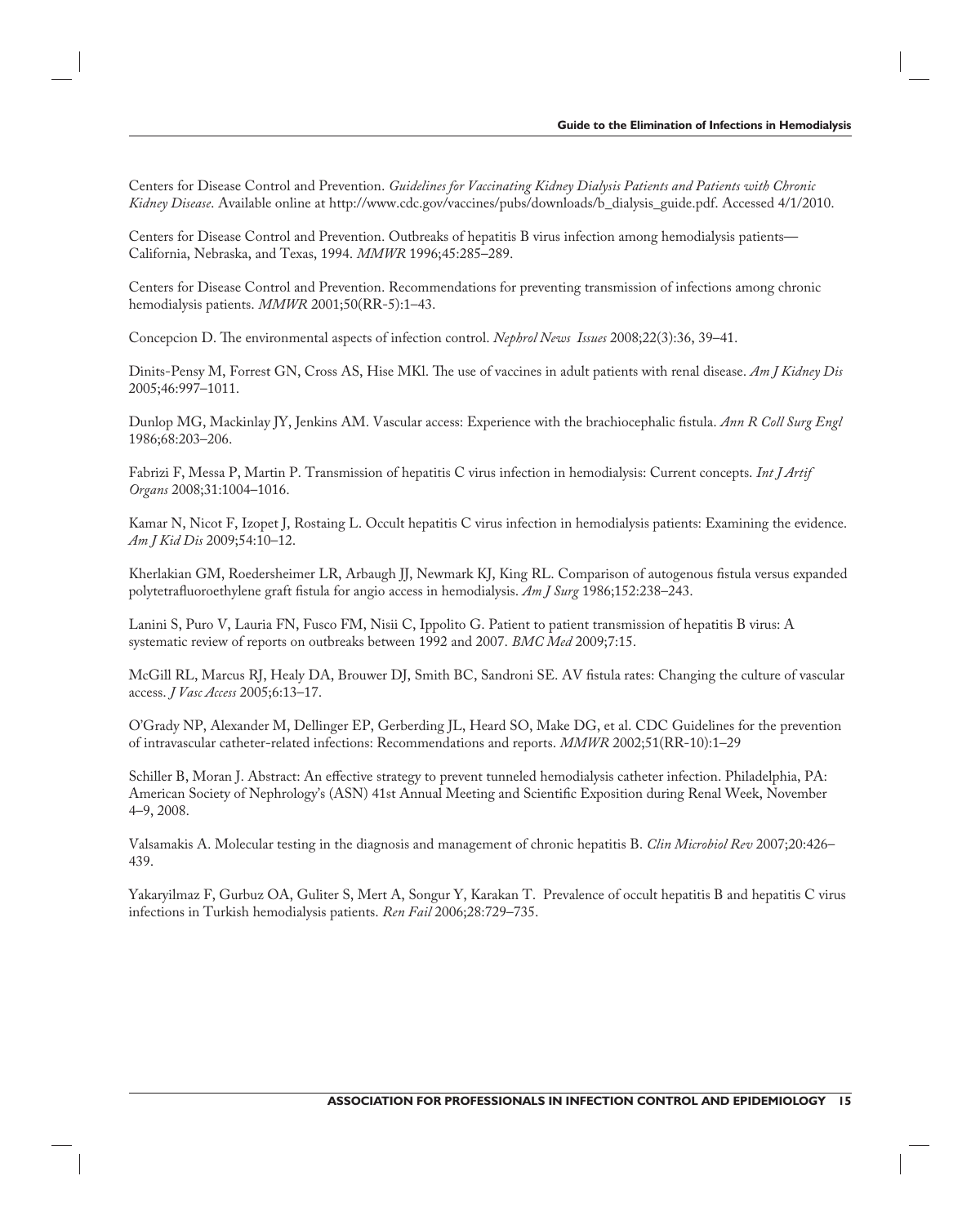### **Infection Prevention and Control in HD**

#### **Introduction**

This chapter of the Guide will address the key measures designed to reduce the risk of infection in HD patients by preventing the direct or indirect transmission of microorganisms. As with any risk reduction effort, the more reliably and consistently performed, the better the opportunity to improve outcomes.

Included at the end of this Guide is an Appendix with checklists, tools, templates, and reference materials that can be useful for routine assessment of compliance with infection prevention measures in HD settings. These resources also provide an opportunity for employee teaching related to infection prevention and control.

A listing of key infection prevention measures included in this Guide follows (basic versus "plus"). This is not an exhaustive list.

| <b>Basic Measures-Category I Level</b><br><b>Evidence Supports These Measures</b>                                                                                                                                                                                                                                                                                                                                                                                                                                                                                                                                                                                                                                                                                                                                                                                                                                                                                                                                                                                                                                                                                                                                                                                                                                                                                                                                               | <b>Plus Measures-Level of Evidence</b><br><b>Supporting These Measures is Less</b><br><b>Than Category I Level</b>                                                                                                                                                                                                                                                                                                                                                                  |
|---------------------------------------------------------------------------------------------------------------------------------------------------------------------------------------------------------------------------------------------------------------------------------------------------------------------------------------------------------------------------------------------------------------------------------------------------------------------------------------------------------------------------------------------------------------------------------------------------------------------------------------------------------------------------------------------------------------------------------------------------------------------------------------------------------------------------------------------------------------------------------------------------------------------------------------------------------------------------------------------------------------------------------------------------------------------------------------------------------------------------------------------------------------------------------------------------------------------------------------------------------------------------------------------------------------------------------------------------------------------------------------------------------------------------------|-------------------------------------------------------------------------------------------------------------------------------------------------------------------------------------------------------------------------------------------------------------------------------------------------------------------------------------------------------------------------------------------------------------------------------------------------------------------------------------|
| I. Environmental and equipment cleaning/disinfection<br>• Use U.S. Environmental Protection Agency (EPA)-<br>registered hospital disinfectants labeled tuberculocidal or<br>with specific label claims for HIV or HBV in accordance<br>with label instructions to decontaminate spills of blood<br>and other body fluids.<br>Use standard cleaning and disinfection protocols and<br>EPA-registered hospital disinfectants for confirmed or<br>suspected antibiotic-resistant Gram-positive cocci (e.g.,<br>MRSA, vancomycin intermediate-resistant S. aureus, or<br>vancomycin-resistant Enterococcus [VRE]).<br>Using friction, clean and disinfect high-touch surfaces in<br>patient-care areas (e.g., HD chairs, HD machines, tables,<br>carts, bedside commodes).<br>When contact precautions are indicated for patient care,<br>use disposable patient-care items (e.g., blood pressure<br>cuffs) whenever possible to minimize cross-contamination<br>with multiple-resistant microorganisms.<br>Items taken into a patient station should be disposed of<br>after use, dedicated for use on a single patient, or cleaned<br>and disinfected before being taken to a common clean<br>area or used on another patient.<br>Nondisposable items that cannot be comprehensively<br>cleaned and disinfected (e.g., adhesive tape, cloth-<br>covered blood pressure cuffs) should be dedicated for<br>use on a single patient. | I. Environmental and equipment cleaning/disinfection<br>• Because no EPA-registered products are specific for<br>inactivating C. difficile spores, use hypochlorite-based<br>products for disinfection of environmental surfaces<br>in those patient-care areas where surveillance and<br>epidemiology indicate ongoing transmission of C. difficile.<br>• Use microfiber cloths and mops if possible (more<br>effective cleaning products than regular cotton cleaning<br>cloths). |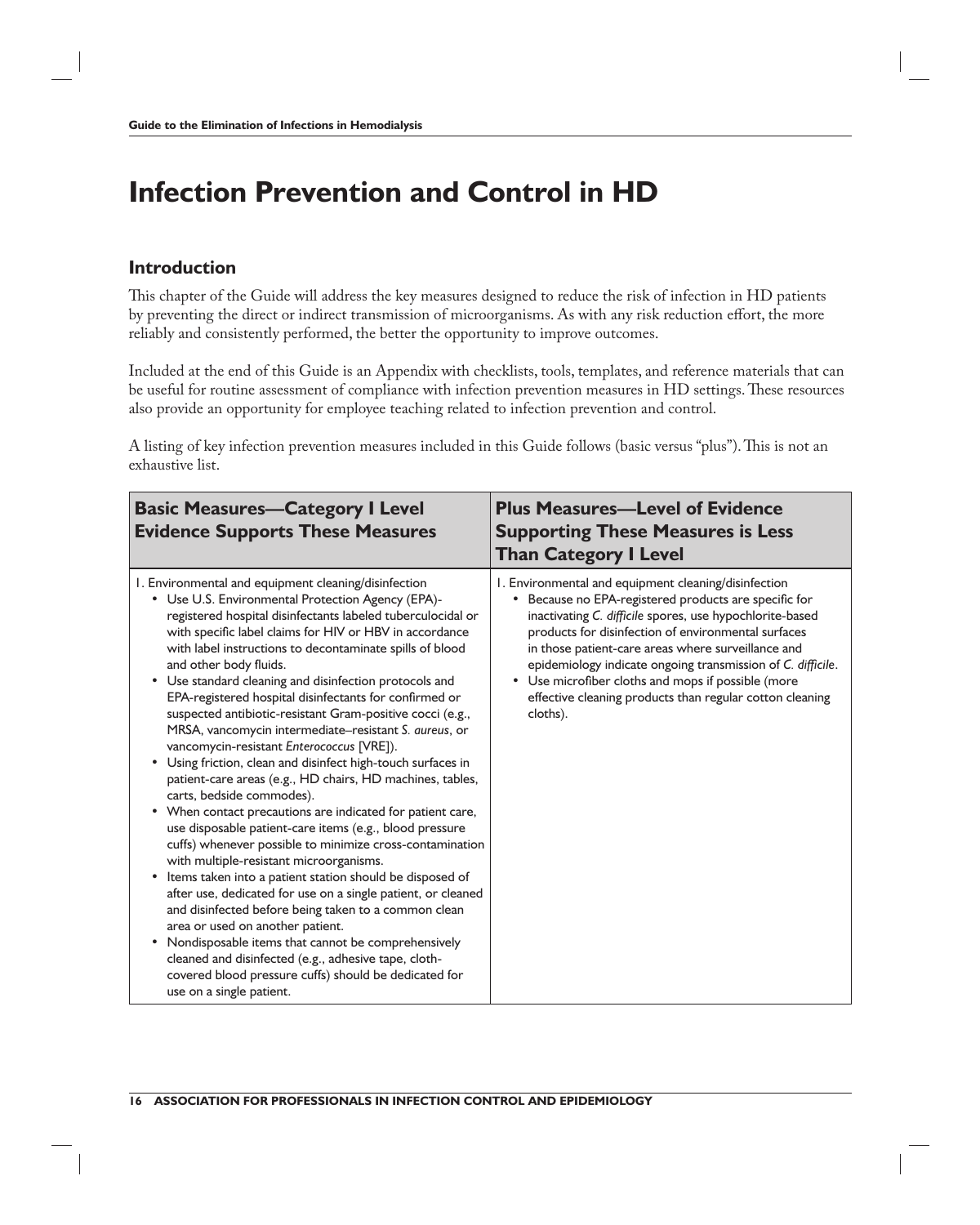| <b>Basic Measures-Category I Level</b><br><b>Evidence Supports These Measures</b>                                                                                                                                                                                                                                                                                                                                                                                                                                                                                                                                                                                                                                                                                                                                                                                                                                                                                                      | <b>Plus Measures-Level of Evidence</b><br><b>Supporting These Measures is Less</b><br><b>Than Category I Level</b> |
|----------------------------------------------------------------------------------------------------------------------------------------------------------------------------------------------------------------------------------------------------------------------------------------------------------------------------------------------------------------------------------------------------------------------------------------------------------------------------------------------------------------------------------------------------------------------------------------------------------------------------------------------------------------------------------------------------------------------------------------------------------------------------------------------------------------------------------------------------------------------------------------------------------------------------------------------------------------------------------------|--------------------------------------------------------------------------------------------------------------------|
| External pressure transducer filters/protectors should be<br>$\bullet$<br>changed after each patient treatment. Items taken into an<br>individual HD patient station should be disposed of after<br>use, dedicated for use on a single patient, or cleaned and<br>disinfected before being taken to a common clean area or<br>used on another patient.<br>External venous and arterial pressure transducer<br>٠<br>filters/protectors should be changed after each patient<br>treatment and should not be reused. Internal transducer<br>filters do not need to be changed routinely between<br>patients.<br>• The internal HD machine dialysate pathway should<br>be subjected to heat disinfection at the end of each<br>treatment day.<br>In the event of a blood leak, disinfection of the internal<br>HD machine pathway must be performed prior to on a<br>successive patient.                                                                                                   |                                                                                                                    |
| 2. Hand hygiene<br>• To improve hand hygiene adherence among personnel<br>who work in areas in which high workloads and high<br>intensity of patient care are anticipated, make an alcohol-<br>based hand rub available at the entrance to the patient's<br>room or at the bedside, in other convenient locations,<br>and in individual pocket-sized containers to be carried by<br>healthcare workers (HCWs).<br>• Perform hand hygiene before and after contact with<br>patient or patient environment.<br>Remove gloves after caring for a patient. Do not wear the<br>same pair of gloves for the care of more than one patient,<br>and do not wash gloves between uses with different<br>patients.<br>Perform hand hygiene after glove removal.<br>• If hands are not visibly soiled, use an alcohol-based hand<br>rub for routinely cleaning hands instead of soap and<br>water.<br>Do not wear artificial fingernails or extenders when<br>having direct contact with patients. |                                                                                                                    |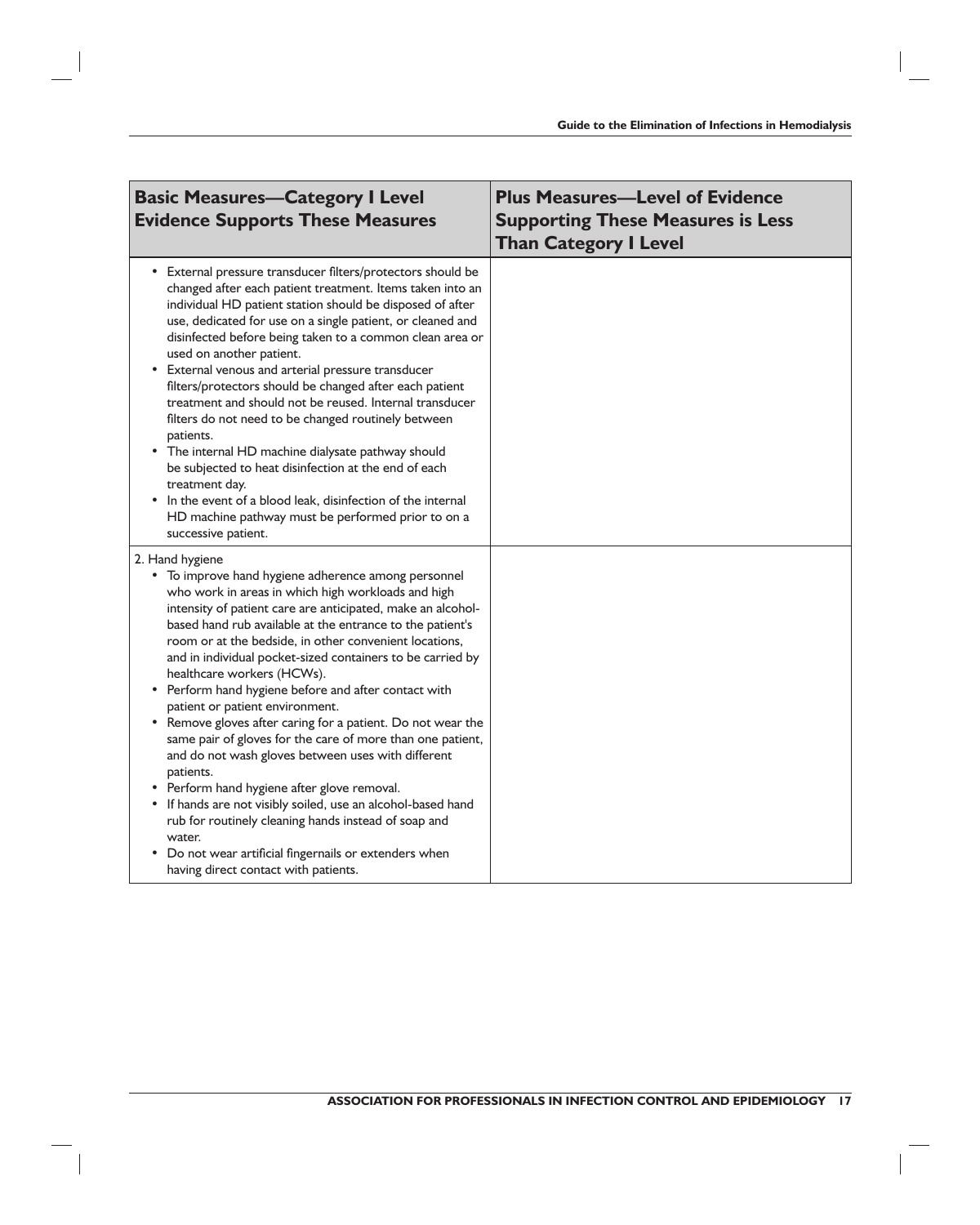| <b>Basic Measures-Category I Level</b><br><b>Evidence Supports These Measures</b>                                                                                                                                                                                                                                                                                                                                                                                                                                                                                                                                                                            | <b>Plus Measures-Level of Evidence</b><br><b>Supporting These Measures is Less</b><br><b>Than Category I Level</b>                                                                                                                                                                               |
|--------------------------------------------------------------------------------------------------------------------------------------------------------------------------------------------------------------------------------------------------------------------------------------------------------------------------------------------------------------------------------------------------------------------------------------------------------------------------------------------------------------------------------------------------------------------------------------------------------------------------------------------------------------|--------------------------------------------------------------------------------------------------------------------------------------------------------------------------------------------------------------------------------------------------------------------------------------------------|
| 3. Immunizations and tuberculosis (TB) screening<br>• Vaccine status of all patients should be assessed at the<br>start of dialysis. Eligible HD patients should be immunized<br>against HBV, tetanus, pneumococcal disease, and<br>influenza.<br>CDC recommends one-time baseline screening of HD<br>patients for TB (plus anytime an exposure is suspected).<br>Employees in HD settings must receive immunization for<br>$\bullet$<br>measles, mumps, rubella, pertussis, diphtheria, tetanus,<br>MMR (measles, mumps, rubella), be offered HBV and<br>influenza immunization, and be screened for TB per local<br>regulations (usually annual).          |                                                                                                                                                                                                                                                                                                  |
| 4. Medication/injection safety:<br>• Single-dose vials should be dedicated to one patient only<br>and should not be re-entered.<br>Parenteral medications should be prepared in a<br>designated clean area away from patient treatment<br>stations.<br>Do not use medication carts to transport medications to<br>patient stations.<br>Scrub the hub of intravenous (IV) tubing and medication<br>vials prior to accessing.<br>• Use aseptic technique when preparing/handling<br>parenteral medications/fluid.<br>Never use infusion supplies such as needles, syringes,<br>flush solutions, administration sets, or IV fluids on more<br>than one patient. | 4. Medication/injection safety:<br>• Avoid use of multidose vials                                                                                                                                                                                                                                |
| 5. Pre- and postsurgical infection prevention<br>• Presurgical hair removal should be performed with<br>clippers instead of a razor.                                                                                                                                                                                                                                                                                                                                                                                                                                                                                                                         | 5. Pre- and postsurgical infection prevention<br>• Antiseptic impregnated postoperative dressings for<br>fistulas/grafts<br>• Active surveillance testing for MRSA and decolonization<br>should be performed as indicated (e.g., preoperatively).<br>• Preoperative antiseptic bathing/showering |
| 6. Standard/transmission based precautions<br>Respiratory etiquette should be employed routinely.<br>Standard Precautions should be practiced routinely.<br>Patient identified with a suspected airborne disease<br>should be masked immediately and geographically<br>separated from other patients, preferably in a single<br>room.<br>HBV isolation should be employed routinely on all<br>patients known to be HBsAg positive.                                                                                                                                                                                                                           | 6. Standard/transmission based precautions<br>• Contact precautions in HD facilities should be employed<br>in the event of known or suspected MDRO.                                                                                                                                              |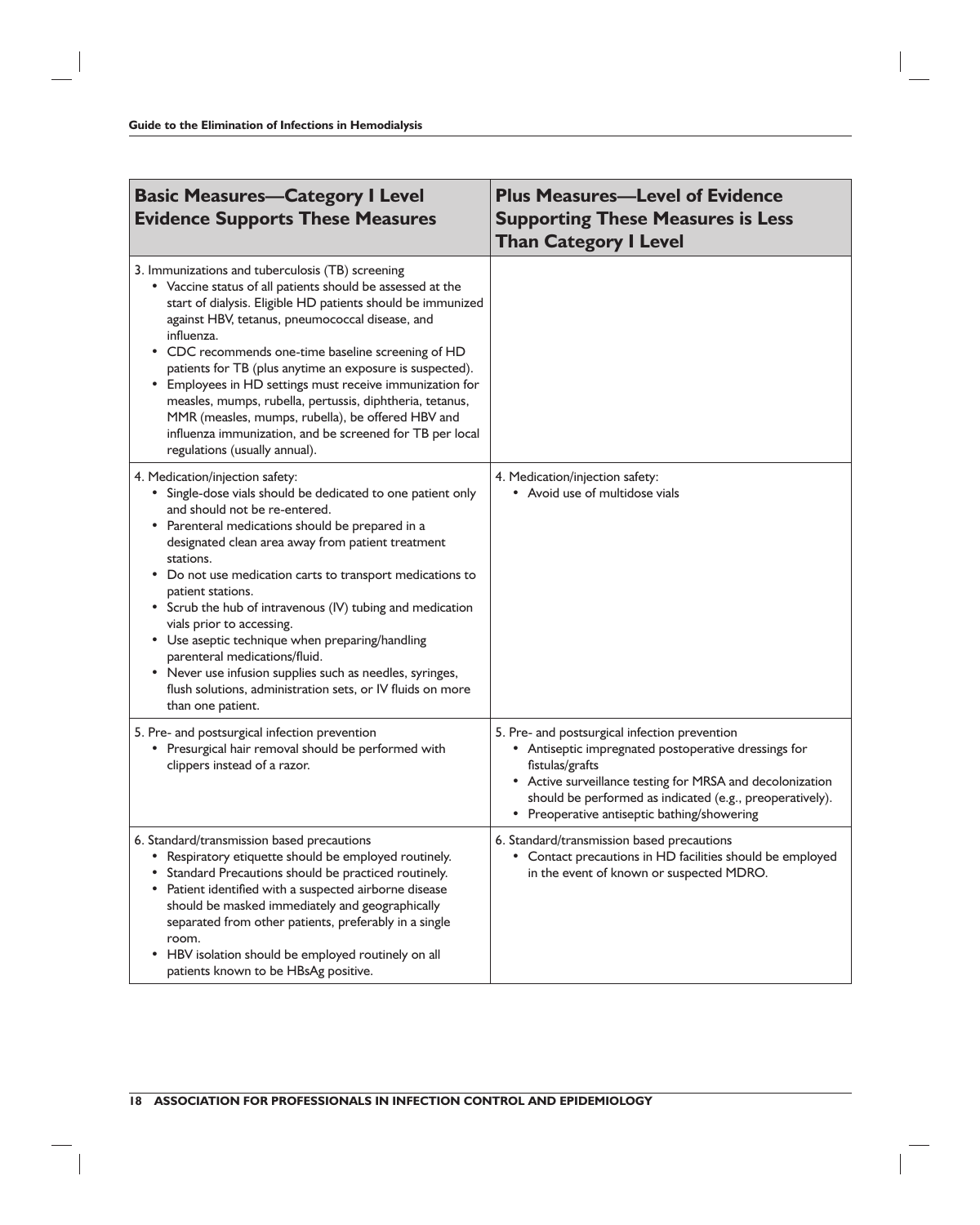| <b>Basic Measures-Category I Level</b><br><b>Evidence Supports These Measures</b>                                                                                                                                                                                                                                                                                                                                                                                                            | <b>Plus Measures-Level of Evidence</b><br><b>Supporting These Measures is Less</b><br><b>Than Category I Level</b>                                                                                                                                                                                                                                                                                                                                                                                                                                            |
|----------------------------------------------------------------------------------------------------------------------------------------------------------------------------------------------------------------------------------------------------------------------------------------------------------------------------------------------------------------------------------------------------------------------------------------------------------------------------------------------|---------------------------------------------------------------------------------------------------------------------------------------------------------------------------------------------------------------------------------------------------------------------------------------------------------------------------------------------------------------------------------------------------------------------------------------------------------------------------------------------------------------------------------------------------------------|
| 7. Vascular Access:<br>Support transition from temporary (e.g., CVC) to<br>permanent (e.g., arteriovenous fistula [AVF] or graft<br>[AVG]) vascular access whenever possible.<br>Full barrier precautions and skin antisepsis with<br>chlorhexidine (CHG) alcohol prep prior to insertion of<br>HD CVC.                                                                                                                                                                                      | 7. Vascular access<br>• Routine use of CHG impregnated bathing cloths.<br>• Application of CHG impregnated insertion site dressing<br>for HD central catheters.<br>• Prophylactic use of antimicrobial catheter locking<br>solution.<br>• Soak the hub of HD catheters in povidone-iodine solution<br>or wrap with gauze saturated with povidone-iodine<br>solution for 5 minutes prior to removing the cap. <sup>1</sup><br>• Application of povidone-iodine or triple antibiotic<br>ointment for HD catheter exit site dressings after dialysis<br>session. |
| 8. Water treatment<br>• Adhere to current Association for Advancement of<br>Medical Instrumentation (AAMI) standards for quality<br>assurance performance of devices and equipment used to<br>treat, store, and distribute water in HD centers and for<br>the preparation of concentrates and dialysate.<br>• Conduct microbiological testing specific to water in<br>dialysis settings.<br>Disinfect water distribution systems in dialysis settings on<br>$\bullet$<br>a regular schedule. | 8. Water treatment<br>• Ultrapure dialysate                                                                                                                                                                                                                                                                                                                                                                                                                                                                                                                   |

#### **References**

1. Beathard GA. "Catheter management protocol for catheter-related bacteremia prophylaxis." *Semin Dial* 2003; Sep-Oct; 16(5):403-405.

### **Further Readings**

Friedman C, Barnette M, Buck AS, Ham R, Harris J-A, Hoffman P, et al. Requirements for infrastructure and essential activities of infection control and epidemiology in out-of-hospital settings: A consensus panel report. *Infect Control Hosp Epidemiol* 1999;20(10):695–705.

Gawande A, Berwick D, Fisher E, McClellan M. *10 Steps to Better Health Care*. New York Times. August 13, 2009:A27. Available online at http://www.nytimes.com/2009/08/13/opinion/13gawande.html. Accessed 4/1/2010.

Gima Z, Gosselar P, Levine A, Lincoln T, Ramirez A, et al. *Back to Basics: Ten Steps to Save 85,000 Lives and \$35 Billion a Year in Health Care Delivery*. Washington, DC: Public Citizen; 2009. Available online at http://www.citizen.org/documents/ BackToBasics.pdf. Accessed 4/1/2010.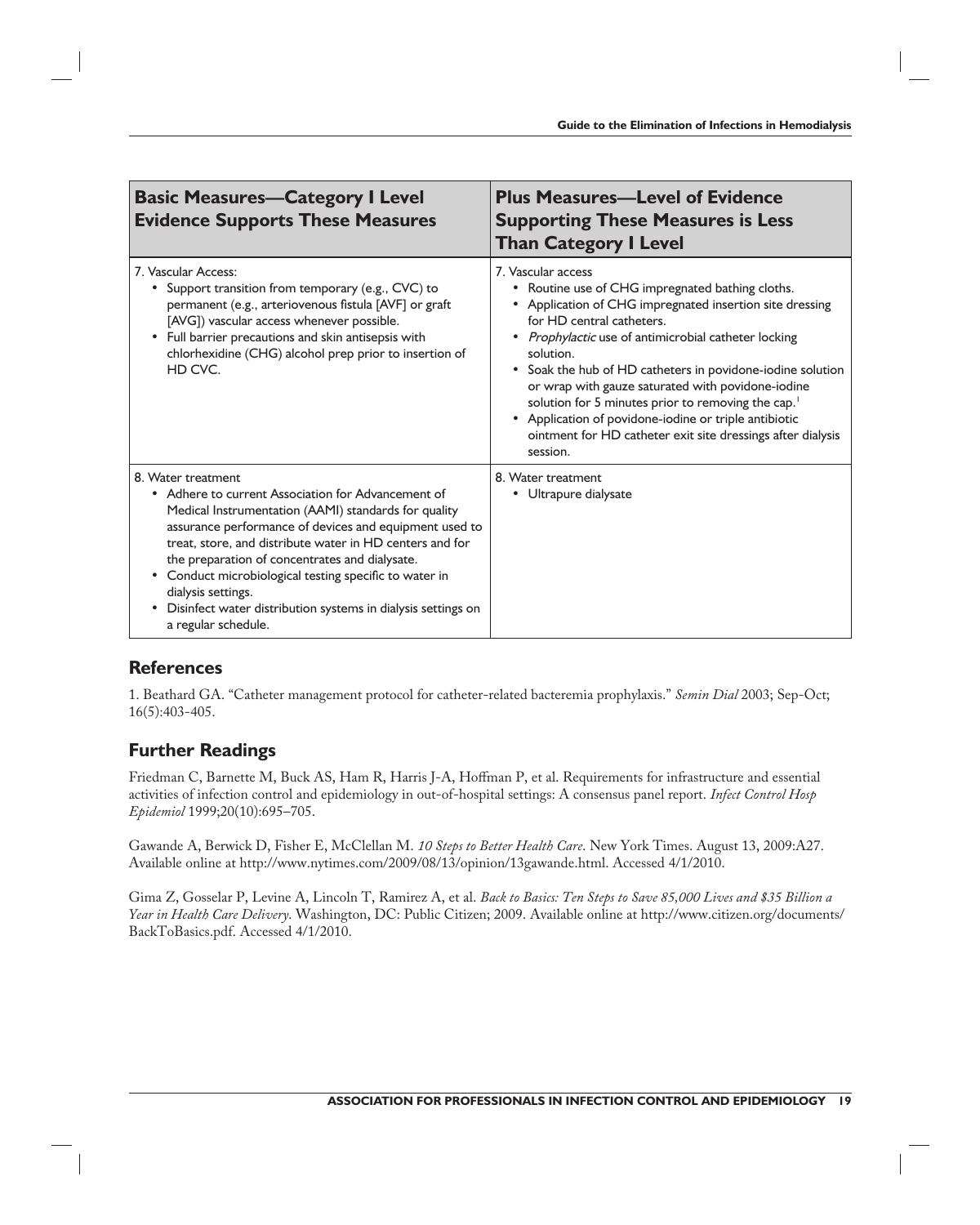### **Environmental Cleaning/Disinfection**

#### **Background**

The outpatient HD setting presents a unique set of challenges related to environmental cleaning and disinfection because of the spatial cohort of patients and the temporal demands of multiple shifts. This setting is one in which patients are typically not segregated from one another by physical barriers, such as walls or privacy curtains.

Conditions common to HD settings can also interfere with environmental cleaning, such as the typical 1:4 staffto-patient ratio for dialysis technicians, the fast turn-around between patient treatments, and the procedurally intensive process of the dialysis treatment.

In the outpatient HD setting, each "patient station" contains a dialysis chair, the dialysis machine, and any other ancillary equipment/supplies necessary to provide the treatment. It may also include a bedside television set and phone. The space for each patient dialysis station or seating must be considered as the patient's exclusive treatment area, and sharing of equipment between patients should be avoided. Any equipment or item used for the patient must not be shared from patient to patient without prior cleaning and disinfection.

In a typical hospital setting, environmental cleaning and surface disinfection is performed by trained housekeeping staff dedicated to ensuring that the room is completely cleaned and disinfected between patients. A typical outpatient dialysis unit has no such luxury. The nurse or dialysis technician must perform surface cleaning and disinfection (machine, chair, phone, table, etc.) in the short gap between patient treatments. Sufficient time between the completion of one patient's treatment and postdialysis care and the initiation of the next patient's care is important for permitting reliable and consistent cleaning and disinfection of the patient station.

### **Cleaning and Disinfection of Environmental Surfaces**

The process of physical cleaning of environmental surfaces using detergent (soap), water, and friction is the critical step required prior to surface disinfection. The combination of the cleaning and disinfection processes is designed to remove and kill vegetative microorganisms on surfaces. Disinfection will not be effective in the presence of dirt, blood, or other bioburden. The goal of the cleaning step is to remove bioburden and with it, the majority of pathogens. Disinfection is designed to be a synergistic and somewhat redundant step to ensure comprehensive removal/kill of pathogens on surfaces. The CDC's *Guideline for Disinfection and Sterilization in Healthcare Facilities*, *2008*, states that, "noncritical surfaces (e.g., dialysis bed or chair, countertops, external surfaces of dialysis machines) should be disinfected with an EPA-registered disinfectant unless the item is visibly contaminated with blood. In that case, an EPA registered tuberculocidal agent with specific label claims for HBV and HIV should be used."<sup>1</sup> One commonly used disinfectant for blood contaminated environmental surfaces is a 1:100 dilution of bleach (500–600 parts per million [ppm] free chlorine).

The environmental surfaces in HD settings at highest risk of transmitting germs are described using different terms. From the perspective of the patient, the term "patient zone" is used to refer to the surfaces which the patient can touch, or can touch the patient, including the chair, armrests, bedside table top/counter, and drawer/cupboard handles. From the HCW or dialysis staff perspective, the term "high touch surfaces" is used to describe surfaces which are frequently touched by HCWs. These include the same surfaces in the patient zone in addition to others such as the exterior surfaces of the HD machine, computer screens, and keyboards. Cleaning and disinfection of these surfaces (patient zone/high touch surfaces) should be performed between all patient treatments, no matter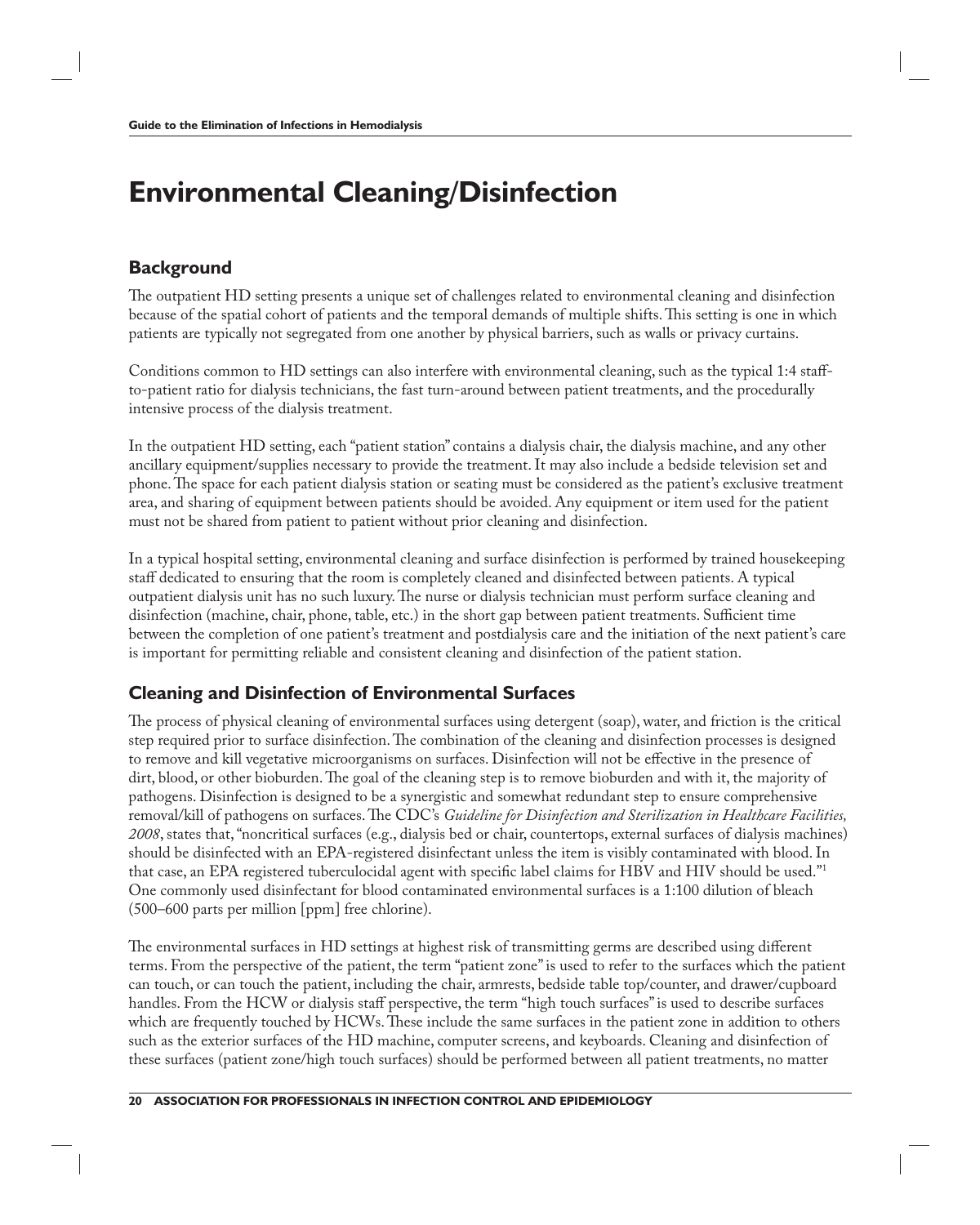what the patient diagnosis is, in order to prevent spread of environmentally transmitted pathogens including MDROs (e.g., MRSA, VRE, *C. difficile*) and bloodborne pathogens (e.g., HBV, HCV). Of note, microorganisms can live for varying periods of time in the environment. MRSA has been documented as viable at 38 weeks on external sterile packaging and VRE at 6 months on a wheelchair. HBV can survive for 7 days in dried blood.

There are certain products and principles which are recommended in order to optimize environmental cleaning in healthcare settings, including HD facilities. These include the following tasks which are typically performed by the dialysis nurse or technician.

- Store cleaner/disinfectant separately from skin antiseptics/patient supplies (separate shelves and below patient supplies to avoid potential contamination).
- Perform hand hygiene before and after cleaning the patient station.
- Don gloves when using cleaner/disinfectants.
- Use one set of cleaning cloths or disposable germicidal wipes for each patient station.
- Use microfiber cloths and mops if possible (more effective cleaning products than regular cotton cleaning cloths).
- Clean all frequently touched or "high touch" surfaces in the "patient zone" between patient treatments (chair, armrests, counters, drawer/cupboard handles, exterior surface of the HD machine)—please note that some of these high touch surfaces may be right outside the patient zone (e.g., computer stations), and must also be cleaned between patient treatments.
- Clean the top of an object first and work down to avoid soiling surfaces just cleaned.
- If using cleaning cloths instead of disposable germicidal wipes:
	- When using a disinfectant cleaner, wet the surface, use friction to clean, and allow to air dry.
	- Fold the cleaning cloth in a series of squares to provide a number of potential cleaning surfaces. A wadded cloth does not clean efficiently.
	- Replace cloth as needed. More than one cloth may be required for a patient station.
	- Never use the same cleaning cloth for more than one patient unit.
	- Never re-dip used cloth into clean disinfectant solution.

Additional cleaning functions, typically performed by housekeeping staff in HD facilities, should include:

- At the end of the day:
	- Wet mop the floor
	- Clean patient/staff bathrooms and restock paper products/hand hygiene supplies
	- Check and refill all hand hygiene product dispensers in nursing stations and at patient stations (soap, paper towels, lotion, alcohol-based hand sanitizer)
- On a routine basis, walls and high dusting should be performed.

### **MDRO Cleaning and Disinfection**

Many HCWs believe the environment of patients with MDROs require special cleaning. HCWs in HD facilities should clean the environment of the MDRO patient as they would for any patient, as many more patients than are known are colonized/infected with an MDRO. Cleaning involves the use of friction on environmental surfaces to physically remove the soil and germs. The wet contact time of the germicide on the surface helps kill or inactivate any remaining microorganisms. The exception is *C. difficile*, which requires removal by friction and is not inactivated by any surface disinfectant except bleach.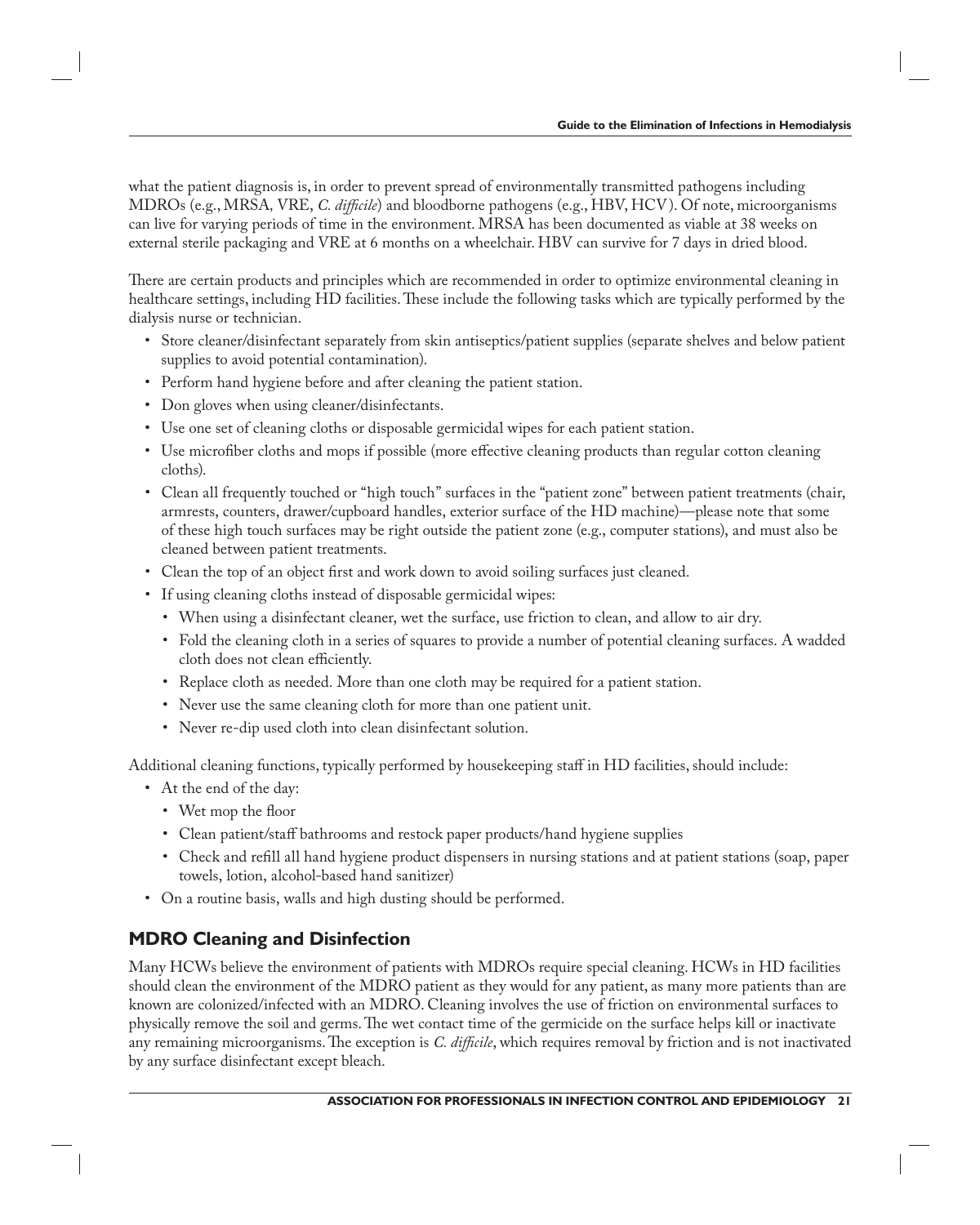#### **References**

1. Rutala WA, Weber DJ, and the Centers for Disease Control Infection Control Practices Advisory Committee (HICPAC). *Guideline for disinfection and sterilization in healthcare facilities, 2008*. Atlanta, GA: Author, 2008. Available online at http:// www.cdc.gov/ncidod/dhqp/pdf/guidelines/Disinfection\_Nov\_2008.pdf. Accessed 4/1/2010.

#### **Further Readings**

CMS Conditions for Coverage: Subpart B – Patient Safety, 494.30 Infection control page 4-33.

Centers for Disease Control and Prevention. Recommendations for preventing transmission among chronic hemodialysis patients. *MMWR* 2001;50(RR05):1–43.

Desa J, Bello A, Galligan C, Fuller T, Quinn M. Sustainable Hospitals Project. *Case Study: Are Microfiber Mops Beneficial for Hospitals?* Available online at http://www.sustainablehospitals.org/PDF/MicrofiberMopCS.pdf. Accessed 4/1/2010.

Muto CA, Jernigan JA, Ostrowsky BE, Richet HM, Jarvis WR, Boyce JM, et al. SHEA Guideline for preventing nosocomial transmission of multidrug-resistant strains of *Staphylococcus aureus* and *Enterococcus*. *Infect Control Hosp Epidemiol*  2003;24:362–386.

Polonsky D. *Self Study Series: Should You Microfi ber?* CHESP Healthcare Purchasing News, May 2004. Available online at http://www.h2e-online.org/pubs/ShouldYouMicrofiber.pdf. Accessed 4/1/2010.

Rutala WA, Weber DJ, and the Healthcare Infection Control Practices Advisory Committee. *Guideline for Dsinfection and Sterilization in Healthcare Facilities 2008 Frequently Asked Questions*. Available online at http://disinfectionandsterilization.org/ FAQ.html. Accessed 4/1/2010.

Sehulster L, Chinn RY, and the Centers for Disease Control and Prevention and the Healthcare Infection Control Practices Advisory Committee. Guidelines for environmental infection control in health-care facilities. Recommendations of CDC and the Healthcare Infection Control Practices Advisory Committee (HICPAC). *MMWR Recomm Rep* 2003;52(RR-10):1–42.

U.S. EPA. *Environmental Best Practices for Hospitals: Using Microfiber Mops in Hospitals*. EPA Region 9, November 2002. Available online at http://www.epa.gov/region09/waste/p2/projects/hospital/mops.pdf Accessed 4/1/2010.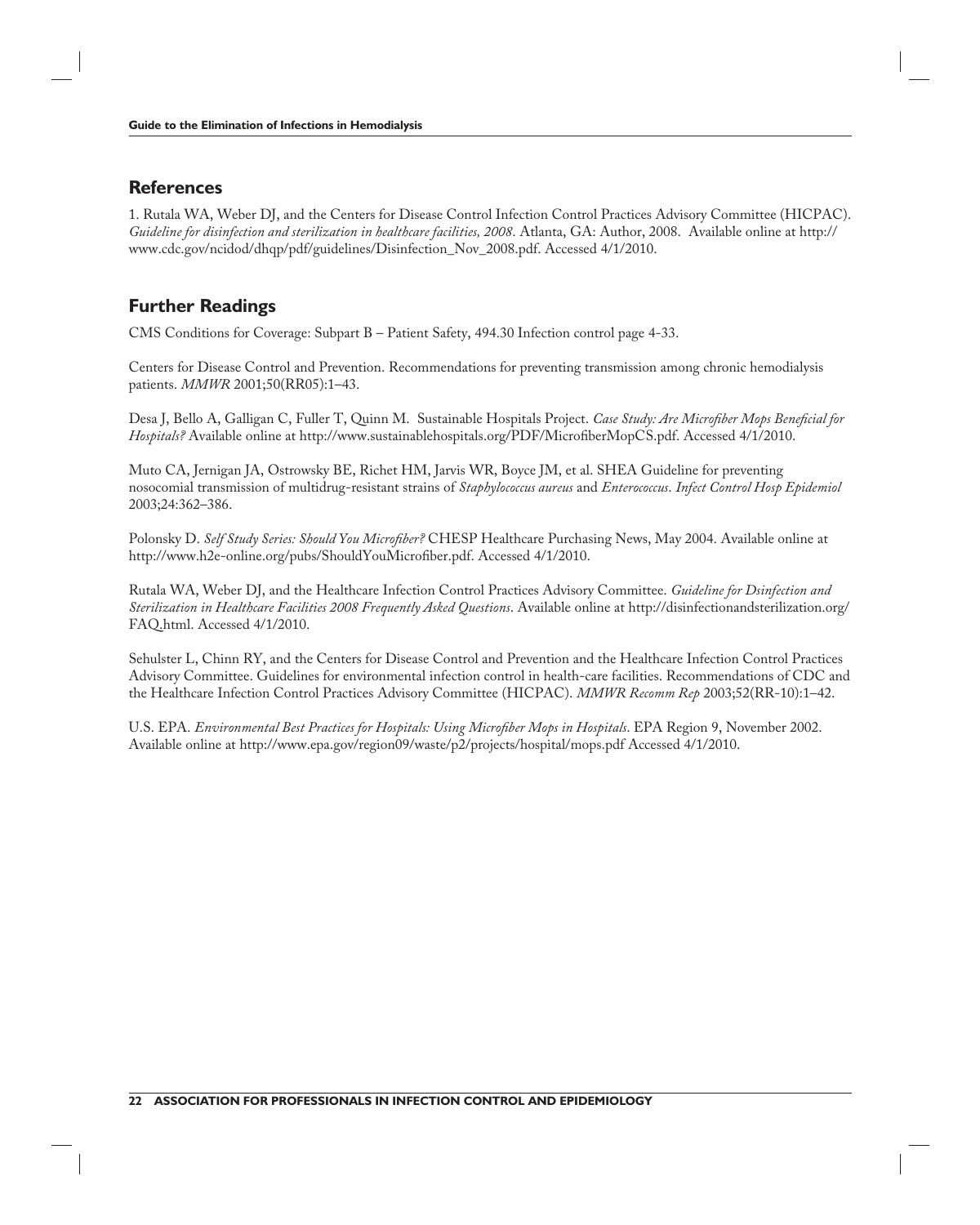### **Equipment Cleaning/Disinfection**

#### **Background**

HD equipment includes HD machines, dialyzers, water supply/treatment/distribution systems, component parts such as tubing and filters, acid and bicarbonate concentrate solutions, and instruments including blood pressure cuff, stethoscope, hemostats, scissors, and clamps. Sterile and clean supplies are also integral to the provision of HD. Infections caused by contamination of supplies/equipment with bloodborne viruses and pathogenic bacteria have been reported. Cleaning and disinfection of equipment and proper handling of reusable and disposable supplies is critical to the safety of patients in this high risk area.

The following pictures are offered as examples only. They are not representative of equipment used in every dialysis center. For instance, some dialysis centers use machines with a waste handling option. This requires extreme care not to cross contaminate, as well as maintenance and testing of check valves. Others use one-time use containers (sometimes called "urinals") to prevent cross-contamination from priming waste buckets.



Transducer Protector—Internal



Transducer Protector—External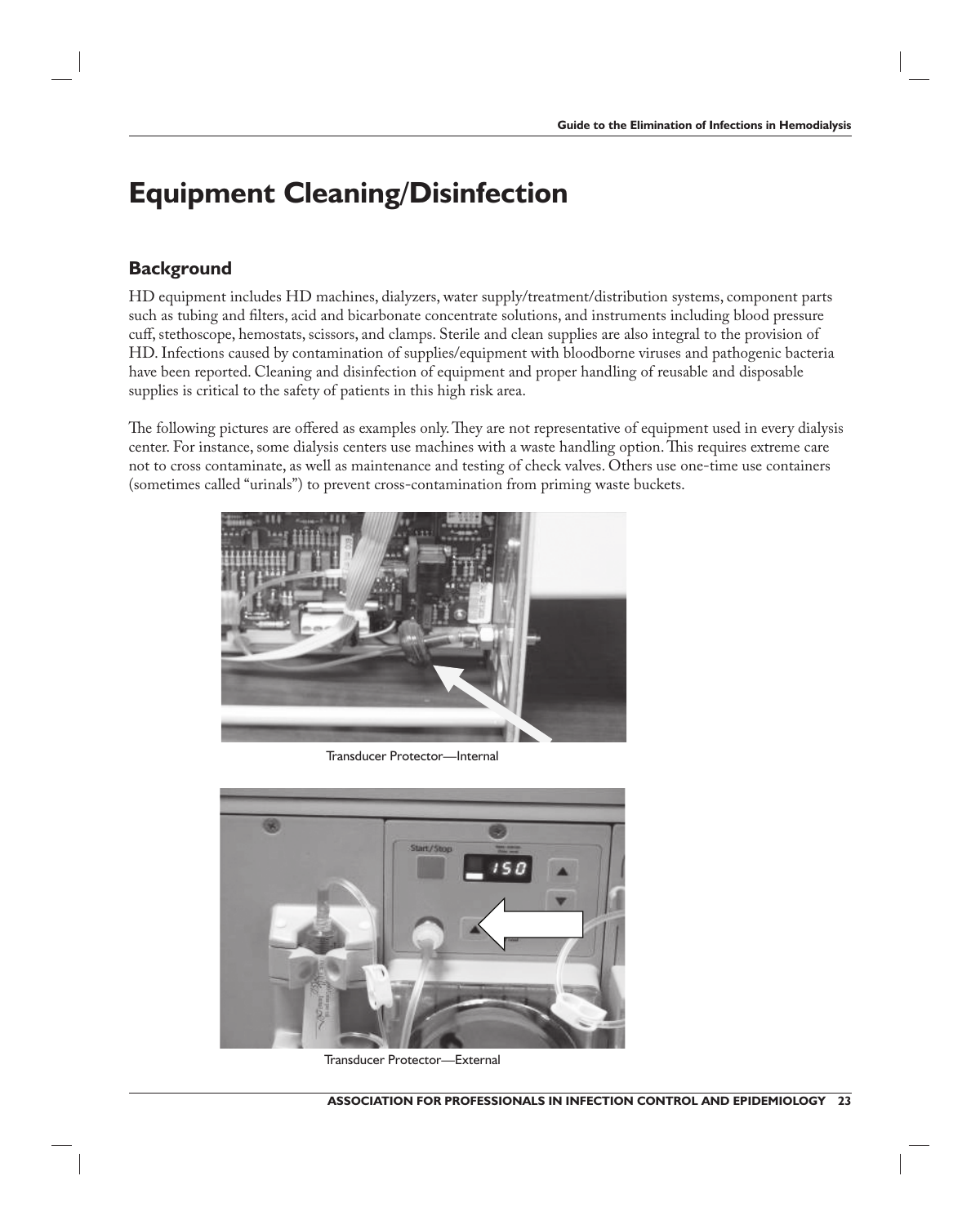

Priming Bucket



Disposable Acid and Bicarb Jugs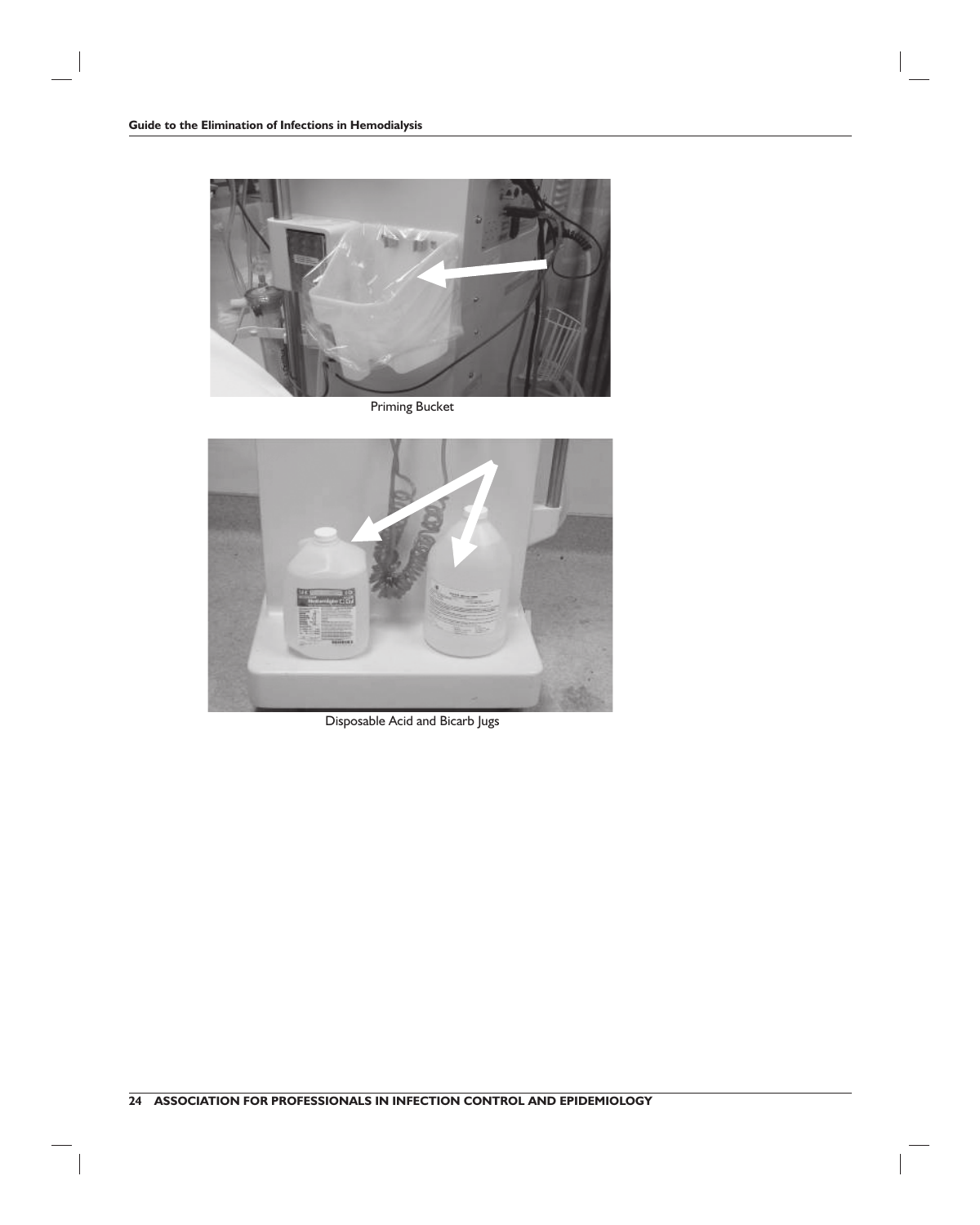

Reusable Acid and Bicarb Containers

Key principles related to equipment cleaning/disinfection that should be adhered to in order to reduce the risk of cross-contamination in HD settings follow.

- Items taken into an individual HD patient station should be disposed of after use, dedicated for use on a single patient, or cleaned and disinfected before being taken to a common clean area or used on another patient.
- Non-disposable items that cannot be comprehensively cleaned and disinfected (e.g., adhesive tape, clothcovered blood pressure cuffs) should be dedicated for use on a single patient.
- External venous and arterial pressure transducer filters/protectors should be changed after each patient treatment, and should not be reused. Internal transducer filters do not need to be changed routinely between patients.
- When reprocessing or disposing of dialyzers, dialyzer ports should be capped and tubing clamped. The used dialyzer should be placed in a leak proof container for transport from the patient station to the reprocessing area. Gloves should be worn at a minimum. Gowns are required if there is any risk of contamination of clothing.
- All equipment, including the front of the dialysis machine, should be considered contaminated after a patient dialysis session.
- Non-disposable instruments (scissors, hemostats, clamps, etc.) which have no contact with sterile tissue or mucous membranes may become contaminated during the procedure. To facilitate thorough cleaning of the hinges and joints, these instruments should be first submerged and cleaned (e.g., with enzymatic detergent, rinsed thoroughly, then soaked in an appropriate disinfectant according manufacturer's instructions typically low level disinfectant unless visibly contaminated with blood—then tuberculocidal disinfectant). The alternative would be to send the instruments to the Sterile Processing Department, if available, for reprocessing. Wiping with a cloth saturated with disinfectant may not be adequate to thoroughly clean hinged or jointed instruments.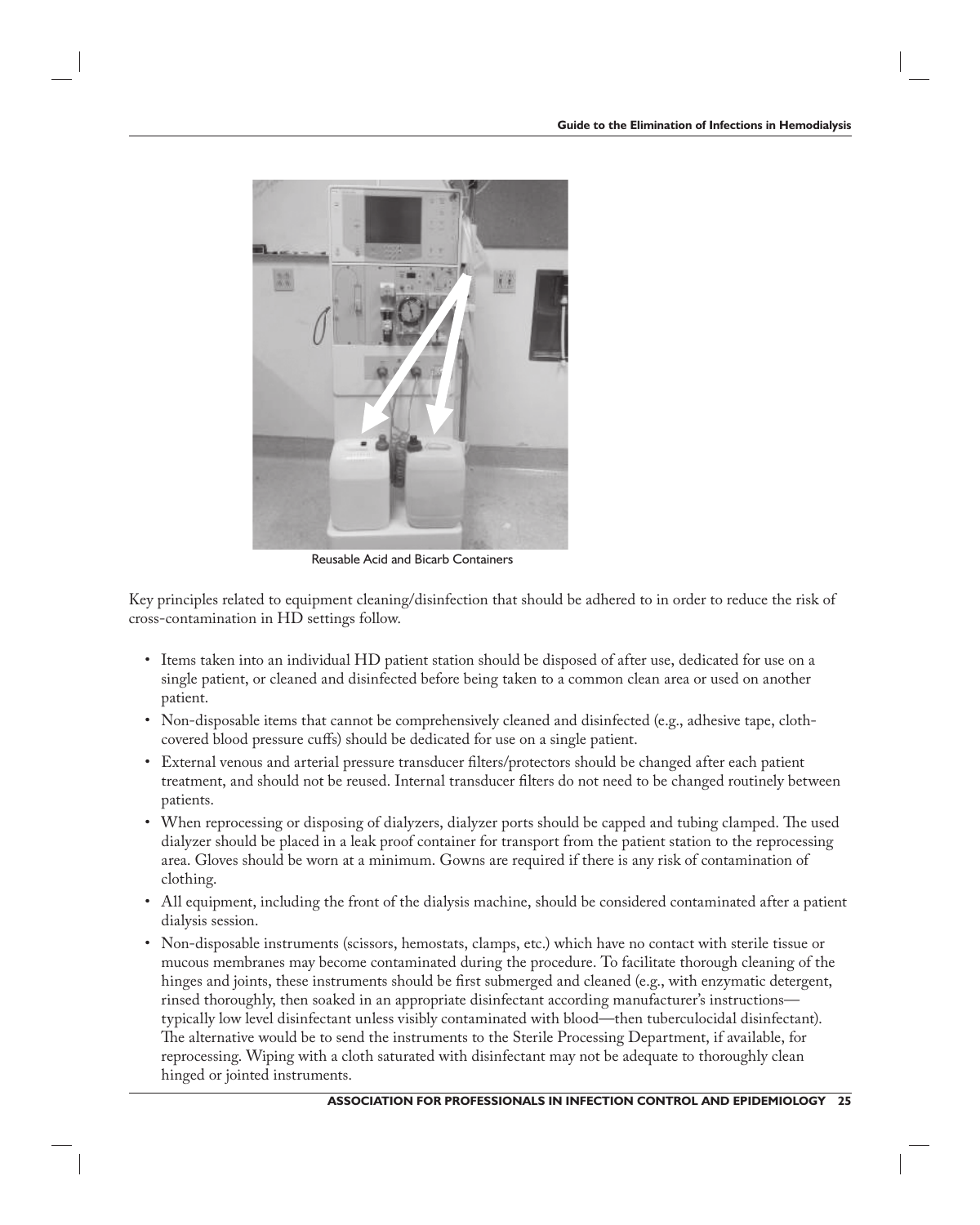#### **Exterior Cleaning and Disinfection of Dialysis Machine**

Exterior (surface) cleaning and disinfection of dialysis machine can be accomplished between each treatment using any approved EPA-registered disinfectant labeled for use in healthcare settings and in accordance with facility policy and procedure. In a typical HD setting, dialysis technicians and registered nurses generally perform the process of cleaning of the patient station between dialysis sessions. Dialysis schedules and pace must accommodate comprehensive cleaning between patient treatments.

#### **Interior Disinfection of Dialysis Machine**

Disinfection of the internal pathways of the dialysis machine between patient uses is not required. Dialysis machines are engineered so that the pathways segregate blood and dialysate. The pathways further segregate clean (affluent) dialysate from effluent dialysate (that which has passed through the dialyzer). The term used to describe the flow schematic of HD machines is "single-pass." This means that the dialysate solution passes through the hemodialyzer once, where it picks up renal waste from the blood through a one way membrane, and then is routed to drain without contaminating any fresh dialysate being introduced into the hemodialyzer. When a single machine is used in succession by patients, cross-contamination via the internal pathways of the machine is prevented by the single-pass feature of the HD machine. The exception is if a blood leak event occurs. In the event of a blood leak outside of the blood pathway, the CDC recommends internal disinfection before the dialysis machine is used on a successive patient. A blood leak results when the hemodialyzer fiber membrane is compromised and allows blood to enter the dialysate pathway. In this event, disinfection of this pathway must be performed prior to use of the HD machine on a successive patient.

There are two methods of disinfecting the dialysate pathways (internal) of the HD machine: heat and chemical. The standard as recommended by HD machine manufacturers is to perform disinfection of the dialysate pathways at the end of each treatment day using heat disinfection. Heat disinfection is an auto-cycle that subjects the pathway to an  $80^\circ$ + centigrade water temperature for approximately 30 minute exposure time. The process is convenient and excludes the use of any chemicals to achieve disinfection for the purpose of bacterial control. Alternatively, chemical disinfection can be accomplished using a variety of solutions including sodium hypochlorite (bleach) and peroxyacetic acid (compound comprised of peracetic acid and hydrogen peroxide). When using a chemical disinfectant, it is important to follow the manufacturer's recommendation regarding concentration and dwell time. In the acute setting where dialysis may not be performed on a daily basis, HD machines may be inactive for prolonged periods of time and could potentially develop bacterial growth. In this situation, inactive machines must be chemically disinfected prior to patient use.

### **Monitoring Dialysis Machine Disinfection**

The effectiveness of disinfection for the internal pathways of the dialysis machine can be validated by routine bacteriologic and endotoxin analysis. Testing of HD machine dialysate and reverse osmosis (RO) water (a central system) for bacteria and endotoxin assay are required at least monthly. This should involve testing of at least two HD machines each month. The sampled machines must be rotated so that each machine in the facility is tested at least annually. Testing of dialysate should be performed at the end of the treatment day. The process of sampling versus testing all machines each month is practiced for two reasons. First, the testing of every machine every month can be labor intensive and costly. Secondly, since all outpatient machines receive the same water via a single distribution loop and each machine is disinfected on the same frequency and same procedure, testing two machines randomly on a rotating basis provides a comprehensive testing model. Dialysate testing for a dialysis machine using portable RO or in a home setting should be performed on a quarterly basis at a minimum.

The maximum allowable level for dialysate bacteria is 200 colony forming units  $(CFU)/mL$ , with an action level of 50 CFU/mL. An action level of 50 CFU/mL has been established so that corrective measures are performed to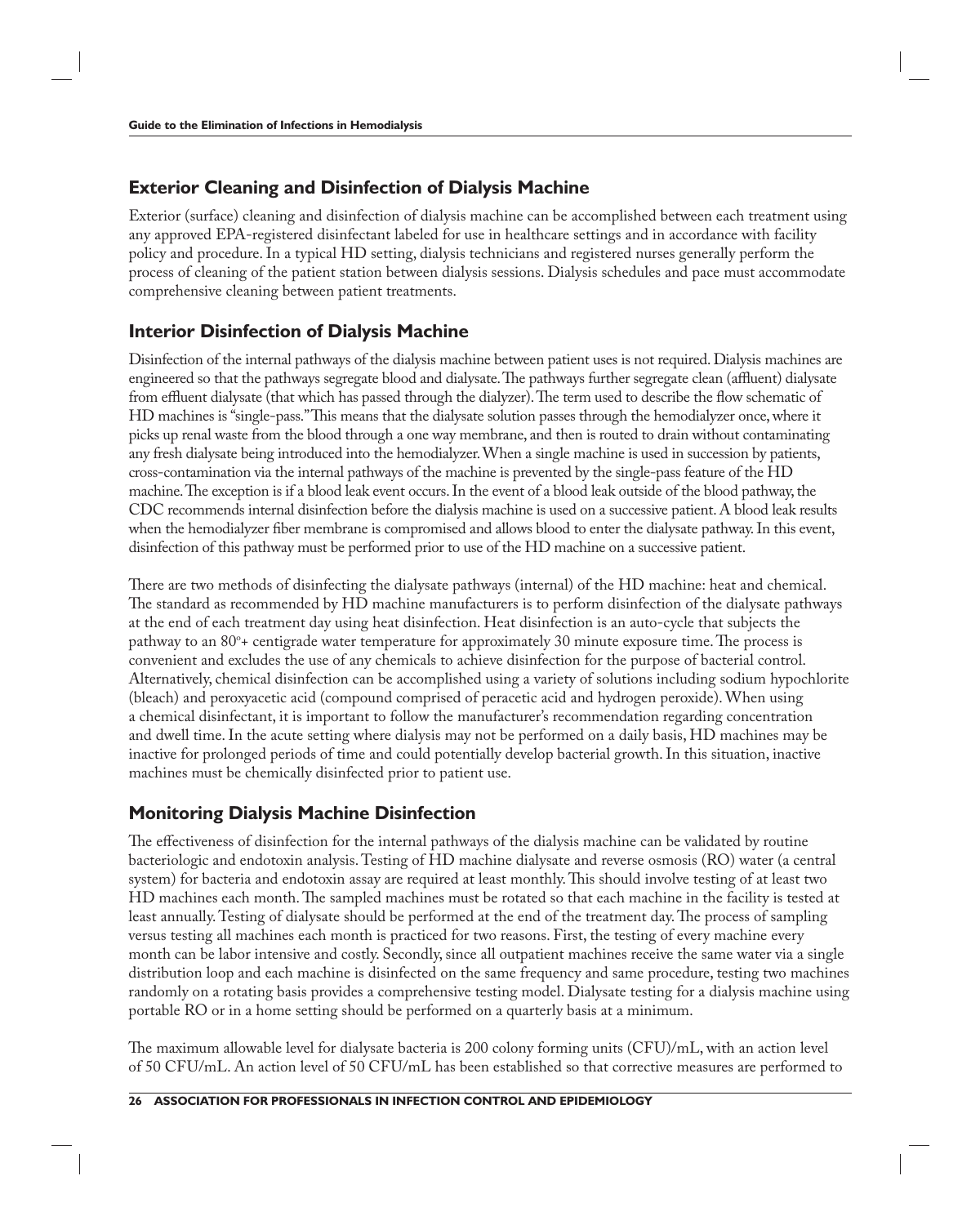prevent bacteria proliferating to higher levels. The maximum allowable level for dialysate endotoxin is 2 endotoxin unit (EU)/mL, with an action level of 1 EU/mL. As with bacteria, the action level for endotoxin has been established so that corrective measures are performed as an early intervention, preventing endotoxin proliferating to the maximum allowable levels. A decision tree that is published in AAMI RD52 is attached and can be used to guide the analysis and action taken in response to test results.

#### **Auxiliary Equipment**

Additional or auxiliary equipment in an HD setting can include jugs for acid concentrate, sodium bicarbonate concentrate, a priming bucket, and the transducer protector (disposable). Bicarbonate powder can be mixed with processed water in a centralized vat, in individual jugs, or via automated process on the individual machines (e.g., BiCART, Gambro, Lakewood, CO). All disposable equipment is to be used for only one patient and then must be discarded. Acid concentrate and sodium bicarbonate concentrate can be delivered to the dialysis machine via a distribution loop similar to the RO water loop. Acid, because of its high salt concentration and low pH, is not conducive to bacterial growth and therefore this system would not require routine bacterial control strategies. Sodium bicarbonate can support bacterial growth, and this system (which includes the mixing tank, distribution tank, pipe loop, and outlet connectors) must be disinfected at least weekly, using the same process as that used for the RO loop. For facilities that do not use central delivery for concentrate solutions, the use of disposable or reusable jugs is the alternative. For these facilities, each dialysis treatment would utilize two jugs: one for acid and one for sodium bicarbonate. Disposable jugs must be discarded after each use. "Topping off " or adding additional sodium bicarbonate solution to single use jugs is not permitted. The growth of bacteria can occur with prolonged use of the sodium bicarbonate solution in an opened container. Consequently, sodium bicarbonate jugs should not be used 24 hours or more after opening.

Reusable jugs for sodium bicarbonate must be treated as all other reusable dialysis equipment and subjected to cleaning and disinfection (exterior of jug) prior to removal from the machine after each patient session. With the acid concentrate, it is not necessary to empty, rinse, clean, and disinfect the jug. Sodium bicarbonate reusable jugs must be emptied and rinsed with AAMI quality water (RO water) after use. Tap water should not be used for the cleaning and rinsing of the container. Water that is of AAMI quality water (dialysis quality) should be used. Disinfection of the inside of the sodium bicarbonate jugs must be performed at least weekly. The new CMS regulation references the use of bleach at 1:100 dilution as an example of an acceptable disinfectant for this purpose.

Priming buckets are containers that can be attached to the side of some HD machines. This container serves to collect the solution used for preparing the extracorporeal system (blood lines and dialyzer). The procedure for use of the priming buckets may vary from facility to facility. Consequently, the initiation of the dialysis session may or may not introduce blood into the priming bucket. Regardless of the procedure, the priming bucket should be emptied, cleaned, and disinfected after the initiation of each treatment. Cleaning and disinfection of the priming bucket should follow the same procedure used for the sodium bicarbonate jug.

The arterial segment of the blood line is connected to the patient's arterial access and removes blood from the patient. The venous segment of the bloodline is connected to the patient's venous access and returns blood to the patient. The transducer is a component within the electronic modules of the dialysis machine which monitors the condition of these blood pathways by measuring the flow pressure in both venous and arterial segments of the pathway in the dialysis machine. Transducer protectors serve as an additional barrier between the dialysis machine and the patient's blood. Internal transducer filters do not need to be changed routinely between patients. External transducer protectors need to be changed after each dialysis session. In addition, during the dialysis session, if the external transducer protector filter becomes wet with blood or fluid, it must be replaced immediately and the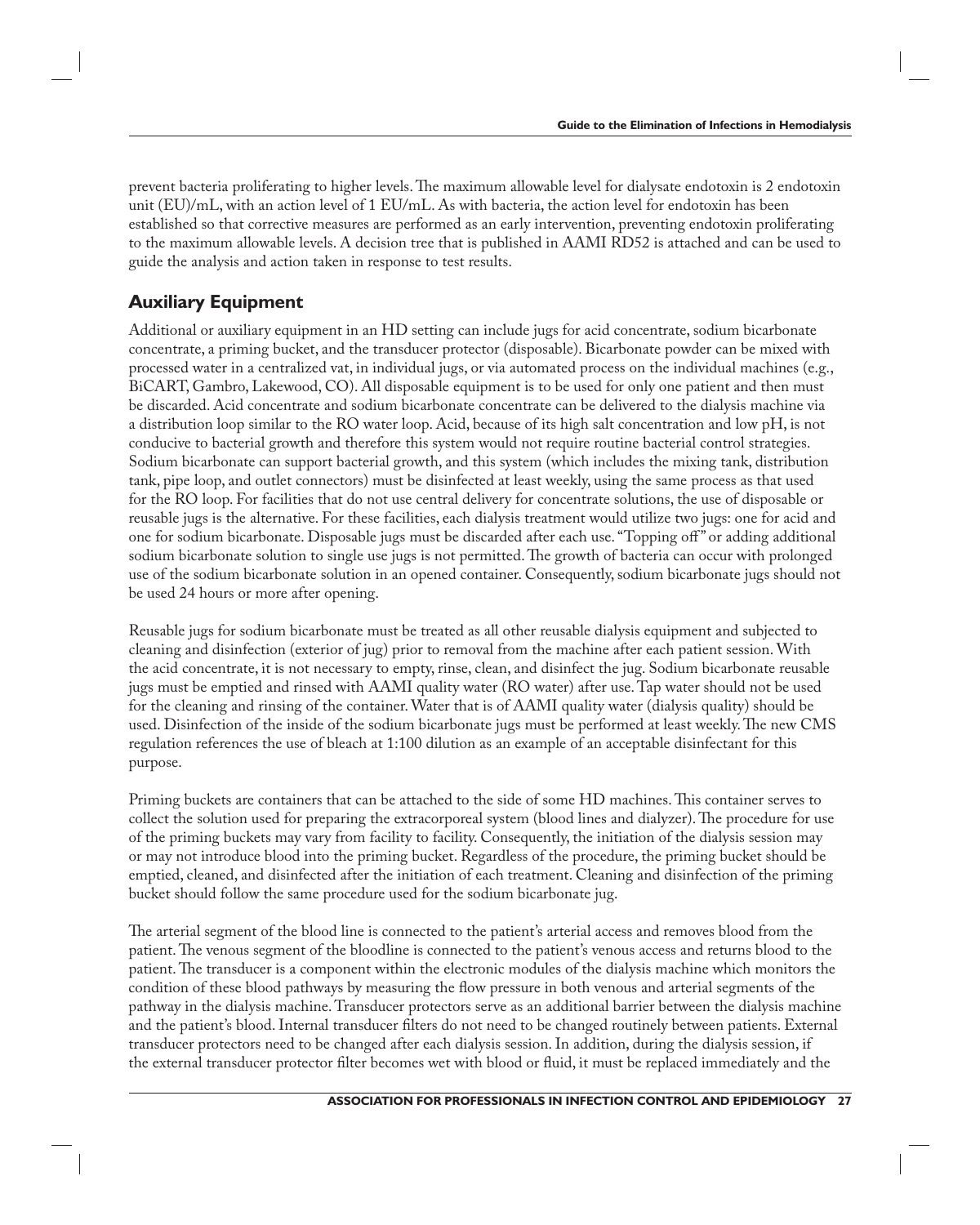transducer inspected. If blood or fluid is visible on the side of the filter that connects to the machine, inspection of the internal hardware of the dialysis machine must be performed prior to use on subsequent patients. A qualified biomedical engineer or a trained and qualified dialysis HCW must inspect the external and internal hardware for blood or fluid intrusion. If the equipment has been contaminated with either blood or fluid, the internal lines and filter must be replaced and the external machine connector port disinfected with an intermediate-level disinfectant such as 1:100 bleach solution.

#### **Reprocessing and Reuse of Hemodialyzer**

The practice of reusing dialyzers (for the same patient) has been performed in the U.S. since the 1960s. The U.S. Food and Drug Administration (FDA) published "Guidance for Hemodialyzer Reuse Labeling" on October 6, 1995. The document requires that dialyzers labeled for multiple uses must include instructions for their safe and effective reuse. This means that instructions for cleaning, rinsing, disinfecting, and testing the dialyzer as well as instructions for preparation before use (priming) must be included in the labeling package (package insert). Warnings must be included regarding the use of any reprocessing agents or processes known to adversely affect the manufacturer's dialyzer. The percentage of centers practicing reuse declined after 1997 to 63% in 2002,<sup>1</sup> and in 2005, it was estimated that 61% of patients were being treated with single-use dialyzers.

The terms reprocessing and reuse have often been used interchangeably within the dialysis community. In fact, the two terms describe different aspects of the multiple use practice. Reprocessing is the act of cleaning, testing, and filling dialyzer with germicidal solution. This is performed outside of the dialysis treatment area. Reuse is performed in the treatment area and refers to verification of germicide, rinsing and testing to ensure the comprehensive removal of all germicide, and "reusing" the reprocessed dialyzer for the designated (same) patient. Reuse and reprocessing must follow all applicable AAMI standards to receive CMS reimbursement.

See Appendices for details.

#### **References**

1. Shepard CW, Finelli L, Alter MJ. Global epidemiology of hepatitis C virus infection. *Lancet Infect Dis* 2005 Sep;5(9): 558- 567.

#### **Further Readings**

Alter MJ, Tokars JI, Arduino MJ, Favero MS. Nosocomial infections with hemodialysis. In: Mayhall CG, ed. *Hospital Epidemiology and Infection Control*. Philadelphia: Lippincott Williams & Wilkins, 2004:1139–1160.

CDC. Recommendations for preventing transmission of infections among chronic hemodialysis patients. *MMWR* 2001;50(RR05):1–43.

CMS Conditions for Coverage: Subpart B – Patient Safety, 494.30 Infection control page 4-33.

Muto C, Jernigan J, Ostrowsky BE, Richet HM, Jarvis WR, Boyce JM, et al. SHEA guideline for preventing nosocomial transmission of multidrug-resistant strains of *Staphylococcus aureus* and *Enterococcus*. *Infect Control Hosp Epidemiol*  2003;24:362–386.

Rutala WA, Weber DJ, and the Centers for Disease Control Infection Control Practices Advisory Committee (HICPAC). *Guideline for disinfection and sterilization in healthcare facilities, 2008*. Atlanta, GA: Author, 2008. Available online at http:// www.cdc.gov/ncidod/dhqp/pdf/guidelines/Disinfection\_Nov\_2008.pdf. Accessed 4/1/2010.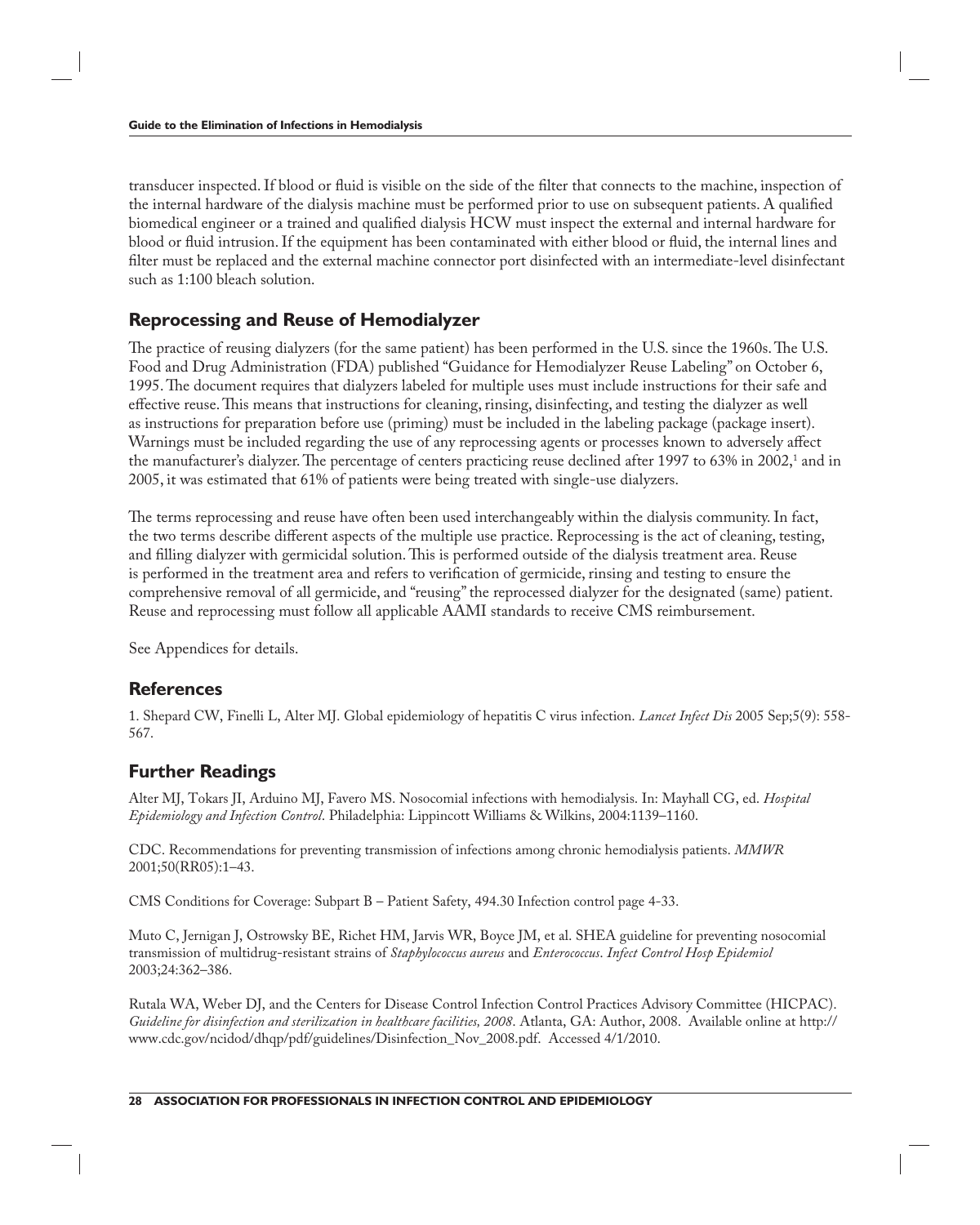### **Hand Hygiene**

Hand hygiene is the single most important intervention in preventing infections in healthcare. The challenge, however, is to achieve compliance. Poor hand hygiene compliance has been well documented across the continuum of care, including dialysis facilities.<sup>1,2</sup> There are a number of factors that affect compliance. The large number of times that hand hygiene must be performed is one impediment. Other challenges include frequent movement of dialysis staff between patients and between machines and the urgency associated with patient incidents and machine alarms.

It is important to make hand hygiene as simple and expeditious as possible to encourage compliance. The use of alcohol-based hand sanitizer (i.e., gels, wipes, or foams with an alcohol concentration of greater than 60%) for hand hygiene is preferred over hand washing with soap and water, unless the caregiver's hands are visibly soiled. This is because of the superior efficacy of alcohol sanitizer over soap and water, as well as less time required for use. Dispensers can and should be placed at each patient station so that the caregiver can quickly and easily perform hand hygiene without having to leave the chairside to walk to a sink. Sinks with soap dispensers should be available as well, as alcohol sanitizer should supplement instead of replace soap and water washing.

The most critical times for performance of hand hygiene are just before touching a patient and before leaving a patient station. Other important times include after gloves are removed; after touching blood, body fluids, secretions, excretions, and contaminated items (including front of the HD machine); and before accessing or restocking supplies.

Fingernails should be kept short and clean for several critical reasons, including that the subungual region (underside portion of nail that extends beyond fingertip) harbors the majority of microorganisms found on the hand. Removing debris from fingernails requires vigorous cleaning and running water. Additional effort is necessary for longer nails. Also, the risk of tearing gloves increases if fingernails extend past the fingertips, and long fingernails may scratch or gouge patients during patient care.

CDC states that artificial nails are prohibited for direct patient care providers. Bacteria, viruses, and fungus adhere more readily to the material used to make artificial nails. Consequently, artificial nails may harbor organisms which may remain despite hand hygiene. Studies report higher number of Gram-negative microorganisms on artificial finger nail surfaces, both before and after handwashing, and infection transmission has been reported in inpatient environments. Although there have been no studies specific to the HD setting, the method of contamination described in inpatient accounts would theoretically create the same risk in any patient care setting including HD.

Patients must also be instructed in the importance of hand hygiene including before and after dialysis sessions.

Glove use is an integral aspect of hand hygiene. Gloves must be worn in HD facilities whenever caring for a patient or touching the patient's medical equipment, handling lab specimens or used dialyzers, cleaning machines, cleaning stations, and wiping up blood or other body fluid spills. They must be changed whenever moving from one patient or machine to another. Gloves must be changed after cannulation. Clean disposable gloves are provided for this type of routine use. Sterile gloves must also be available and used during procedures requiring aseptic technique such as central line insertion.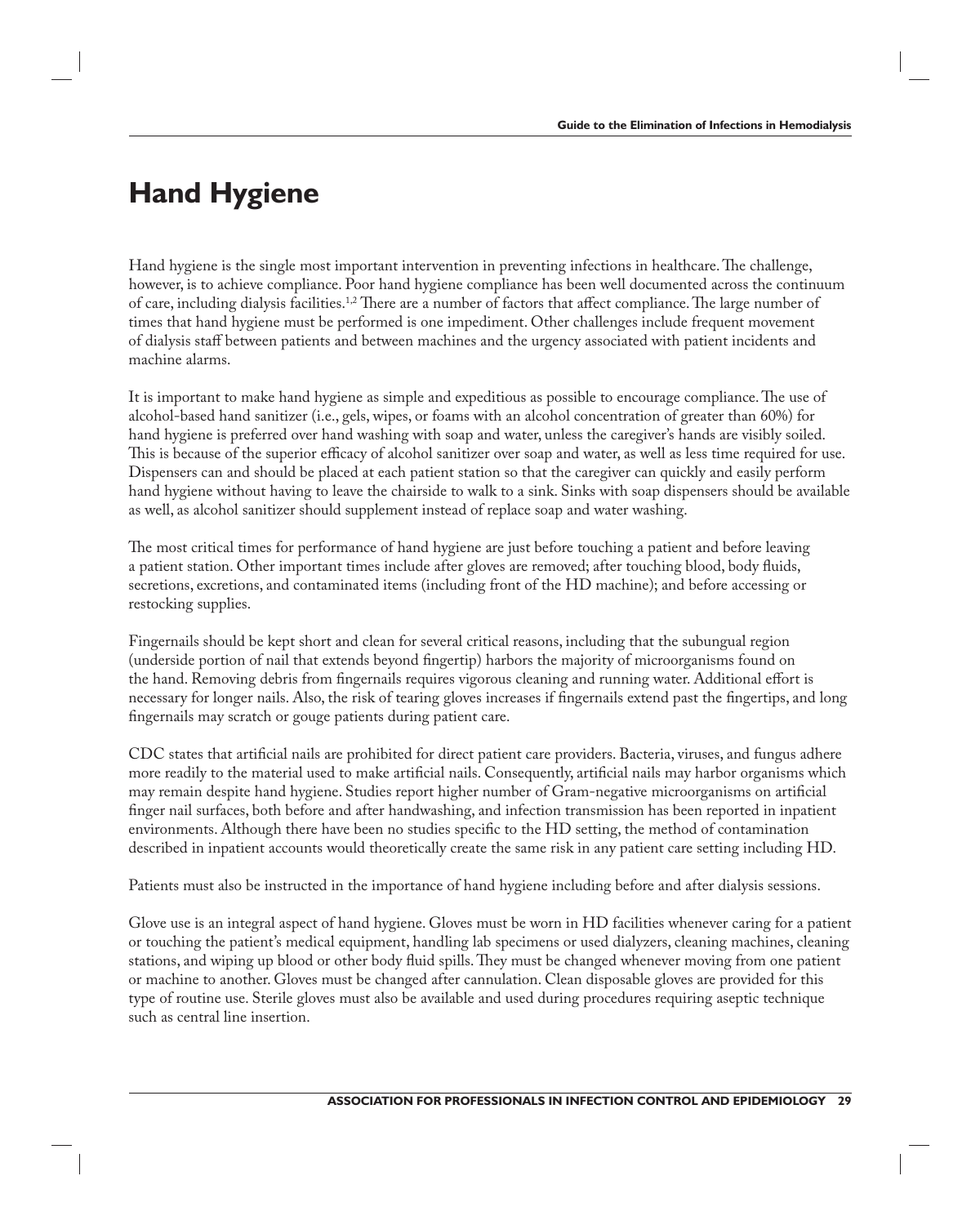#### **References**

1. Arenas MD, Sanchez-Paya J, Barril G, Garcia-Valdecasas J, Gorriz JL, Soriano A, et al. A multicentric survey of the practice of hand hygiene in haemodialsis units: factors affecting compliance. *Nephro Dial Transplant* 2005; 20(6): 1164-1171. Available online at http://www.ncbi.nlm.nih.gov/pubmed/15769816 Accessed 4/7/2010.

2. Shimokura G, Weber DJ, Miller WC, Wurtzel H, Alter MJ. Factors associated with personal protection equipmentuse and hand hygiene among hemodialysis staff . *Am J Infect Control* 2006 34(3): 100-107.

#### **Further Readings**

CDC. Guidelines 2002 for hand hygiene in health-care settings. *MMWR* 2002;51(RR-16):1–56.

Moolenaar RL, Crutcher JM, San Joaquin VH, Sewell LV, Hutwanger LC, Carson LA, et al. Long or artificial fingernails implicated in ICU outbreak of *P. aeruginosa*. *Infect Control Hosp Epidemiol* 2000;21(2):80–85.

Parry MF, Grant B, Yukna M, Adler-Klein D, McLeod GX, Taddonio R, et al. Candida osteomyelitis and diskitis after spinal surgery: An outbreak that implicates artificial nail use. *Clin Infect Dis* 2001;32(3):352-357.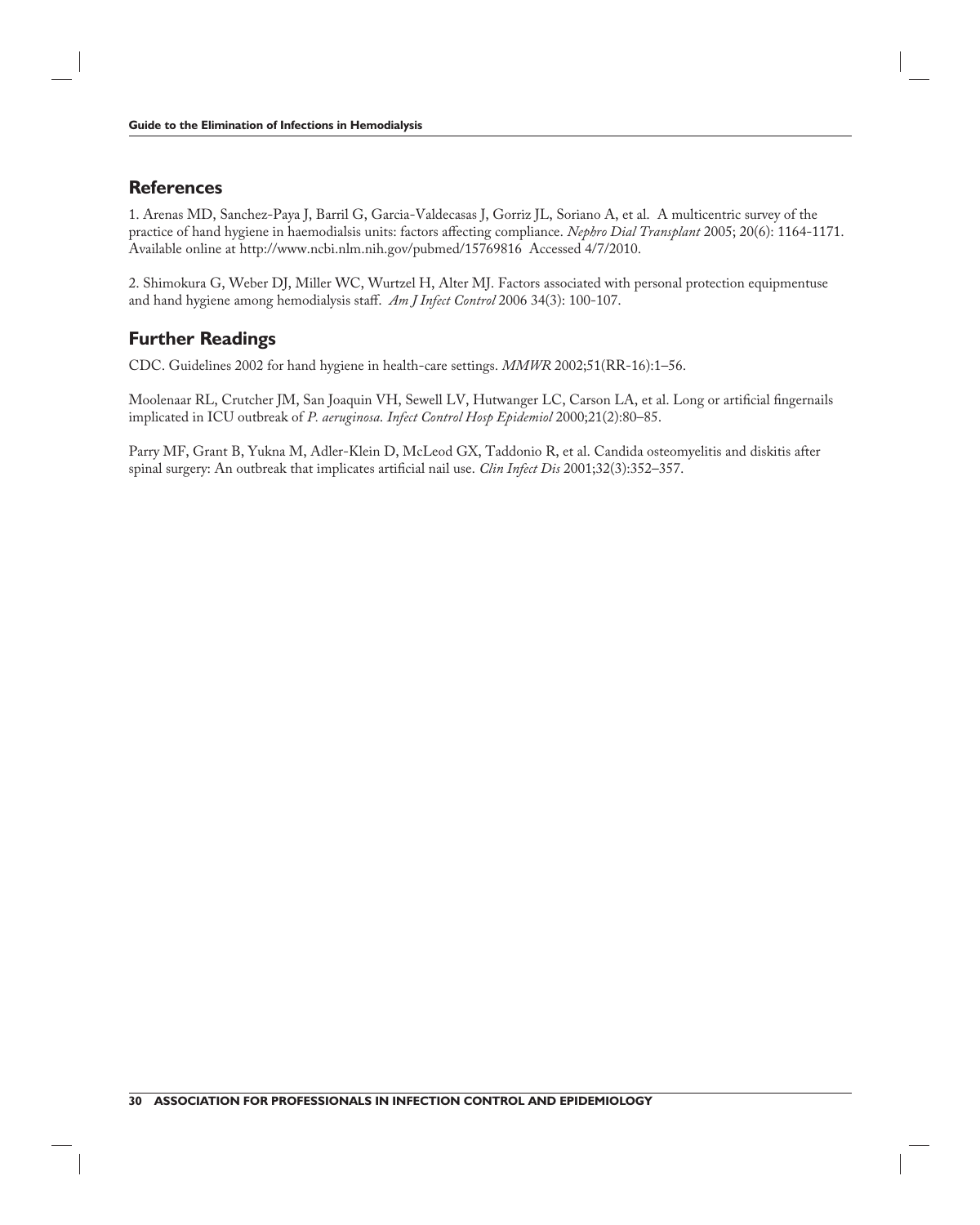### **Patient Immunizations and TB Screening**

For reasons illuminated previously, HD patients are at increased risk for a variety of infections including TB and a number of vaccine preventable diseases. The immunizations that should be a component of standard care for HD patients include (many of the recommended vaccines and schedules below apply to adults, not other age groups):

- **Tetanus:** a dose of dT should be given every 10 years; a single dose of dT with acellular pertussis vaccine (Tdap) can be substituted for those under 65 years of age. This assumes the patient has completed a primary series. If not, this should be done.
- **Pneumovax:** an initial dose should be given when the diagnosis of CKD is made; a single booster should be given 5 years to complete the lifetime series.
- **Influenza:** yearly immunization is required.
- **Shingles:** all dialysis patients over 60 should be evaluated for Zostavax (Merck & Co. Inc., Whitehouse Station, NJ).
- **HBV:** full series of three vaccinations (HBV vaccine may be a four dose series rather then three dose series, depending on the vaccine preparation being provided). Serologic testing of HD patients is recommended 1–2 months after administration of the final dose of the primary vaccine series to determine the need for revaccination. For HD patients, the need for HBV vaccine booster doses should be assessed by annual testing for antibody to HBV surface antigen (anti-HBs). A booster dose should be administered when anti-HBs levels decline to less than 10 mIU/mL.

*Note*: Tetanus and shingles vaccine may not be billable in the outpatient dialysis setting.

### **Additional Detail: HBV Vaccination**

All new patients should receive a full course of HBV vaccine. A higher dose than normal is recommended (Table 1) since the immune response is impaired in ESRD patients and both the antibody response and the rate of seroconversion in these patients is lower than in non-ESRD population.1 Patients should receive HBV vaccine in the predialysis phase when the immune response is better preserved. This practice maybe uncommon, often because the patient has not seen a nephrologist prior to initiation of maintenance dialysis.

In the case of failure of the patient to reach the desired titer of antibody (≥10 mIU/mL), a repeated course is recommended. If the patient still does not respond, he or she should be considered susceptible and screened monthly for HBsAg. No additional doses of vaccine are warranted for those who do not respond to a full second series.

HD centers must be careful not to send blood for testing for HBsAg within 2–3 weeks of HBV vaccine administration, as during this time HBsAg may be detected. This is referred to as transient antigenemia, which can lead to an erroneous diagnosis of acute HBV infection and unnecessary concern. Additionally, there is potential risk to the patient if they are inappropriately treated in an HBV isolation area.

Although sufficient time must be allowed between the vaccine administration and the testing of the surface antigen, it is imperative not to skip the monthly antigen blood draw. Ideally, the monthly blood is drawn immediately before giving the vaccine. This way, no matter what dose of the vaccine in the series is administered, sufficient time will have been allowed avoiding transient antigenemia.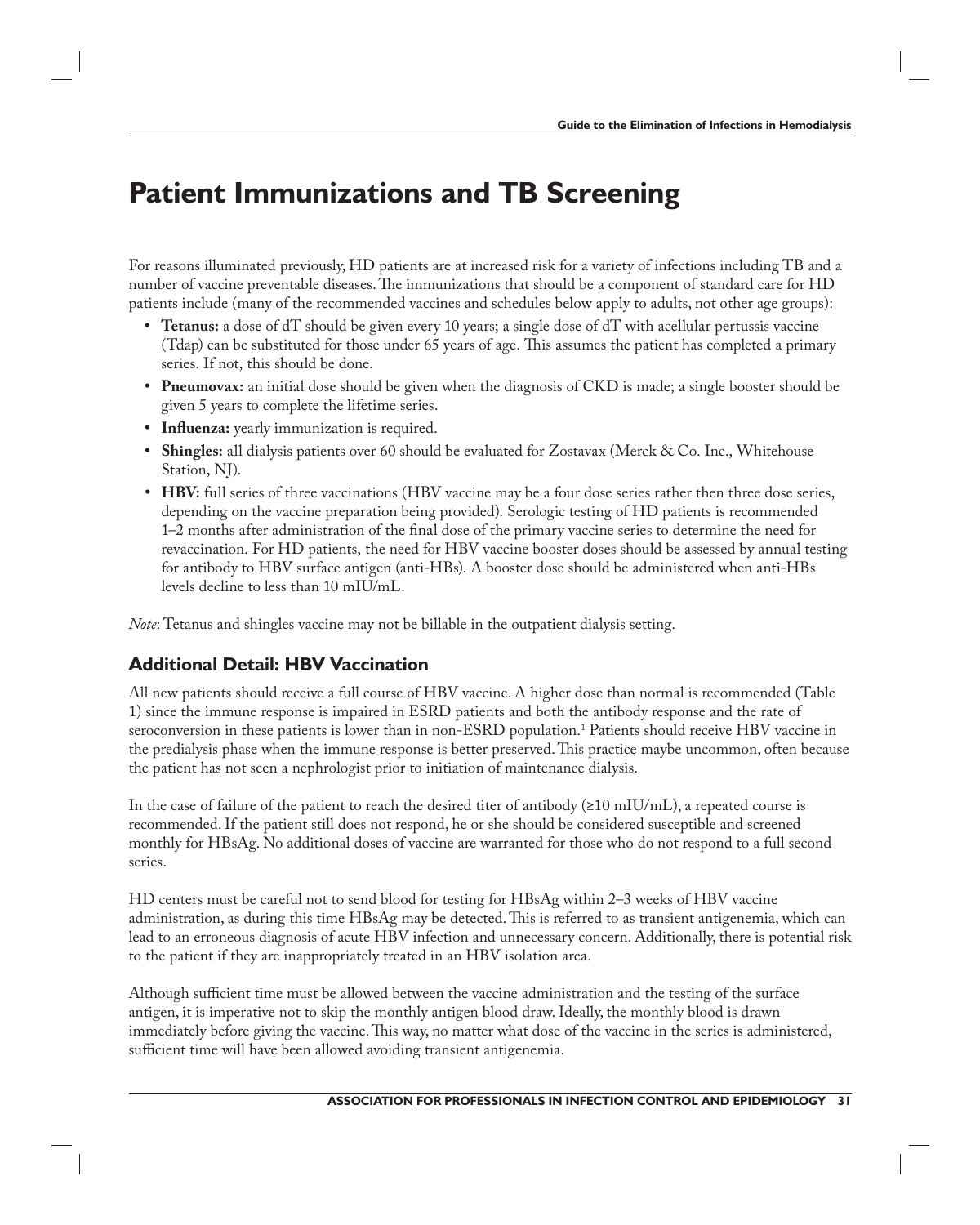| Group                                                              | <b>Recombivax HB</b> |                       |                                      | <b>Engerix B</b> |                                    |                                        |
|--------------------------------------------------------------------|----------------------|-----------------------|--------------------------------------|------------------|------------------------------------|----------------------------------------|
|                                                                    | <b>Dose</b>          | <b>Volume</b>         | <b>Schedule</b>                      | <b>Dose</b>      | <b>Volume</b>                      | <b>Schedule</b>                        |
| $\geq$ 20 years of age:<br>predialysis*                            | $10 \mu$ g           | $1.0$ mL              | Three doses at 0,<br>I, and 6 months | $20 \mu$ g       | $1.0$ mL                           | Three doses at 0, 1,<br>and 6 months   |
| $\geq$ 20 years of age:<br>dialysis-dependent                      | $40 \mu$ g           | $1.0$ mL <sup>+</sup> | Three doses at 0,<br>1, and 6 months | $40 \mu$ g       | Two 1.0 mL<br>doses at<br>one site | Four doses at 0, 1, 2,<br>and 6 months |
| $\langle 20 \rangle$ years of age <sup><math>\ddagger</math></sup> | 5 $\mu$ g            | $0.5$ mL              | Three doses at 0,<br>I, and 6 months | $10 \mu$ g       | $0.5$ mL                           | Three doses at 0, 1,<br>and 6 months   |

**Table 1.** Doses and Schedules: Hepatitis B Vaccines for Hemodialysis Patients

 $\,$ ʻlmmunogenicity might depend on degree of renal insufficiency.

† Special formulation.

‡ Doses for all persons aged <20 years approved by the U.S. FDA. For HD patients, higher doses might be more immunogenic.

*Note:* All doses should be administered in the deltoid by the intramuscular route.

Adapted from CDC. Recommendations for preventing transmission of infections among hemodialysis patients. MMWR 2001;50(RR-5):Table 3.

Patients who do achieve the anti-HBs level of at least 10 mIU/mL should be screened annually, since patients with ESRD tend to lose their protective level at a much higher rate than normal. If the anti-HBs level falls below 10 mIU/mL, the patient should be given a booster dose of vaccine. Patients who are both anti-HBs and anti-HBc positive do not require such follow-up screening.2

#### **TB Screening**

It is critical to ensure that screening for latent TB infection in patients with renal failure occurs at a very early stage. CDC recommends (and CMS requires) that all HD patients be screened for TB at baseline and whenever exposure is suspected. Screening can be by tuberculin skin test or blood test. Patients with ESRD are at high risk for progression from latent TB to active TB disease. Those who come from areas of the world where TB is endemic are especially at risk. For those with positive tests, latent TB infection should be considered. Although the sensitivity of TB skin testing is substantially reduced in the setting of chronic renal failure with rates of anergy in excess of 30%, this should not preclude its use as a screening tool because specificity is unaltered. Also, since these patients are frequently hospitalized, the potential for transmission to other patients and HCWs is significant. Because of the high incidence of anergy in this population, patient and staff education should include symptoms of TB in order to support timely diagnostic work-up, which should not replaced by total dependence on the tuberculin test.

There is a growing body of evidence suggesting potential improved sensitivity of the QuantiFeron TB Gold blood test (Cellestis Limited, Carnegie, Vistoria, Australia) in HD patients compared to tuberculin skin test. The potential role of QuantiFeron TB Gold in HD population is an evolving subject.

#### **References**

1. CDC. *Guidelines for Vaccinating Kidney Dialysis Patients and Patients with Chronic Kidney Disease Summary of ACIP Recommendations*. Atlanta, GA: Author, 2006. Available online at http://www.cdc.gov/vaccines/pubs/downloads/b\_dialysis\_ guide.pdf. Accessed 4/1/201.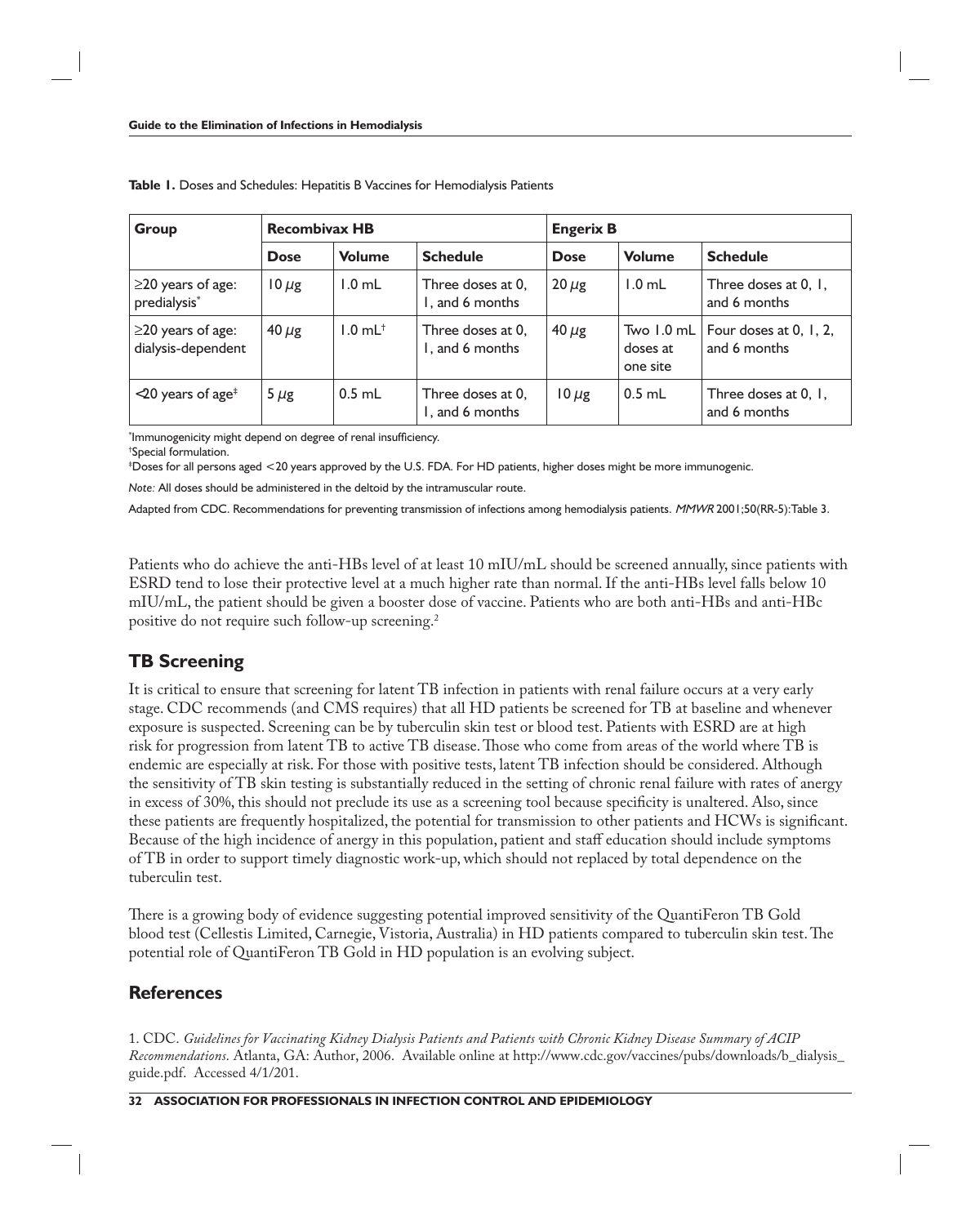2. CDC. Recommendations for preventing transmission of infections among chronic hemodialysis patients. *MMWR* 2001;50(RR05):1–43. Available online at http://www.cdc.gov/mmwr/preview/mmwrhtml/rr5005a1.htm. Accessed 4/1/2010.

#### **Further Readings**

Andrew OT, Schoenfeld PY, Hopewell PC, Humphreys MH. Tuberculosis in patients with end-stage renal disease. *Am J Med* 1980;68:59–65.

CDC. Infection control requirements for dialysis facilities and clarification regarding guidance on parenteral medication vials. *MMWR* 2008;57(32):875–876.

CDC. Recommendations for prevention and control of hepatitis C virus (HCV) infection and HCV-related chronic disease. *MMWR* 1998;47(RR-19):1–39.

CDC. Targeted tuberculin testing and treatment of latent tuberculosis infection. *MMWR* 2000;49(RR-6):1–51.

Chia S, Karim M, Elwood RK, FitzGerald JM. Risk of tuberculosis in dialysis patients: a population-based study. *Int J Tuberc Lung Dis* 1998;2:989–991.

García-Leoni ME, Martín-Scapa C, Rodeño P, Valdrrabano F, Moreno S, Bouza E. High incidence of tuberculosis in renal patients. *Eur J Clin Microbiol Infect Dis* 1990;9:283–285.

Lee SS, Chou KJ, Su IJ, Chen YS, Fang HC, Huang TS, et al. High prevalence of latent tuberculosis infection in patients in end-stage renal disease on hemodialysis: Comparison of Quanti-FERON TB GOLD, ELISPOT, and tuberculin skin test. *Infection* 2009;37:96–102.

Lightstone L, Rees AJ, Tomson C, Walls J, Winearls CG, Feehally J. High incidence of end-stage renal disease in Indo-Asians in the UK. *QJM* 1995;88:191–195.

Malhotra KK, Parashar MK, Sharma RK, Bhuyan UN, Dash SC, Kumar R, et al. Tuberculosis in maintenance haemodialysis patients. Study from an endemic area. *Postgrad Med J* 1981;57:492–498.

Mast EE, Weinbaum CM, Fiore AE, Alter MJ, Bell BP, Finelli L, et all. A comprehensive immunization strategy to eliminate transmission of hepatitis B virus infection in the United States. *MMWR* 2006;55(RR-16):1–25**.**

Rao VK, Iademarco EP, Fraser VJ, Kollef MH. The impact of co-morbidity on mortality following in-hospital diagnosis of tuberculosis. *Chest* 1998;114:1244–1252.

Shohaib SA, Scrimgeour EM, Shaerya F. Tuberculosis in active dialysis patients in Jeddah. *Am J Nephrol* 1999;19:34–37.

Weinbaum CM, Williams I, Mast EE, Wang SA, Finelli L, Wasley A, et al. Recommendations for identification and public health management of persons with chronic hepatitis B virus infection. *MMWR* 2008;57(RR-8):1–20.

Woeltje KF, Mathew A, Rothstein M, Seiler S, Fraser VJ*.* Tuberculosis infection and anergy in hemodialysis patients. *Am J Kidney Dis* 1998;31:848–852.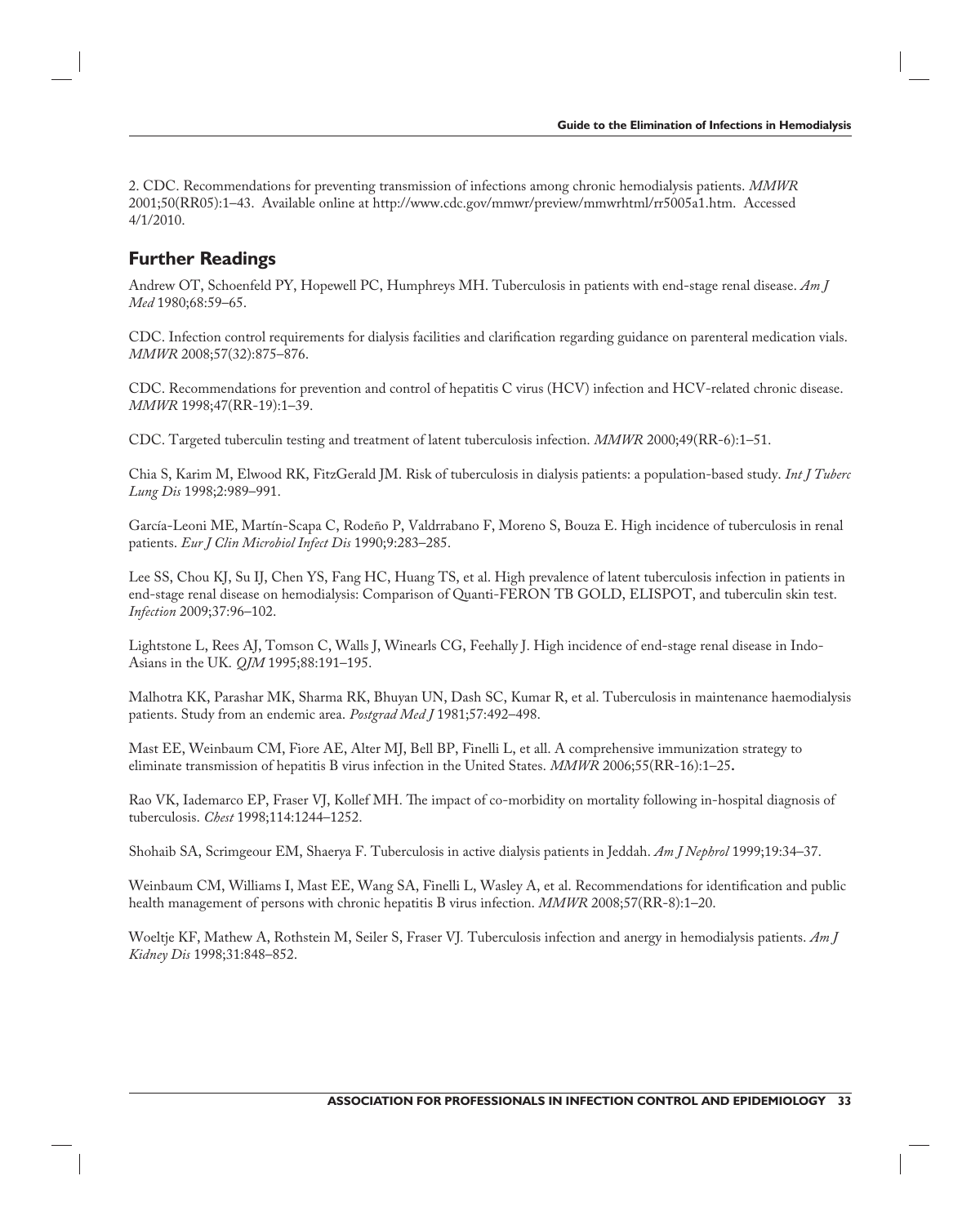# **Medication Safety and Injection Practices**

#### **Background**

The transmission of bloodborne viruses and other pathogens during routine healthcare procedures continues to occur. Root causes include improper injection, infusion, and medication vial practices within various clinical settings throughout the U.S. Over 35 outbreaks of hepatitis have occurred in a wide range of settings in the U.S. in the past 10 years because of these and other unsafe practices. These outbreaks have resulted in the transmission of hepatitis B or C to more than 500 patients. The unsafe practices that were reported in these outbreaks include:

- Syringe reuse between patients during medication administration;
- Contamination of medication vials or IV bags; and
- Failure to follow basic injection safety practices when preparing and administering parenteral medications to multiple patients such as "scrub the hub."

#### **General Principles**

The following general principles are recommended in all patient care settings, including HD, in order to reduce the risk of infection transmission between patients and between employees and patients.

#### **Aseptic Technique**

- Perform hand hygiene prior to accessing supplies, handling vials and IV solutions, and preparing or administering medications.
- Use aseptic technique during all aspects of parenteral medication administration, medication vial use, injections, and glucose monitoring procedures.
- IV medications should be prepared in a clean area away from the patient treatment area to avoid contamination.
- Discard all opened vials, IV solutions, and prepared or opened syringes that were used in an emergency situation.

#### **IV Solutions**

- Never use IV solution containers (e.g., bags or bottles) for the purpose of IV flush solutions (or other purposes) for more than one patient.
- Never use infusion supplies such as needles, syringes, flush solutions, administration sets, or IV fluids on more than one patient.
- Complete infusion of lipid containing solutions within 24 hours, lipid emulsions with 12 hours, and blood/ blood products within 4 hours.
- Disinfect IV ports prior to accessing, using friction and 70% alcohol, iodophor, or chlorhexidine/alcohol agent. Allow to dry prior to accessing.

#### **Flushing**

• Use single-dose containers for flush solutions.<sup>1</sup>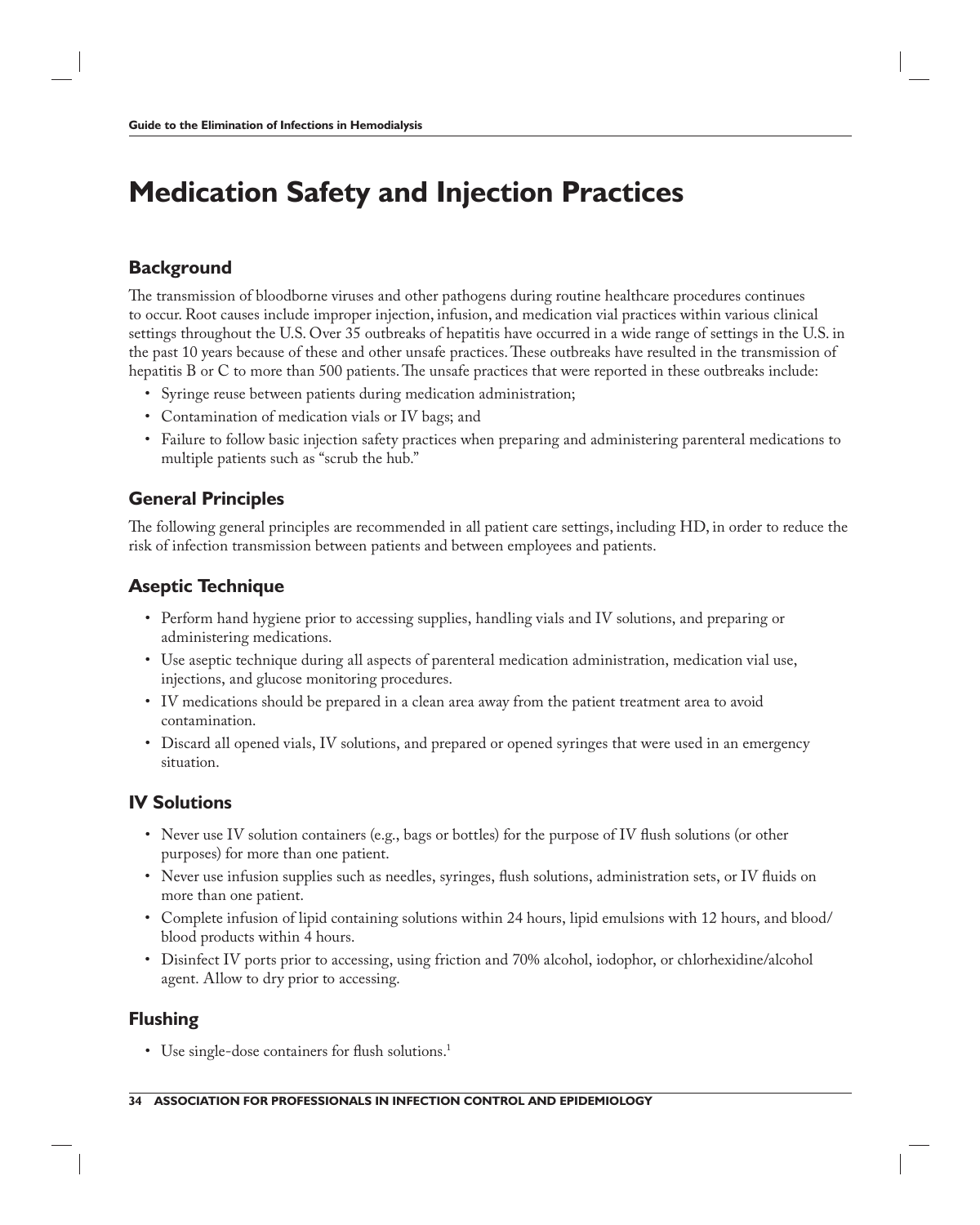### **Syringes**

- Never use medication in a syringe for more than one patient even if the needle is changed between patients. Changing the needle but not the syringe is unacceptable.
- Utilize sharps safety devices whenever possible.
- Discard syringes, needles, and cannulas after used on a patient or in the IV administration system.
- Dispose of used needles at the point of use in an approved, puncture resistant sharps container.

#### **Vials**

- Use single-use or single-dose vials whenever possible.
- Always use a sterile syringe and needle/cannula when entering a vial.
- Never enter a vial with a syringe or needle/cannula that has been used on a patient.
- Cleanse the access diaphragm of vials using friction and 70% alcohol. Allow to dry before inserting a device into the vial.
- Discard single-dose vials after use. Never reuse for another patient.
- Use multidose medication vials for a single patient whenever possible and access all vials using a new sterile syringe and needle/cannula with adherence to aseptic technique. The risk of transmission posed by multidose vials has been clearly demonstrated and mandates a practice of one vial per one patient whenever possible. Infection transmission risk is reduced when multidose vials are dedicated to a single patient.
- Never store vials in clothing or pockets.
- Never pool or combine leftover contents of vials for later use.
- Never leave a needle or cannula inserted into a medication vial rubber stopper because it leaves the vial vulnerable to contamination.
- Dispose of opened multidose medication vials 28 days after opening.<sup>2</sup> Date vial to reflect date opened and date of expiration. CDC Immunization Program states vaccines are to be discarded per manufacturer's expiration date.
- Examine the vial for any particulate matter, discoloration, or turbidity. If present, do not use and discard immediately.
- All vials used during an emergency should be discarded as sterility cannot be guaranteed.
- Do not use medication carts to transport medications to patient stations in HD settings

#### **References**

1. Infusion Nurses Society. *Infusion Nursing Standards of Practice*. Norwood, MA; Author, 2006.

2. U.S. Pharmacopeia. USP 797 Guidebook to Pharmaceutical Compounding—Sterile Preparations. Rockville, MD: Author, 2008.

### **Further Readings**

CDC. Transmission of hepatitis B virus among persons undergoing blood glucose monitoring in long-term-care facilities: Mississippi, North Carolina and Los Angeles County, California, 2003-2004. *MMWR* 2005;54(09);220–223.

Dolan SA, Felizardo G, Barnes S, Cox TR, Patrick M, Ward, KS, et al. *APIC Position Paper: Safe Injection, Infusion and Medication Vial Practices in Healthcare*. *Am J Infect Control* 2010:38(3); 167-172.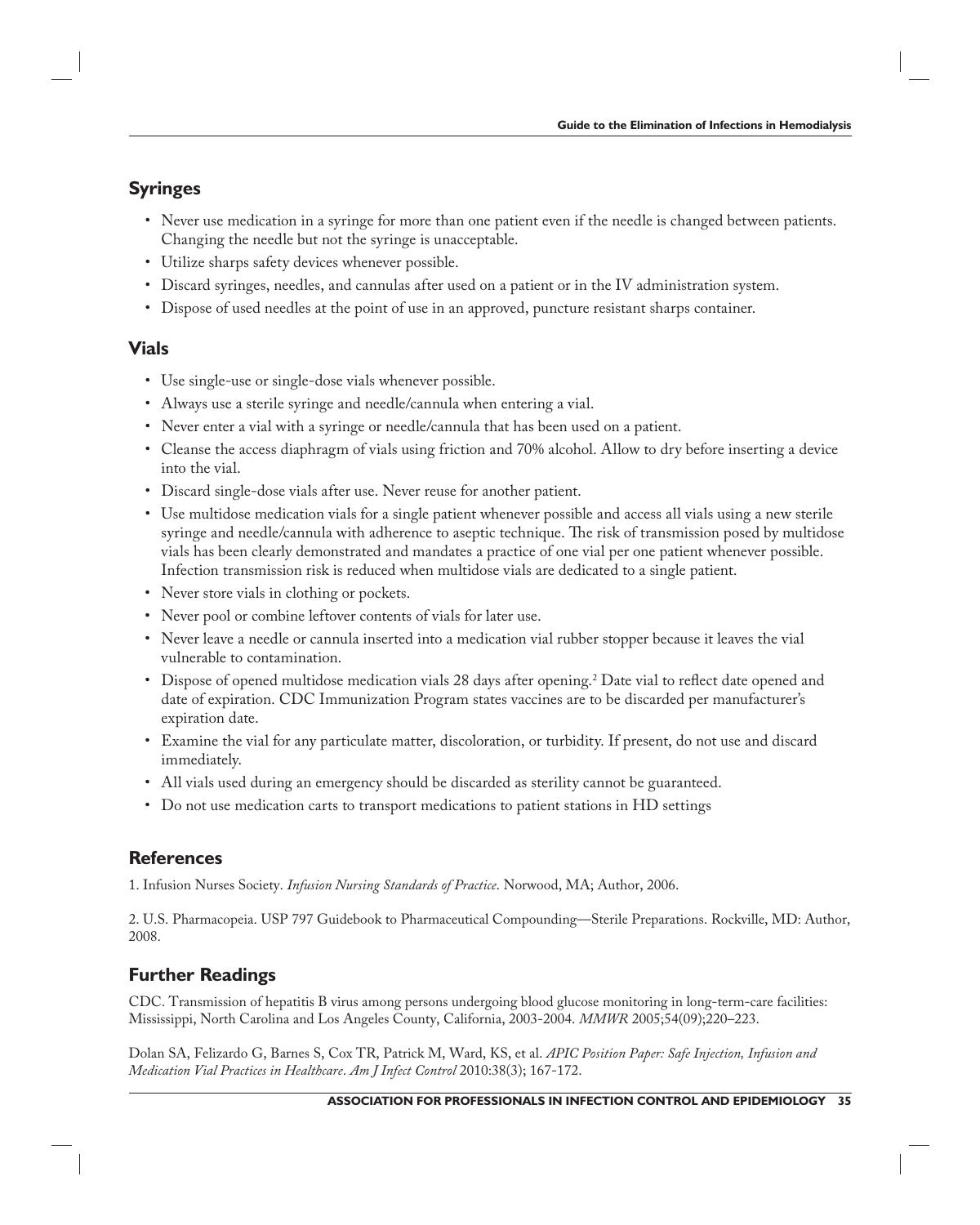Hadaway L. Flushing vascular access catheters: Risk for infection transmission. *Infection Control Resources* 2007;4(2):1–8.

O'Grady NP, Alexander M, Dellinger EP, Gerberding JL, Heard SO, Maki DG, et al. CDC Guidelines for the prevention of intravascular catheter-related infections: Recommendations and reports. *MMWR* 2002;51(RR-10):1–29.

Sehulster L, Chinn RY, and the Centers for Disease Control and Prevention and the Healthcare Infection Control Practices Advisory Committee. Guidelines for environmental infection control in health-care facilities. Recommendations of CDC and the Healthcare Infection Control Practices Advisory Committee (HICPAC). *MMWR Recomm Rep* 2003;52(RR-10):1–42.

Siegel JD, Rhinehart E, Jackson M, Chiarello L. *2007 Guideline for Isolation Precautions: Preventing Transmission of Infectious Agents in Healthcare Settings*. Atlanta, GA: Author, 2007.

U.S. Department of Labor, Occupational Safety and Health Administration. Occupational exposure to bloodborne pathogens. 29 CFR 1910, 1992.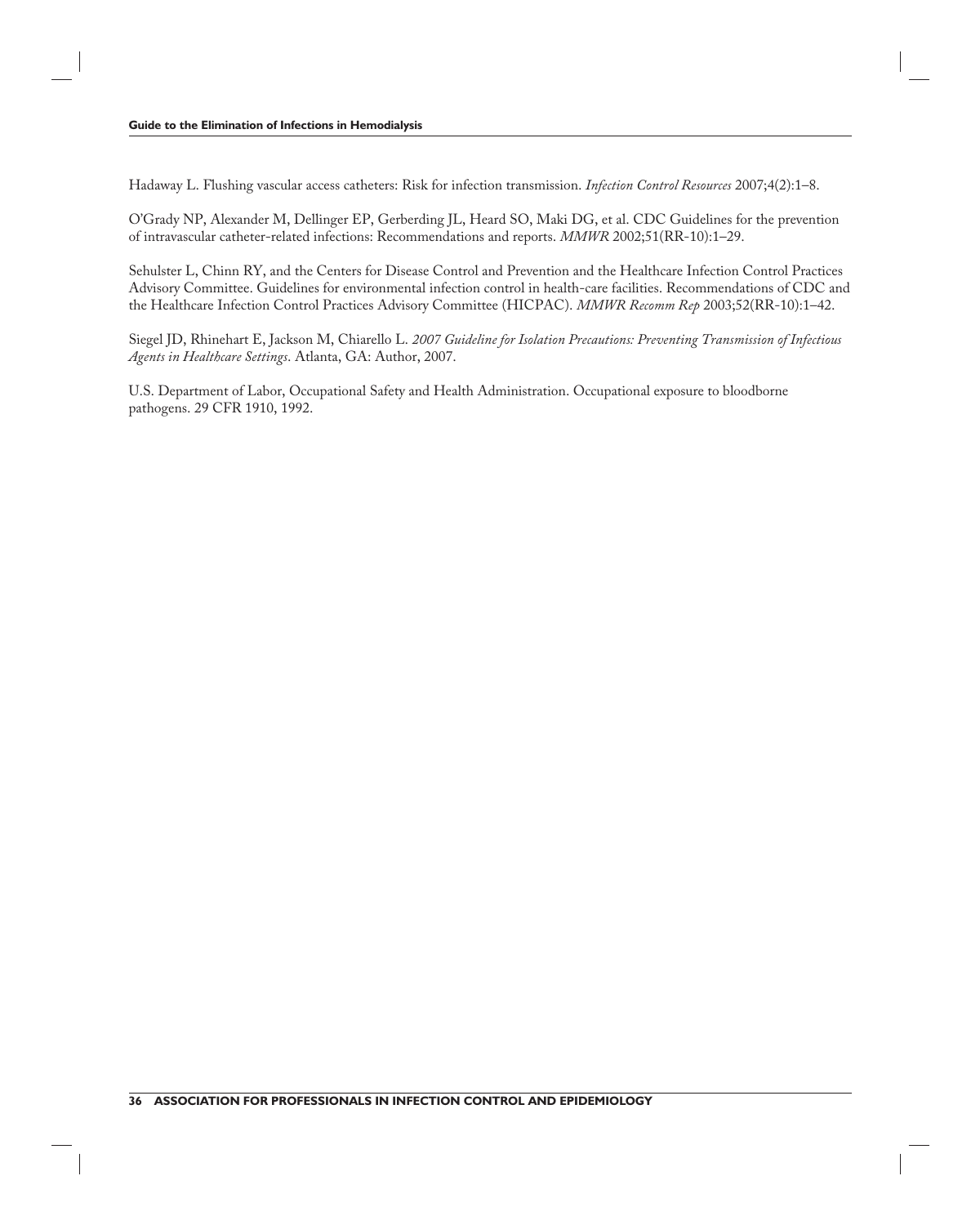## **Patient and Employee Education**

Staff education and oversight of compliance with infection prevention practice is mandatory in all direct care areas including HD settings (see Appendix "Infection Control Training and Education" extracted from the CDC 2001 Recommendations). HD facilities should designate an individual responsible for oversight of the Infection Prevention program under the supervision of the medical director. This role could be fulfilled by the clinic manager or other designee. The scope of this position must include education of employees and patients related to infection prevention and control in the HD setting. Most of the care in the dialysis facility is delivered by patient care technicians who are under the supervision of registered nurses. In some states, prior to the new Conditions for Coverage (CfC) implemented by CMS in October 2008, there were no required qualifications for patient care technicians. Some states such as Arizona, Oregon, and Ohio required patient care technician certification prior to the new CfC and certified clinical HD technician certifications. Most HD facilities have always had defined training programs in place. As a result of frequent turnover among HD caregivers, training of new staff can be particularly challenging. HD staff assigned to be in charge of infection prevention and control typically do not have experience in this area. HD facilities should consider seeking assistance from a certified IP to assist with education and training of staff.

Patient involvement in any effective infection prevention and control program is critical. Dialysis staff should ensure patients are involved and understand their role in the infection prevention and control program. This can be supported via education regarding the patient role in infection prevention and control including hand hygiene, access and wound cleaning, respiratory etiquette, and understanding/reporting signs and symptoms of infection. Caregivers and patients should be educated by HD staff regarding what infection prevention measures they should expect to see taken by their dialysis team. An informed patient can make an important contribution to infection prevention efforts.

The following site provides a great resource for patient education for all aspects of CKD and HD: http://www. dialysispatients.org/resources.

### **References**

1. Brunier G. Care of the hemodialysis patients with a new permanent vascular access: review of assessment and teaching*. ANNA J* 1996;23(6):547–556.

2. Homström L, Röing M. The relation between patient-centeredness and patient empowerment: A discussion on concepts. *Patient Educ Couns* 2009 (Article in press).

3. Splaine Wiggins M. The partnership care delivery model: An examination of the core concept and the need for a new model of care. *J Nurs Manage* 2008;16(5):629–638.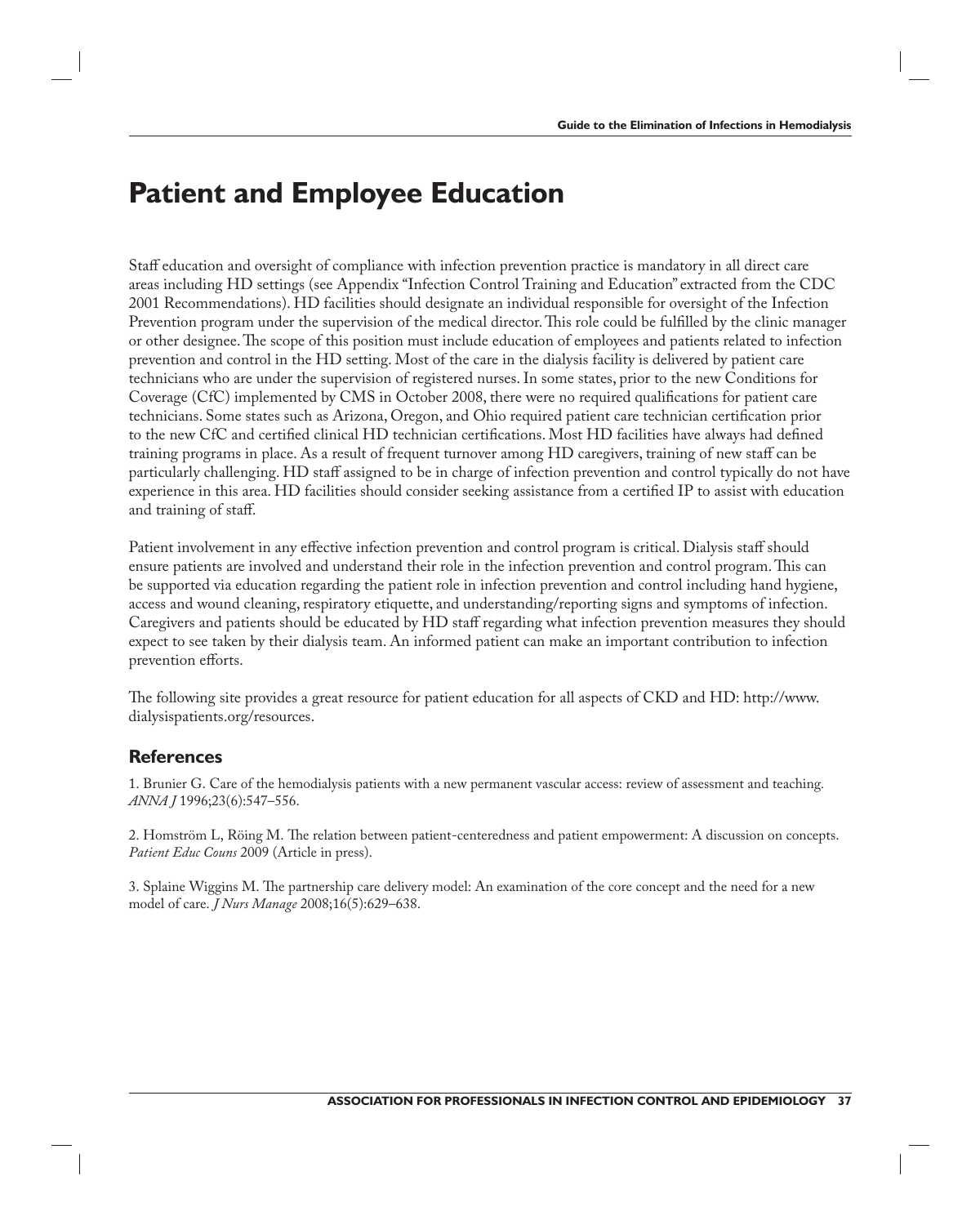# **Presurgical (HD Access) Infection Prevention**

HD access-associated surgery can be performed on an inpatient or outpatient basis. Dialysis patients are often more immunocompromised than other preoperative patients, so guidelines for surgical infection prevention should be strictly followed.

## **Preoperative Showers/Bathing**

Patients typically arrive at the surgical center or hospital the same day as the scheduled surgery, and should have performed preoperative antiseptic bathing/shower(s), focusing on cleansing of the access extremity, according to their physician's instructions prior to arrival. Preoperative bathing or showering with an antiseptic agent such as CHG has been shown in a number of studies to reduce the risk of postoperative surgical site infection, though this evidence does not rise to the level of Category I. However, there is ample evidence that CHG effectively reduces the bacterial load on the skin. Based on the most current published evidence, the most promising agent and delivery method appears to be CHG-impregnated bathing cloths used to bath the entire body with special focus on the preoperative surgical site the night before and morning of surgery.

## **Hair Removal**

Once the patient is admitted to the surgical center or hospital, any excess hair removal at the surgical site may also be performed. The national standard for preoperative hair removal is that hair should only be removed if absolutely essential, and then it should be performed with clippers instead of razors. This is because of an increased risk of infection associated with microabrasions resulting from razor use. Hair removal should be performed immediately prior to the surgical procedure and outside of operating room so that clipped hair does not contaminate the operating room environment.

## **Vascular Access Protection**

It is also very important to avoid IV line placements and phlebotomy in the arm where the dialysis vascular access is going to be placed. This is a critical action that not only helps prevent infection, but also maintains the integrity of the vasculature near the operative site.

### **Active Surveillance Screening for MRSA and Decolonization**

Although there is not Category I level evidence regarding efficacy, some medical centers are culturing patients preoperatively for MRSA. For those who test positive, nasal mupirocin is applied to decolonize the nasal passages before surgery as an additional measure to reduce postoperative infection risk.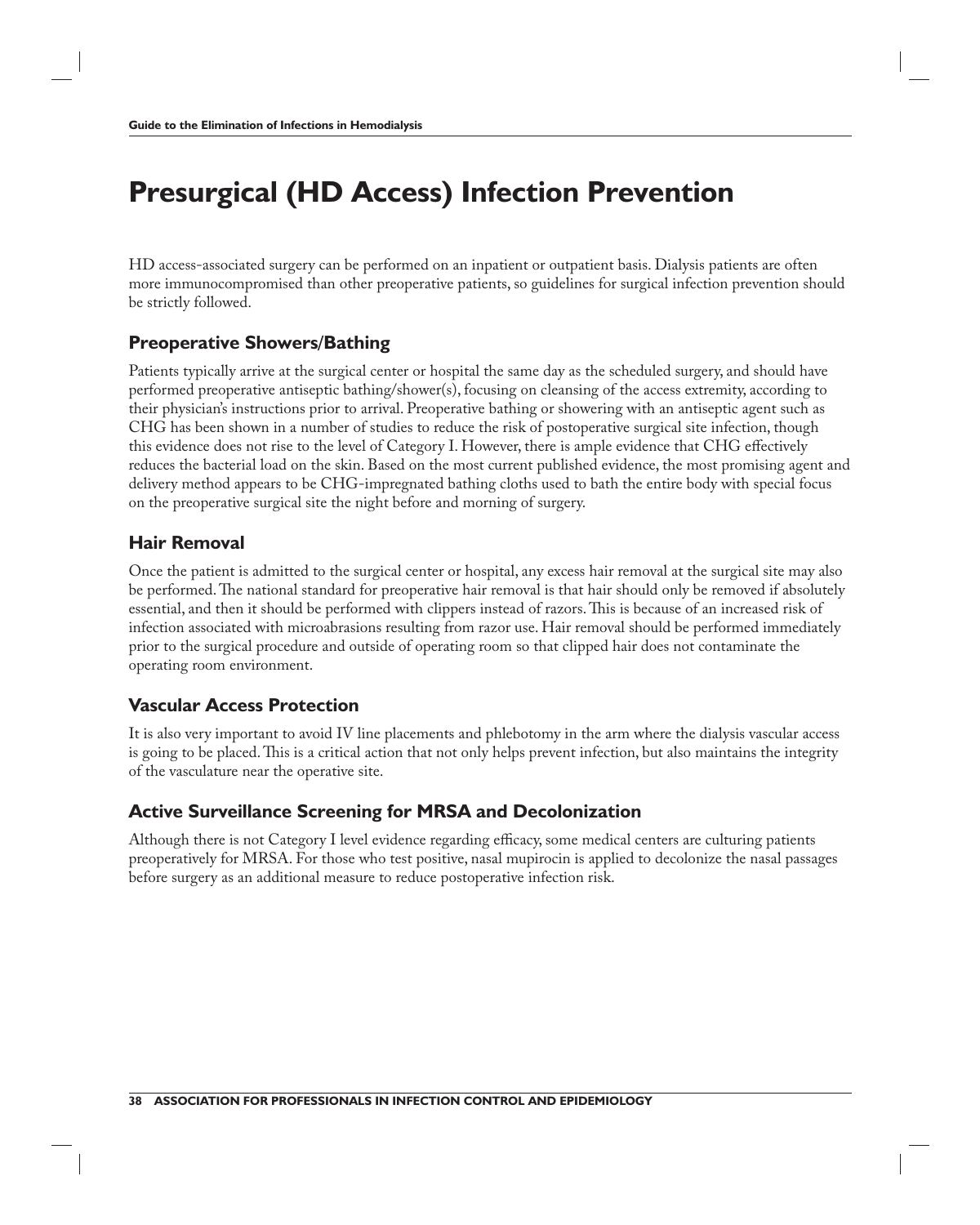# **Postsurgical Care**

After surgery, primary patient care goals include keeping the vascular access working and preventing infection. A temporary catheter is generally used for HD while the permanent access is maturing. Since temporary catheters are associated with a greater risk of infection and associated hospitalization than permanent access (fistula/graft), the goal is to remove the temporary catheter as soon as possible.

Hospitalizations for Vascular Access Infections by Access Type

| Fistula            | Graft | Catheter |
|--------------------|-------|----------|
| $\overline{1.1\%}$ | 2.6%  | 15.2%    |

Source: Collins AJ, Foley RN, Herzog C, et al. United States Renal Data System 2008 Annual Data Report Abstract. Am J Kidney Dis 2009;53(1 Suppl): vi-vii, S8-374.

Since prevention is the preferred strategy in access care, the following information should provide the basis for patient education postsurgery. Patients should be taught to contact the surgeon if any of the following is noted after any type of vascular access surgery.

- 1. The incision is swollen, red, warm, or there is the presence of pus
- 2. Stitches comes apart
- 3. Bandage becomes soaked with blood
- 4. Development of a fever
- 5. Absence of thrill in a fistula or graft (A thrill or bruit must be present to ensure that the vascular access is working. Thrill is defined as a rhythmic vibration that can be felt over a fistula or graft. A bruit is a sound that is heard when listening to the vascular access with a stethoscope.)
- 6. New bulging of the access
- 7. Fingers becomes blue, cold, or numb
- 8. Severe pain in the access site.

#### **Postsurgical Care of an HD Access (Temporary or Permanent)**

In addition to possible signs of adverse outcomes, the patient should also be informed regarding actions they can take to reduce the risk of postoperative infection, including the following.

- Hand hygiene must be performed before donning gloves, prior to wound care or vascular access.
- The patient should be reminded not to touch the skin at the site where the catheter enters the skin or where the fistula/graft has been placed.
- The area around the new access should be covered with a clean, dry dressing.
- The patient's clothes should not impede or compromise the access.
- The patient and nurse must wear a mask when a catheter (not fistula or graft) is connected or disconnected from the blood lines during dialysis.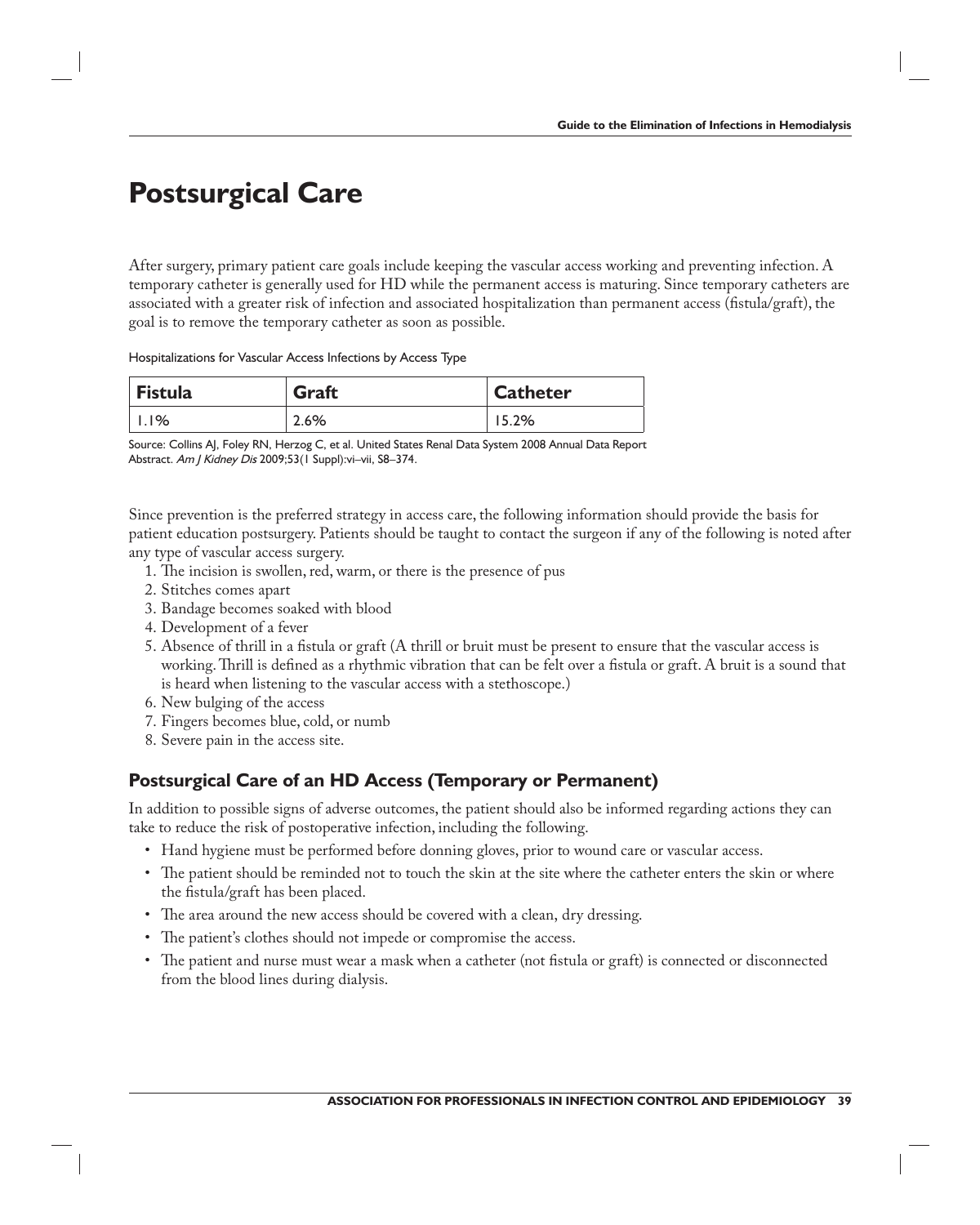#### **References**

1. Caring for Vascular Access, Southern California Renal Disease Council, Network 18 Patient Advisory Committee Facts Sheet, March 1999. Availabale online at http://www.esrdnetwork18.org/pdfs/PS%20-%20PAC%20Facts/PAC3.pdf. Accessed 4/5/2010

2. Collins AJ, Foley RN, Herzog C, Chavers B, Gilbertson D, Ishani A, et al. United States Renal Data System 2008 Annual Data Report Abstract. *Am J Kidney Dis* 2009;53(1 Suppl):vi–vii, S8–374.

3. Heartland Kidney Network. *Caring for and Developing Your New Fistula: What You Should Know*. Available online at http:// www.fistulafirst.org/Patients/PatientEducationalMaterials.aspx. Accessed 4/1/2010.

4. National Institute of Diabetes and Digestive and Kidney Diseases. *Vascular Access for Hemodialysis*. NIH Publication No. 08-4554. Bethesda, MD: Author, 2009. Available online at http://www.nlm.nih.gov/medlineplus/ency/article/007434.htm. Accessed 4/5/2010.

5. Vascular Access Work Group. Clinical practice guidelines for vascular access. *Am J Kidney Dis* 2006;48(1 Suppl):S248–273.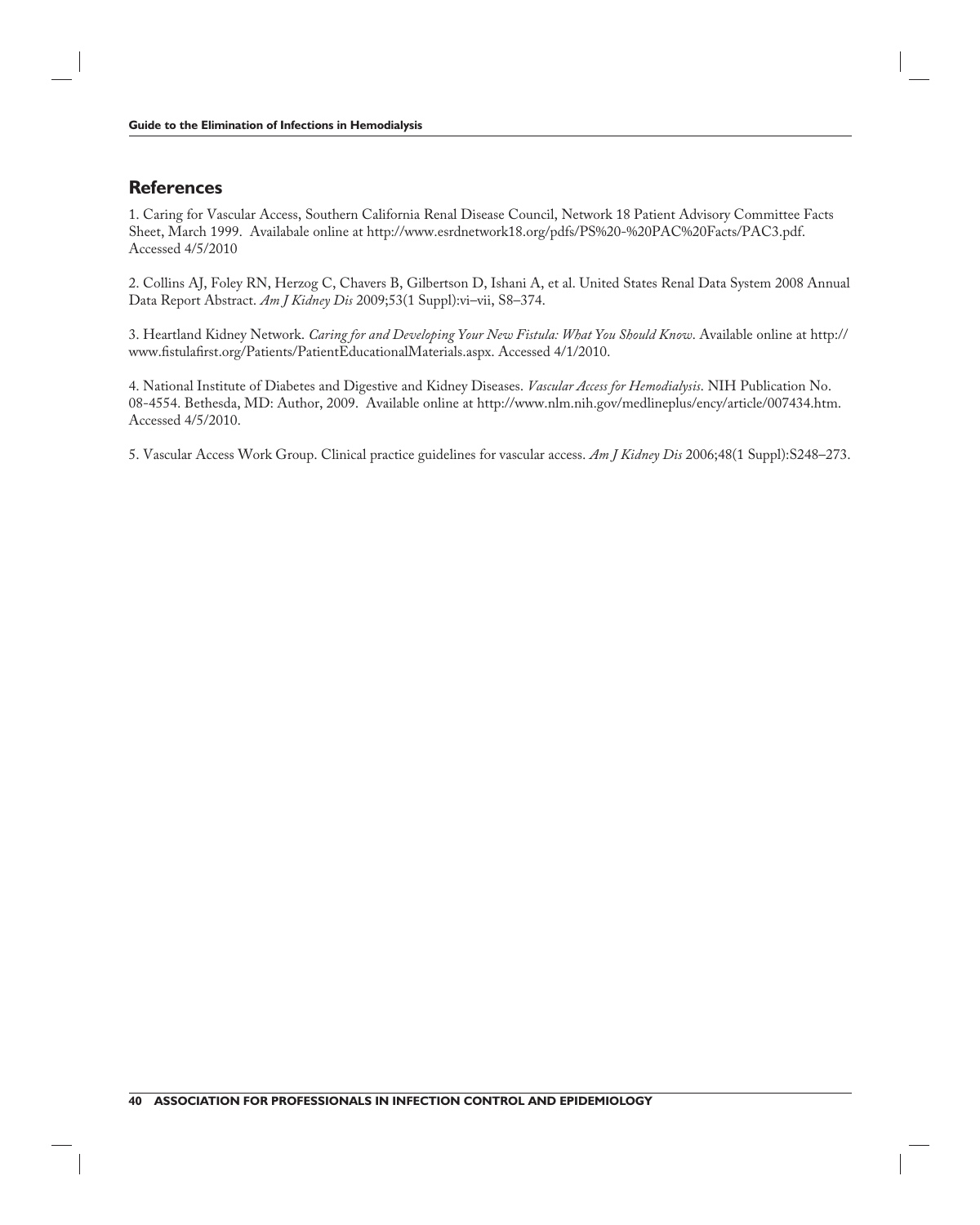## **Standard Precautions**

Standard Precautions (formerly Universal Precautions) refers to the practices that are designed to prevent transmission of infection by contact with bodily fluids. The concept of Standard Precautions is based on the principle that *all* blood, body fluids, secretions, and excretions of *all* patients may contain transmissible infectious agents, and involves the use of PPE such as masks, face shields, gowns, and gloves. In HD settings, in addition to Standard Precautions, more stringent measures are recommended because of the increased potential for contact with blood and bloodborne pathogens including HIV, HBV, and HCV. The risk of exposure is increased because accessing the bloodstream is required during the dialysis session, there is close proximity of patients, and staff have frequent contact with numerous patients and equipment. Exposure to blood and potentially contaminated items can be routinely expected during the process of HD. As a result, dialysis healthcare personnel must take more rigorous steps to protect their patients as well as themselves, as follows.

- **Use dedicated equipment:** A risk of transferring infectious material between patients is created when moving equipment or disposables from patient station to station. Any single-use disposable item must be used for only one patient and then discarded. Items such as adhesive tape should be dedicated for use on a single patient and discarded. Blood pressure cuffs should be made or covered with a material that can be cleaned and disinfected between patient uses. Items such as pillows and blankets are sometimes supplied by the facility and sometimes the patient. Patients bringing items from home to the unit for each treatment must take them home afterwards to prevent use by other patients. Unused medications or supplies (e.g., syringes, alcohol swabs) taken to the patient's station should not be returned to a common clean area or used on other patients.
- **Prohibit use of shared mobile supply or medication carts.**
- **Gloves must always be worn** for any contact with the patient or a patient's equipment.
- **Isolation of HBsAg-positive** patients (see HBV Isolation/Precautions)

## **PPE Guidelines for Standard Precautions in HD Settings**

The following guidelines for PPE use should be followed for all patients in all HD settings.

#### *Patients*

- 1. Wear a mask during initiation and discontinuation of dialysis treatment if vascular access is a catheter.
- 2. Wear a mask in an HD facility when experiencing symptoms of an upper respiratory illness.

#### *Employees*

- 1. Lab-style cover coats:
	- Regular cotton, non-fluid resistant lab coats are *not* considered PPE and should be removed or worn under an isolation or fluid resistant gown when needed.
	- Fluid resistant lab coats *are* considered PPE.
	- Either type of lab coat must be removed if it becomes soiled or wet.
	- Either type of lab coat must be removed prior to leaving the unit and for breaks and lunch.
- 2. Full isolation or fluid resistant gowns should:
	- Be worn when caring for an isolation patient with HBV.
	- Cover arms and be closed in front.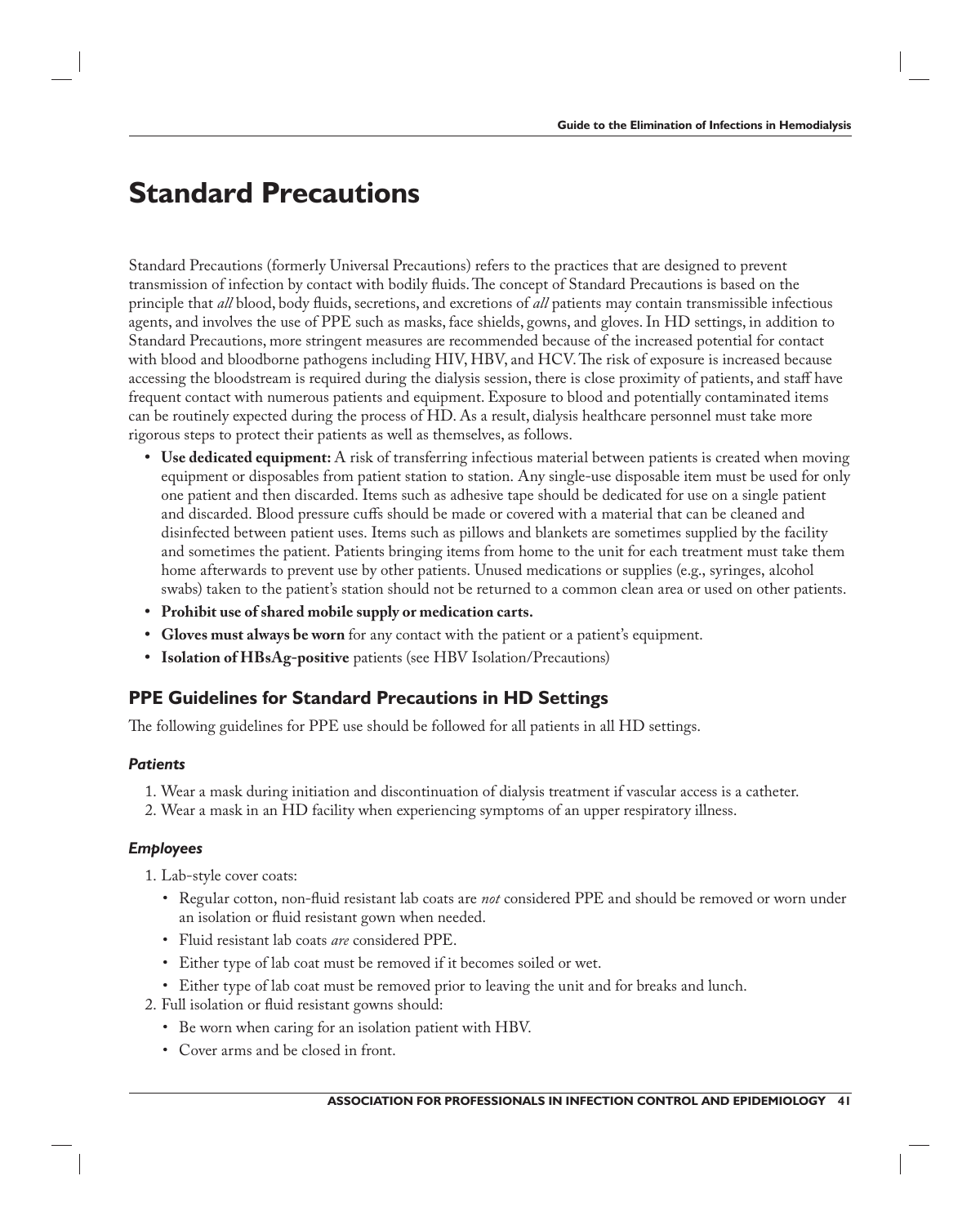- Be worn when there is likelihood of blood contact, especially when initiating and removing patients from dialysis.
- Be worn when there is a likelihood of body fluid contact especially with diarrheal illnesses, uncontrolled secretions, draining wounds, stool incontinence, and ostomy tubes and bags.
- Be worn during reprocessing of dialyzers.
- 3. Gloves should be:
	- Worn whenever caring for a patient.
	- Worn when touching the patient's medical equipment or handling lab specimens or used dialyzers.
	- Worn when cleaning machines, cleaning stations, or wiping up blood or other body fluid spills.
	- Changed whenever moving from one patient or machine to another.
	- Changed when moving from a dirty to a clean site/task on the same patient (i.e., new gloves should be donned after touching the HD machine, prior to touching the same patient's vascular access)
	- Changed after cannulation.
	- Removal of gloves should always be followed with hand hygiene.
- 4. Mask should be:
	- Worn if experiencing mild cold or cough illness in order to protect patients and other employees.
- 5. Face protection (mask with eye protection [goggles, face shield]) should be:
	- Worn during initiation and discontinuation of dialysis.
	- Worn during reprocessing dialyzers or cleaning equipment in a sink.
	- Worn when within 6 feet of an unmasked coughing patient.
	- Discarded between patients or if reusable, cleaned and disinfected between uses as indicated.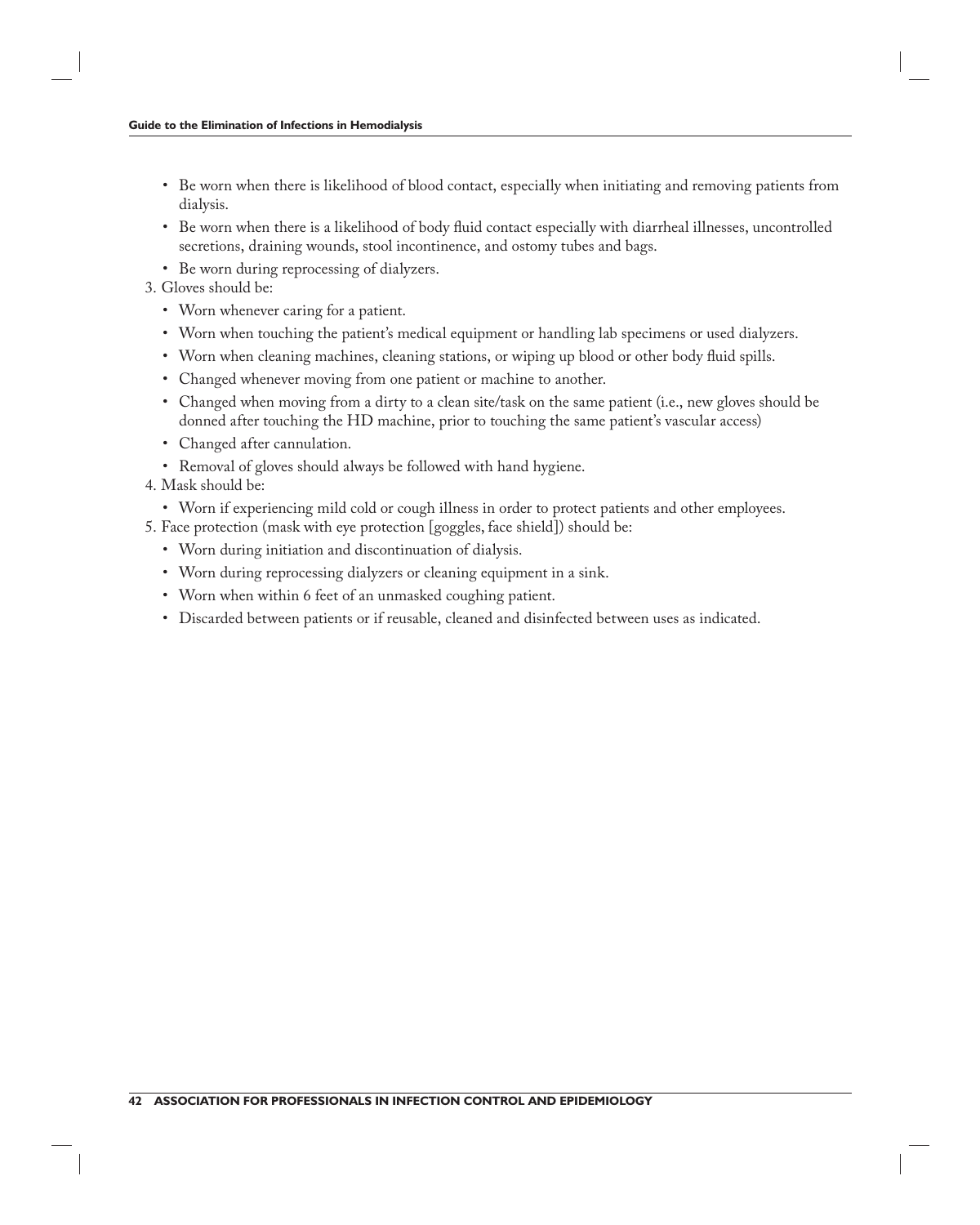# **HBV Isolation/Precautions**

#### **Introduction**

In addition to Standard Precautions, isolation (separate room) for HBsAg positive patients is standard of practice in HD facilities, for several reasons:

- 1. Environmental stability: HBV can persist on surfaces and equipment and remain infectious at ambient room temperature for up to 7 days. HBsAg has been detected on clamps, machine control surfaces, doorknobs, and other surfaces in dialysis facilities. These blood-contaminated surfaces can serve as a reservoir for HBV transmission, creating the potential for contamination of healthcare personnel hands, equipment, and supplies.
- 2. High viral titer: Persons with HBV infection tend to have high concentrations of virus in their blood. This, along with its environmental stability, makes the risk of HBV transmission from blood contaminated items in this setting greater than would be expected for other common bloodborne viruses.

While HCV and HIV also pose potential infection risk to employees and patients, the risk is significantly less than that related to HBV:

- HIV infection from an exposure occurs at a rate of 0.2%–0.4%.
- HCV infection from an exposure occurs at a rate of less than 1%.
- HBV infection from an exposure occurs at a rate of up to 30%.

*Note*: The relative risk of HIV/HCV infection is significantly less than that of HBV for both HCWs and patients, though the rates above reflect only HCW conversions.

#### **HBV Isolation/Precautions**

- Patients are placed in a private room or segregated area.
- Dedicated dialysis machine is used for HBV-positive patients.
- Dialyzers are discarded in biomedical waste after treatment.
- Dialyzers can not be reprocessed/reused.
- Gown and gloves are required for each entry into room.
- Mask with eye protection is required for cannulation and decannulation.
- Staff caring for HBV patients cannot care for HBV susceptible patients at the same time.<sup>1,2</sup>
- Staff caring HBV patients should be HBV-immune.
- Required when the surface antigen is positive and not required when the surface antigen is not detectable.

Since the introduction of universal HBV vaccination in 1991 in the U.S., the prevalence of chronic HBV infection in the general population including dialysis patients has decreased. In the 1999–2004 *National Health and Nutrition Examination Survey (*NHANES),3 the prevalence was reported to be 0.27%. However, it must be remembered that certain racial groups have much higher prevalence of positivity. A survey of the general population in Rochester County, Minnesota, showed a prevalence of 2.1% among Asians, 1.9% among African-Americans, and 0.02% among Caucasians. A total of 86% of the population with chronic HBV infection were born outside the U.S.<sup>4</sup> Other groups at high risk include men who have sex with men and IV drug users.<sup>5</sup>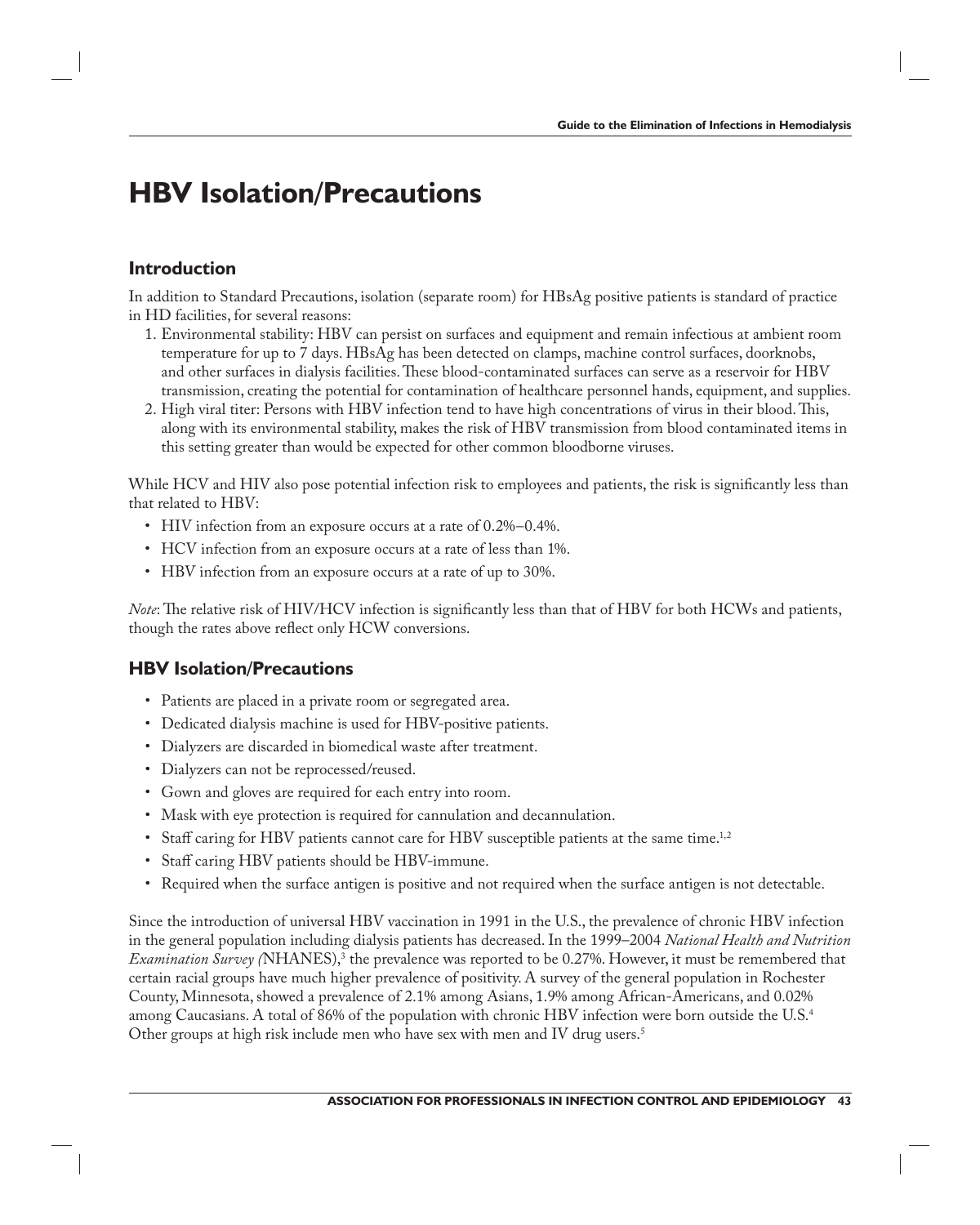## **Risk Factors for HBV Infection in HD Units**

It should be emphasized that outbreaks of HBV infection in dialysis facilities in the U.S. and other developed countries occur as a result of clear violations of standard practice.<sup>6</sup> In a review of outbreaks with patient-to-patient transmission between 1992 and 2007 in the U.S. and Europe, 30% of 33 outbreaks occurred in HD facilities, the largest single setting identified.<sup>7</sup> Risk factors for HBV infection in HD facilities include the presence of HBsAgpositive patients within the dialysis unit, the use of the same dialysis machines for HBsAg positive and negative patients (i.e., HBsAg patients not being isolated), a relatively low prevalence of HBV vaccination in unit patients, and multiple entries into single or multidose medication vials. The preparation of injectable medications within the HD treatment area has also been associated with a higher incidence rate for HBV infection compared to centers that used a dedicated medication room (2002 incidence rates of 0.27% and 0.06%, respectively).<sup>8</sup>

It is important to note that a negative HBsAg test does not preclude the presence of occult HBV infection (HBsAg-negative, HBV DNA positive). In a study from a Canadian dialysis center, 2 of 241 patients were HBsAg positive, while nine (3.8%) of the 239 HBsAg negative patients were positive for HBV DNA in the serum by realtime polymerase chain reaction,<sup>9</sup> and in a study of 188 HD patients from Turkey overt HBV infection was found in 25 patients (13.3%) and occult HBV infection in 5 (2.7%).<sup>10</sup> Transmission of occult HBV infection in dialysis settings has not been demonstrated; however, transmission of HBV infection in nondialysis patients by liver transplantation or by blood transfusion from donors with occult HBV infection has been reported.<sup>11</sup>

### **HIV Positive Patients**

Standard Precautions recommended for all HD patients (see Appendix: Recommended Practices) are sufficient to prevent HIV transmission between patients. HIV-infected patients do not have to be isolated from other patients or dialyzed separately on dedicated machines. In addition, they can participate in dialyzer reuse programs. Because HIV is not transmitted efficiently through non-sharps-associated exposures, reprocessing dialyzers from HIVpositive patients should not place staff members at increased risk for infection.

## **HCV Positive Patients**

Standard Precautions recommended for all HD patients are sufficient to prevent HCV transmission between patients. Patients who are anti-HCV positive (or HCV RNA positive) do not have to be isolated from other patients or dialyzed separately on dedicated machines. According to CDC recommendations, dialyzers can be reused (for same patient) with HCV infection.<sup>1</sup> Case series have not shown that the risk of transmission is higher in centers that practice such reuse.<sup>12</sup> HCV is not transmitted as efficiently as HBV, and the HCV conversion rate for HD patients is low. In one report, the rate of seroconversion of known negative patients was 0.34%.

However, this disease still remains a risk to HD patients and employees since there is no vaccine to confer immunity, and the prevalence of persons with chronic HCV infection is currently much higher than that of HBV infection. Adding to the severity of the risk is that the incidence of chronic persistent infection after an acute episode of HCV is high: 80%–100% of patients remain HCV-RNA positive, and 60%–80% have persistently elevated liver enzymes. Data derived from NHANES suggest that the prevalence of HCV infection in the general population is only about 1.6%. The prevalence of anti-HCV in patients in the various ESRD networks during the last National Surveillance of Dialysis-Associated Diseases in the United States in 2002 ranged from 5.5% to 9.8%,<sup>8</sup> significantly higher than in the general population.

The CDC and the Kidney Disease Outcome Quality Initiative (KDOQI) recommends screening HD patients for anti-HCV at 6-month intervals; however, CMS does not reimburse for this. Fortunately, there is a very low conversion rate of patients to HCV positivity when Standard Precautions are rigorously followed.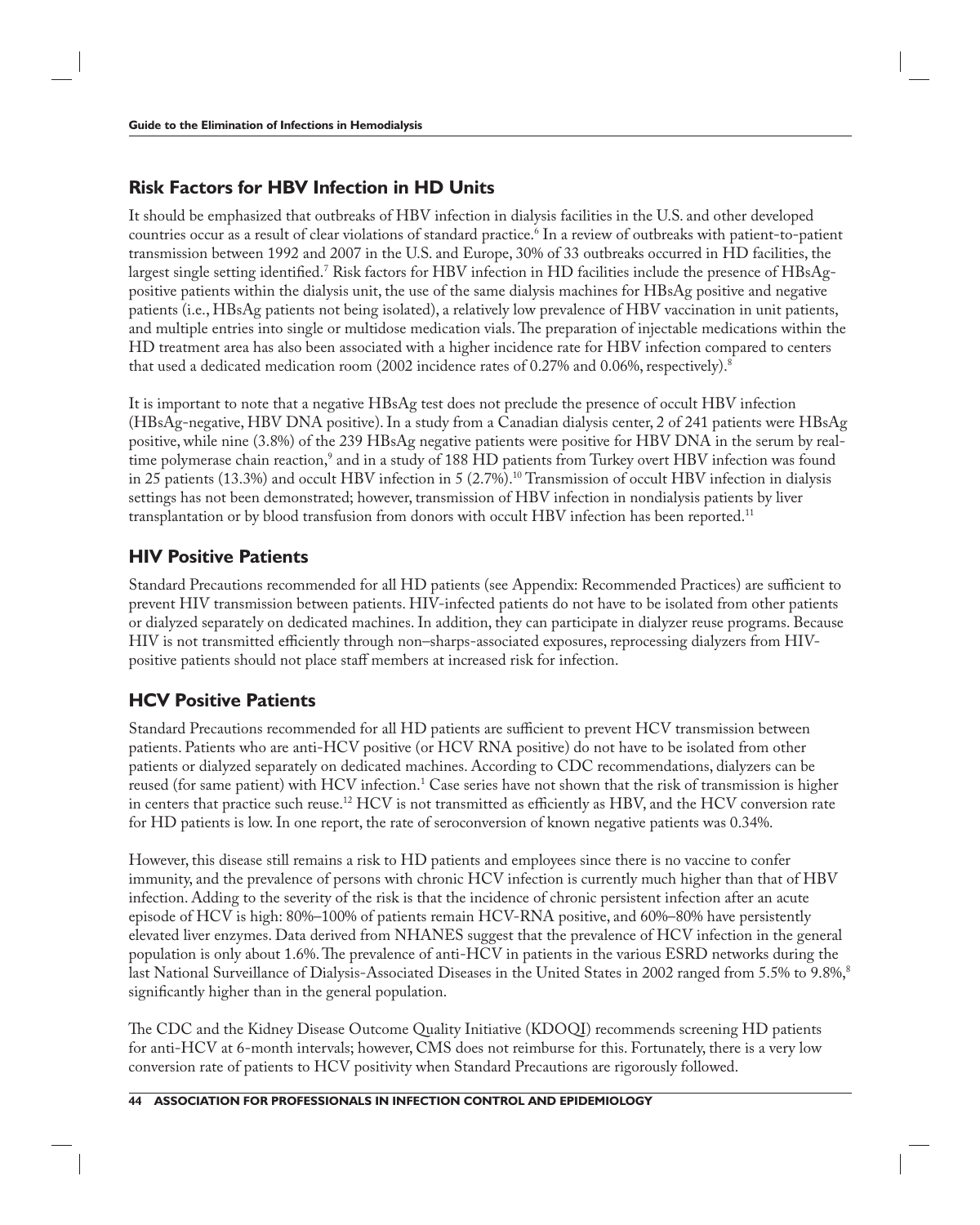#### **References**

1. CDC. Recommendations for preventing transmission of infections among chronic hemodialysis patients. *MMWR* 2001;50(No. RR-5):1–43.

2. Centers for Medicare & Medicaid Services. *Medicare and Medicaid Programs; Conditions for Coverage for End-Stage Renal*  Disease Facilities; Final Rule. Available online at http://www.cms.hhs.gov/cfcsandcops/downloads/esrdfinalrule0415.pdf. Accessed 4/1/2010.

3. Glynn SA, Kleinman SH, Schreiber GB, Busch MP, Wright DJ, Smith JW, et al. Trends in Incidence and prevalence of Major Transfusion-Transmissible Viral Infections in US Blood Donors, 1991 to 1996. *JAMA* 2000; Jul 284:229-235.

4. Kizilisik AT, Kim SB, Nylander WA, Shaffer D. Improvements in dialysis access survival with increasing use of arteriovenous fistulas in a Veterans Administration medical center. Am J Surg 2004; Nov 188 (5): 614-616.

5. Frenette CT, Gish RG. To be or not to be: that is the question. *Am J Gastroenterol* 2009 Aug; 104(8): 1948-1952.

6. Centers for Disease Control and Prevention. Outbreaks of hepatitis B virus infection among hemodialysis patients— California, Nebraska, and Texas, 1994. *MMWR* 1996;45:285–289.

7. Lanini S, Puro V, Lauria FN, Fusco FM, Nisii C, Ippolito G, et al. Patient to patient transmission of hepatitis B virus: a systematic review of reports on outbreaks between 1992 and 2007. *BMC Med* 2009 Apr; 7: 15.

8. Shepard CW, Finelli L, Alter MJ. Global epidemiology of hepatitis C virus infection. *Lancet Infect Dis* 2005 Sep;5(9): 558- 567.

9. Minuk GY, Sun Df, Greenberg R, Zhang M, Hawkins K, Uhanova J, et al. Occult hepatitis B virus infection in a North American adult hemodialysis patient population. *Hepatology* 2004 Nov; 40(5):1072-1077.

10. Yakaryilmaz F, Gurbuz OA, Guliter S, Mert A, Songur Y, Karakan T. Prevalence of occult hepatitis B and hepatitis C virus infections in Turkish hemodialysis patients. *Ren Fail* 2006;28:729–735.

11. Valsamakis A. Molecular testing in the diagnosis and management of chronic hepatitis B. *Clin Microbiol Rev* 2007;20:426–439.

12. Fabrizi F, Messa P, Martin P. Transmission of hepatitis C virus infection in hemodialysos; current concepts. *Int J Artif Organs* 2008 Dec: 31(12): 1004-1016.

#### **Further Readings**

CDC. Recommendations for prevention and control of hepatitis C virus (HCV) infection and HCV-related chronic disease. *MMWR* 1998;47(RR-19):1–39.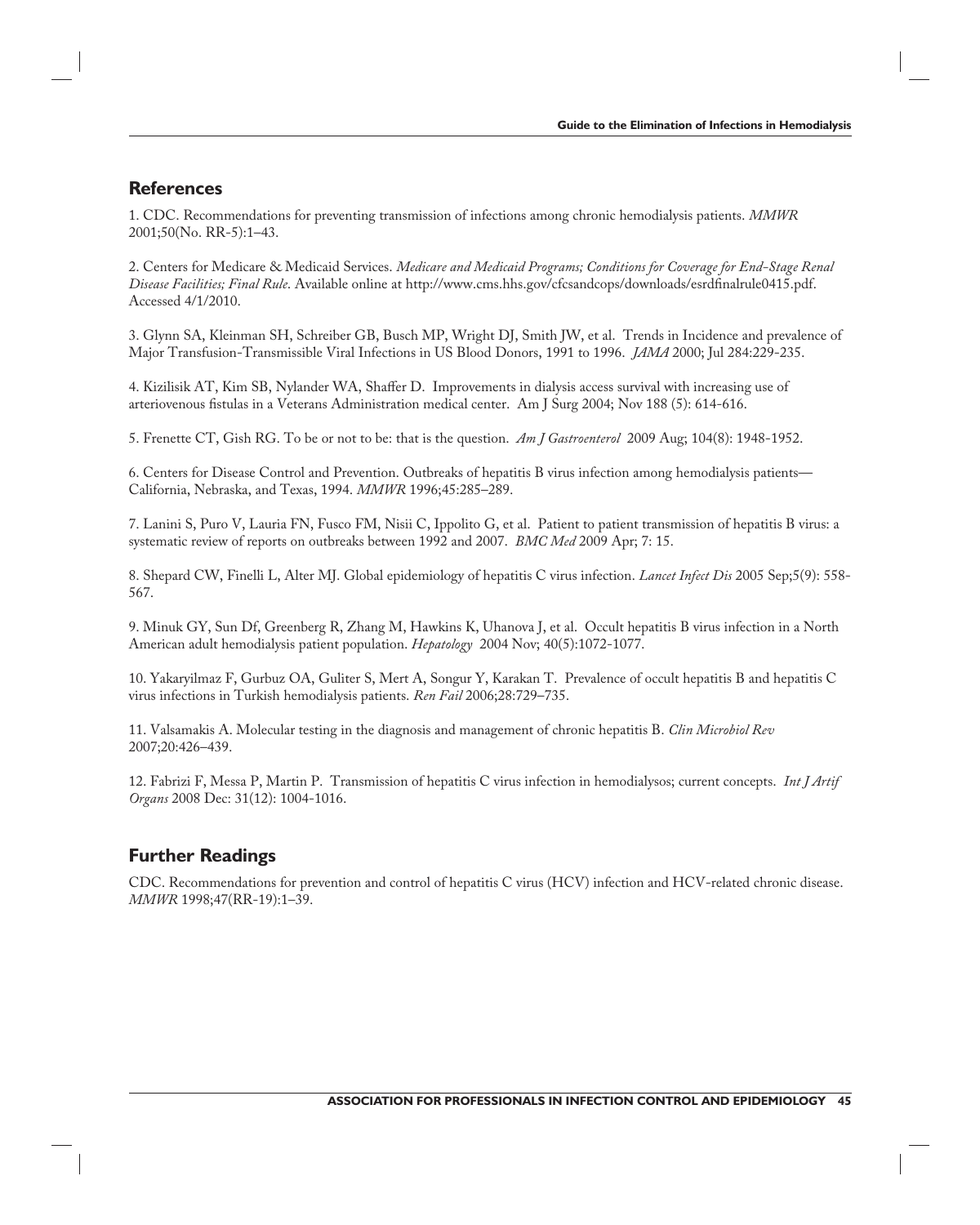# **Respiratory Hygiene/Cough Etiquette**

Respiratory illnesses which cause coughing include but are not limited to influenza, upper/lower respiratory illnesses, pertussis, strep throat, and MRSA pneumonia. To prevent the transmission of all respiratory infections in HD settings, the following measures should be implemented year-round at the first point of contact with a coughing or potentially infected person. HD facilities should have adequate signage and supplies (tissue, waterless alcohol hand sanitizer(i.e., gels, wipes, or foams with an alcohol concentration of greater than 60%) to support the following prevention efforts.

- 1. Cover the nose/mouth when coughing or sneezing with tissues or masks to contain respiratory secretions and dispose of them in the nearest waste receptacle after use.
- 2. Persons unable or unwilling to use tissue or wear a mask should be spatially separated from others by at least 6 feet.
- 3. HCWs who care for individuals who are coughing or have a respiratory illness should don a mask with eye protection when within 6 feet of the individual (microorganism contact with conjunctiva can cause illness).
- 4. Patients and HCWs should perform hand hygiene after having contact with respiratory secretions and contaminated objects/materials.

#### **References**

1. CDC. *Guideline for Isolation Precautions*. Available online at http://www.cdc.gov/hicpac/2007IP/2007isolationPrecautions. html. Accessed 4/1/2010.

2. CDC. *Respiratory Hygiene/Cough Etiquette in Healthcare Settings*. Available online at http://www.cdc.gov/flu/professionals/ Infectioncontrol/resphygiene.htm. Accessed 4/1/2010.

3. CDC. Recommendations for preventing transmission of infections among chronic hemodialysis patients. *MMWR Recomm Rep* 2001;50:1–43.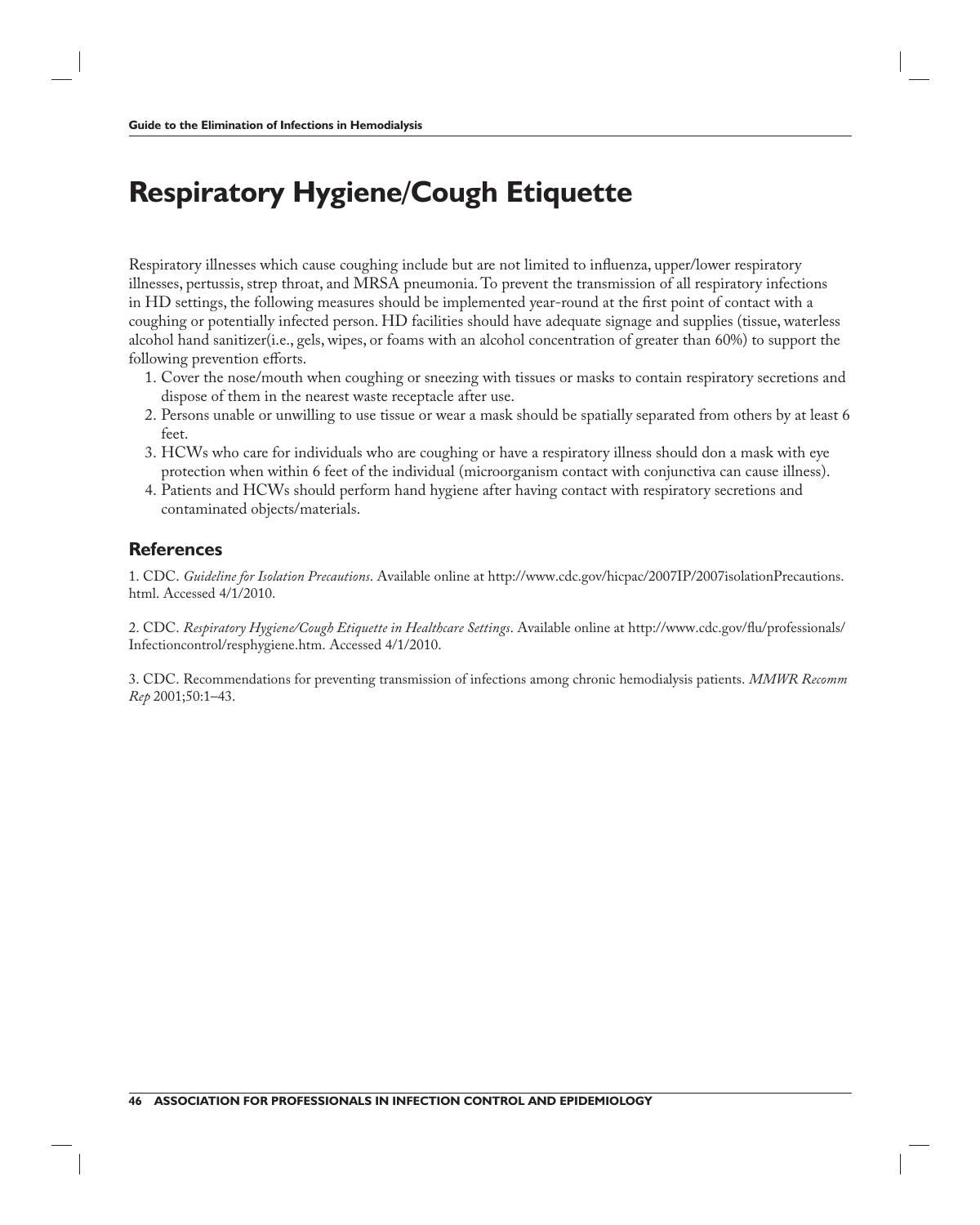## **Transmission-Based Precautions**

Transmission-Based Precautions are recommended in addition to Standard Precautions by the CDC when the route(s) of transmission is (are) not completely interrupted using Standard Precautions alone. There are three categories of Transmission-Based Precautions: Contact Precautions, Droplet Precautions, and Airborne Precautions.

- **1. Airborne Precautions:** Transmissible airborne illnesses include varicella, disseminated varicella, TB, and measles. Microorganisms can remain airborne for up to 2 hours.
	- Inpatient Setting: Patients are placed in a negative airflow room. Respirators are required for TB and for anyone not immune to varicella, measles, or other airborne disease. It is recommended that those individuals who are not immune be reassigned to prevent exposure to vaccine preventable diseases. Hospital policies should be followed.
	- Ambulatory Setting: Patient identified with a suspected airborne disease should be masked immediately and geographically separated from other patients, preferably in a single room. Arrangements should be made for HD treatments at a facility that can provide a negative pressure isolation room.
- 2. Droplet Precautions: Illnesses transmitted by large respiratory droplets include pertussis, influenza, mumps, strep throat, rubella, diphtheria, Mycoplasma pneumonia, adenovirus, Neisseria meningitidis, Haemophilus influenzae type b, and acute respiratory infections with MRSA/VRE/other MDRO.
	- **Inpatient:** Hospital policies should be followed.
	- **Ambulatory Setting:** Respiratory Hygiene/Cough Etiquette Precautions should be followed. If hospitalization is required, the patient should be spatially separated by at least 6 feet from other patients and a mask worn until transport can be arranged. In HD facilities, dialysis center exposure management and follow-up policies should be followed in the event of a vaccine preventable disease exposure or meningitis. Only immune staff should care for patients with a vaccine preventable disease (i.e., mumps, rubella, diphtheria).
- **3. Contact Precautions:** Illnesses transmitted via contact include *C. difficile*, adenovirus, rotavirus, impetigo, scabies, pediculosis, and MDROs (e.g., MRSA, vancomycin intermediate–resistant *S. aureus*, VRE, and other MDROs).
	- **Inpatient Setting:** Hospital policy should be followed.
	- **Ambulatory Setting**: Routine contact precautions are not required in HD units for patients infected or colonized with pathogenic bacteria for several reasons. First, although contact transmission of pathogenic bacteria is well-documented in hospitals, similar transmission has not been well-documented in HD centers. Transmission might not be apparent in dialysis centers, possibly because it occurs less frequently than in acute-care hospitals or results in undetected colonization rather than overt infection. Also, because dialysis patients are frequently hospitalized, determining whether transmission occurred in the inpatient or outpatient setting is difficult. Second, contamination of the patient's skin, bedclothes, and environmental surfaces with pathogenic bacteria is likely to be more common in hospital settings (where patients spend 24 hours a day) than in outpatient HD centers (where patients spend approximately 10 hours a week). Third, the routine use of infection control practices recommended for HD units (gloves for all patient and environmental contact), which are more stringent than the Standard Precautions routinely used in hospitals, should prevent transmission by the contact route.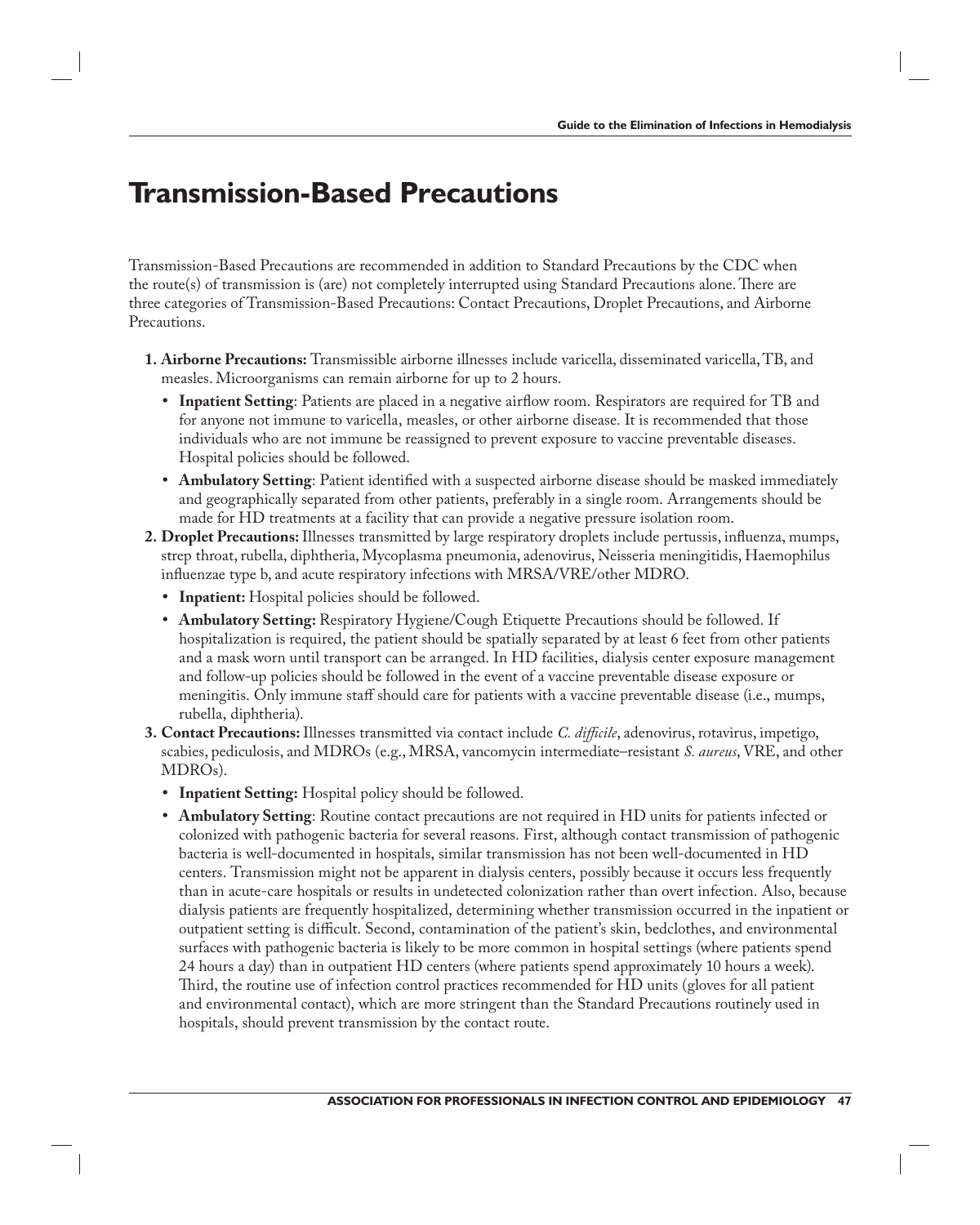### **When Additional Precautions are Recommended for MDRO in HD Facilities**

Infection prevention and control precautions recommended for all HD patients (see above and also Appendices "Recommended Practices at a Glance") are presumed adequate to prevent transmission for most patients infected or colonized with pathogenic bacteria, including antimicrobial-resistant strains. However, additional infection control precautions should be considered for treatment of patients who might be at increased risk for transmitting pathogenic bacteria. Such patients include those with either an infected skin wound with drainage that is not contained by dressings (the drainage does not have to be culture positive for VRE, MRSA, or any specific pathogen) or fecal incontinence or diarrhea uncontrolled with personal hygiene measures. For these patients, consider using the following additional precautions: a) staff members treating the patient should wear a separate gown over their usual clothing and remove the gown when finished caring for the patient, and b) dialyze the patient at a station with as few adjacent stations as possible (e.g., at the end or corner of the unit). *Note*: These additional measures would be taken if the patient was considered at high risk for transmission in order to prevent transmission.

| <b>Task</b>                                               | <b>Gloves</b>                                                                 | Lab coats/<br>scrub | <b>Gown or</b><br>apron  | <b>Mask with eye</b><br>protection or<br>full face shield |
|-----------------------------------------------------------|-------------------------------------------------------------------------------|---------------------|--------------------------|-----------------------------------------------------------|
| <b>HCW</b>                                                |                                                                               |                     |                          |                                                           |
| Patient set-up                                            | $\sf X$                                                                       |                     | X                        | $\sf X$                                                   |
| Cannulation                                               | $\overline{X}$                                                                |                     | X                        | $\sf X$                                                   |
| Decannulation                                             | X                                                                             |                     | X                        | X                                                         |
| Central line connection, disconnection                    | $\sf X$                                                                       |                     | X                        | $\sf X$                                                   |
| Providing snack                                           |                                                                               | $\sf X$             |                          |                                                           |
| Adjusting dialysis machine-no patient<br>contact          | $\sf X$                                                                       | $\times$            |                          |                                                           |
| Transporting and pouring chemicals                        | $\overline{X}$                                                                |                     | X gown                   | $\sf X$                                                   |
| Reprocessing equipment and dialyzers                      | X decontamination<br>gloves (used once)                                       |                     | X gown                   | $\times$                                                  |
| <b>HBV</b> isolation                                      | X                                                                             |                     | X gown                   | determined by task                                        |
| Central line insertion                                    | Full sterile barriers<br>(sterile gown/gloves/barriers; full face protection) |                     |                          |                                                           |
| Central line removal                                      | X                                                                             |                     | $\times$                 | X                                                         |
| <b>Patient</b>                                            |                                                                               |                     |                          |                                                           |
| During cannulation or decannulation                       |                                                                               |                     | barrier over<br>clothing |                                                           |
| Central line connection,<br>disconnection/dressing change |                                                                               |                     |                          | X                                                         |
| <b>Visitors</b>                                           | $\sf X$                                                                       |                     | X                        |                                                           |

Overview: HCW and Patient PPE Guidelines for HD Facilities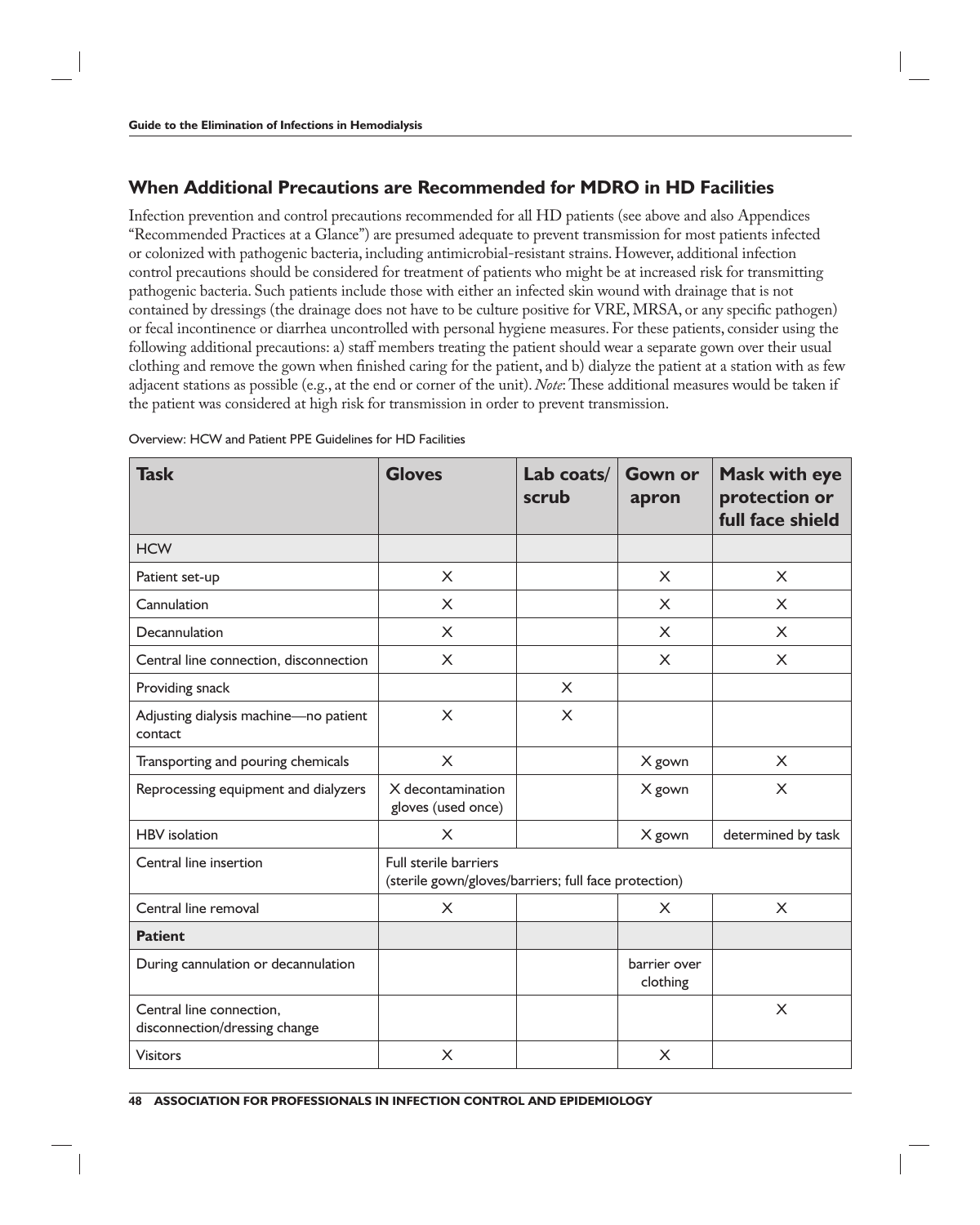#### **References**

1. Sehulster L, Chinn R. CDC. Guidelines for Environmental *Infection Control in Health-Care Facilities*. Available online at http://www.cdc.gov/mmwr/preview/mmwrhtml/rr5210a1.htm. Accessed 4/1/2010.

2. Siegel JD, Rhinehart E, Jackson M, Chiarello L, and the Healthcare Infection Control Practices Advisory Committee. *Management of Multidrug-Resistant Organisms in Healthcare Settings, 2006*. Available online at http://www.cdc.gov/ncidod/ dhqp/pdf/ar/MDROGuideline2006.pdf. Accessed 4/1/2010.

3. Siegel JD, Rhinehart E, Jackson M, Chiarello L, and the Healthcare Infection Control Practices Advisory Committee. *2007 Guideline for Isolation Precautions: Preventing Transmission of Infectious Agents in Healthcare Settings*. Available online at http://www.cdc.gov/hicpac/2007IP/2007isolationPrecautions.html. Accessed 4/1/2010.

4. Siegel JD, Rhinehart E, Jackson M, Chiarello L, and the Healthcare Infection Control Practices Advisory Committee. *2007 Guideline for Isolation Precautions: Preventing Transmission of Infectious Agents in Healthcare Settings*. Appendix A. Available online at http://www.cdc.gov/hicpac/2007IP/2007isolationPrecautions.html. Accessed 4/1/2010.

5. CDC. *Respiratory Hygiene/Cough Etiquette in Healthcare Settings*. Available online at http://www.cdc.gov/flu/professionals/ Infectioncontrol/resphygiene.htm. Accessed 4/1/2010.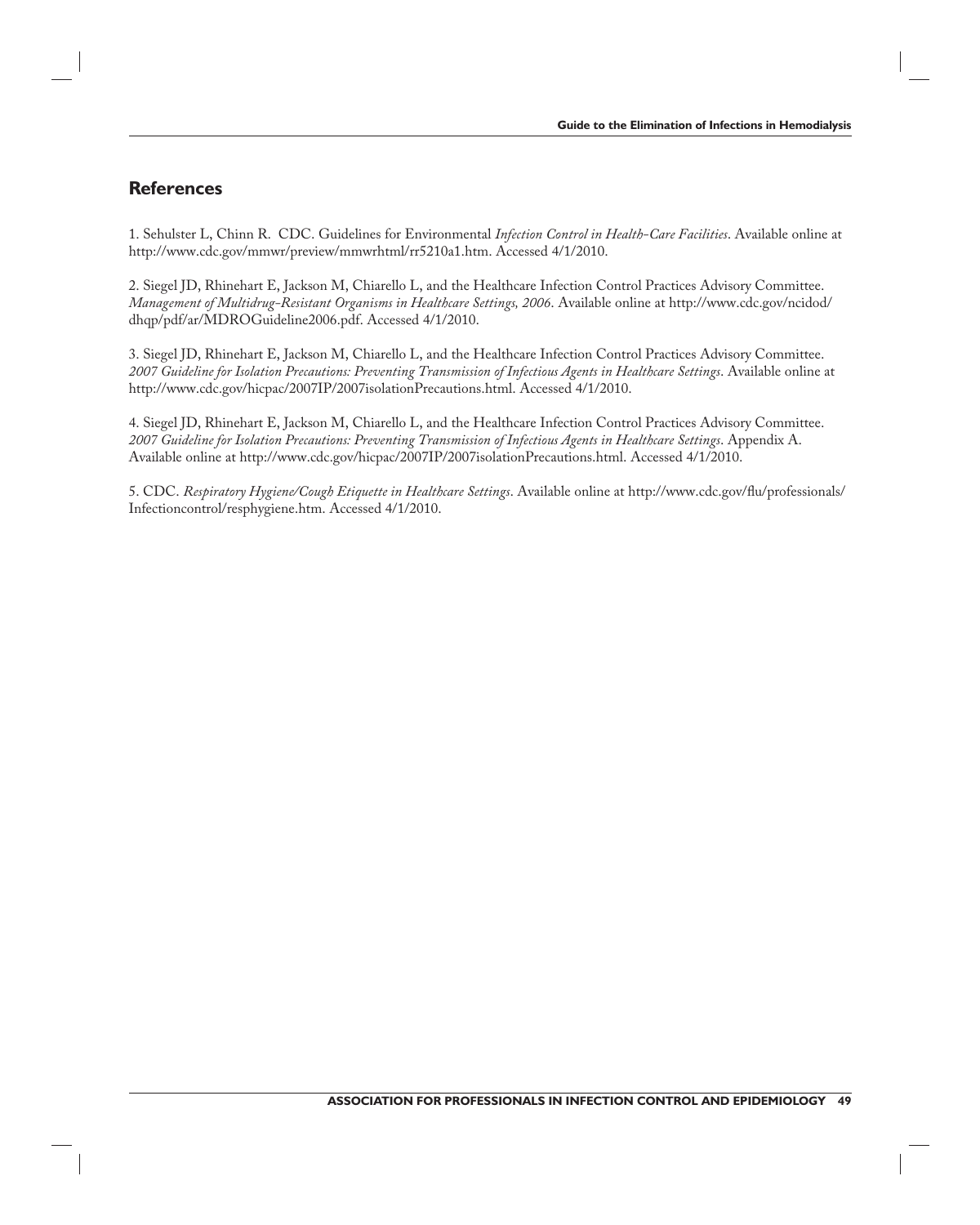# **Vascular Access—Infection Prevention During Insertion and Care**

#### **Overview**

The primary risk factor for infection in HD patients is vascular access with CVCs. Unlike patients in other areas of the continuum of healthcare where the goal is to discontinue the vascular access when no longer indicated, access for HD patients is in most cases needed for life. Consequently, the goal (when possible) is to provide permanent vascular access, since the risk of infection is less with permanent than with temporary access. Infection rates with tunneled dialysis catheters (temporary access) are roughly 10 times that of fistulas or grafts (permanent access). In turn, grafts are associated with a higher infection rate than fistulas. There is an organized effort underway in the U.S. to promote early placement of fistulas to eliminate the need for a CVC when the patient initiates dialysis. The National Kidney Foundation KDOQI provides recommendations on types of temporary access prior to starting dialysis therapy. See Appendices (Planning for Dialysis Access) for details.

## **Types of Vascular Access**

- 1. Catheter: A narrow tube percutaneously or surgically inserted into a vein in the neck, chest, or leg near the groin. The catheter has two chambers permitting a two-way flow of blood. There are two types of catheters: tunneled and non-tunneled. Tunneled (surgically inserted) cuffed catheters can be used for a longer time (months to years), and non-tunneled (percutaneously inserted) catheters are used for short periods (1–2 weeks). Because they protrude through skin incisions and have external connectors, catheters have a significantly higher risk and rate of infection than the AVF or AVG, which are buried beneath the skin and are only accessible by cannulation.
- 2. Fistula (also called AVF): A surgically performed connection of a vein and an artery under the skin in the arm. After the vein and artery are connected, the pressure inside the vein increases, making the vein larger and stronger over time. A good AVF can take  $8-12$  weeks to mature sufficiently for HD use.
- 3. Graft (also called AVG): A synthetic plastic tube which serves as a conduit placed between an artery and a vein surgically implanted under the skin in the arm. Grafts do not require as much time to mature as fistulas because the graft does not need time to enlarge before using. In most cases, a graft can be used about 2–6 weeks after placement.

## **Temporary Access: Indwelling Catheters (Cuffed or Uncuffed) and Port Catheters**

Cuffed and uncuffed catheters used for dialysis vascular access are central lines with an external exit site, and therefore by design are at greater risk of infection than a fistula or graft. The access for port catheters is under the skin. Cuffed catheters with a balloon-type barrier near the skin opening are associated with a slightly reduced risk of associated infection when compared with uncuffed catheters. All types of catheters require meticulous skin preparation and strict aseptic technique. The KDOQI guidelines provide specific infection prevention/control measures for dialysis access catheters and focus on insertion and care.

### **Catheter Insertion**

A number of steps designed to reduce the risk of catheter-related bloodstream infection (CRBSI) have been identified for percutaneous insertion of uncuffed CVCs, including the following.

• A checklist should be employed to support reliable and consistent practice and adherence to aseptic technique.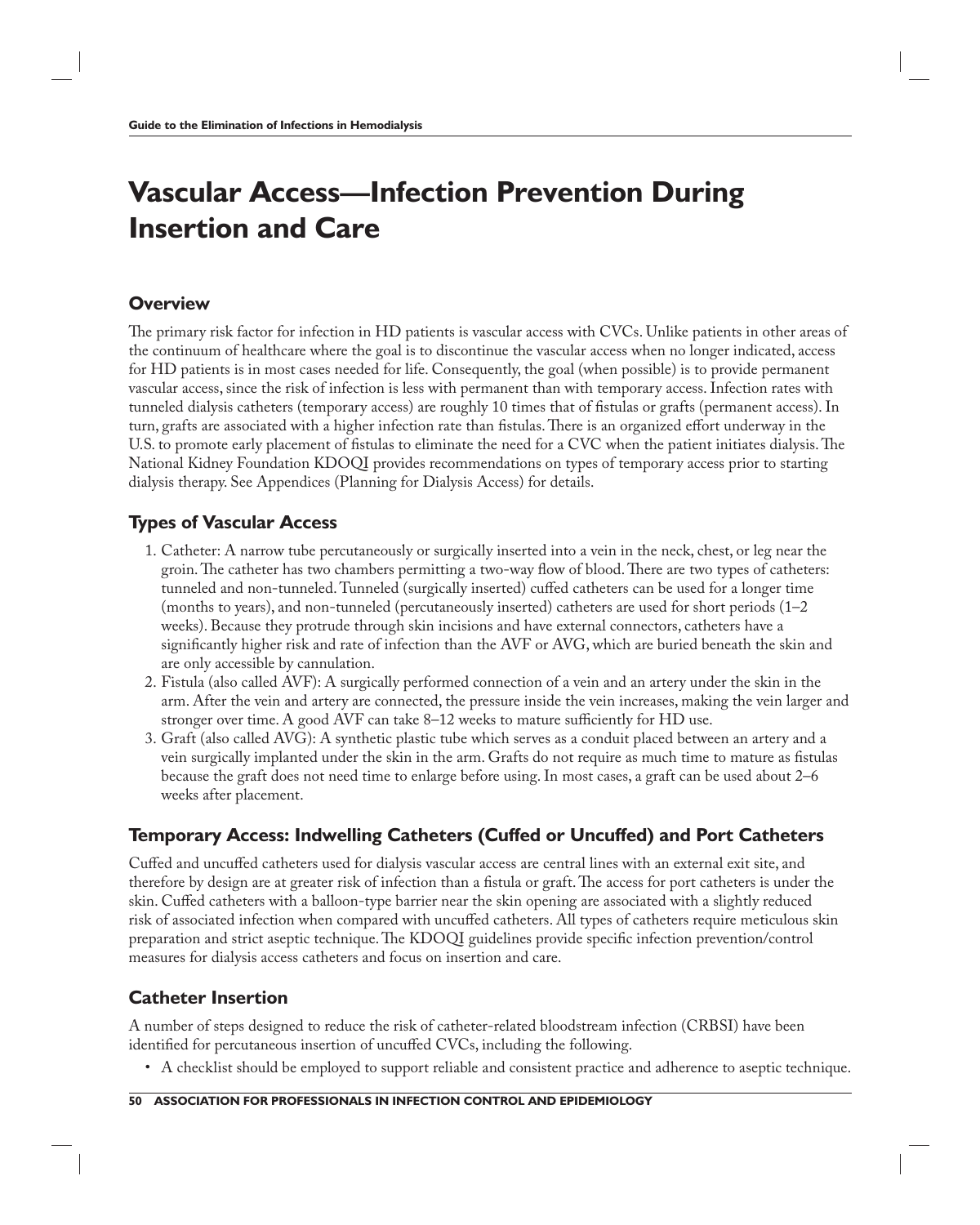- Scrupulous hand hygiene should be performed prior to insertion using either an alcohol-based hand sanitizer (i.e., gels, wipes, or foams with an alcohol concentration of greater than 60%) or antimicrobial soap and water.
- Use of the femoral vein should be avoided in adults.
- Maximal sterile barrier precautions (including mask, cap, sterile gown, and sterile gloves) should be used by the catheter inserter.
- The patient should be covered with a large sterile drape.
- For patients older than 2 months, a skin preparation solution containing greater than 0.5% chlorhexidine gluconate and 70% isopropyl alcohol should be applied to the insertion site and allowed to dry before the skin is punctured.

## **Catheter Care**

A number of practices designed to reduce the risk of CRBSI have been identified for care of percutaneously inserted uncuffed CVCs, including the following.

- The catheter exit site should be examined for proper position of the catheter and absence of infection by experienced personnel before accessing the bloodstream at each HD session.
- Aseptic technique should be used to prevent contamination of the catheter system, including the use of a surgical mask for staff and patient and clean gloves for all catheter system connect, disconnect, and dressing procedures.
- The hub of HD catheters can be soaked in povidone-iodine solution or wrapped with gauze saturated with povidone-iodine solution for 5 minutes prior to removing the caps.<sup>1</sup>
- A mask should be worm by the patient and a mask with eye protection should be worn by the employee during the entire time that the catheter is being manipulated—a face shield alone will not suffice and a mask must be worn under the face shield.
- A fresh pair of disposable gloves should be worn for the connection procedure (dialysis session initiation).
- After removing the cap, the hub should be wiped with CHG, alcohol, or povidone-iodine.
- The catheter hub should be connected immediately to limit exposure to air.
- This procedure should also be followed at the time the patient is disconnected at the end of dialysis session or for any other reason.
- Catheter manipulation should be kept to an absolute minimum; if there are flow problems they must be definitively addressed as quickly as possible.
- Exit-site care: The catheter exit-site dressing should be changed every 3 days (after each HD session) if gauze/ tape, or every 7 days if transparent dressing is used in addition to whenever the dressing is wet or soiled.
- The catheter insertion site should be cleaned/disinfected at the time of the dressing change with CHG/ alcohol or povidone-iodine solution; ointment should be applied (povidone-iodine or triple antibiotics).
- CHG-impregnated exit-site dressing can be applied

## **Skin Antiseptics for Exit-Site Care**

There are numerous studies indicating that a chlorhexidine/alcohol prep solution reduces the risk of infection when compared to povidone-iodine as a precatheter insertion site preparation. A prep solution containing chlorhexidine in a concentration greater than 0.5% in 70% isopropyl alcohol is the standard in inpatient settings for insertion and care of central venous devices, though not in the HD setting. There are no randomized trials of routine exitsite cleansing with HD catheters which provide similar guidance. One nonrandomized sequential trial found that using CHG for cleansing reduced the incidence of CRBSI but not exit-site infection. Both groups received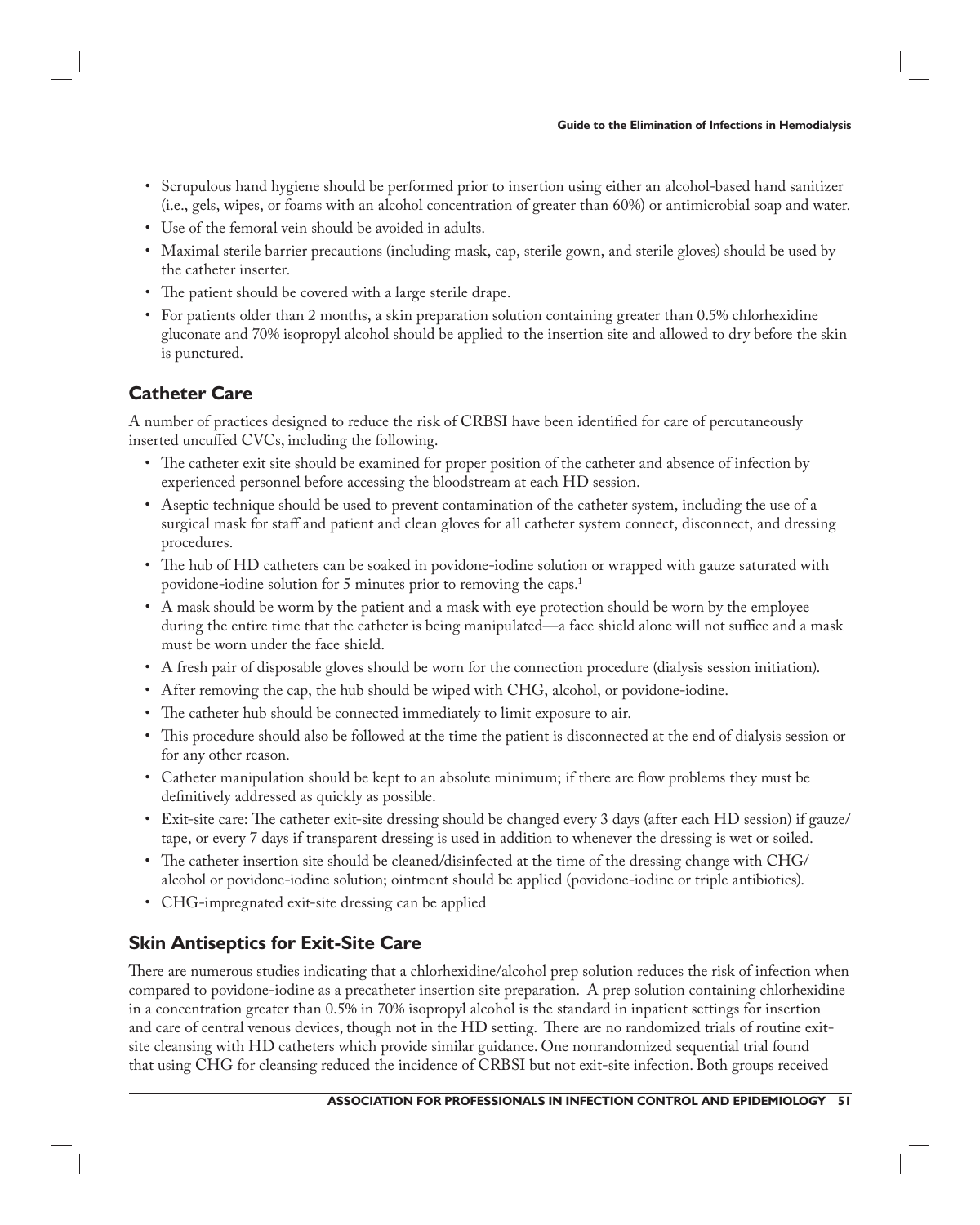**Table 2** Considerations for Accessing Catheters and Cleansing Catheter Exit Sites

Prepare procedure site using dialysis precautions.

Conduct procedures using aseptic technique (correct handwashing, masks for patient and staff, "no-touch" technique, and disposable clean gloves).

CHG greater than 0.5% with 70% alcohol is the preferred solution for cleansing of long-term catheter sites.\* For patients with sensitivities to CHG greater than 0.5% with 70% alcohol, CHG aqueous<sup>\*</sup> may be used instead. For patients with sensitivities to CHG aqueous, povidone solution $^\dagger$  may be used.

Skin cleansing should include the following steps.

- Apply solution/swab in a circular motion working from catheter exit site outwards.
- Cover an area 10 cm in diameter.
- Repeat this step twice. Do not rinse of or blot excess solution from skin.
- Allow solution to dry completely before applying dressing.

To cleanse the connection between any CVC hub and cap, use two swabs:

- Grasp connection with one swab.
- Use second swab to clean from catheter connection up catheter for 10 cm.
- Cleanse hub connection site and cap vigorously with the first swab. Discard swab.
- Do not drop and connection site once it is cleaned.

To cleanse the section of the catheter that lies adjacent to the skin, gently swab the top and undersides of the catheter starting at the exit site and working outwards.

a) Check catheter manufacturer's warnings about effect of disinfectants on catheter material.

b) Use according to manufacturer's directions.

Source: 2006 KDQOI recommendations

CHG-impregnated sponges at the exit site, so the significance of the outcome is unclear.<sup>2</sup> KDOQI<sup>3</sup> guidelines recommend using CHG based on the literature with other vascular catheters.<sup>4</sup> CHG is the standard preparation product used in inpatient settings for both insertion and care of central venous access devices. However, it must be remembered that there are practical differences between general use CVCs and tunneled CVC used for HD, not least of which is the prolonged use seen with the latter, often for weeks, months, or even years. It would seem logical to prefer CHG to povidone-iodine given its rapid and persistent antimicrobial activity.

CHG sensitivity and allergy may occur in the HD patient population, perhaps because of the more prolonged use in this group. Povidone-iodine is a reasonable alternative if the patient develops sensitivity or becomes allergic to CHG.

See the "Unresolved Issues" section for discussion of bleach containing skin antiseptic solutions.

#### **Exit-Site Dressings and Ointment**

The use of a dry dressing changed after each treatment or a transparent dressing changed weekly seem to give equal results in preventing exit-site infection. Many HD facilities apply a dry dressing after each treatment, which typically occurs three times per week. In the inpatient setting, published guidelines recommend changing the dressing every 3 days for gauze and every 7 days for transparent.

The Guidelines for the Prevention of Intravascular Catheter-Related Infections published by the CDC in  $2002^5$ recommend that povidone-iodine antiseptic ointment be used at the HD catheter exit site after catheter insertion and at the end of each dialysis session if this ointment does not interact with the material of the HD catheter.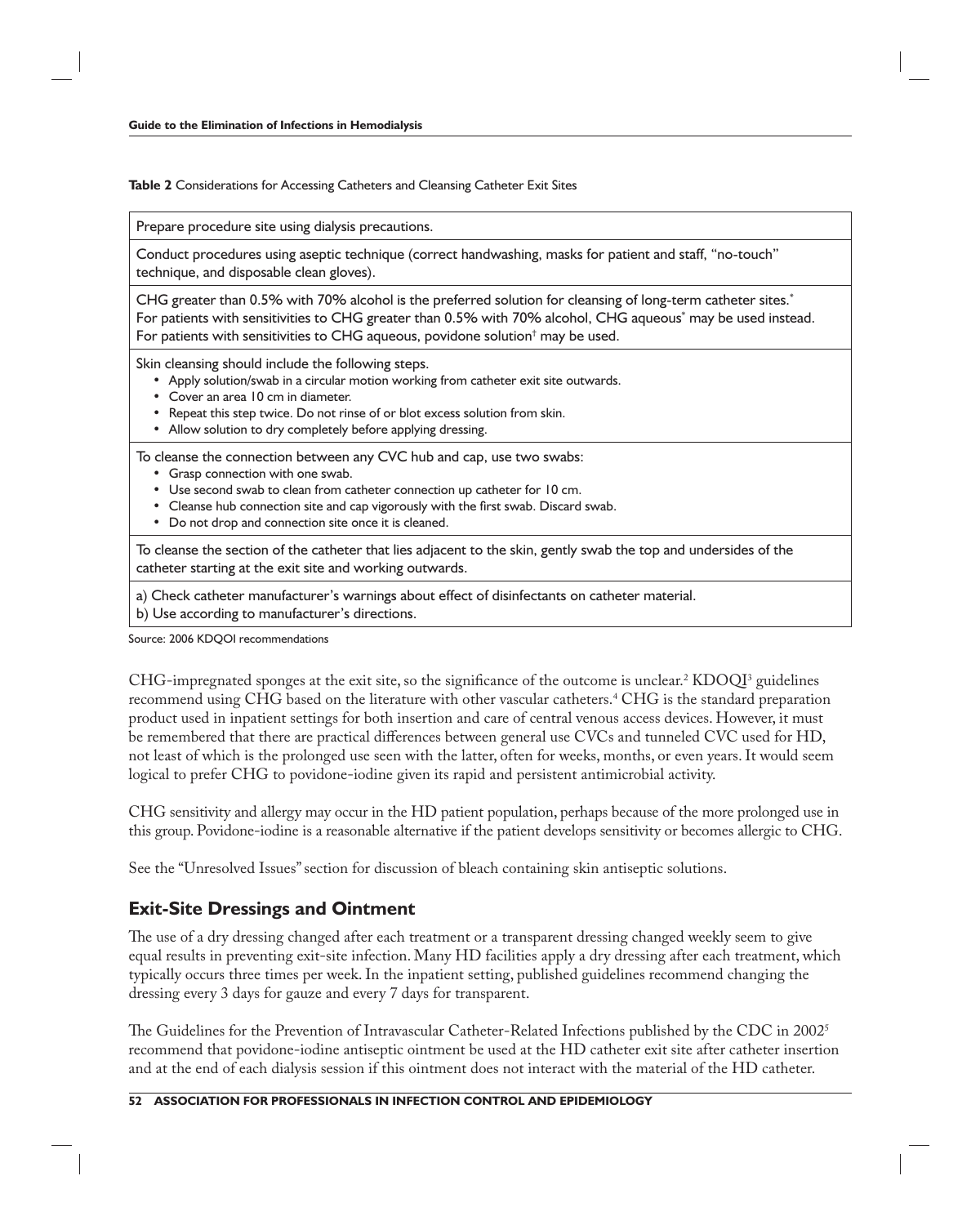A prospective, randomized, placebo-controlled trial of exit-site care with povidone-iodine ointment in nontunneled subclavian catheters in patients with either acute or chronic renal failure requiring HD demonstrated a marked reduction in both CRBSI and in exit-site infection.6 Two additional randomized prospective trials have studied the benefit of treating the exit site with mupirocin. The first reported a marked reduction in *S. aureus* exitsite infection and CRBSI but did not report the incidence of infection with other pathogens.<sup>7</sup> The second also demonstrated a marked reduction in both CRBSI and in exit-site infection.8 *S. aureus* CRBSI was eliminated in the treatment group, and there was a low incidence of infection with organisms not sensitive to mupirocin. However, a subsequent publication from the same institution noted that 2% of the *S. aureus* isolates were mupirocin resistant.9

A prospective, randomized, placebo-controlled trial of triple antibiotic ointment (bacitracin, gramicidin, polymyxin B) demonstrated a significant reduction in the incidence of both CRBSI and exit-site infection.<sup>10</sup>

Applying povidone-iodine ointment to the exit site of HD catheters is the recommended practice per the CDC. Mupirocin use should be limited because of the risk of increasing incidence of *S. aureus* resistance. Additionally, mupirocin is not effective against Gram-negative organisms. Based on the published evidence related to infection risk reduction, the choice between povidone-iodine and triple antibiotic ointment (neomycin, polymyxin B, bacitracin) would seem equal and should be based on local preference. Both are available over the counter. Staining can be an issue with povidone-iodine, and intrinsic contamination has been reported. Triple antibiotic ointment may provide a better barrier to water than povidone-iodine ointment which could be important in reducing the risk of waterborne organism contamination. CDC guidelines recommend that ointment should be applied at the time of insertion and with each subsequent dressing change for the duration of catheter use.

There is only one reported trial of the CHG-impregnated insertion site dressing in HD catheters. This was a nonrandomized trial in children on HD using tunneled cuffed catheters in which exit-site care using povidoneiodine and a transparent dressing were compared to the results when a CHG-impregnated exit-site patch was applied and covered with a transparent dressing. There was a significant decrease in exit-site infection but no difference in the rate of CRBSI.<sup>2</sup> Since it is generally accepted that CHG is a more effective agent than povidoneiodine for exit-site care and because the trial was not randomized, the results are inconclusive.

In a recent randomized trial of non-tunneled venous and arterial catheters in the intensive care unit (with a mean catheter use of only 6 days), there was a 75% reduction in CRBSI from a low baseline 0.6 versus 1.4 episodes per 1000 catheter days associated with CHG-impregnated site patch. However, the control group was given exit-site care with povidone-iodine.<sup>11</sup> The same criticism can be made of the last two studies in that there was a poor choice of the control product.

A meta-analysis which did not include the studies outlined above looked at eight studies using a CHGimpregnated site dressing/patch on a variety of catheters—epidural and intravascular—and concluded that the CHG-impregnated patch significantly reduced the risk of exit-site bacterial colonization, and that there was a trend toward a reduction in bloodstream or central nervous system, infection (2.2 versus 3.8%, *P* = 0.11).12 It should be noted that the control patients were treated with inactive dressings in seven of the eight studies. Furthermore, the largest trial entered into the meta-analysis and which dominates the data has only been published in abstract form,<sup>13</sup> and it is the only study which showed a statistically significant decrease in CRBSI, and so has a distorting effect on the overall result.

It should be emphasized that there are no reported trials in which the use of a CHG-impregnated site dressing is compared to standard exit site care using CHG/alcohol solutions. Since it is accepted that the latter is more effective than povidone-iodine, which has been used in the control group in the reported studies, it is difficult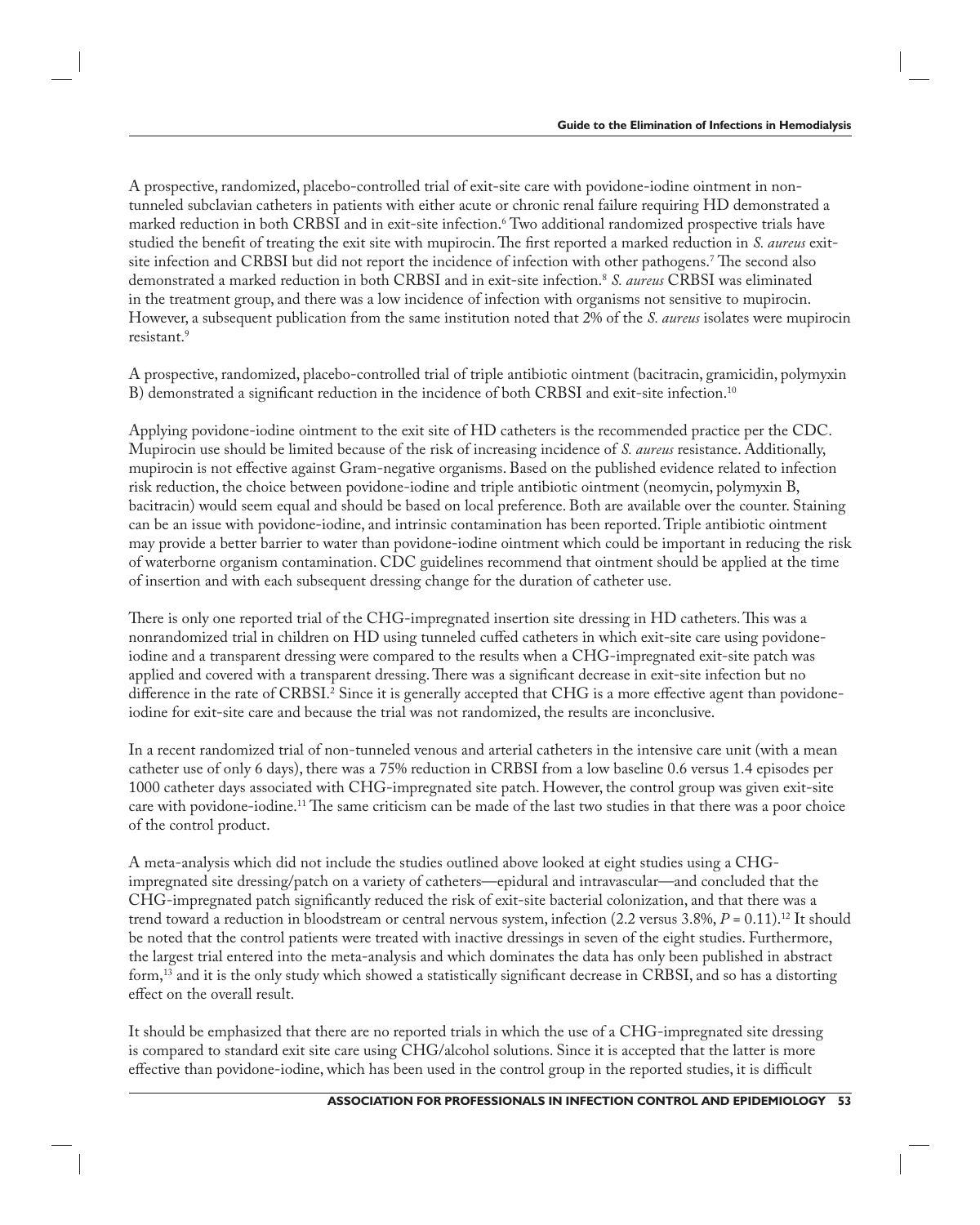to justify the added cost of CHG-impregnated site dressing in HD until a comparison with CHG/alcohol exitsite care demonstrates a benefit. Milstone et al.,<sup>14</sup> in a review of the use of CHG in infection control, similarly concluded the following: "Although these data consistently find decreased colonization of CVCs, few published data demonstrate decreases in catheter-associated BSIs to support widespread chlorhexidine-impregnated dressing use. This is a promising area for further research."

## **Permanent Access: Fistulas/Grafts**

#### *Overview*

The following principles support reduction of infection risk and should be included in education for dialysis staff and patients.

- Patients with a fistula should be taught fistula exercises to encourage fistula development. The sooner the fistula develops, the fewer days of infection risk for the patient who may also have a noncuffed HD catheter.
- The skin around the access area should be kept clean and dry. Once dialysis is started, the fistula or graft must be cleansed with soap and water prior to each dialysis treatment.
- Patients should be encouraged to check the access daily, especially feeling for presence of a "thrill."
- Tight clothes or jewelry should not be worn in the access arm.
- Sleeping on the access arm should be avoided.
- Taking blood pressure, drawing blood, or putting IVs in the access arm should be prohibited.
- Lifting heavy objects or putting pressure on the access arm should be avoided.
- Extra care must be taken by the patient in order not to bump or cut the fistula or graft.

## **Permanent Access (AVF or AVG)**

For the vascular access that is permanently implanted beneath the patient's skin, a large cannulation needle (usually 15 gauge) is used. Infection prevention efforts are those which are required for any venipuncture procedure, including cleaning and disinfection of the cannulation site, and sterile technique when handling the needle. For AVGs and most AVFs, the technique of "rotating sites" is used, where the needle insertions must be made at least an inch apart to avoid damaging the vessel or graft, and possibly creating aneurysms and other complications which could leave the patient susceptible to infection.

In addition, with the AVF there is another cannulation technique called "same site" or "buttonhole" technique. This technique, used exclusively with AVFs (not AVGs), is designed to support the development of a needle track between the skin and vessel lumen over time (3–5 weeks), similar to a pierced ear. After each cannulation, a protective scab develops over the skin opening, and in order to continue supporting healthy development of this tract, the scab must be removed *using aseptic technique* prior to the next cannulation. If not performed properly, scab removal can contribute to infection risk, permitting a portal of entry for infectious organisms. Use of this technique requires special instruction for staff and patients, since identical techniques and angles of needle insertion are paramount to developing a single needle tract, and not multiple adjoining tracts. There is a growing body of anecdotal evidence for this technique being used successfully in a number of settings, but controlling infection risk through aseptic technique is still critical.

## **Cannulation of AVFs**

Appropriate cannulation methods and the use of aseptic technique are essential in the prevention of vascular access infection. The 2006 KDQOI recommendations follow (Table 3). For all vascular access including cannulation, **aseptic technique should be used.**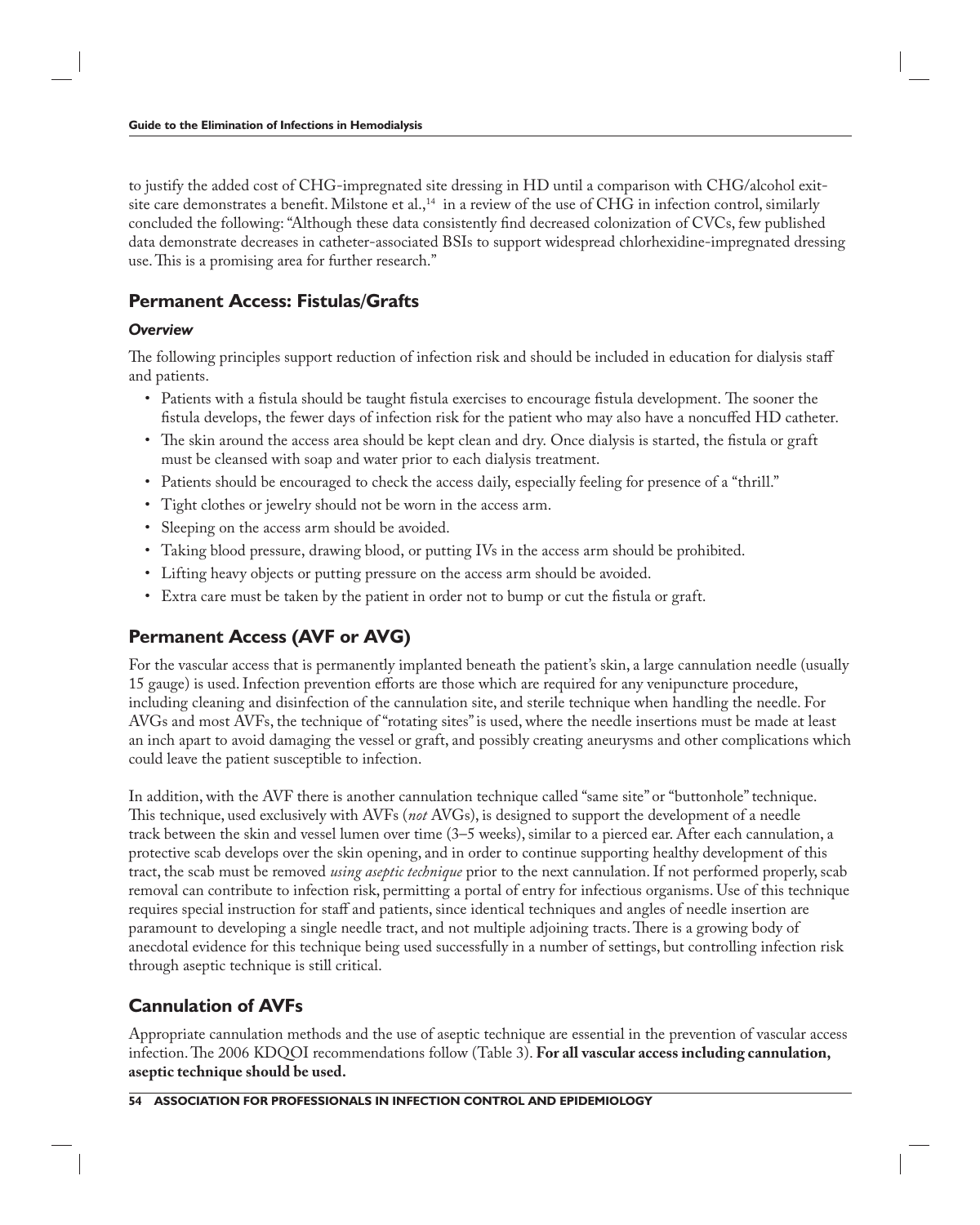**Table 3** Skin Preparation Technique for Subcutaneous Arteriovenous Accesses

- Locate, inspect, and palpate the needle cannulation sites prior to skin preparation. Repeat preparation if the skin is touched by the patient or staff once the skin preparation has been applied, but the cannulation not completed.
- Wash access site using an antibacterial soap or scrub and water.
- Cleanse the skin by applying CHG greater than 0.5% /70% isopropyl alcohol or 70% alcohol and/or 10% povidone-iodine as per manufacturer's instructions for use.

Notes:

- 0.5% CHG/70% isopropyl alcohol has a rapid and persistent antimicrobial activity on the skin. Higher concentrations of CHG have demonstrated persistence on the skin of up to seven days. Apply the solution using back and forth friction scrub per manufacturer's instructions. Allow the area to dry. Do not blot the solution.
- Alcohol has a short bacteriostatic action time and should be applied in a rubbing motion for 1 minute immediately prior to needle cannulation.
- Povidone-iodine needs to be applied 2–3 minutes for its full bacteriostatic action to take effect and must be allowed to dry prior to needle cannulation.
- Clean gloves should be worn by the dialysis staff for cannulation. Gloved should be changed if contaminated at any time during the cannulation procedure.
- New, clean gloves should be worn by the dialysis staff for each patient with proper infection control measures followed between each patient.

Source: 2006 KDQOI recommendations

### **Cannulation of AVGs**

Grafts generally should not be cannulated for at least 2 weeks after placement to ensure adequate healing and reduction in swelling. One type of graft, the composite polyurethane graft, can be cannulated earlier, but not for at least 24 hours after placement and not until swelling has subsided so that palpation of the course of the graft can be performed. Rotation of cannulation sites is particularly important in AVGs to avoid pseudoaneurysm formation.

#### **References**

1. Beathard GA. Catheter management protocol for catheter-related bacteremia prophylaxis. *Semin Dial* 2003;16:403–405.

2. Onder AM, Chandar J, Coakley S, et al. Controlling exit site infections: Does it decrease the incidence of chateter- related bacteremia in children on chronic hemodialysis? *Hemodial Int* 2009; 13: 11-18.

3. Vascular Access Work Group. Clinical practice guidelines for vascular access. *Am J Kidney Dis* 2006;48(1 Suppl):S248–273.

4. Chaiyakunapruk N, Veenstra DL, Lipsky BA, Saint S. Chlorhexidine compared with povidone-iodine solution for vascular catheter-site care: A meta-analysis. *Ann Intern Med* 2002;136:792–801.

5. O'Grady NP, Alexander M, Dellinger EP, Gerberding JL, Heard SO, Maki DG, et al. CDC Guidelines for the prevention of intravascular catheter-related infections: Recommendations and reports. *Infect Control Hosp Epidemiol* 2002;23: 759-769.

6. Levin A, Mason AJ, Jindal KK, Fong IW, Goldstein MB. Prevention of hemodialysis subclavian vein catheter infections by topical povidone-iodine. *Kidney Int* 1991;40:934–938.

7. Sesso R, Barbosa D, Leme IL, Sader H, Canziani ME, Manfredi S, et al. *Staphylococcus aureus* prophylaxis in hemodialysis patients using central venous catheter: Effect of mupirocin ointment. *J Am Soc Nephrol* 1998;9:1085–1092.

8. Johnson DW, MacGinley R, Kay TD, Hawley CM, Campbell SB, Isbell NM, et al. A randomized controlled trial of topical exit site mupirocin application in patients with tunneled, cuffed haemodialysis catheters. *Nephrol Dial Transplant* 2002;17:1802–1807.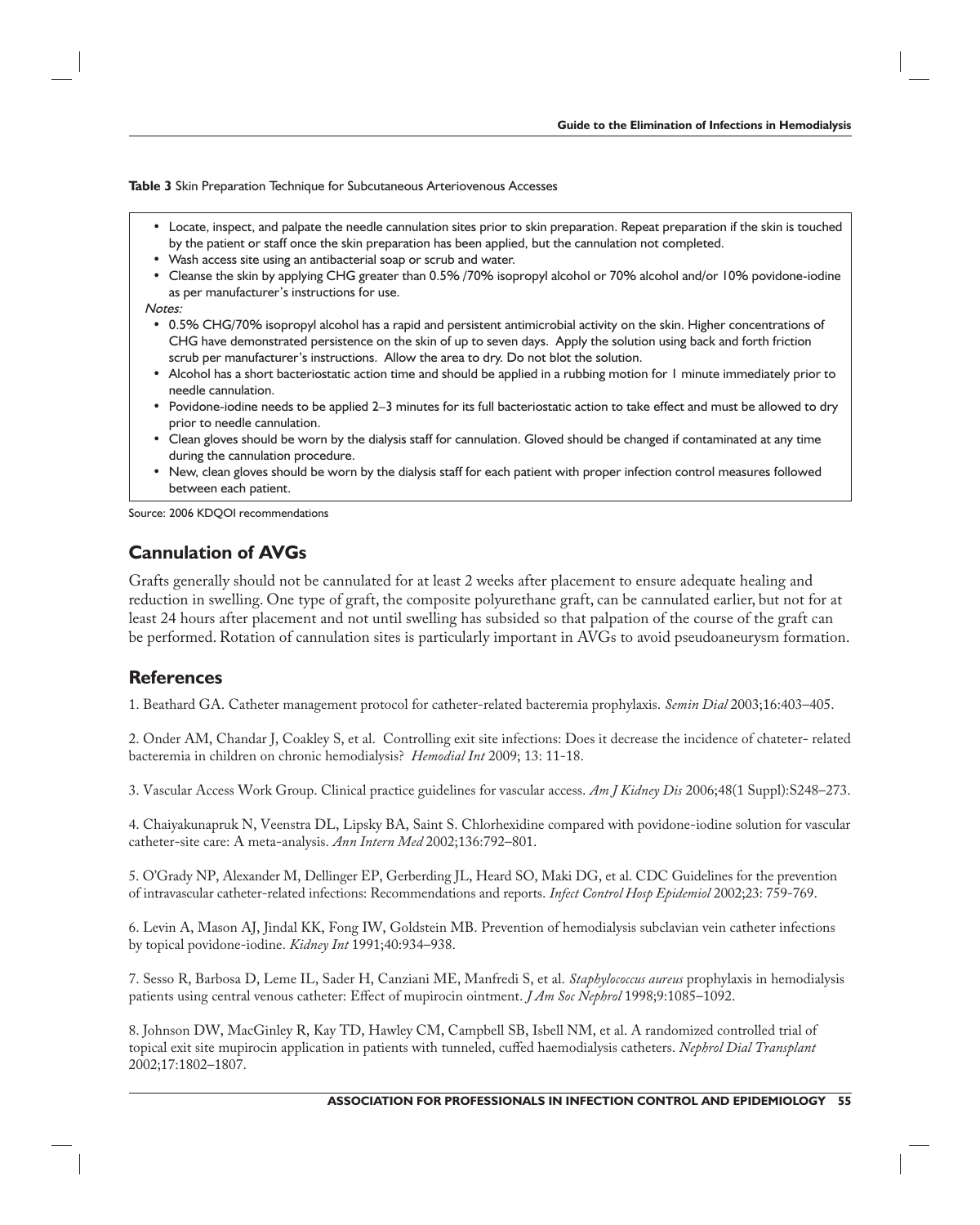9. Johnson DW, van Eps C, Mudge DW, Wiggins KJ, Armstrong K, Hawley CM, et al. Randomized, controlled trial of topical exit-site application of honey (Medihoney) versus mupirocin for the prevention of catheter-associated infections in hemodialysis patients. *J Am Soc Nephrol* 2005;16:1456–1462.

10. Lok CE, Stanley KE, Hux JE, Richardson R, Toby SW, Conly J. Hemodialysis infection prevention with polysporin ointment. *J Am Soc Nephro.* 2003;14:169–179.

11. Timsit JF, Schwebel C, Bouadma L, Geffroy A, Garrouste-Orgeas M, Pease S, et al. Chlorhexidine-impregnated sponges and less frequent dressing changes for prevention of catheter-related infections in critically ill adults: A randomized controlled trial. *JAMA* 2009;301:1231–1241.

12. Ho KM, Litton E. Use of chlorhexidine-impregnated dressing to prevent vascular and epidural catheter colonization and infection: A meta-analysis. *J Antimicrob Chemother* 2006;58:281–287.

13. Maki DG, Mermel LA, Klugar D, Narins L, Knasinski V, Partenteau S, et al. *The Efficacy of a Chlorhexidine Impregnated Sponge for the Prevention of Intravascular Catheter-Related Infection-A Prospective Randomized Controlled Multicenter Study*. In Interscience conference on antimicrobial agents and chemotherapy. Toronto, Ontario, Canada: American Society for Microbiology, 2000.

14. Milstone AM, Passaretti CL, Perl TM. Chlorhexidine: Expanding the armamentarium for infection control and prevention. Clin Infect Dis 2008; 46: 274-281.

#### **Further Readings**

Ball L, Treat L, Riffle V, Scherting D, Swift L. A multi-center perspective on buttonhole technique in the Pacific Northwest. *Nephrology Nursing Journal* 2007;34(2):234–241.

Caring for Vascular Access, Southern California Renal Disease Council, Network 18 Patient Advisory Committee Facts Sheet, March 1999. Availabale online at http://www.esrdnetwork18.org/pdfs/PS%20-%20PAC%20Facts/PAC3.pdf. Accessed 4/5/2010

Garland JS, Buck RK, Maloney P, Durkin DM, Toth-Lloyd S, Duffy M, et al. Comparison of 10% povidone iodine and 0.5% chlorhexidine gluconate for the prevention of peripheral intravenous catheter colonization in neonates: A prospective trial. *Pediatr Infect Dis J* 1995;14:510–516.

Heartland Kidney Network. *Caring for and Developing Your New Fistula: What You Should Know*. Available online at http:// www.fistulafirst.org/Patients/PatientEducationalMaterials.aspx. Accessed 4/1/2010.

Hu KK, Lipsky BA, Veenstra DL, Saint S. Using maximal sterile barriers to prevent central venous catheter-related infection: A systematic evidence-based review. *Am J Infect Control* 2004;32:142–146.

Humar A, Ostromecki A, Direnfeld J, Marshall JC, Lazar N, Houston PC, et al. Prospective randomized trial of 10% povidone-iodine versus 0.5% tincture of chlorhexidine as cutaneous antisepsis for prevention of central venous catheter infection. *Clin Infect Dis* 2000;31:1001–1007.

Maki DG, Ringer M, Alvarado CJ. Prospective randomized trial of povidone-iodine, alcohol, and chlorhexidine for prevention of infection associated with central venous and arterial catheters. *Lancet* 1991;338:339–343.

Mermel LA, McCormick RD, Springman SR, Maki DG. The pathogenesis and epidemiology of catheter-related infection with pulmonary artery Swan-Ganz catheters: A prospective study utilizing molecular subtyping. *Am J Med*  1991;91:197S–205S.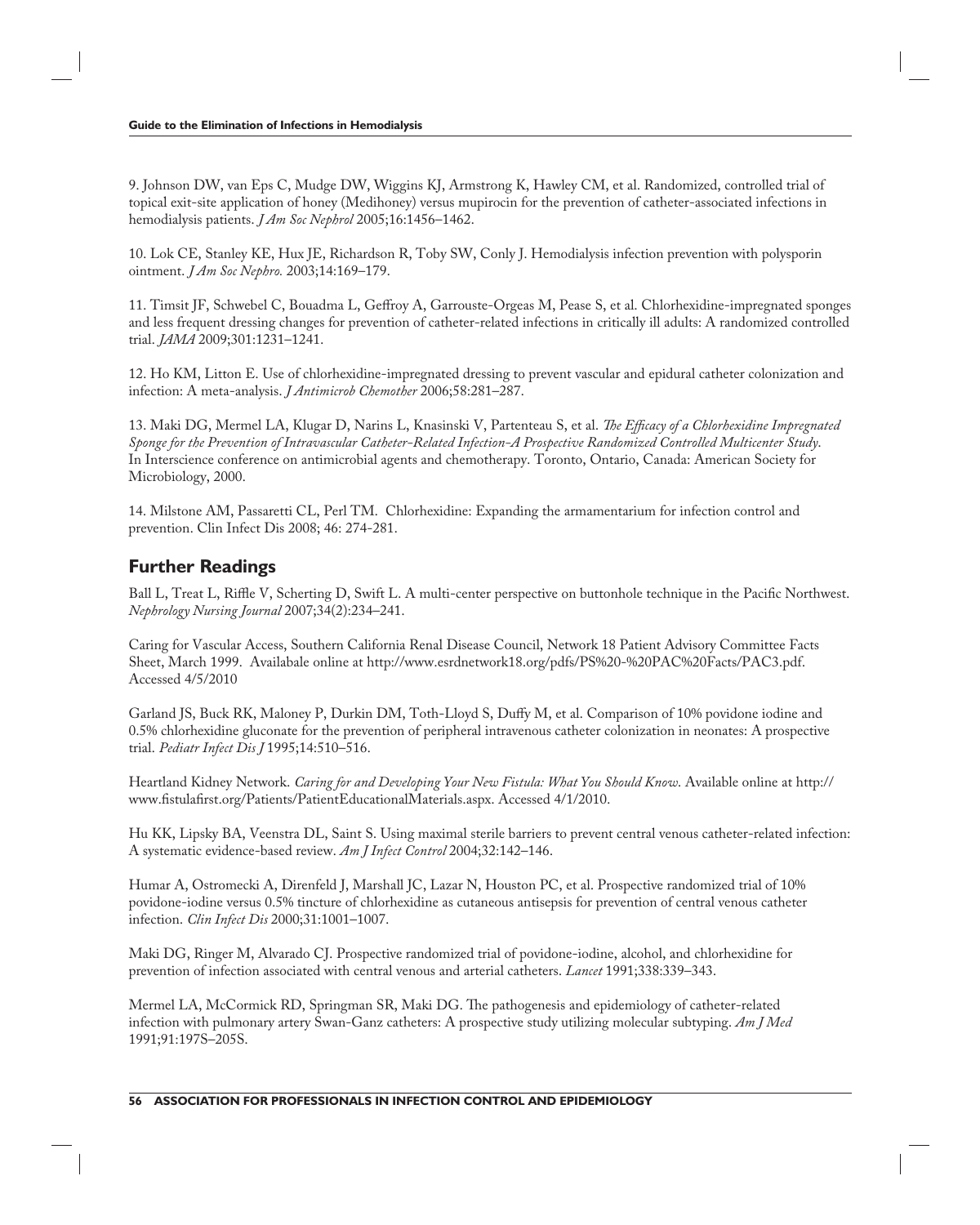Milstone AM, Passaretti CL, Perl TM. Chlorhexidine: Expanding the armamentarium for infection control and prevention. *Clinical Infect Dis* 2007;46:274–281.

National Institute of Diabetes and Digestive and Kidney Diseases. *Vascular Access for Hemodialysis*. NIH Publication No. 08-4554. Bethesda, MD: Author, 2009. Available online at http://www.nlm.nih.gov/medlineplus/ency/article/007434.htm. Accessed 4/5/2010.

National Kidney Foundation. *KDOQI Clinical Practice Guidelines for Chronic Kidney Disease: Evaluation, Classification*, *Stratifi cation*. 2002. Available online at http://www.kidney.org/Professionals/Kdoqi/guidelines\_ckd/toc.htm. Accessed 4/2/2010.

O'Grady NP, Alexander M, Dellinger EP, Gerberding JL, Heard SO, Maki DG, et al, the Healthcare Infection Control Practices Advisory Committee. Guidelines for the prevention of intravascular catheter-related infections. *Infect Control Hosp Epidemiol* 2002;23:759–769.

O'Grady NP, Alexander M, Dellinger EP, Gerberding JL, Heard SO, Maki DG, et al. Guidelines for the prevention of intravascular catheter-related infections. *Am J Infect Control* 2002;30:476–489.

Onder AM, Chandar J, Coakley S, Francoeur D, Abitbol C, Zilleruelo G. Controlling exit site infections: Does it decrease the incidence of catheter-related bacteremia in children on chronic hemodialysis? *Hemodial Int* 2009;13:11–18.

Onder AM, Chandar J, Billings A, Diaz R, Francoeur D, Abitbol C, et al. Chlorhexidine-based antiseptic solutions eff ectively reduce catheter-related bacteremia. *Pediatr Nephrol* 2009;24:1741–1747.

Raad II, Hohn DC, Gilbreath BJ, Suleiman N, Hill LA, Bruso PA, et al. Prevention of central venous catheter-related infections by using maximal sterile barrier precautions during insertion. *Infect Control Hosp Epidemiol* 1994;15:231–238.

Young EM, Commiskey ML, Wilson SJ. Translating evidence into practice to prevent central venous catheter-associated bloodstream infections: a systems-based intervention. *Am J Infect Control* 2006;34:503–506.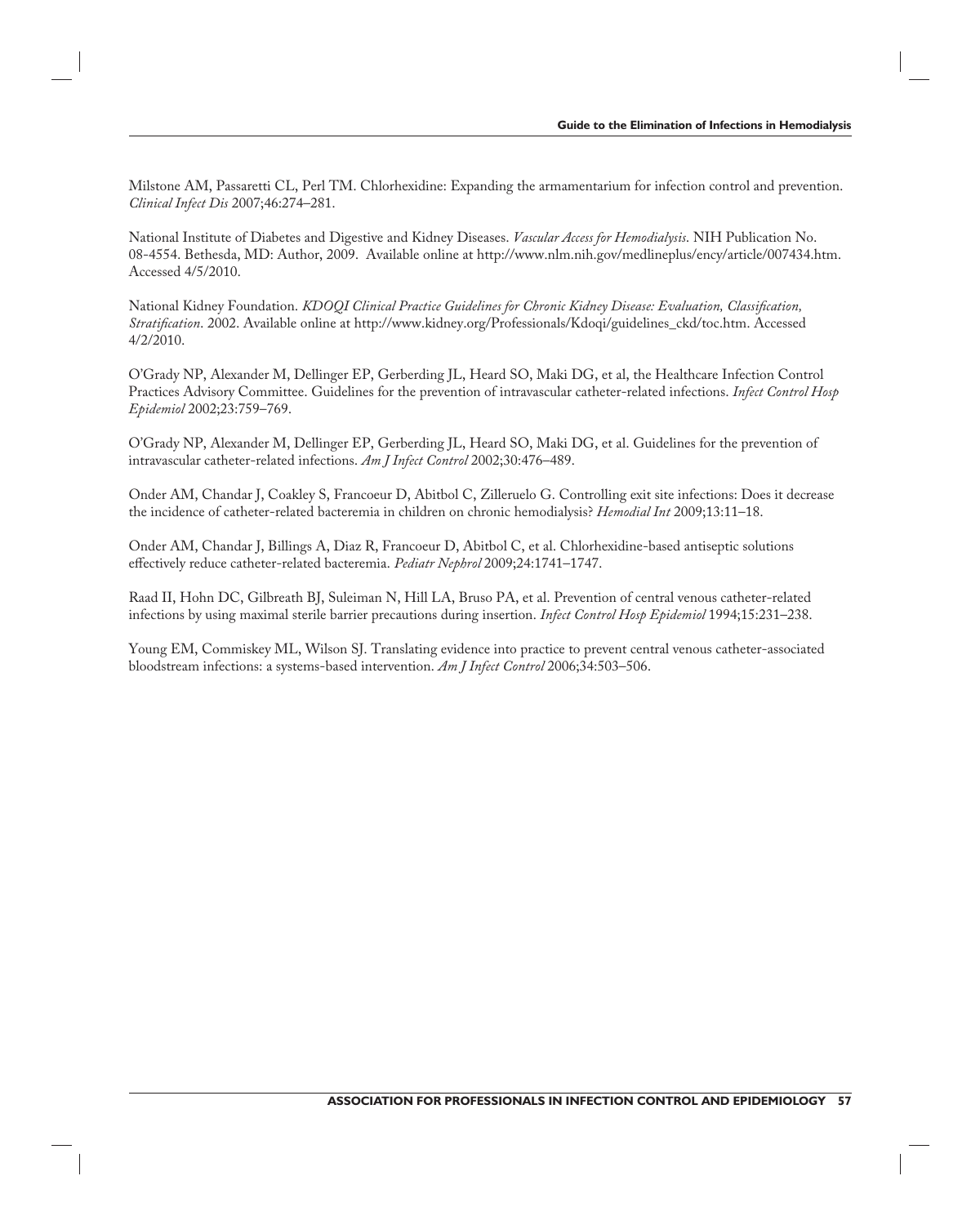# **Water Treatment and Testing**

#### **Bacteriology of Water and Dialysate**

The new CfC document from CMS was published on April 25, 2008. Within this document, the maximum allowable bacteriologic and endotoxin levels for water and dialysate are provided. As previously mentioned, CMS reflects AAMI's RD521 and RD62<sup>2</sup> for these maximum allowable levels (RD52, section 4.1.2):<sup>1</sup> "Product water used to prepare dialysate or concentrates from powder at a dialysis facility, or to process dialyzers for reuse shall contain a total viable microbial count lower than 200 CFU/mL and an endotoxin concentration lower than 2 EU/ mL. The action level for the total viable microbial count in the product water shall be 50 CFU/mL, and the action level for the endotoxin concentration shall be 1 EU/mL." "Action level" indicates that once these are measured in the product water, corrective measures shall promptly be taken to reduce the levels of bacteria/endotoxin.

| <b>Fluid</b>                                                                    | <b>Bacteria</b><br><b>CFU/mL</b> | <b>Endotoxin</b><br>EU/mL |
|---------------------------------------------------------------------------------|----------------------------------|---------------------------|
| Water used for dialysate, reprocessing of<br>hemodialyzer, germicide production | 200/50 action<br>level           | 2/1 action level          |
| Dialysate                                                                       | 200/50 action<br>level           | 2/1 action level          |
| Minimum frequency                                                               | monthly                          | monthly                   |

Bacteriologic and endotoxin assay are performed to validate the adequacy of the dialysis machine disinfection process and frequency, not to determine when disinfection is needed. If an HD facility's monthly testing results are below the action levels and disinfection frequency is monthly, this suggests that process and frequency of dialysis machine disinfection is effective. If monthly testing results are above acceptable levels for bacteria/endotoxin, this would suggest that either the machine disinfection process or frequency is not sufficient to control bacterial growth. An adjustment to the frequency or process of disinfection would be indicated in order to keep bacteria/endotoxin below action levels.

## **When Bacteria and Endotoxin Levels are Exceeded**

Measures must be performed promptly when results exceed the action level or the maximum allowable level. Dialysis may continue when bacteria/endotoxin is found to be at the action level, but retesting and/or disinfection of the system should be performed promptly. "Promptly" has been defined by CMS regulation as within 48 hours of receiving the report.<sup>3</sup> For bacteria/endotoxin levels exceeding the maximum allowable levels, the medical director must determine the course of action. The medical director must assess the impact to the patient and determine which option would result in a more detrimental outcome for the patient: not receiving the treatment or using a dialysate which contains greater than the allowable CFU and EU limits. When limits exceed the maximum allowable, regulations require that cultures be performed weekly for at least a month until a stable trend has been reestablished demonstrating control of the bacteria/endotoxin levels which does not exceed the maximum allowable.

The sampling source has also been defined within the new regulations for *central* RO systems (RO that produces and supplies product water for three or more dialysis machines) and *individual* portable RO systems (mobile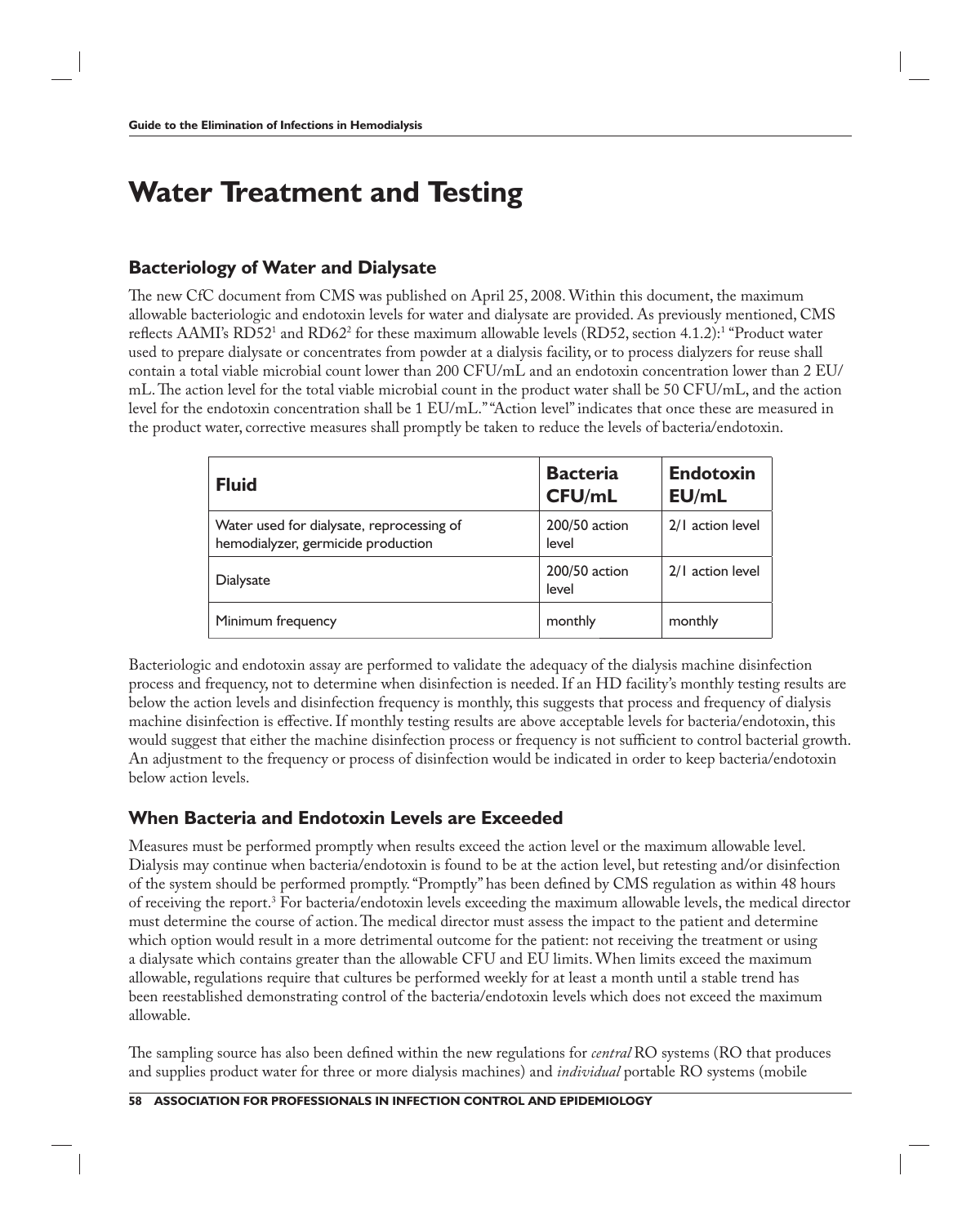systems that produce and supply product water for one or two machines and are typically used in home or acute settings). For central RO systems, the recommended sampling location for bacteria/endotoxin samples are the first point of use, last point of use, and an auxiliary point such as the reprocessing machine or concentrate mixing system. The recommended sampling frequency is monthly, when repairs to the RO system result in intrusion to the membrane and dialysate pathways, and when pyrogenic reactions are suspected. For portable systems, the recommended sampling frequency is quarterly, when repairs are performed and during suspected pyrogenic reactions. (*Note: There are portable systems that have been developed which incorporate an exchangeable cartridge that produces RO water. Testing frequently for these systems are the same as for portable systems.*)

## **Bacteriologic Monitoring of Water and Dialysate**

The bacteriologic levels permitted for dialysate is very low. Consequently, the sensitivity of the culturing methods used must be sufficient to detect bacteria at these low levels. Testing can be done through an accredited laboratory or on site at the dialysis facility using commercially available dip samplers. Water samples should be collected directly from outlet taps. Sample taps should be flushed for at least 60 seconds before the sample is collected. Collection containers must be sterile/endotoxin-free. All new sterile plasticware is endotoxin-free because of the high temperatures involved in the manufacturing process. Disinfection of the sample taps is not recommended as residual disinfectant may contaminate the sample and affect the result. If users insist on disinfecting the sample taps, sterile gauze saturated with alcohol may be used. Caution must be followed so that collection of the sample is performed after sufficient time has elapsed that would ensure that alcohol has evaporated so as to leave no disinfectant residual in the sample. Bleach or other disinfectant solutions should not be used. A minimum of 50 mL of water, or the volume specified by the laboratory performing the test, should be collected.

According to the regulations and AAMI recommendations,<sup>1,2</sup> samples that cannot be cultured within 1 to 2 hours can be refrigerated for up to 24 hours. Membrane filtration technique is the reference method used. The method involves a known volume or sample or diluted sample filtered through a 0.45 μm membrane filter; the membrane filter is transferred aseptically to the surface of an agar plate. Trypticase soy agar is the medium of choice for culturing water and dialysate. Other acceptable media include standard methods agar and plate count agar (also know as TGYE). Blood and chocolate agars are not appropriate because of the high nutrient content. The spread plate technique may also be used but with a restriction that calibrated loop should not be used as a means of applying sample to the plate. This is because a standard calibrated loop transfers 0.001 mL of sample, so that the minimum sensitivity of the assay is 1000 CFU/mL. When commercially available, dip samplers are used; they should be used only in conjunction with a quality assurance program. The quality assurance program should include staff training in areas such as the correct methods of inoculation, incubation, interpretation, and verification involving duplicate samples sent to a certified laboratory on at least an annual basis.

### **References**

1. AAMI. *Dialysate for Hemodialysis*. RD52. Arlington, VA: Author, 2004.

2. AAMI. *Water Treatment Equipment for Hemodialysis Applications*. RD62. Arlington, VA: Author, 2001.

3. CMS. *Conditions for Coverage: Subpart B—Patient Safety, 494.40 Water and Dialysate Quality* Federal Register/Vol 73 (73) April 15, 2008 33-116. Available online at http://www.cms.hhs.gov/CFCsAndCoPs/downloads/ESRDfinalrule0415.pdf, Accessed 4/2/2010.

## **Further Readings**

Dawids SG, Vejlsgaard R. Bacteriological and clinical evaluation of different dialysate delivery systems. Acta Med Scand 1976;199:151–155.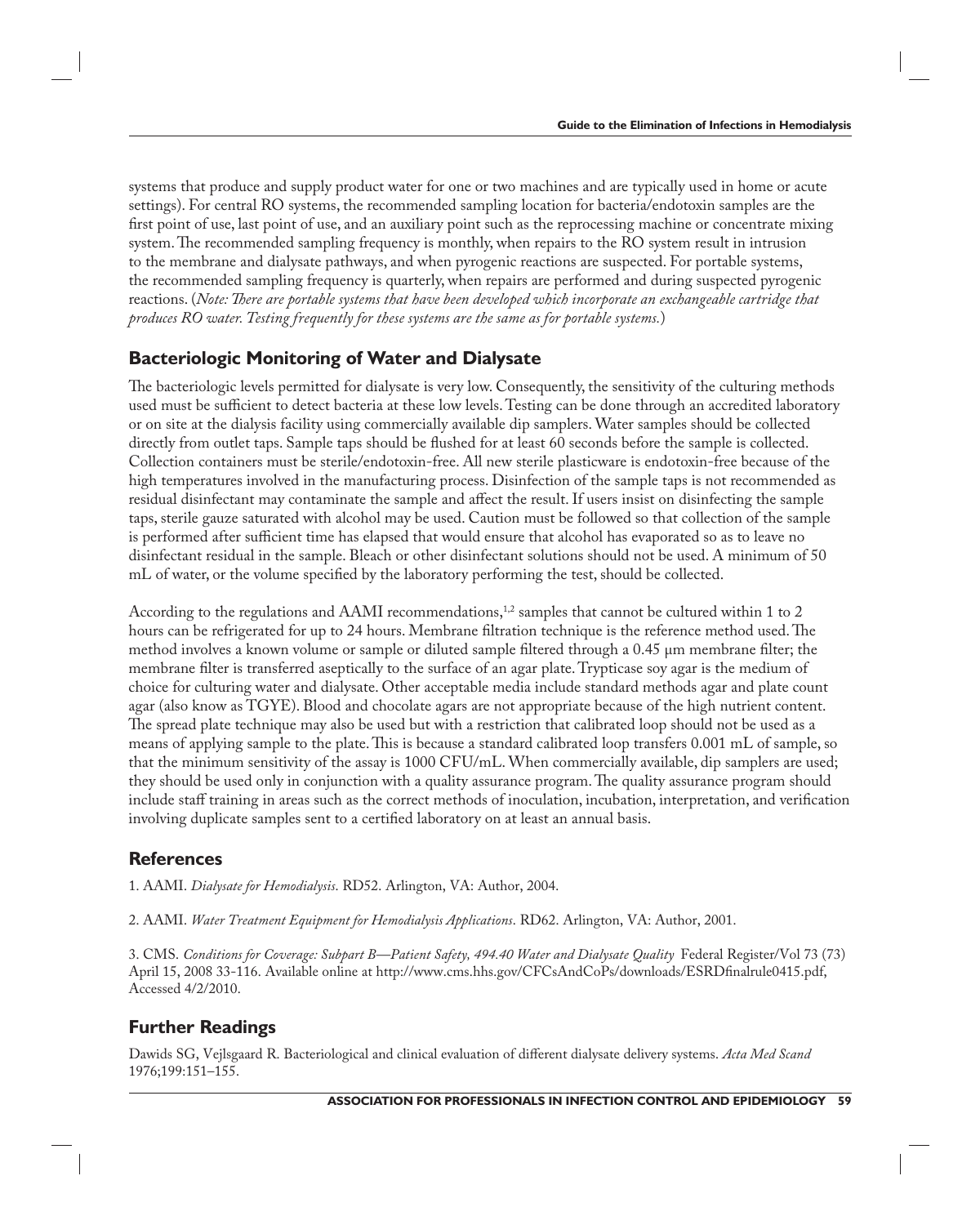Favero MS, Peterson NJ, Boyer KM, Carson LA, Bond WW. Microbial contamination of renal dialysis systems and associated risks. *Trans Amer Soc Artif Int Organs* 1974;20:175–183.

Favero MS, Peterson NJ, Carson LA, Bond WW, Hindman SH*.* Gram-negative water bacteria in hemodialysis systems. *Health Lab Sci* 1975;12:321–334.

Gazenfeldt-Gazil E, Eliahou HE. Endotoxin antibodies in patients on maintenance hemodialysis. *Israel J Med Sci*  1989;5:1032–1036.

Jones DM, Tobin BM, Harlow GR, Ralston AJ. Bacteriological studies of the modified kill dialyzer. *Brit Med J* 1970;3:135– 137.

Kidd EE. Bacterial contamination of dialyzing fluid of artificial kidney. *Brit Med J* 1964;1:880–882.

Raij L, Shapiro FL, Michael AF. Endotoxemia in febrile reactions during hemodialysis. *Kidney Int* 1973;4:57–60.

Vanholder R, Van Haecke E, Veys N, Ringoir S. Endotoxin transfer through dialysis membranes: Small-versus large-pore membranes. *Nephrol Dial Transplant* 1992;7:333–339.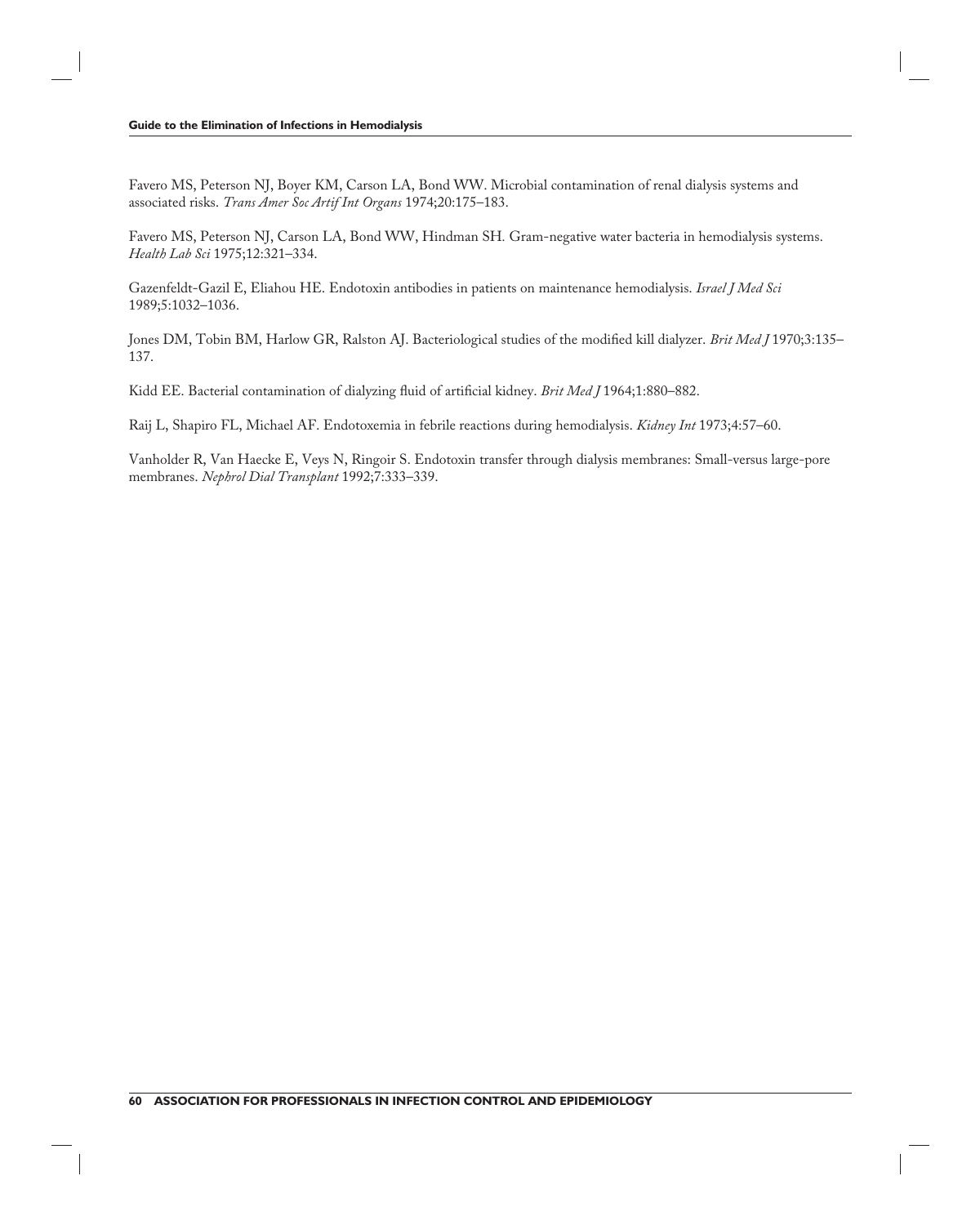# **Surveillance Methodology for Dialysis Infections**

### **Background**

Surveillance has been defined as the ongoing, systematic collection, analysis, interpretation, and dissemination of data regarding health-associated events and is used to reduce morbidity and mortality and to improve health. Surveillance involves process measures (adherence to protocols) and/or outcome measures (infection rates, death, hospitalization rates and length of stay, costs, etc.).

Major components of a healthcare-associated infection surveillance system include the following.

- Standardized definitions
- Monitoring of population at risk for infection
- Statistical analysis
- Feedback of results to primary caregivers
- Feedback to managers and senior leadership

These activities mirror steps of the quality improvement process, with ongoing monitoring of patients using specific, defined indicators, collection and analysis of data, seeking trends, developing corrective or improvement actions based on data results, and reporting to appropriate clinical staff and leadership.

The 2008 ESRD Medicare CfC<sup>1</sup> require dialysis facilities, either hospital-based or free-standing, to include infection prevention/control as a formal part of the quality assurance and performance improvement program (QAPI) by:

- Analyzing and documenting infections to identify trends, and establishing baseline information on incidence.
- Developing recommendations and action plans to minimize infection transmission, promoting immunization, and taking actions to reduce future incidents.

## **Monitoring the Dialysis Population**

To adequately meet the requirements for monitoring and surveillance of dialysis infections, selection of metrics and development of documentation forms are essential steps in the process. Metrics (or measures) to track in dialysis include both process and outcome indicators. Outcome indicators (infection rates) form the basic data for most surveillance and quality improvement activities. Until 2002, CDC collected dialysis facility data and issued reports on an annual basis, including numbers of patients with HBV, HCV, MRSA, and VRE. CDC now has a "dialysis event" module as part of the National Healthcare Safety Network program, which contains a voluntary internetbased surveillance system for collection of dialysis infection data (see www.cdc.gov/nhsn). A data collection tool, used by Kaiser Permanente Southern California, is included as an appendix. Ultimately, dialysis facilities are accountable for managing their internal surveillance and using the data to direct quality improvement activities. In addition to outcome data, process compliance (how things are done) can be assessed using observational checklists based on key procedures and tracked via compliance rates over time.

Calculating outcome (infection) rates for surveillance indicators in a dialysis setting is different from an acute care hospital setting. In acute healthcare facilities with large mixed populations, denominators are often expressed as a number of "line days" (for catheters) or "patient days" (e.g., 1000 or 10,000), and are compared across a number of units, departments, or service areas. Dialysis units have a defined population, all of whom are potentially "at risk," so the denominators can be simpler (e.g., total population, patients with CVCs, patients with fistulas, etc.) and time periods can be generally monthly, quarterly, or annually, depending on the particular metric.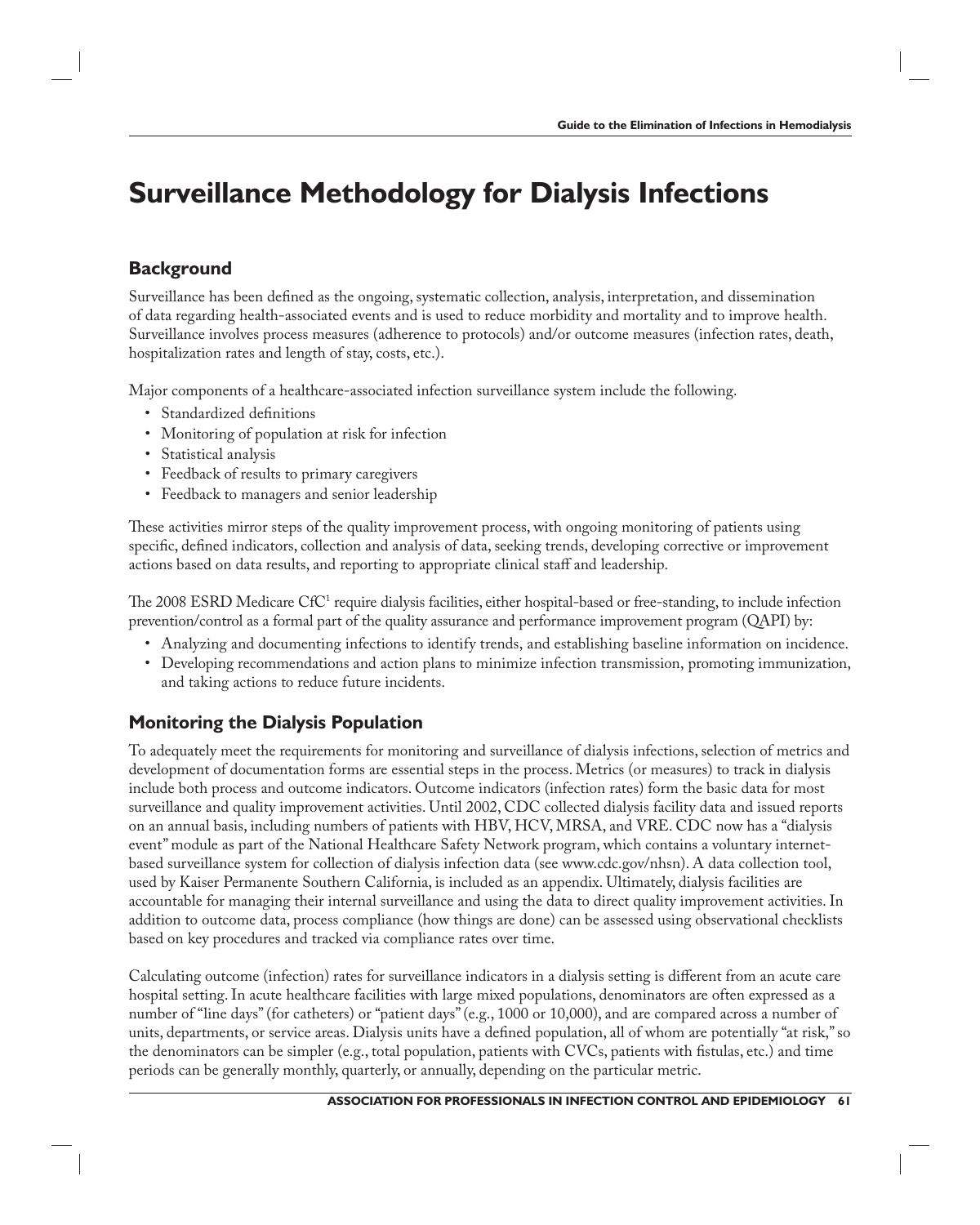Table 4 illustrates examples of infection-associated process and outcome metrics for HD. Outcome metrics have numerators and denominators to calculate rates. Process metrics data could be comprised of "yes/no" responses and a compliance percentage such as the number of "yes" responses/total = compliance percentage.

**Table 4** Infection-Associated Process and Outcome Metrics for HD

| <b>Areas of</b><br><b>Care/Service</b>                                                 | <b>Outcome Metrics (rates)</b>                                                                                                                                                                                                                                                                                               | <b>Process Metrics (compliance)</b>                                                                                                                                                                                                                                                                                                                                          |
|----------------------------------------------------------------------------------------|------------------------------------------------------------------------------------------------------------------------------------------------------------------------------------------------------------------------------------------------------------------------------------------------------------------------------|------------------------------------------------------------------------------------------------------------------------------------------------------------------------------------------------------------------------------------------------------------------------------------------------------------------------------------------------------------------------------|
| Environmental<br>cleaning/disinfection                                                 | Trended results of environmental cultures<br>(dialysis machines, tubing, surfaces) and/or<br>water/dialysate testing<br>• Numerator: Number of positive results,<br>cultures or outliers<br><b>Denominator:</b> Total number of tests or<br>observations                                                                     | Tracking logs (for applicable cultures and tests)<br>are up to date<br>Policies and procedures on handling infectious<br>waste and cleaning equipment are followed                                                                                                                                                                                                           |
| <b>HBV</b> conversions<br>(newly infected<br>patients)                                 | • HBV rate results trended per patient and per<br>facility<br>• Numerator: Number of positive antibody or<br>antigen results<br><b>Denominator:</b> Total number of patients                                                                                                                                                 | Susceptible patients undergo monthly HBsAg<br>testing to identify conversions<br>• All patients with negative antibodies for<br>HBV are followed-up (for vaccination), with<br>documentation in medical record<br>Patients with positive HBsAg are placed in<br>appropriate isolation                                                                                        |
| Patient<br>immunization                                                                | • Vaccination rate results trended per patient and<br>per facility<br><b>Numerator:</b> Number of patients immunized<br><b>Denominator:</b> Total number of patients                                                                                                                                                         | • Vaccination status for all eligible patients<br>reviewed at least annually<br>• Vaccination is offered to all eligible patients                                                                                                                                                                                                                                            |
| <b>Effective infection</b><br>prevention and<br>control practices by<br>clinical staff | • Vascular access device (VAD) and/or other<br>infection rates trended per patient and per<br>facility<br>• Numerator: Number of confirmed infections<br><b>Denominator:</b> Total number of patients<br>• Numerator: Number of VAD removal due to<br>infection<br><b>Denominator:</b> Total number of patients<br>$\bullet$ | $\bullet$<br>Staff use Standard Precautions consistently<br>Policies and procedures on hand hygiene<br>followed consistently <sup>+</sup><br>Chlorhexidine/alcohol prep with greater than<br>0.5% chlorhexidine used for catheter care <sup>#</sup><br>Consistent use of disposable equipment covers,<br>and single-dose vials for medications prepared<br>in a "clean" area |
| Antibiotic usage*                                                                      | • Appropriate antibiotics used for treating<br>diagnosed infections<br>• Numerator: Number of appropriate antibiotic<br>doses (recommended antibiotic from culture<br>and sensitivity report)<br><b>Denominator:</b> Total number of antibiotic<br>doses per time period (e.g., month or quarter)                            | $\bullet$<br>Unit policies and procedures include matching<br>recommended antibiotics (from culture and<br>sensitivity reports) with appropriate pathogen                                                                                                                                                                                                                    |

\*Not a required area.<sup>1</sup>

† See example of CDC Hand Hygiene technique (see Appendices)

‡ See example of Institute of Healthcare Improvement CHG skin antisepsis (from Central Line Bundle) (see Appendices)

#### **Surveillance Tools**

Metrics are typically tracked using manually written logs or electronic files. Infection tracking tools on individual patients can be included as part of the medical record or kept in a separate database or hard copy record (see Appendices). Basic demographic data commonly included on patient-specific infection report forms might include the following.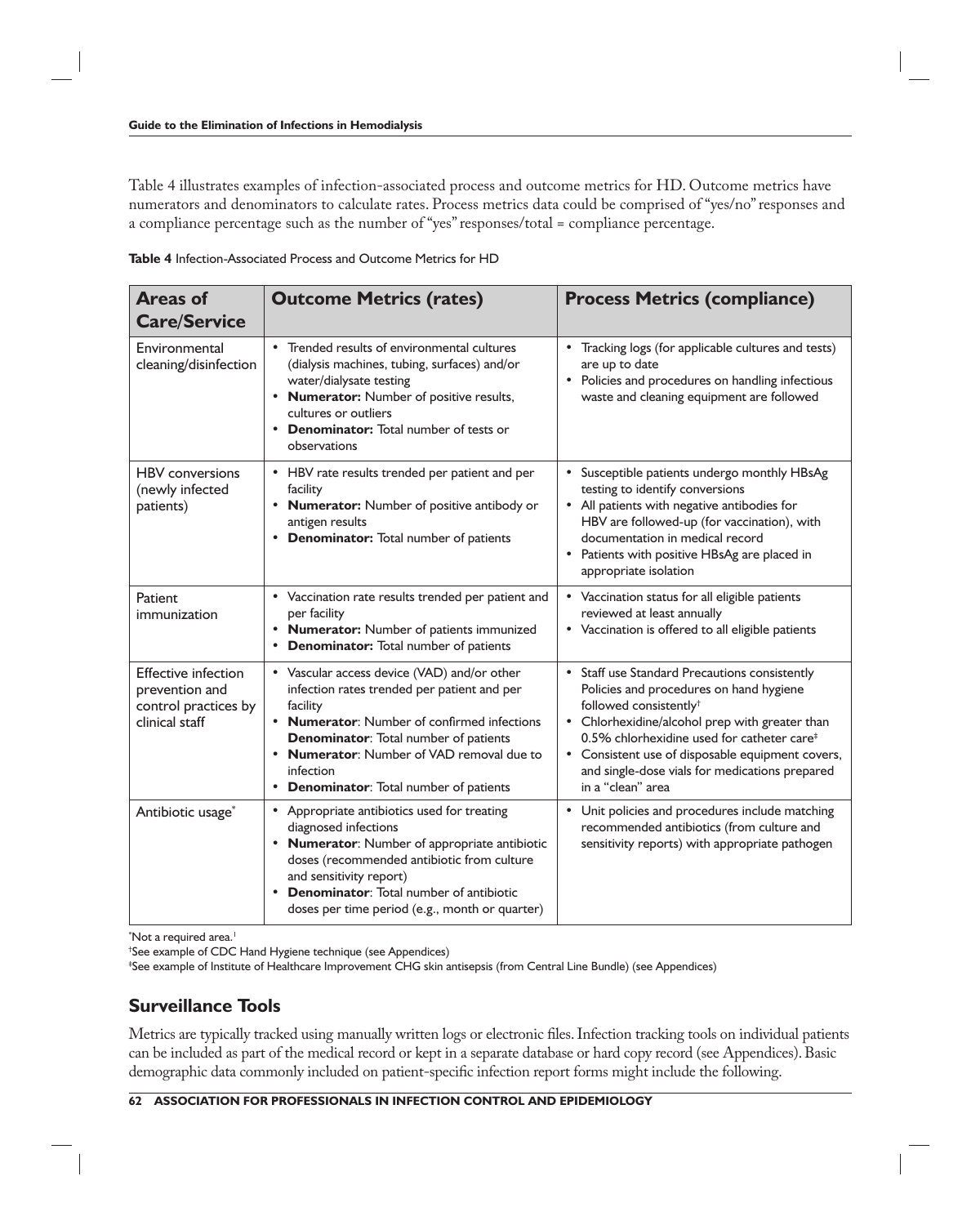- Patient identification
- Date of infection (diagnosis)
- Site of infection/location
- Organism identification and antibiotic susceptibility
- Skin prep used
- Antibiotic(s) used—dosage and timeframe

Additional information that could be added to assist in root cause analysis includes type of vascular access, cannulation method (same site or rotating site), number of days hospitalized, dialysis station, and machine number.

Facility-wide documentation should be maintained on dialysis-associated infections and other adverse events trended over time (CABSIs at a minimum), as well as associated performance improvement goals and interventions (see Appendices and www.fistulafirst.org).

## **Analysis and Reporting**

Outcome trend charts (e.g., number of infections over given time period) provide a quick way to visually assess the status of patient safety for the HD facility. Clinical staff and leadership can see whether trends are positive or negative over time, and dialysis QAPI/infection prevention and control committees can use this data to inform the direction of the quality improvement program and/or epidemiological investigation if an outbreak is suspected. The HD facility surveillance plan should include "trigger points" above which an action plan would be indicated.

In the outpatient dialysis setting, many facilities do not have access to sophisticated statistical programs. In this case, a basic run chart can serve as a trending tool. If a statistical package (e.g., SPSS) is available, formal control charts (with means and standard deviations) can be used. Examples of each with the same basic data can be found below.

In the prior examples, the trigger point for action (i.e., investigation and intervention) could be identified by an HD facility as an upward trend sustained for 3 months on the run chart, or possibly a certain level above the upper control limit (e.g., two standard deviations above the mean). These types of decisions should be determined by the infection prevention/control and quality improvement committees.

Ongoing monitoring and surveillance of infection-associated metrics is not only an important activity for patient care and safety, but is now also a formal requirement for facility licensure and certification. Each dialysis center will need to determine how to monitor these metrics, which data collection tools to use, how to develop appropriate intervention plans, and finally how to fit these important activities into the daily workflow.

There are three different types of infections associated with catheters, as defined by the KDOQI clinical practice guidelines which are among those available as outcome metrics for HD facilities:

- Exit-site infection: Inflammation confined to the area surrounding the catheter exit site, not extending superiorly beyond the cuff if the catheter is tunneled, with positive exudate culture.
- Tunnel infection: The catheter tunnel superior to the cuff is inflamed, painful, and may have drainage through the exit site that is culture positive.
- **Catheter-associated bacteremia:** Blood cultures are positive for the presence of bacteria with or without accompanying fever. This is the most serious type of catheter infection, and can result not only in loss of the catheter, but in serious morbidity and mortality.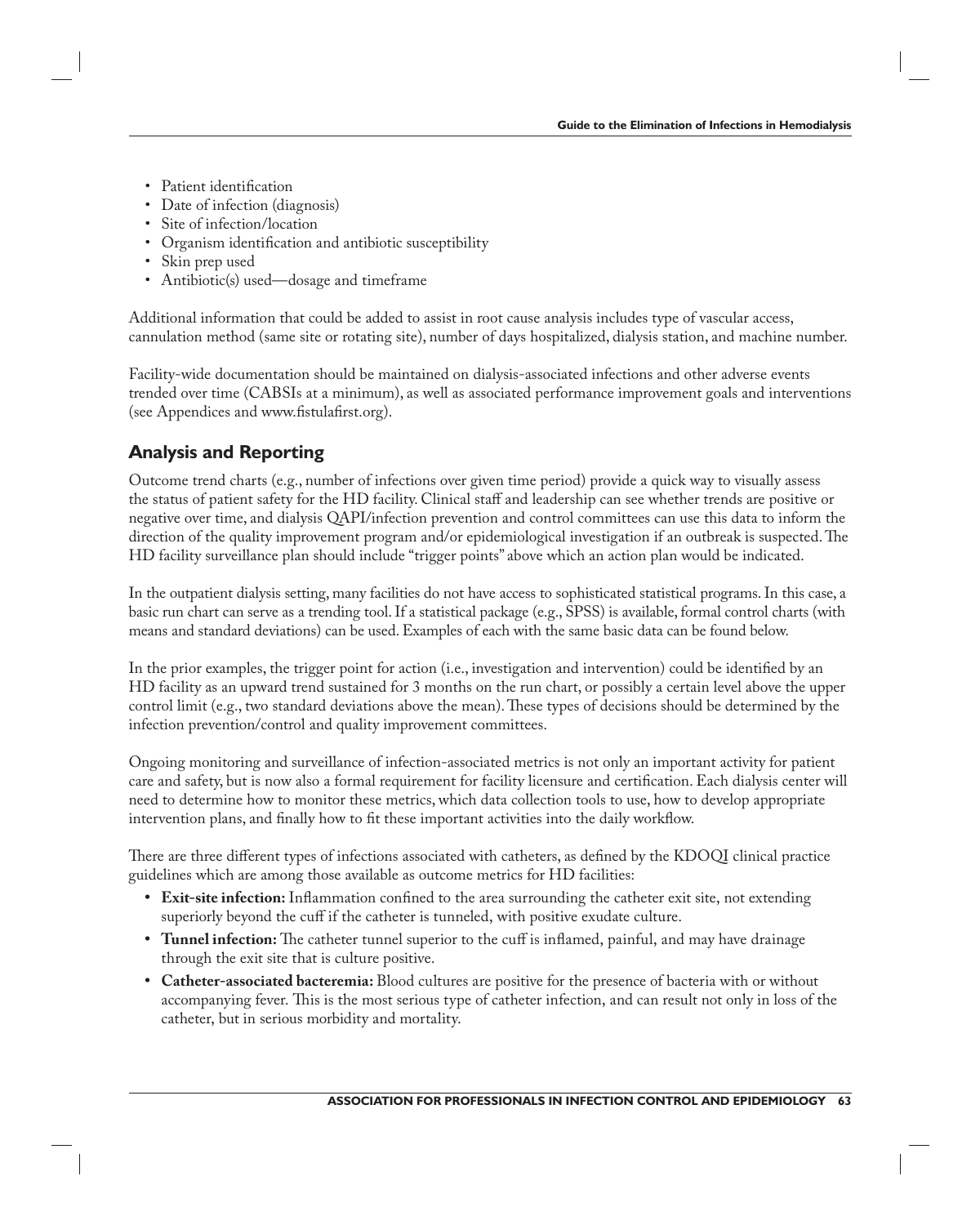

**Statistical Control Chart With Standard Deviations BSI Rate 2008**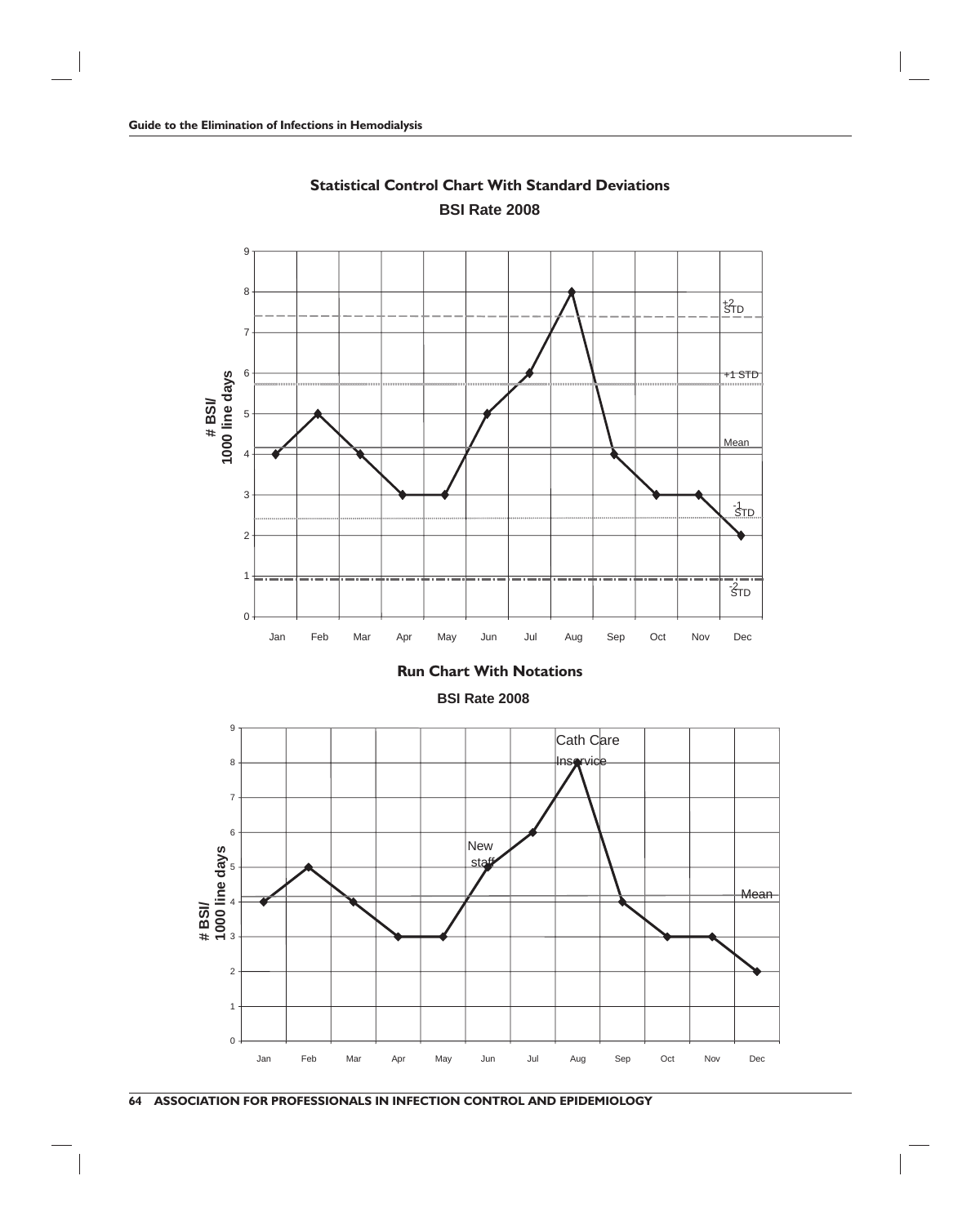#### **References**

1. CMS. *Conditions for Coverage for ESRD Facilities. Available online at http://www.cms.hhs.gov/apps/media/press/factsheet.asp? Counter=3028&intNumPerPage=10&checkDate=&checkKey=&srchType=1&numDays=3500&srchOpt=0&srchData=&keywordT ype=All&chkNewsType=6&intPage=&showAll=&pYear=&year=&desc=false&cboOrder=date*. Accessed 4/2/2010.

### **Further Readings**

Boyce JM, Pittet D. Guideline for hand hygiene in health-care settings. *MMWR* 2002;51(RR16);1–44 .CDC. *Report on National Surveillance of Dialysis-Associated Diseases*. Atlanta, GA: Author, 2002.

CDC. Recommendations for preventing transmission of infections among chronic hemodialysis patients. *MMWR* 2001;50(RR05):1–43.

IHI.org Central Line Bundle, modified for vascular access catheters

O'Grady NP, Alexander M, Dellinger EP, Gerberding JL, Heard SO, Maki DG, et al. CDC Guidelines for the prevention of intravascular catheter-related infections: Recommendations and reports. *MMWR* 2002;51(RR-10):1–29

Siegel JD, Rhinehart E, Jackson M, Chiarello L. Guideline for isolation precautions: Preventing transmission of infectious agents in healthcare settings. *Am J Infect Control* 2007;35(10 Suppl 2):S65–164.

2006 Infusion Nursing Standards of Practice 41 Skin Access Preparation S41-42.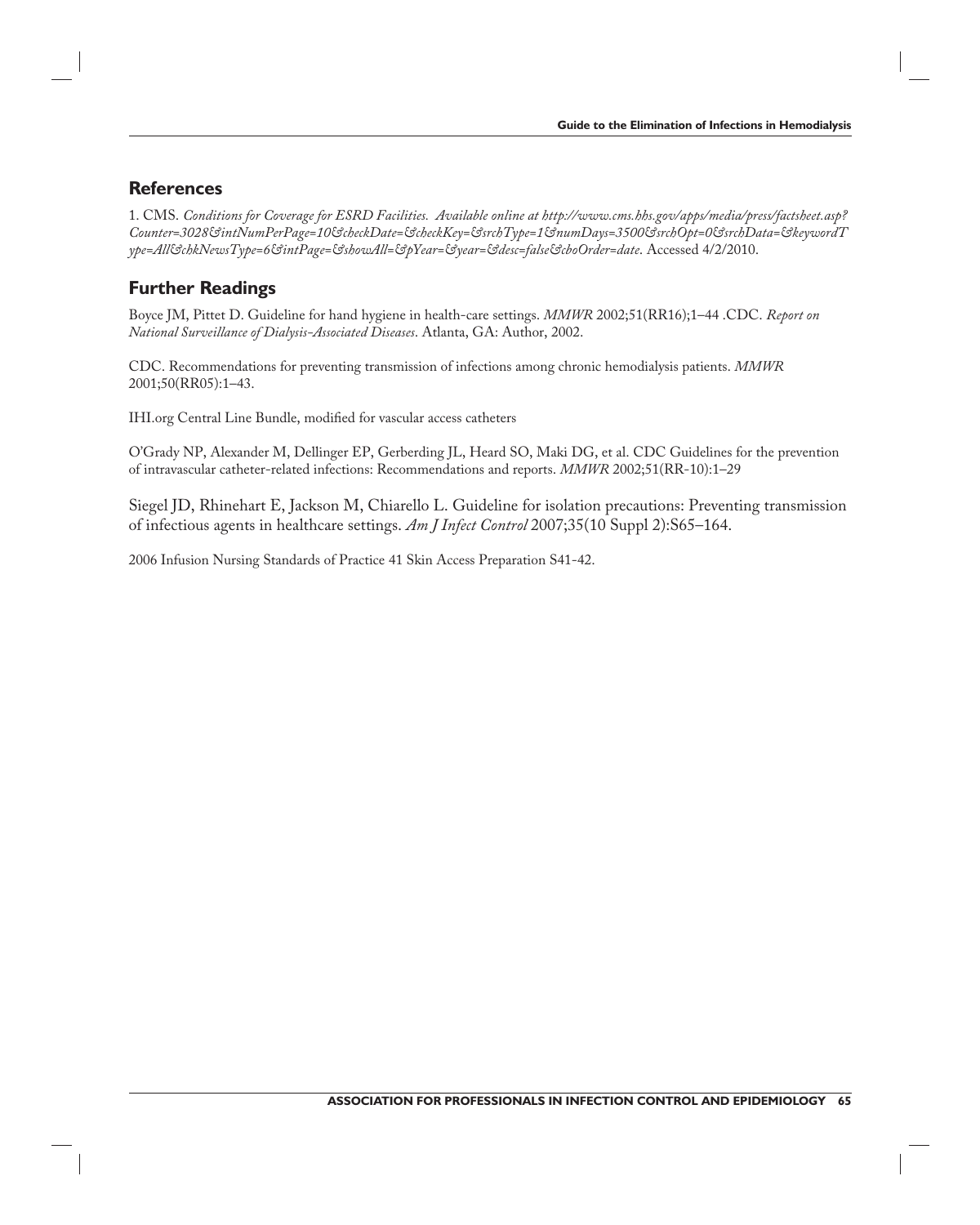# **Employee Health Considerations**

Transmission of the common cold, influenza, and other respiratory infections from employees to patients can be prevented primarily via covering coughs (respiratory etiquette) with tissue, elbow, or mask (see Appendices). Additionally, these infections can be prevented with hand hygiene performed on a regular basis. Influenza can be prevented via annual vaccination and can be prevented from spreading to others by staying home when ill. When working to optimize vaccination rates in an HD facility, it is important to help employees understand that it is possible to transmit influenza to this vulnerable patient population even in the absence of obvious symptoms. Vaccination can reduce this risk.

Beyond the flu, there are a number of vaccine preventable diseases which can pose a risk to patients unless HD staff are immunized. These include HBV, chickenpox (varicella), measles, mumps, rubella, pertussis, diphtheria, and tetanus. MMR is required by law for all employees with patient contact. Offering HBV vaccine to employees with patient contact is mandatory. The other vaccinations are recommended but not mandated by law.

TB screening of employees should also be performed in all HD facilities according to local regulation; this is commonly a two-step test on hire and then on an annual basis for any employee with direct patient contact.

#### **References**

1. Immunization Action Coalition. *Healthcare Personnel Vaccination Recommendations*. 2007. Available online at www. immunize.org/catg.d/p2017.pdf. Accessed 4/2/2010.

2. National Foundation for Infectious Diseases. *Influenza Vaccination Among Health Care Workers*. Bethesda, MD: Author, 2004.

3. CDC. Prevention and control of influenza: Recommendations of the Advisory Committee on Immunization Practices (ACIP). *MMWR* 2004;53(RR-6);1–40.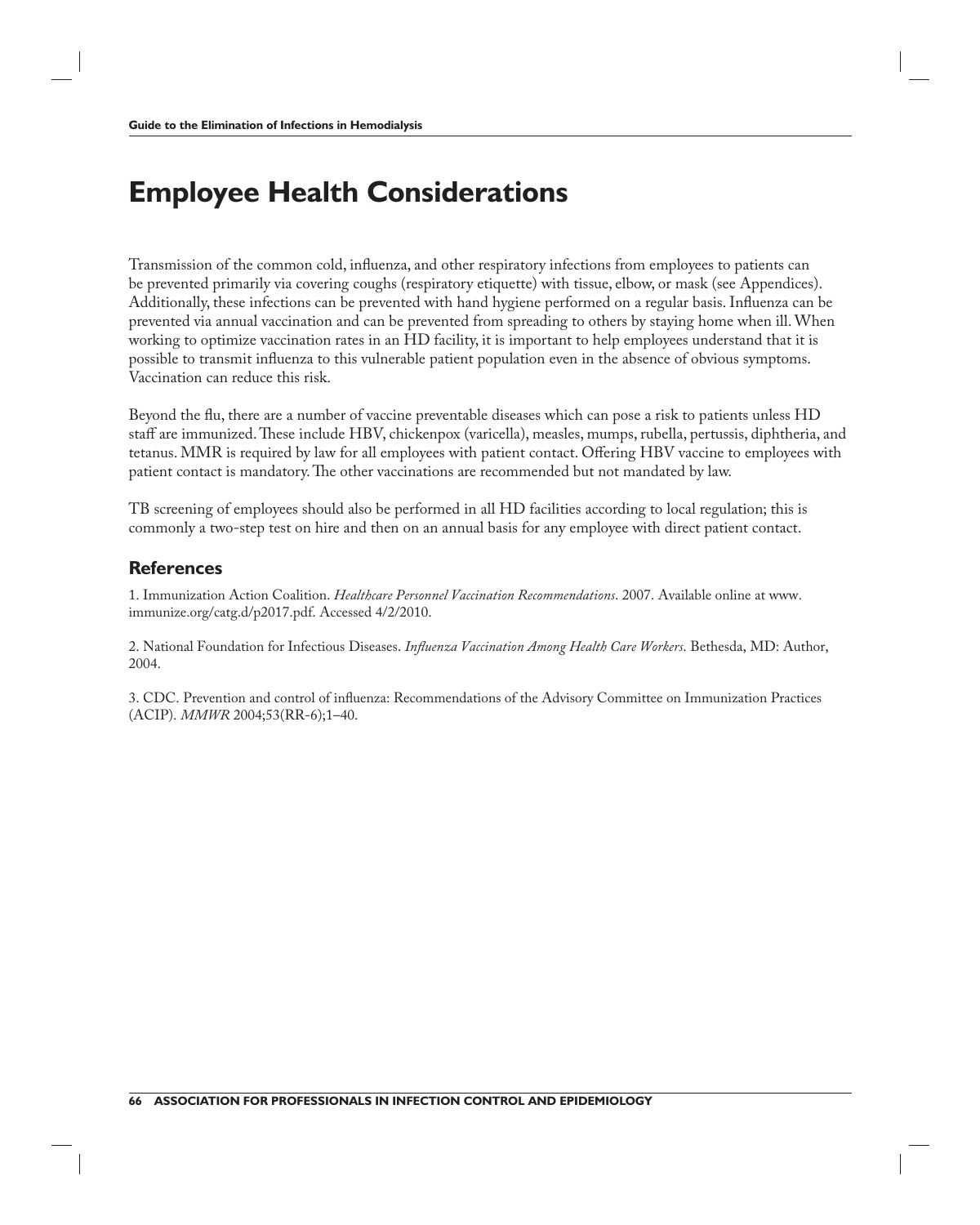## **Unresolved Infection Prevention Issues and Measures**

### **Active** *S. aureus***/MRSA Surveillance Testing/Decolonization**

Infection is the second most common cause of death after cardiovascular disease in patients on HD, and *S.*  aureus is the most common pathogen associated with these infections.<sup>1</sup> As in the general population, infection is usually produced by the strain the patient carries in their nose and other body sites (endogenous). Patients on HD have about twice the rate of *Staphylococcus* carriage as the general population, and this explains in part the high incidence of *Staphylococcus* infection, including bacteremia. In one report,<sup>2</sup> monthly nasal swabs were performed in 101 HD patients over a 27-month period. Forty-seven (46.5%) patients had one or more positive *S. aureus* cultures. The incidence of *S. aureus* bacteremia was greater in patients with two or more positive cultures (*P* = 0.030).

*S. aureus* bacteremia in the HD patient has severe consequences, with an in-hospital mortality rate of 13.5%, compared to 3.8% for bacteremia due to other organisms.<sup>3</sup> Hospital stay and therefore cost is also significantly greater, with more than 20% of patients developing major complications such as endocarditis and osteomyelitis.

In the majority of episodes of *S. aureus* bacteremia, the vascular access is found to be the root cause of the infection.

Elimination of nasal carriage by topical mupirocin may be a potential strategy to reduce *S. aureus* carriage and infections for HD patients. This intervention has been shown in published studies to reduce surgical site infections in general surgical patients. In addition, intranasal mupirocin has been shown in clinical trials to reduce the incidence of *S. aureus* bacteremia in HD patients.<sup>4,5</sup> However, the patient on maintenance HD may be repeatedly exposed to *S. aureus* in both the HD unit and during frequent hospitalizations, and relapse with the original endogenous strain is common after ceasing treatment.<sup>6</sup> The long-term benefit of removing *S. aureus* from the nose with mupirocin is not clear, since nasal carriage is often accompanied by carriage in the perineum and axilla, as well as the intestine. It is well described that most reacquisition of *S. aureus* is because of relapse with the original strain, although in the HD facility where both patients and staff are often carriers, reinfection with a different strain is also common.7

A major concern with decolonization is the emergence of mupirocin resistance, which occurs more frequently with long-term use.8 Of special concern are reports of outbreaks of mupirocin-resistant MRSA in hospitals following widespread mupirocin use.<sup>9–11</sup> Therefore, the benefit of either short-term or long-term treatment with intranasal mupirocin must be considered very cautiously. The safest approach may be to use mupirocin eradication of *S. aureus* nasal carriage for the individual HD patient for a single incident of elective surgery only.

### **Antibiotic Locks**

It is generally believed that there are two major routes of infection reaching the bloodstream: extraluminal via the catheter tunnel and intraluminal resulting from hub contamination during the HD process. Routine treatment of the exit site with antimicrobial ointment (povidone-iodine or triple antibiotic) markedly reduces the rate of CRBSI, presumably by reducing infection via the extraluminal route, although it is possible that reducing bacterial growth at the exit site also reduces the risk of hub contamination.

Colonization of intravascular catheters is a universal phenomenon and occurs within hours or days of catheter placement. The presence of sessile bacteria in the resulting biofilm makes eradication by systemic antibiotics more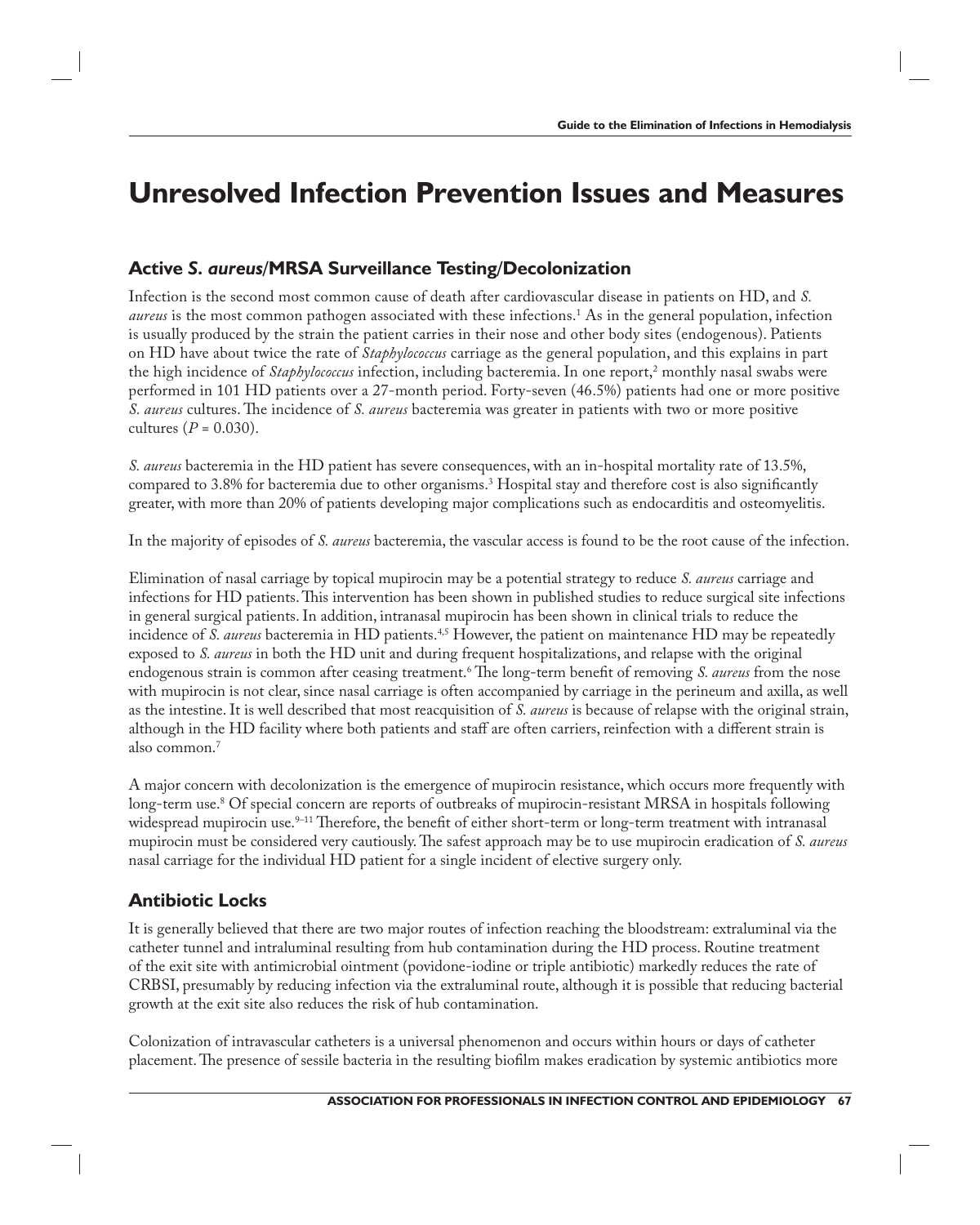difficult, and CRBSI is clearly a likely result.<sup>12</sup> Prophylactic antimicrobial locks have been introduced via clinical trials with the goal of preventing intraluminal colonization and biofilm formation and hence CRBSI.

Antibiotic locks have also been used in the treatment of patients with known or suspected CRBSI in order to eliminate catheter colonization and so obviate the need to remove the catheter. This strategy has not had universal success, and there is an especially high failure rate with *S. aureus* infections.<sup>13</sup>

Heparin as a catheter lock between dialysis sessions is effective at preventing clotting but has no antibacterial activity. Since the catheter lock by definition excludes neutrophils and antibodies from the catheter lumen, locking with heparin provides a protected site which bacteria can colonize. Heparin has been demonstrated in vitro to promote biofilm formation by *S. aureus* in a dose-dependent fashion.<sup>14</sup> Conversely, sodium citrate has been shown by the same group to inhibit biofilm formation in concentrations higher than  $0.2\%$ .<sup>15</sup>

Three recent meta-analyses have examined the efficacy of antimicrobial locks in preventing bacteremia in patients utilizing CVCs for HD.<sup>16–18</sup> All come to similar conclusions: antimicrobial locks are very effective in reducing the rate of CRBSI, but longer studies are needed to determine whether antimicrobial resistance will result.

An obvious concern with antimicrobial locks is the fact that the lock can only be expected to deal with intraluminal colonization of the catheter and will not eliminate any colonization on the external surface. Therefore, treatment of the exit site with an antimicrobial ointment is a logical companion intervention to an antimicrobial lock. The combination of a gentamicin 320 μg/mL in 4% sodium citrate used as a catheter lock and triple antibiotic applied to the exit site was demonstrated to be very effective in preventing CRBSI.<sup>19</sup> It should be noted that there are currently no FDA-approved antimicrobial catheter locking solutions.

### **Environmental Cleaning/Disinfection**

• Contact time—label claim versus 60 seconds: The 2008 CDC Guideline for Disinfection and Sterilization in Healthcare Facilities states that,

Most Environmental Protection Agency (EPA)-registered disinfectants have a 10-minute label claim. In seeming direct conflict with the label claim requirement, the CMS Conditions for Coverage permit cleaning of hemodialysis stations before the patient is removed and the next brought in. This practice can contribute to transmission of infection from patient to patient, as well as exposure of patients to chemicals used to disinfect the environment/equipment.

In addition, multiple investigators have demonstrated the effectiveness of these disinfectants against vegetative bacteria (e.g., Listeria, *Escherichia coli*, Salmonella, vancomycin resistant *Enterococci*, methicillinresistant *Staphylococcus aureus*), yeasts (e.g., Candida), mycobacteria (e.g., Mycobacterium tuberculosis), and viruses (e.g., poliovirus) at exposure times of 60 seconds.

Even though there is scientific evidence showing that contact time of 60 seconds is sufficient (Rutala, Weber 2008), federal law requires all applicable label instructions on EPA-registered products be followed (e.g., use-dilution, shelf life, storage, material compatibility, safe use, disposal). If the user selects exposure conditions (e.g., exposure time) that differ from those on the EPA-registered products label, the user assumes liability for any injuries resulting from off -label use and is potentially subject to enforcement action under Federal Insecticide, Fungicide, and Rodenticide Act (FIFRA).20

If an HD facility follows the scientific evidence with regard to environmental disinfection (60 second contact time), it would be advisable to have a copy of the Rutala, Weber reference available for surveyors (see Appendices).

**One- versus two-step process:** CDC Guidelines<sup>21</sup> direct that for some environmental disinfectants, physical cleaning should always be performed prior to application of a surface disinfectant. The surface disinfectant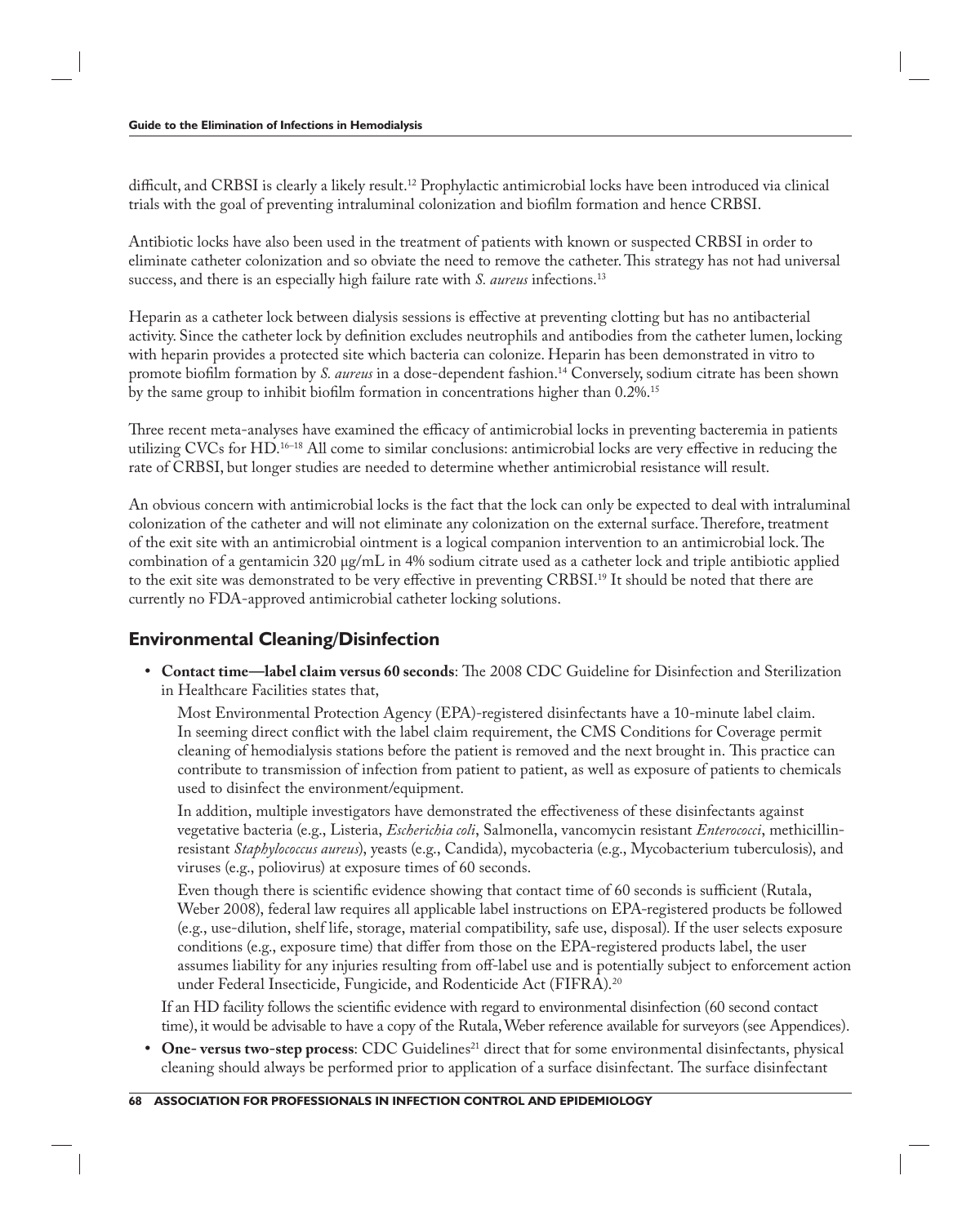should then be kept wet for the prescribed contact time (e.g., 10 minutes) in order to achieve low-level disinfection. Many germicides on the market are a combined cleaner/disinfectant. Some manufacturer's label instructions include a one-step cleaning/disinfection process when the surface is not visibly soiled and a twostep (clean first then rewipe to disinfect) process for those surfaces that have visible soil or body substances present. In practice, one-step cleaning/disinfection is often performed in the absence of visible soiling. This practice is supported by the APIC text.

### **HD Reliable Outflow (HeRO) VAD (Graft/Catheter)**

In 2009, a new type of VAD was introduced to the dialysis community, termed HeRO. It was developed to provide an alternative for patients who have exhausted the usual permanent access sites in the extremities, and do not want to have an external catheter. This device consists of two main sections, and is part catheter and part AVG. One section, known as the venous outflow component, is a catheter-type extension, with the tip resting in the inferior vena cava and the opposite end attached to the second section. The second section, known as the graft component, is made from polytetrafluoroethylene material and resides in the upper or lower arm near the brachial artery. This is the section used for HD cannulation. The two connected components reside in a tunnel beneath the skin to minimize infections. Infection is listed as a potential complication, and time will tell if there are lower bacteremia rates for this device when compared to catheters, AVGs, and AVFs.

#### **PPE**

- **Use of lab coat as PPE for cannulation/decannulation:** In some HD facilities, a regular cotton, nonimpervious lab-style cover coat instead of a disposable isolation gown is worn during cannulation and decannulation. In some of these facilities, the practice is not to change the lab coat after cannulation or decannulation. These activities can contaminate the lab coat and result in the potential for transmission of pathogens to other patients. A disposable isolation gown would provide an effective protective barrier, and if disposed of prior to leaving the patient station would not contribute to infection transmission risk.
- **Contact isolation/HBV isolation in HD facilities:** In some HD facilities, isolation gowns may be used for MRSA+ patients and HBV+ patients. However, the practice is sometimes to wear one isolation gown for the patient for the entire day. When this practice is in place, the gown is removed before moving to another patient station, and re-donned on return to resume care of the patient. Since there are typically no hangers in the patient station, the gown is laid down somewhere within the patient area between uses. The re-donning can result in contamination of clothing and the potential for transmission of pathogens to other patients/ patient environment.

#### **Postoperative Antiseptic Dressing**

Postsurgical wounds, including post-fistula and -graft placement, are susceptible to bacterial invasion by skin flora that can result in surgical site infections and sepsis if untreated. Gauze dressing is the most commonly used wound dressing for postsurgical wounds. Because of its porous structure, gauze is not a barrier to external bacterial penetration.

There are a number of antimicrobial dressings on the market, containing silver, polyhexamethylene biguanide (PHMB), a bacteria-killing polymer, iodine, or 2-octyl cyanoacrylate. There are no large randomized controlled trials (RCTs) that have evaluated the efficacy of antimicrobial dressings in the prevention of surgical site infection. However, there have been a number of small studies and unpublished abstracts presented during professional conferences, including APIC.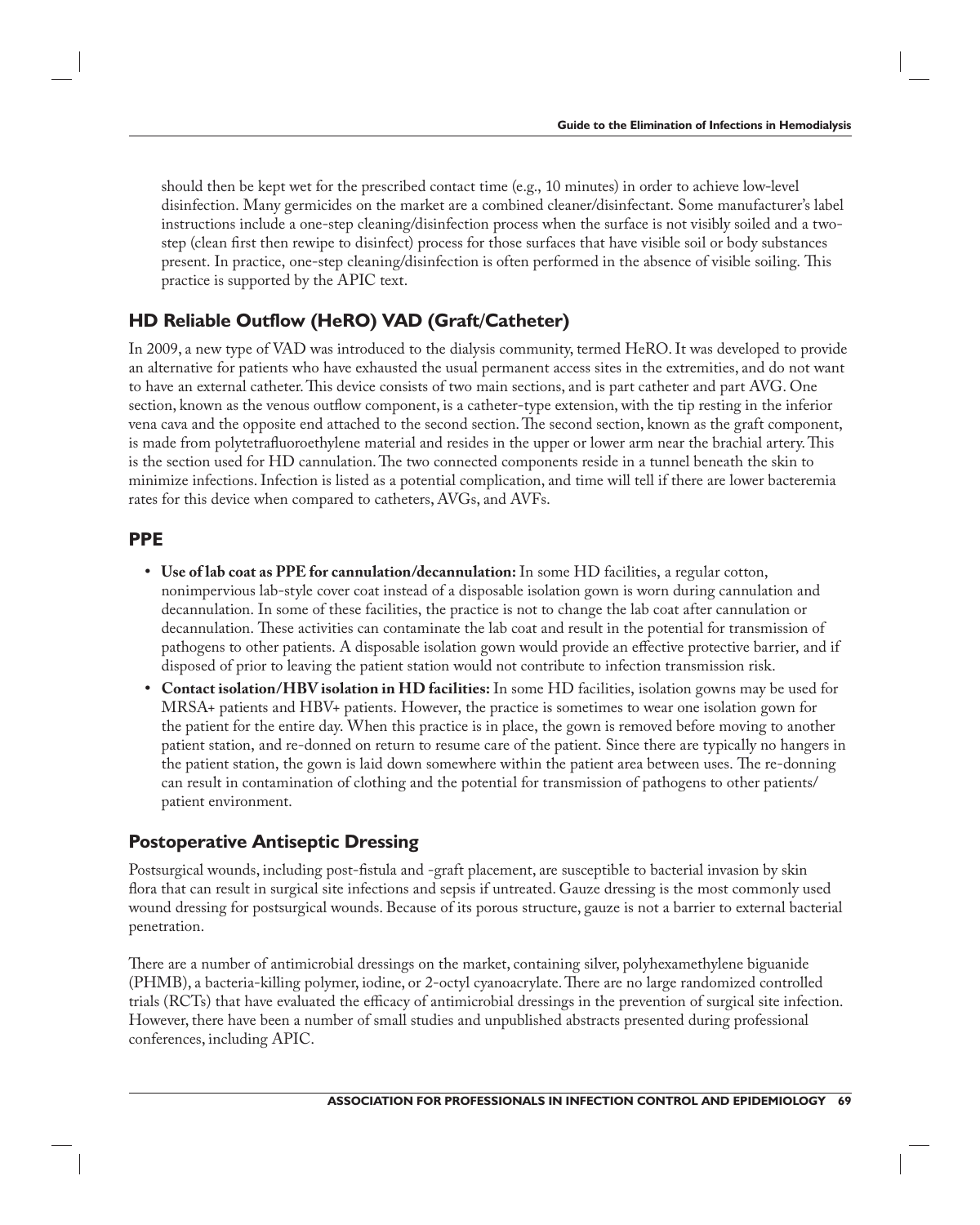One small  $\text{RCT}$  (N = 67) found improved pain ratings, comfort, exudate management, wound healing, and safety for a silver-impregnated dressing versus povidone-iodine, and another small trial (N = 21) reported reduction in bacterial counts for PMHB gauze versus usual care gauze for wounds that required packing. A few small case series and controlled trials have reported improved healing and reduced bacterial count for surgical sites treated with antimicrobial dressings.

There are three unpublished meeting abstracts reporting on surgical site infection rates at baseline and after implementation of postoperative antimicrobial surgical dressings throughout the hospital. All three observed a reduction in surgical site infection with antimicrobial dressing used postoperatively.

Although the available evidence is of only fair quality, the results have been consistently positive in favor of antimicrobial dressing as prophylaxis to reduce the risk surgical site infection. There is also no reported harm to patients with this "plus" measure.

## **Skin Antisepsis**

#### *Sodium Hypochlorite*

Bleach use as a skin antiseptic came into existence during World War I when Dr. Dakins used a diluted solution to clean wounds. Dakins' solution has been on the market since that time. It appeared to have effectiveness in treating infection but there were no studies supporting the clinical use. In 2002, bleach-based skin antiseptic solution in a 1100 ppm 10% electrolytic chloroxidizing formulation was brought to market. Bleach is well know for its antibacterial properties and is used extensively as an environmental disinfectant.

Current published studies *do not* provide Category I level evidence supporting the efficacy of bleach as a skin antiseptic for use in care of vascular access exit sites. *Small* studies have been published including the following. This does not provide sufficient evidence that bleach can be safely used as a skin antiseptic.

- Nephrology Nursing Journal includes the findings of a 2005 randomized clinical trial (N = 121) comparing effectiveness of a bleach solution marketed as a skin antiseptic to CHG in reducing colonization (not infection).<sup>22</sup>
- Mishkin<sup>23</sup> published a study where a total of 44 HD catheter lumens were evaluated assessing tensile strength after exposure to commonly used disinfectants.

The lack of evidence supporting product efficacy in addition to reports of respiratory irritation associated with bleach use argues against the use of bleach for skin antisepsis in HD settings. In addition, the vendor providing the most commonly used bleach skin antiseptic solution also produces a bleach solution for environmental disinfection. The containers for the two solutions are the same shape and are only distinguishable by a difference in label color. This could create a potential risk of inappropriate product use, especially if the containers are stored next to each other.

## **Medihoney for Exit Site Care**

A randomized trial comparing mupirocin ointment with honey (Medihoney, Derma Sciences, Inc., Bay of Plenty, New Zealand) showed similar efficacy to mupirocin in reducing CRBSI<sup>24</sup> while avoiding the problem of emerging mupirocin resistance. Of note, Medihoney is not available in the United States.

## **Ultrapure Dialysate**

Patients treated with HD have been observed to maintain an inflammatory chronic condition and as a result may show any of the following symptoms: anemia, reduction of erythropoiesis, epoetin resistance, amyloidosis with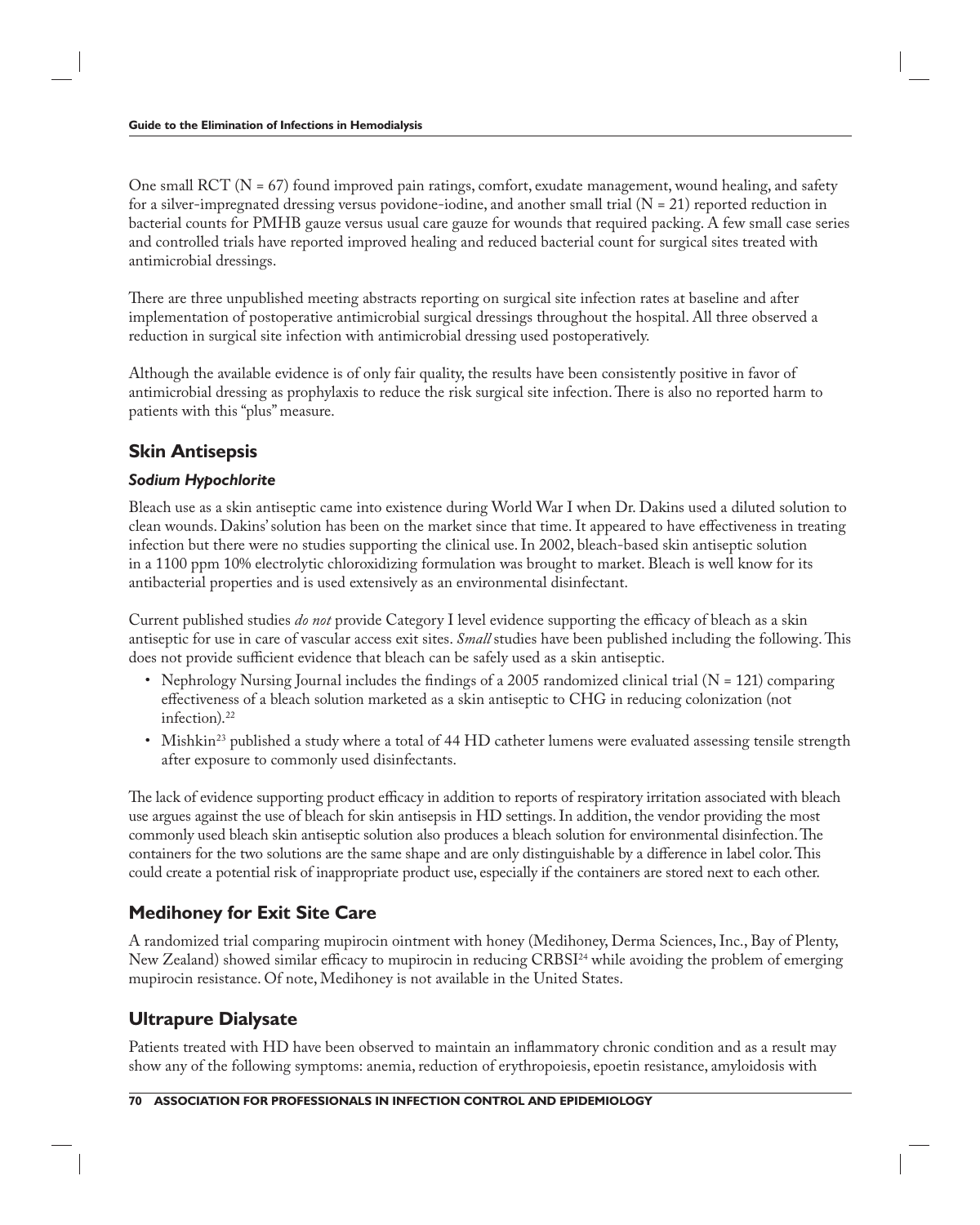arthropathy and carpal tunnel syndrome, malnutrition, atherosclerosis, low-albumin and low-cholesterol synthesis, decrease of iron stores and transferring iron stores, and increase in C-reactive protein production, protein A, and ferritin.

The use of ultrapure dialysate (sterile and pyrogen-free) can potentially reduce this condition. This is defined as dialysate with bacterial level of 0.1 CFU/mL and endotoxin level of 0.03 EU/mL.<sup>25</sup> The use of ultrapure dialysate is not currently required in the HD community. Although dialysate preparation and distribution techniques have improved markedly, bacterial contamination of dialysate fluid remains a continuing problem in the HD environment. The ability of the dialyzer membrane to function as a barrier to restrict the transverse introduction of bacteria into the patient's bloodstream has been one of empirical reliance and controversy. The widespread use of bicarbonate dialysate, which is a good bacterial culture medium, and the increasing use of high-efficiency and high-flux dialyzers warrants further investigation into the potential transfer of bacteria from the dialysate into the patient's blood.

The AAMI has developed the standards and recommended practice for dialysis that have been incorporated as reference to the federal regulations for the ESRD program. The committee is currently working on a Technical Information Report (TIR) that addresses ultrapure dialysate. A TIR is developed as a community reference.

#### **References**

1. Vandecasteele SJ, Boelaert JR, De Vriese AS. Staphylococcus aureus infections in hemodialysis: What a nephrologist should know. *Clin J Am Soc Nephrol* 2009;4:1388–1400.

2. Glowacki LS, Hodsman AB, Hammerberg O, Meraw J, mcNeill V, Card ML, et al. Surveillance and prophylactic intervention of Staphylococcus aureus nasal colonization in a hemodialysis unit. *Am J Nephrol* 1994;14:9–13.

3. Nissenson AR, Dylan ML, Griffiths RI, Yu HT, Dean BB, Danese MD, et al. Clinical and economic outcomes of Staphylococcus aureas septicemia in ESRD patient receiving hemodialysis. *Am J Kidney Dis* 2005 Aug; 46(2): 301-308.

4. Tacconelli E, Carmeli Y, Aizer A, Ferreira G, Foreman MG, A'Agata EM. Mupirocin prophylaxis to prevent *Staphylococcus aureus* infection in patients undergoing dialysis: A meta-analysis. *Clin Infect Dis* 2003;37:1629–1638.

5. Johnson DW, MacGinley R, Kay TD, Hawley CM, Campbell SB, Isabell NM, et al. A randomized controlled trial of topical exit site mupirocin application in patients with tunneled, cuffed haemodialysis catheters. *Nephrol Dial Transplant* 2002;17:1802–1807.

6. Peña C, Fernández-Sabe N, Domínguez MA, Pujol M, Martinez-Castelao A, Ayats J, et al. Staphylococcus aureus nasal carriage in patients on haemodialysis: Role of cutaneous colonization. *J Hosp Infect* 2004;58:20–27.

7. Goldblum SE, Ulrich JA, Goldman RS, Reed WP. Nasal and cutaneous flora among hemodialysis patients and personnel: Quantitative and qualitative characterization and patterns of staphylococcal carriage. *Am J Kidney Dis* 1982;2:281–286.

8. Ammerlaan HS, Kluytmans JA, Wertheim HF, Nouwen JL, Bonten MJ. Eradication of methicillin-resistant Staphylococcus aureus carriage: A systematic review. *Clin Infect Dis* 2009;48:922–930.

9. Irish D, Eltringham I, Teall A, Picket H, Farelly H, Reitu S, et al. Control of an outbreak of an epidemic methicillinresistant Staphylococcus aureus also resistant to mupirocin. *J Hosp Infect* 1998;39:19–26.

10. Simor AE, Stuart TL, Louie L, Watt C, Ofner-Agostini M, Gravel D, et al. Mupirocin-resistant, methicillin-resistant Staphylococcus aureus strains in Canadian hospitals. *Antimicrob Agents Chemother* 2007;51:3880–3886.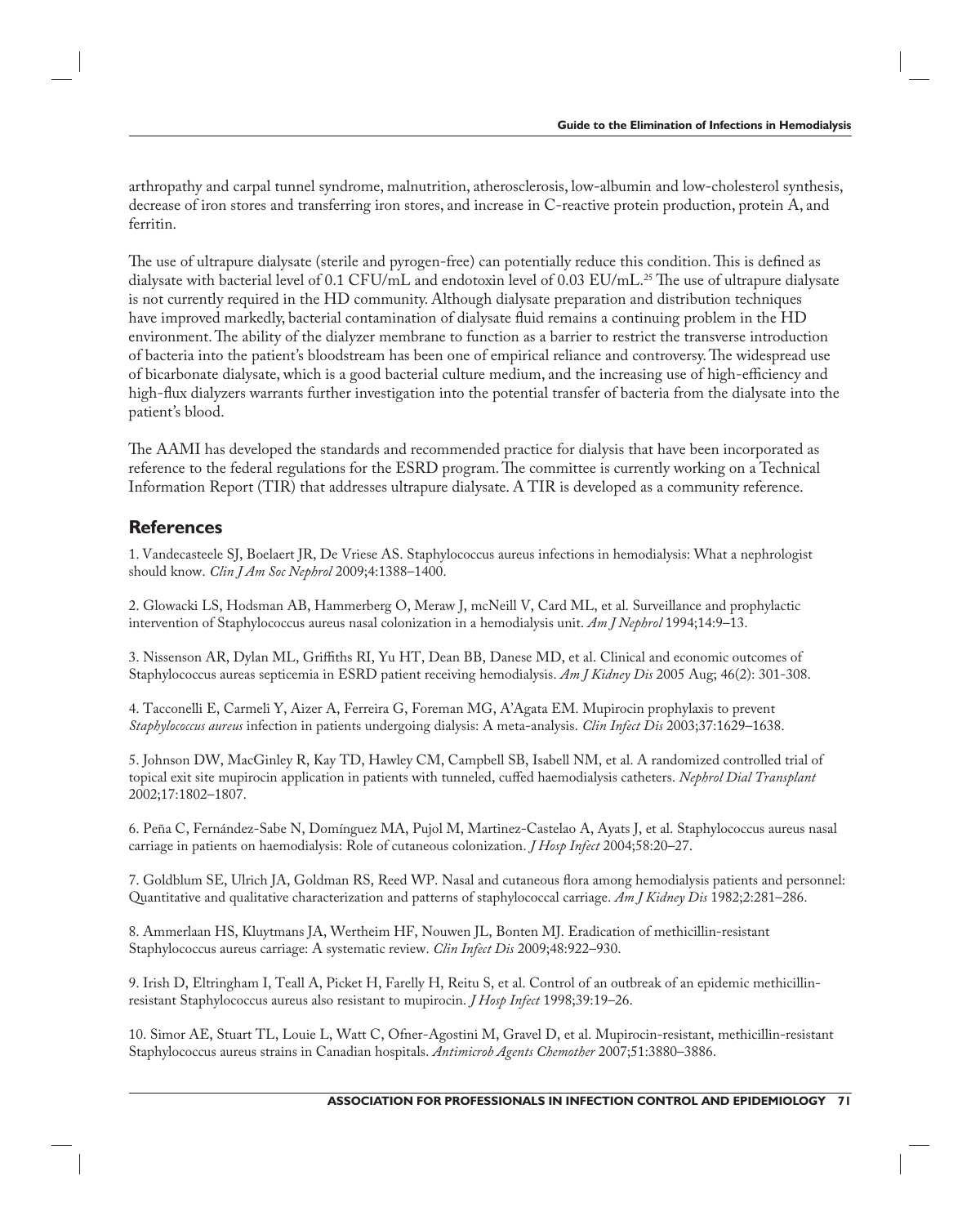11. Jones JC, Rogers TJ, Brookmeyer P,Dunne WM, Storch GA, Coopersmith CM, et al. Mupirocin resistance in patients colonized with methicillin-resistant Staphylococcus aureus in a surgical intensive care unit. *Clin Infect Dis* 2007;45:541–547.

12. Rijnders BJ, Van Wijngaerden E, Peetermans WE. Catheter-tip colonization as a surrogate end point in clinical studies on catheter-related bloodstream infection: How strong is the evidence? *Clin Infect Dis* 2002;35:1053–1058.

13. Allon M. Treatment guidelines for dialysis catheter-related bacteremia: An update. *Am J Kidney Dis* 2009;54:13–17.

14. Shanks RM, Donegan NP, Graber ML, Buckingham SE, Zegans ME, Cheung AL, et al. Heparin stimulates Staphylococcus aureus biofilm formation. *Infect Immun* 2005;73:4596-4606.

15. Shanks RM, Sargent JL, Martinez RM, Graber ML, O'Toole GA. Catheter lock solutions influence staphylococcal biofilm formation on abiotic surfaces. *Nephrol Dial Transplant* 2006;21:2247–2255.

16. Jaffer Y, Selby NM, Taal MW, Fluck RJ, McIntyre CW. A meta-analysis of hemodialysis catheter locking solutions in the prevention of catheter-related infection. *Am J Kidney Dis* 2008;51:233–241.

17. Labriola L, Crott R, Jadoul M. Preventing haemodialysis catheter-related bacteraemia with an antimicrobial lock solution: A meta-analysis of prospective randomized trials. *Nephrol Dial Transplant* 2008;23:1666–1672.

18. Yahav D, Rozen-Zvi B, Gafter-Gvili A, Leibovici L, Gafter U, Paul M. Antimicrobial lock solutions for the prevention of infections associated with intravascular catheters in patients undergoing hemodialysis: Systematic review and meta-analysis of randomized, controlled trials. *Clin Infect Dis* 2008;47:83–93.

19. Moran JE, Khababa I, Pedan A, Doss S. An Effective Strategy for Preventing Hemodialysis Catheter Infection and Thrombosis TH-FC074. J Am Soc Nephrol 2009 20: 18A.

20. Rutala WA, Weber DJ. Guideline for Disinfection and Sterilization in Healthcare Facilities 2008 Frequently Asked Questions in 2008 CDC Guideline for Disinfection and Sterilization in Healthcare Facilities,. Available online at http:// disinfectionandsterilization.org/FAQ.htmlAccessed 1/10/2010.

21. Sehulster L, Chinn RYW. Guidelines for Environmental Infection Control in healthcare Facilities. Recommendations of the CDC and the Healthcare Infection Control Practices Advvisory Committee. *MMWR* 2003 June; 52(RR10): 1-42. Available online at http://www.cdc.gov/mmwr/preview/mmwrhtml/rr5210a1.htm Accessed 4/8/2010.

22. Ronco C, Mishkin GJ, editors. Disinfection by Sodium Hypochlorite; Dialysis Application. *Contrib Nephrol* 2007; 154: 7-23 (DOI: 10.1159/000096810).

23. Ponzano G, Ronco C, Mishkin GJ. (Eds.). *Disinfection by Sodium Hypochlorite: Dialysis Applications*, (Vol. 154, pp. 7–23). Basel, Switzerland:Krager, 2007.

24. Johnson DW, van Eps C, Mudge DW, Wiggins KJ, Armstrong K, Hawley CM, et al. Randomized, controlled trial of topical exit-site application of honey (Medihoney) versus mupirocin for the prevention of catheter-associated infections in hemodialysis patients. *J Am Soc Nephrol* 2005;16:1456–1462.

25. AAMI. *Dialysate for Hemodialysis*. RD52. Arlington, VA: Author, 2004.

#### **Further Readings**

Taylor G, Gravel D, Johnston L, Embil J, Holton D, Paton S, and the Canadian Hospital Epidemiology Committee, Canadian Nosocomial Infection Surveillance Program. Prospective surveillance for primary bloodstream infections occurring in Canadian hemodialysis units. *Infect Control Hosp Epidemiol* 2002;23:716–720.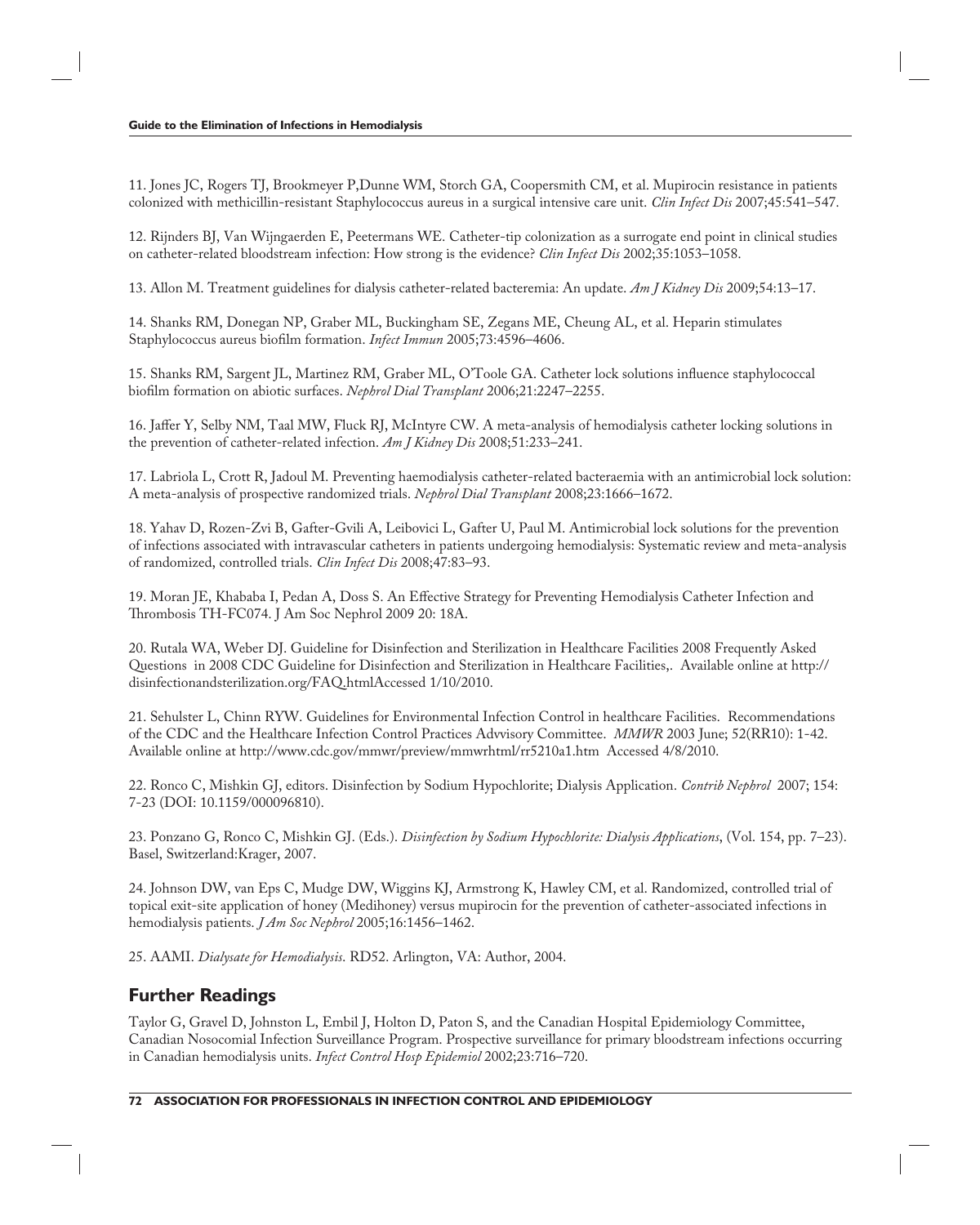# **Ultrapure Dialysate**

Lamas J, Alonso M, Sastre F, Garcia-Trio G, Saavedra J, Palomares L. Ultrapure dialysate and inflammatory response in haemodialysis evaluated by darbepoetin requirements–a randomized study. *Nephrol Dial Transpl* 2006;21:2851–2858.

Mahiout A, Shaldon S, Lonneman G, Koch KM. Standardized pyrogen solution for dialyzer permeability testing. *Blood Purfi*  1992;10:76–77m.

### **Antimicrobial Postoperative Dressings**

Beneke MJ, Doner J. Reduction of nosocomial surgical site infections with utilization of antimicrobial gauze dressings in an acute care setting: 665. *J Wound Ostomy Continence Nurs* 2005;32(3S):S21–S22.

Bogart A. *The Use of an Antimicrobial Gauze Dressing on Lower Extremity Vascular Bypass Wounds*. Mansfield, MA: Tyco Healthcare, 2005.

Cantrell S. Inspiring infection–prevention success stories that you can accomplish. *Healthcare Purchasing News*, Feb 2007.

Childress BB, Berceli SA, Nelson PR, Lee WA, Ozaki CK. Impact of an absorbent silver-eluting dressing system on lower extremity revascularization wound complications. *Ann Vasc Surg* 2007;21(5):598–602.

Jurczak F, Dugré T, Johnstone A, Offori T, Vujovic Z, Hollander D. Randomized clinical trial of Hydrofiber dressing with silver versus povidone-iodine gauze in the management of open surgical and traumatic wounds. *Int Wound J* 2007;4(1):66–76.

Mandy SH. Evaluation of a new povidone-iodine-impregnated polyethylene oxide gel occlusive dressing. *J Am Acad Dermatol* 1985;13(4):655–659.

Motta GJ, Milne CT, Corbett LQ. Impact of antimicrobial gauze on bacterial colonies in wounds that require packing. *Ostomy Wound Manage* 2004;50(8):48–62.

Mueller, S. Impact of an antimicrobial-impregnated gauze dressing on surgical site infections including methicillin-resistant Staphylococcus aureus infections. *J Infect Control* 2008;36:651–655.

Sawada Y, Yotsuyanagi T, Sone K. A silicone gel sheet dressing containing an antimicrobial agent for split thickness donor site wounds. *Br J Plast Surg* 1990;43(1):88–93.

Strohal R, Schelling M, Takacs M, Jurecka W, Gruber U, Offner F. Nanocrystalline silver dressings as an efficient anti-MRSA barrier: A new solution to an increasing problem. *J Hosp Infect* 2005;60(3):226–230.

Vermeulen H, van Hattem JM, Storm-Versloot MN, Ubbink DT. Topical silver for treating infected wounds. *Coch Database System Rev* 2007;1:CD005486.

Ziegler K, Gorla R, Effinga J, Ellermanna J, Mappesb M, Ottenb S, et al. Reduced cellular toxicity of a new silver-containing antimicrobial dressing and clinical performance in non-healing wounds. *Skin Pharmacol Physiol* 2006;19(3):140–146.

### **General**

2006 Infusion Therapy Standards. Infusion Nurses Society.

2002 CDC Guideline for Hand Hygiene in Health-Care Settings.

Alcavis Literature and supplied studies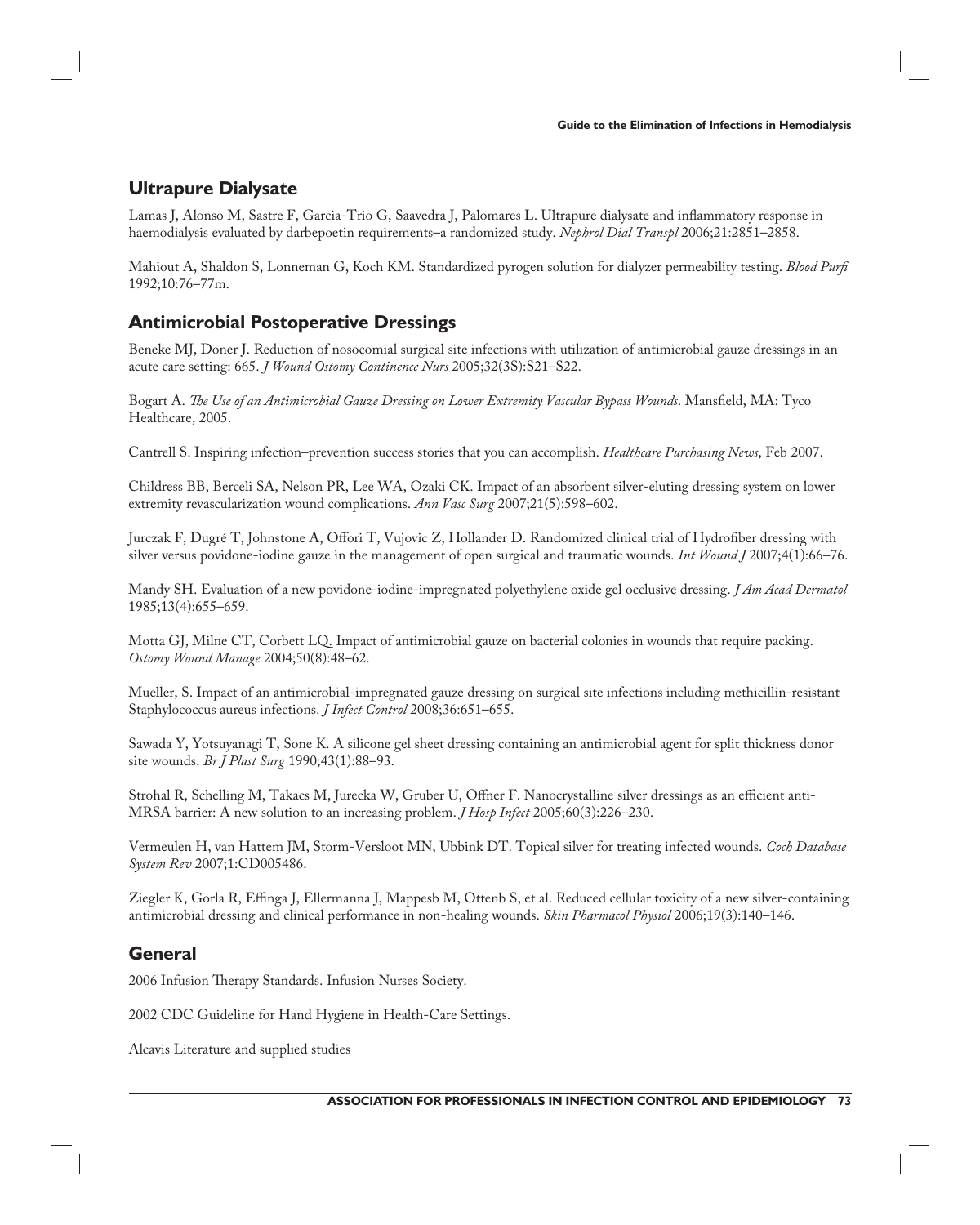# **Antibiotic Locks—Bleach Skin Antiseptic**

Astle CM, Jensen L. A trial of ExSept for *hemodialysis* central venous catheters. *Nephrol Nurs J 2005*;4:517–524.

Aiyangar A, Crone WC, Crnich CJ. Effect of ethanol on the mechanical properties of polyurethane catheters. Proceedings of the SEM Annual Conference and Exposition on Experimental and Applied Mechanics. 2002;127:1–4.

Arrow catheter compatibility letter 2002 (see Appendices)

Medcomp catheter compatibility letter 2006 (see Appendices)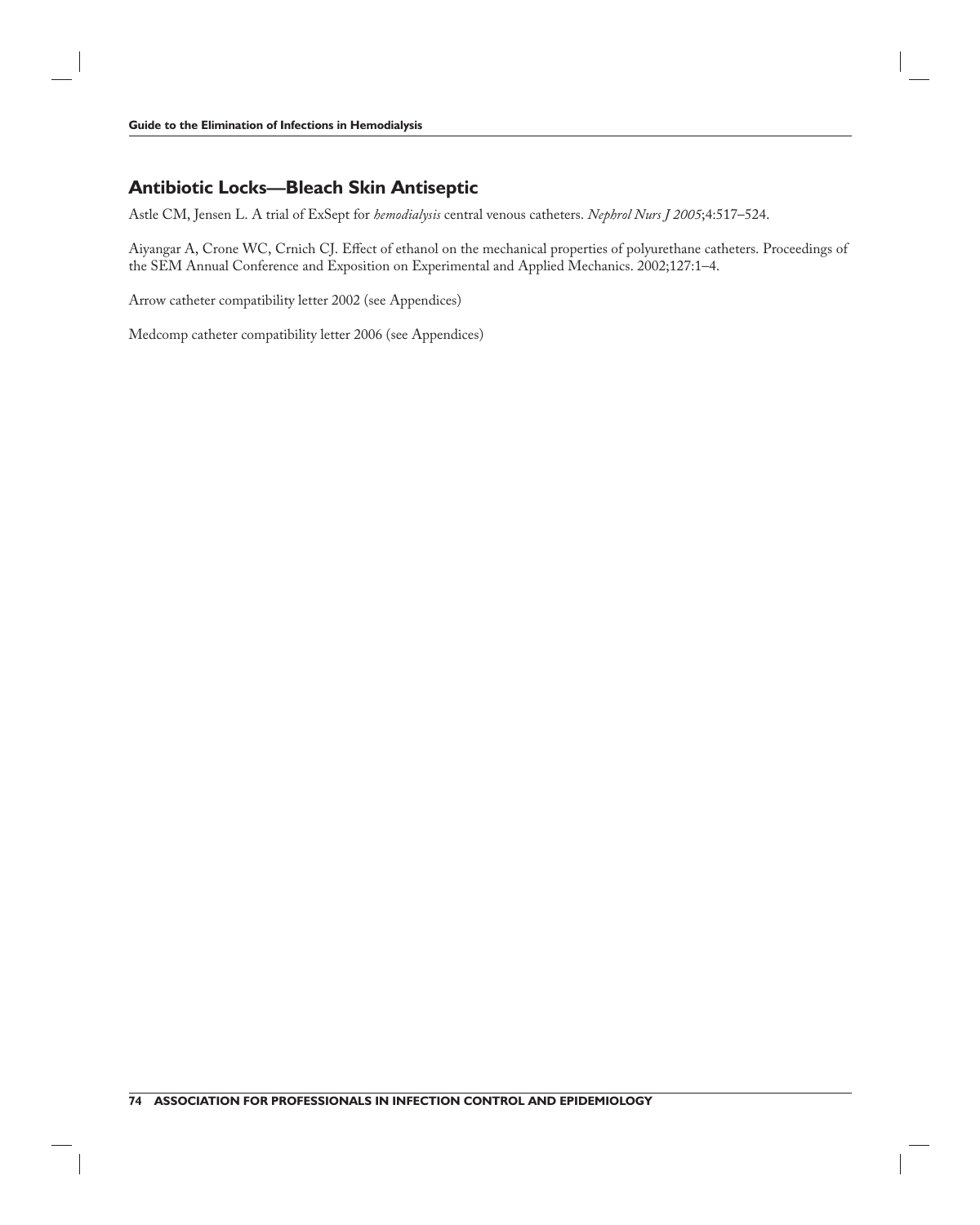# **Conclusion—Putting it All Together**

HD patients have unique vulnerability to healthcare-associated infections. This is because of a number of human, environmental, and procedural factors related to the HD setting, in addition to a multitude of patient comorbidities. Establishing an infection prevention and control program which includes a bundle of strategies and interventions that are consistently performed will reduce the risk for both employees and patients. These include the following.

- 1. Environmental cleaning/disinfection
- 2. Equipment cleaning/disinfection
- 3. Hand hygiene
- 4. Immunizations and screening for patients and employees
- 5. Medication/injection safety
- 6. Patient/family/employee education
- 7. Pre-/postsurgical infection prevention
- 8. Standard/Transmission-Based Precautions
- 9. Vascular access—infection prevention during insertion and care
- 10. Water treatment/testing
- 11. Infection surveillance
- 12. Quality improvement program

Unfortunately, most outpatient HD facilities are not staffed with a resident IP. Consequently, the APIC organization has undertaken the development of this guide to serve as a road map for those responsible for infection prevention and control in these facilities.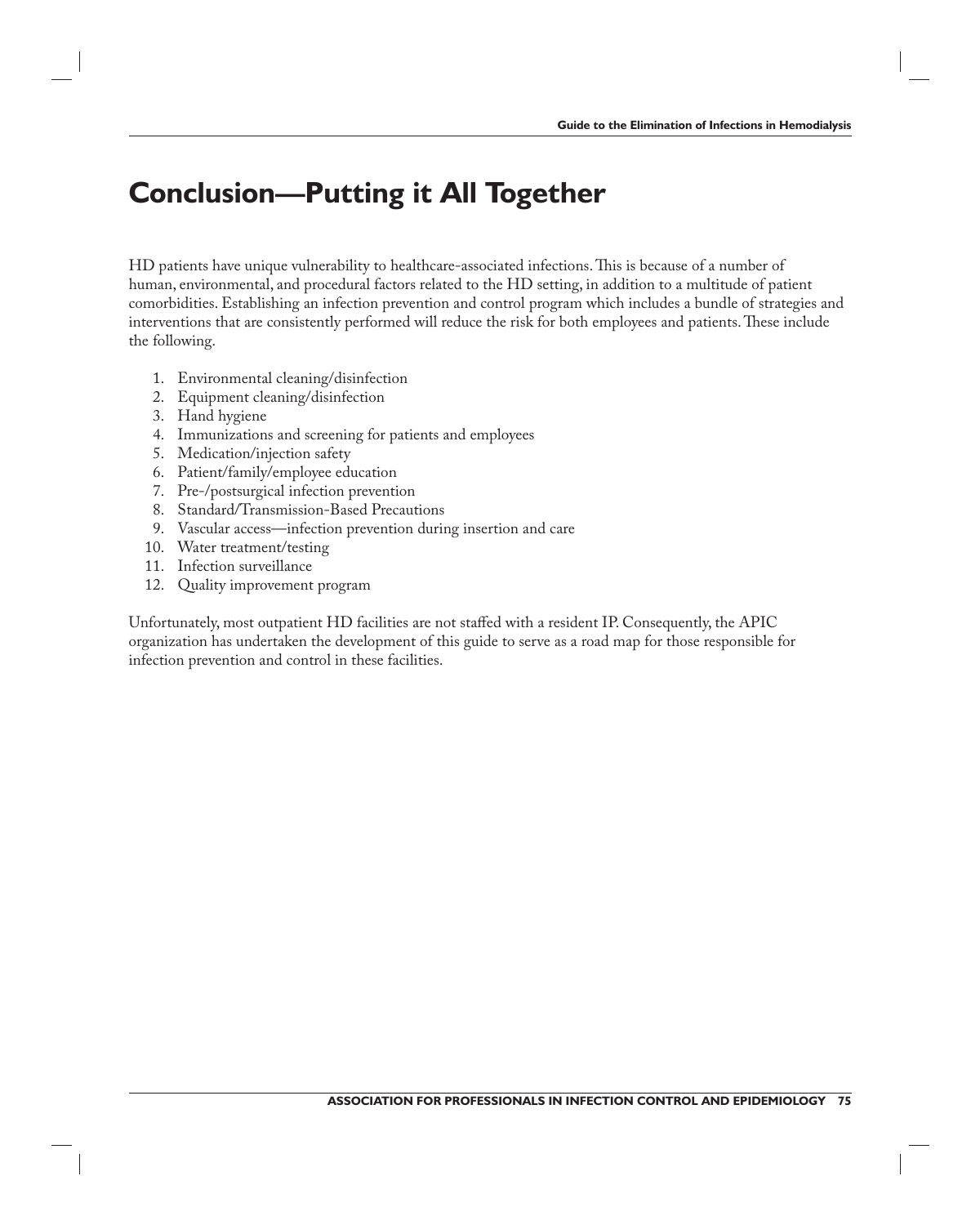# **Appendices**

*Unless otherwise noted, all resources will be available at www.apic.org/eliminationguides*.

### **General Appendices**

| Infection Prevention and<br>Control checklist for HD<br>Facilities-Sample | Sample HD Site Checklists                                                                                                                                                                                                                                                                                                                                                                                                                                                                                                                                                                                                                                                                                 |
|---------------------------------------------------------------------------|-----------------------------------------------------------------------------------------------------------------------------------------------------------------------------------------------------------------------------------------------------------------------------------------------------------------------------------------------------------------------------------------------------------------------------------------------------------------------------------------------------------------------------------------------------------------------------------------------------------------------------------------------------------------------------------------------------------|
| <b>Basic and Plus measures</b>                                            | I. Infection prevention measures at a glance for HD<br>2. Sample protocol: promoting transition from catheters to fistulas<br>3. Fistula first permanent access algorithm<br>4. CDC Cover your Cough poster in multiple languages : http://www.cdc.gov/flu/<br>protect/covercough.htm<br>5. Society for Healthcare Epidemiology of America central line insertion checklist<br>6. CVC insertion guidelines<br>7. CVC insertion checklist<br>8. Compendium of infection prevention: http://www.shea-online.org/about/<br>compendium.cfm<br>9. ACIP vaccine recommendations: http://www.cdc.gov/mmwr/preview/<br>mmwrhtml/rr5515a1.htm<br>10. CDC guidelines excerpt-Employee IP training for HD facilities |
| Environmental cleaning and<br>disinfection                                | One minute contact time for environmental disinfection<br><b>Disinfection defined</b>                                                                                                                                                                                                                                                                                                                                                                                                                                                                                                                                                                                                                     |
| Equipment cleaning and<br>disinfection                                    | Acid/bicarbonate jug cleaning guidelines<br>Rutala web site disinfection and sterilization: http://disinfectionandsterilization.org/<br>Reprocessing dialyzers:                                                                                                                                                                                                                                                                                                                                                                                                                                                                                                                                           |
| Water treatment and testing                                               | Detail on water treatment:<br>Algorithm for analysis of water/dialysate test results                                                                                                                                                                                                                                                                                                                                                                                                                                                                                                                                                                                                                      |
| Presurgical infection prevention                                          | Preoperative antiseptic shower or bath nurse/physician instructions                                                                                                                                                                                                                                                                                                                                                                                                                                                                                                                                                                                                                                       |
| Postsurgical infection<br>prevention                                      | AJIC 2008 study AMD reduces SSI                                                                                                                                                                                                                                                                                                                                                                                                                                                                                                                                                                                                                                                                           |
| Surveillance methodology and<br>definitions                               | Infection flow sheet<br>Sample infection tracking tool<br>National Safety Healthcare Network infection form<br>Excerpt from KDOQI guidelines                                                                                                                                                                                                                                                                                                                                                                                                                                                                                                                                                              |